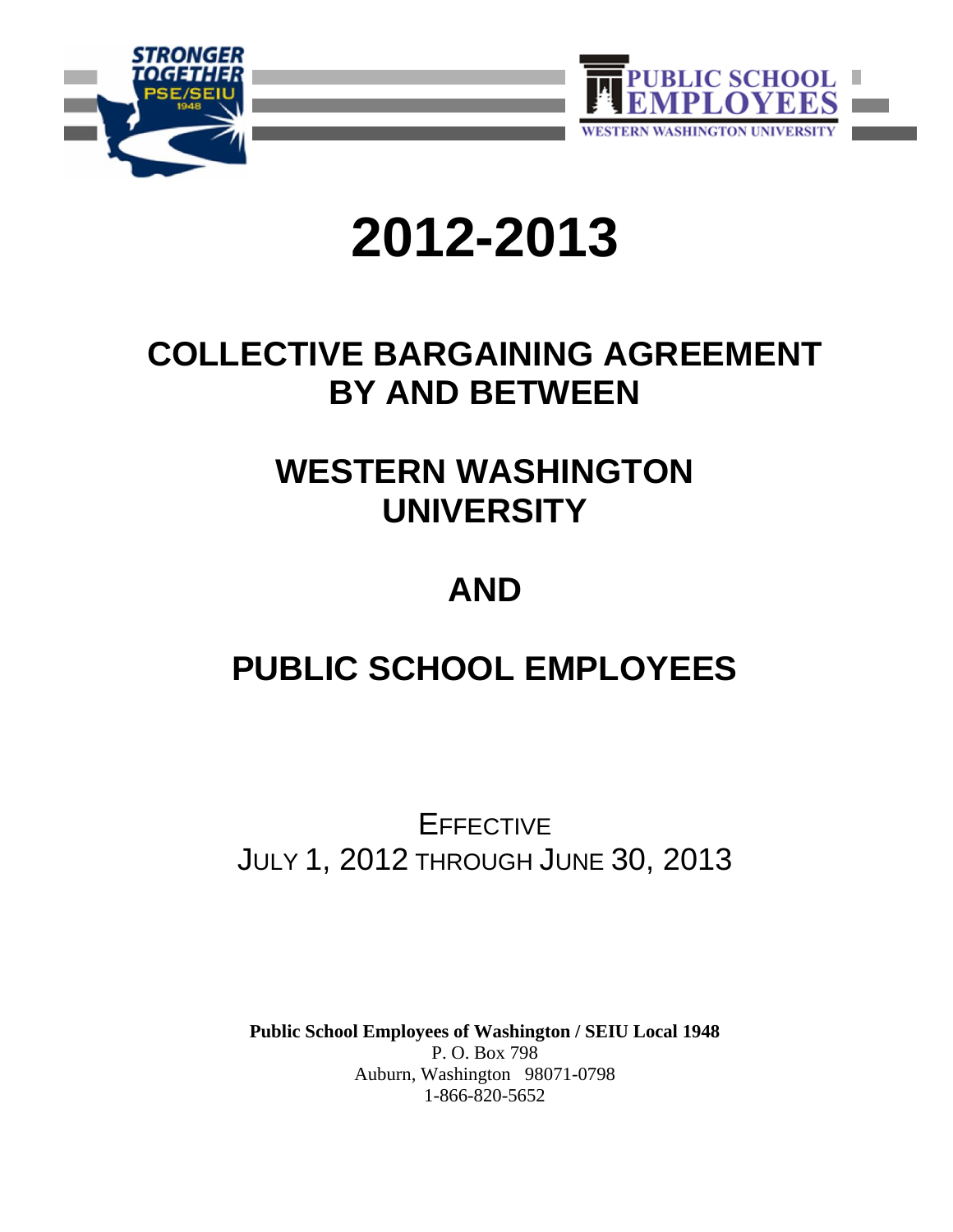| <b>ARTICLE</b>      | <b>TITLE</b>                                        | <b>PAGE</b>                                     |
|---------------------|-----------------------------------------------------|-------------------------------------------------|
| <b>PREAMBLE</b>     |                                                     | $\mathbf{1}$                                    |
|                     |                                                     |                                                 |
| <b>ARTICLE 1</b>    | UNION RECOGNITION                                   | 1                                               |
| ARTICLE 2           | UNION MEMBERSHIP AND DUES DEDUCTION                 | $\overline{c}$                                  |
|                     | 2.1<br><b>Membership Reports</b>                    | $\overline{c}$                                  |
|                     | 2.2<br><b>Membership Movement Reports</b>           |                                                 |
|                     | 2.3<br><b>Union Membership</b>                      | $\begin{array}{c} 2 \\ 2 \\ 3 \\ 3 \end{array}$ |
|                     | <b>Employer Indemnification</b><br>2.4              |                                                 |
|                     | 2.5<br><b>Membership Financial Reports</b>          |                                                 |
|                     | Removal from the Bargaining Unit<br>2.6             | $\overline{4}$                                  |
| ARTICLE 3           | <b>RIGHTS OF THE UNION</b>                          | 4                                               |
|                     | <b>Collective Bargaining</b><br>3.1                 | 4                                               |
|                     | 3.2<br><b>Disciplinary Notification</b>             | 4                                               |
|                     | 3.3<br><b>Employer Facilities and Equipment Use</b> | $\overline{4}$                                  |
|                     | <b>Bulletin Boards</b><br>3.4                       | $\overline{4}$                                  |
|                     | 3.5<br><b>Intra-Employer Communication Services</b> | 5                                               |
|                     | 3.6<br>Supplies and Equipment                       | 5                                               |
|                     | <b>University Access</b><br>3.7                     | 5                                               |
|                     | <b>Attendance of Meetings</b><br>3.8                | 5                                               |
|                     | 3.9<br><b>Information Packet</b>                    | 5                                               |
| ARTICLE 4           | PSE EMPLOYEE REPRESENTATIVES                        | 5                                               |
|                     | 4.1<br><b>Representative Designation</b>            | 5                                               |
|                     | <b>Representative Release Time</b><br>4.2           | 6                                               |
|                     | 4.3<br>Unreasonable Use of Time                     | 6                                               |
|                     | Time Off for Union Activities<br>4.4                | 6                                               |
| <b>ARTICLE</b><br>5 | RIGHTS OF THE EMPLOYEE                              | 6                                               |
|                     | 5.1<br><b>Off-duty Conduct</b>                      | 6                                               |
|                     | 5.2<br><b>Outside Employment</b>                    | 7                                               |
|                     | Notification of Charges<br>5.3                      | 7                                               |
|                     | 5.4<br><b>False Complaints</b>                      | $\boldsymbol{7}$                                |
|                     | 5.5<br><b>Right to Union Representation</b>         | $\boldsymbol{7}$                                |
|                     | 5.6<br><b>Treatment of Employees</b>                | $\overline{7}$                                  |
|                     | Workplace Harassment and Violence<br>5.7            | 7                                               |
| ARTICLE 6           | <b>LEGAL DEFENSE</b>                                | 8                                               |
|                     | 6.1<br>Defense by the Employer                      | 8                                               |
|                     | 6.2<br>Cooperation with Defense                     | 8                                               |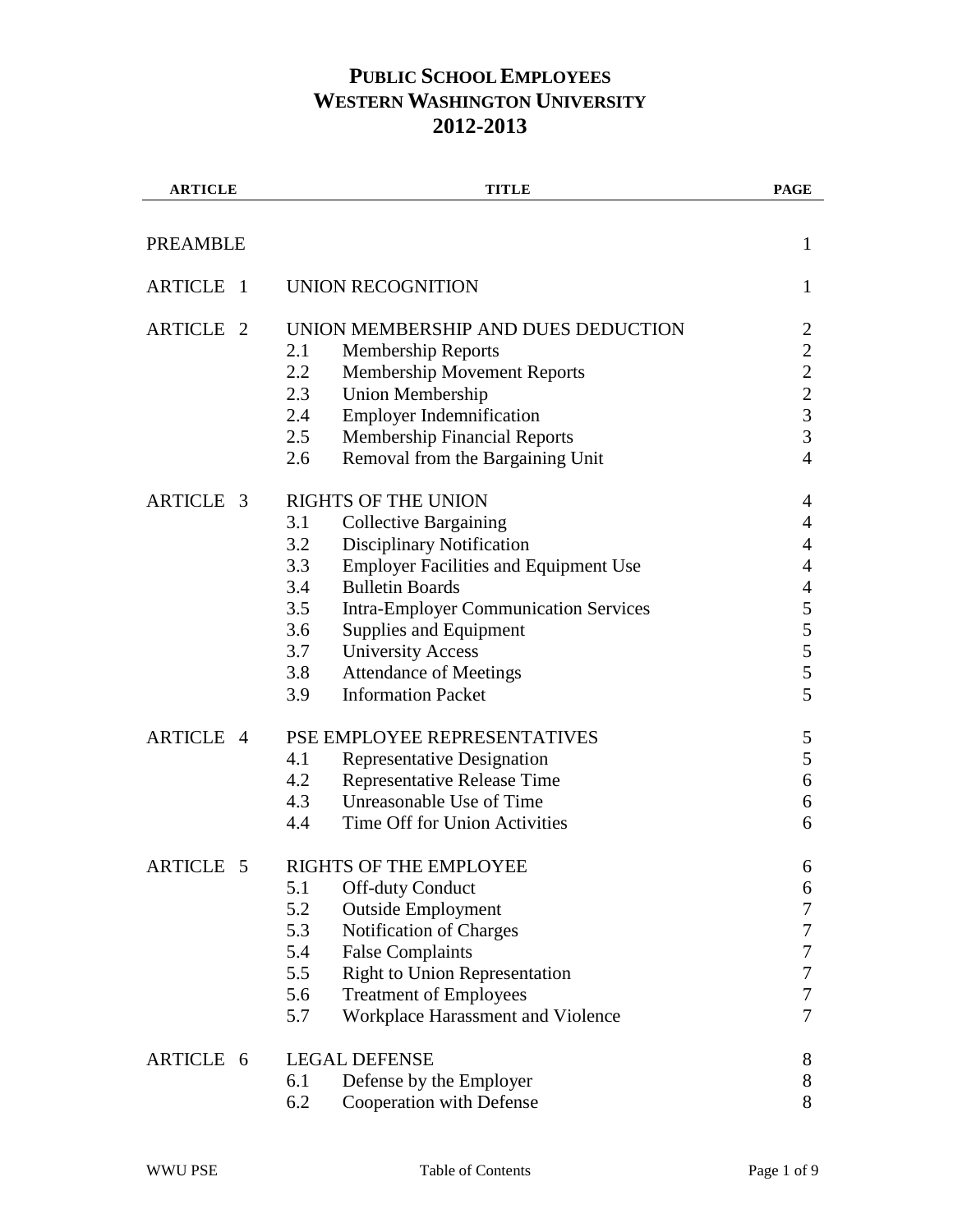| <b>ARTICLE</b>       | <b>TITLE</b>                                                      | <b>PAGE</b> |
|----------------------|-------------------------------------------------------------------|-------------|
| <b>ARTICLE</b><br>-7 | REASONABLE ACCOMMODATION OF EMPLOYEES WITH<br><b>DISABILITIES</b> | 8           |
|                      | 7.1<br><b>Reasonable Accommodation Laws</b>                       | 8           |
|                      | 7.2<br><b>Requesting Accommodation</b>                            | 8           |
|                      | Determining Accommodation<br>7.3                                  | 9           |
|                      | 7.4<br><b>Disability Separation</b>                               | 9           |
| <b>ARTICLE 8</b>     | NON-DISCRIMINATION AND AFFIRMATIVE ACTION                         | 9           |
|                      | Compliance with State and Federal Law<br>8.1                      | 9           |
|                      | 8.2<br>Non-Discrimination                                         | 9           |
|                      | 8.3<br><b>Review Processes Available to Employees</b>             | 9           |
| ARTICLE 9            | <b>COMMITTEE MEMBERSHIP</b>                                       | 10          |
|                      | 9.1<br><b>University Committees</b>                               | 10          |
|                      | <b>Release Time for Committees</b><br>9.2                         | 10          |
| <b>ARTICLE 10</b>    | LABOR/MANAGEMENT COMMITTEE                                        | 10          |
|                      | 10.1<br>Purpose and Scope                                         | 10          |
|                      | 10.2<br>Representation                                            | 10          |
|                      | 10.3<br>Release Time and Meeting Expenses                         | 10          |
|                      | Scheduling of Meetings<br>10.4                                    | 10          |
|                      | <b>Other Communications</b><br>10.5                               | 11          |
|                      | 10.6<br>Agreements                                                | 11          |
| <b>ARTICLE 11</b>    | <b>MANAGEMENT RIGHTS</b>                                          | 11          |
|                      | 11.1<br>Authority                                                 | 11          |
|                      | 11.2<br>Rights                                                    | 11          |
|                      | 11.3<br><b>Mandatory Subjects of Bargaining</b>                   | 12          |
| <b>ARTICLE 12</b>    | <b>HOURS OF WORK</b>                                              | 12          |
|                      | 12.1<br>Workweek                                                  | 12          |
|                      | Work Schedule<br>12.2                                             | 12          |
|                      | <b>Flex Schedules</b><br>12.3                                     | 13          |
|                      | 12.4<br><b>Schedule Changes</b>                                   | 13          |
|                      | 12.5<br><b>Meeting Notice</b>                                     | 13          |
| <b>ARTICLE 13</b>    | <b>TELEWORK</b>                                                   | 14          |
|                      | 13.1<br>Telecommuting                                             | 14          |
| <b>ARTICLE 14</b>    | <b>BREAKS AND MEAL PERIODS</b>                                    | 14          |
|                      | 14.1<br><b>Deviation from Regulations</b>                         | 14          |
|                      | 14.2<br><b>Rest Breaks</b>                                        | 14          |
|                      | 14.3<br>Meal Period                                               | 14          |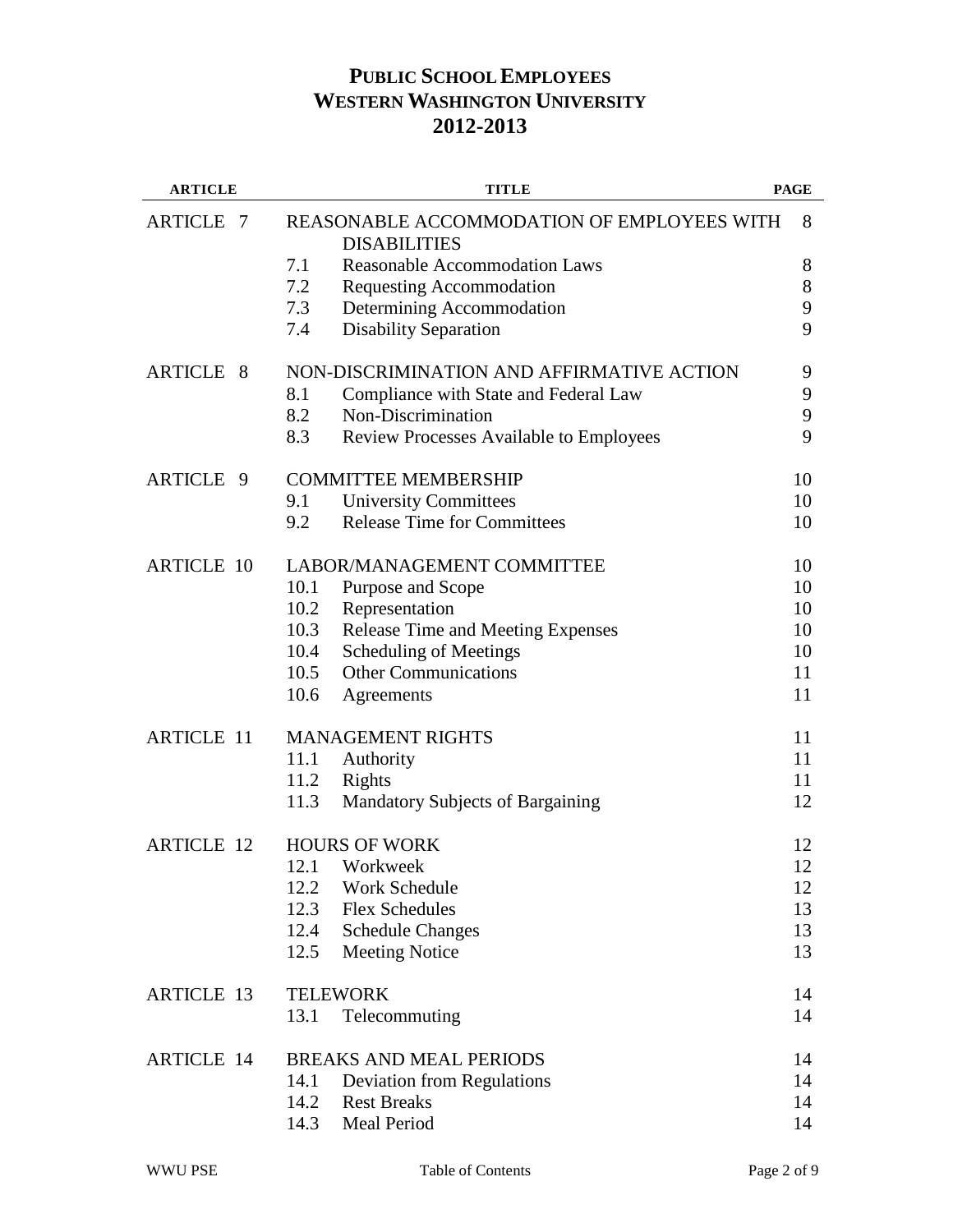| <b>ARTICLE</b>    |                 | <b>TITLE</b>                                    | <b>PAGE</b> |
|-------------------|-----------------|-------------------------------------------------|-------------|
| <b>ARTICLE 15</b> |                 | <b>OVERTIME AND CALLBACK</b>                    | 14          |
|                   | 15.1            | <b>Overtime Notification and Award</b>          | 14          |
|                   | 15.2            | <b>Overtime Computation</b>                     | 15          |
|                   | 15.3            | <b>Additional Pay for Part-time Employees</b>   | 15          |
|                   | 15.4            | Overtime/Compensatory Time Authorization        | 15          |
|                   | 15.5            | Callback Pay                                    | 16          |
|                   | 15.6            | <b>Compensatory Time</b>                        | 16          |
|                   | 15.7            | <b>Positive Time Reporting</b>                  | 16          |
| <b>ARTICLE 16</b> |                 | SUSPENDED OPERATIONS AND INCLEMENT WEATHER      | 16          |
|                   | 16.1            | <b>Suspended Operations</b>                     | 16          |
|                   | 16.2            | <b>Inclement Weather</b>                        | 17          |
| <b>ARTICLE 17</b> | <b>HOLIDAYS</b> |                                                 | 17          |
|                   | 17.1            | Paid Holidays                                   | 17          |
|                   | 17.2            | <b>Holiday Pay</b>                              | 18          |
|                   | 17.3            | Eligibility for Holiday Pay                     | 18          |
|                   | 17.4            | Hours Worked on a Holiday                       | 18          |
|                   | 17.5            | <b>Alternate Schedules</b>                      | 18          |
|                   | 17.6            | <b>Holiday Observance</b>                       | 18          |
|                   | 17.7            | Personal Leave Days                             | 18          |
|                   | 17.8            | Winter Break Day                                | 19          |
| <b>ARTICLE 18</b> |                 | <b>VACATION LEAVE</b>                           | 19          |
|                   | 18.1            | <b>Vacation Accrual</b>                         | 19          |
|                   | 18.2            | <b>Maximum Vacation Accrual</b>                 | 20          |
|                   | 18.3            | Use and Scheduling of Vacation                  | 20          |
|                   | 18.4            | <b>Transfer of Vacation</b>                     | 21          |
|                   | 18.5            | <b>Cash Out of Vacation</b>                     | 21          |
|                   | 18.6            | <b>Family Care</b>                              | 21          |
|                   | 18.7            | <b>Family Military Leave</b>                    | 21          |
|                   | 18.8            | Domestic Violence Leave                         | 21          |
| <b>ARTICLE 19</b> |                 | <b>SICK LEAVE</b>                               | 21          |
|                   | 19.1            | <b>Sick Leave Accrual</b>                       | 21          |
|                   | 19.2            | <b>Uses of Accrued Sick Leave</b>               | 21          |
|                   | 19.3            | <b>Annual Sick Leave Cash Out</b>               | 23          |
|                   | 19.4            | <b>Sick Leave Notification and Verification</b> | 23          |
|                   | 19.5            | Sick Leave Cash Out Upon Retirement or Death    | 23          |
|                   | 19.6            | Reemployment                                    | 23          |
|                   | 19.7            | <b>Coordination of Benefits</b>                 | 23          |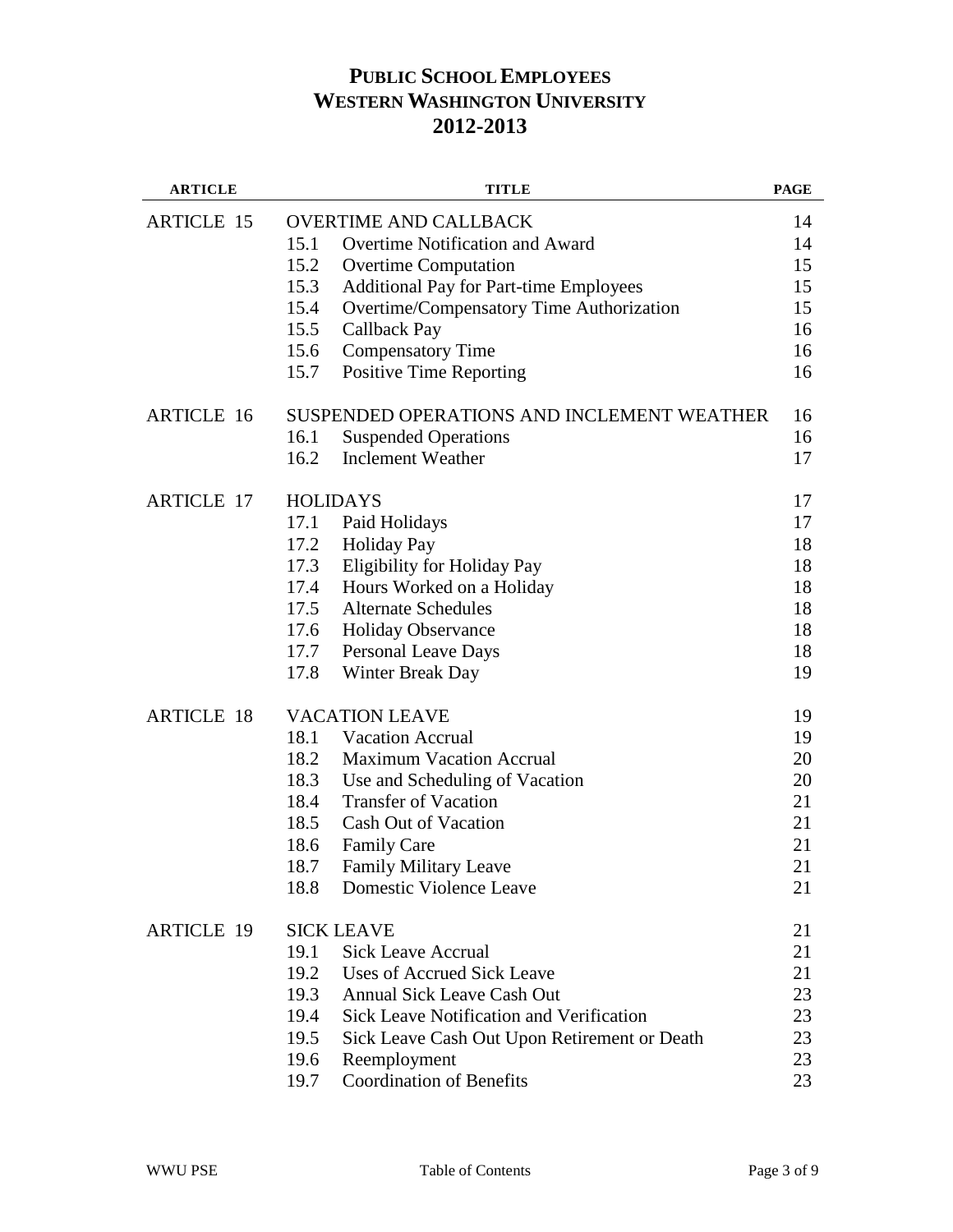| <b>ARTICLE</b>    | <b>TITLE</b>                                                      | <b>PAGE</b> |
|-------------------|-------------------------------------------------------------------|-------------|
| <b>ARTICLE 20</b> | <b>SHARED LEAVE/UNIFORMED SERVICE SHARED</b><br><b>LEAVE POOL</b> | 24          |
|                   | 20.1<br><b>Shared Leave</b>                                       | 24          |
|                   | 20.2<br>Qualifying for Shared Leave                               | 24          |
|                   | 20.3<br><b>Shared Leave Donation</b>                              | 26          |
|                   | 20.4<br>Verification                                              | 26          |
|                   | 20.5<br><b>Shared Leave Administration</b>                        | 27          |
|                   | 20.6<br><b>Uniformed Service Shared Leave Pool</b>                | 28          |
| <b>ARTICLE 21</b> | <b>FAMILY MEDICAL LEAVE</b>                                       | 30          |
|                   | 21.1<br><b>Family Medical Leave</b>                               | 30          |
|                   | 21.2<br><b>Maternity Related Disability Leave</b>                 | 30          |
|                   | 21.3<br><b>Parental Leave</b>                                     | 30          |
| <b>ARTICLE 22</b> | <b>LEAVE WITHOUT PAY</b>                                          | 30          |
|                   | 22.1<br>Purposes                                                  | 30          |
|                   | 22.2<br><b>Qualified Reasons</b>                                  | 31          |
|                   | 22.3<br><b>Permissible Reasons</b>                                | 31          |
|                   | 22.4<br><b>Conditions Applicable to Leaves</b>                    | 31          |
|                   | 22.5<br>Use of Paid Leave                                         | 31          |
|                   | 22.6<br><b>Cancellation of Leave</b>                              | 31          |
|                   | 22.7<br><b>Benefits During Leave</b>                              | 32          |
|                   | 22.8<br>Reinstatement                                             | 32          |
|                   | 22.9 Educational Leave                                            | 32          |
|                   | 22.10 Child and Elder Care Emergencies                            | 32          |
|                   | 22.11 Governmental Service Leave                                  | 32          |
|                   | 22.12 Citizen Volunteer or Community Service Leave                | 32          |
|                   | 22.13 Formal Collective Bargaining Leave                          | 32          |
|                   | 22.14 Volunteer Firefighting Leave                                | 32          |
|                   | 22.15 Domestic Violence Leave                                     | 32          |
| <b>ARTICLE 23</b> | <b>MILITARY LEAVE</b>                                             | 33          |
|                   | 23.1<br><b>Military Leave</b>                                     | 33          |
|                   | Military Service Physical Examination<br>23.2                     | 33          |
|                   | 23.3<br>Military Leave of Absence                                 | 33          |
|                   | Copy of Employee Orders<br>23.4                                   | 34          |
|                   | 23.5<br><b>Return from Military Service</b>                       | 34          |
|                   | <b>Spousal Deployment Leave</b><br>23.6                           | 34          |
| <b>ARTICLE 24</b> | <b>MISCELLANEOUS PAID LEAVES</b>                                  | 34          |
| <b>ARTICLE 25</b> | <b>COMPENSATION</b>                                               | 36          |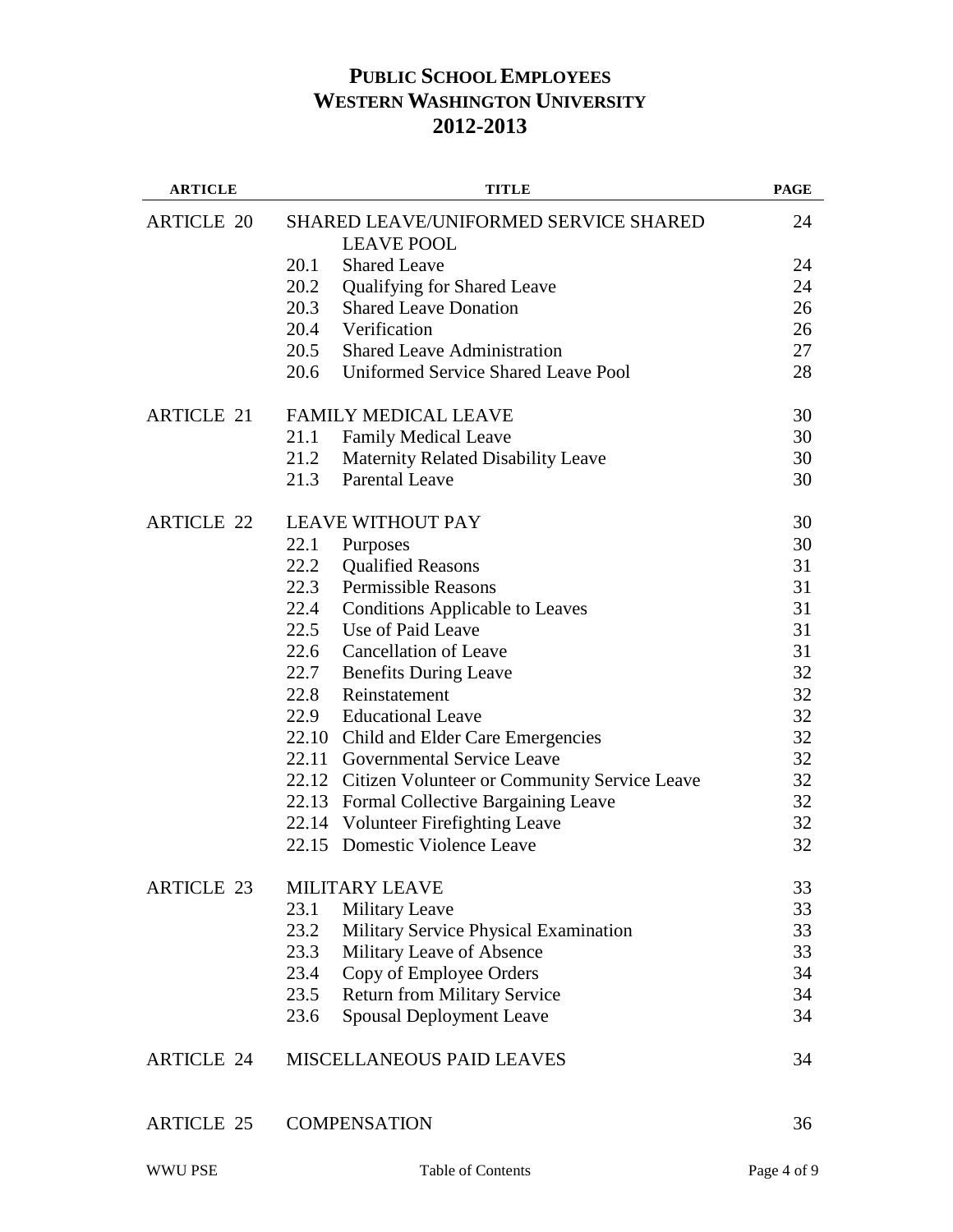| <b>ARTICLE</b>    | <b>TITLE</b>                                                 | <b>PAGE</b> |
|-------------------|--------------------------------------------------------------|-------------|
|                   | 25.1<br><b>General Service Pay Range Assignments</b>         | 36          |
|                   | 25.2<br>"N1" Pay Range Assignments                           | 36          |
|                   | 25.3<br>Special Pay                                          | 36          |
|                   | 25.4<br>New Employees                                        | 36          |
|                   | Periodic Increases<br>25.5                                   | 37          |
|                   | 25.6<br>Transfer / Reassignment                              | 37          |
|                   | <b>Trial Service Reversion</b><br>25.7                       | 37          |
|                   | 25.8<br>Part-time Employment                                 | 37          |
|                   | 25.9<br>Premium Pay for Additional Language(s)               | 37          |
|                   | 25.10 Promotional Pay                                        | 37          |
|                   | 25.11 Shift Differential                                     | 37          |
|                   | 25.12 Voluntary Separation Incentives                        | 38          |
| <b>ARTICLE 26</b> | HEALTH CARE BENEFITS AMOUNTS                                 | 38          |
|                   | Funding<br>26.1                                              | 38          |
|                   | 26.2<br><b>Employer Contribution</b>                         | 38          |
|                   | Wellness<br>26.3                                             | 38          |
| <b>ARTICLE 27</b> | <b>VACANCIES AND POSITION ALLOCATIONS</b>                    | 38          |
|                   | 27.1<br>Vacancies                                            | 38          |
|                   | 27.2<br><b>Position Changes</b>                              | 39          |
|                   | 27.3<br><b>Recall from Layoff</b>                            | 39          |
|                   | 27.4<br>Filling Vacant Positions from Internal Transfer List | 39          |
|                   | 27.5<br>Posting of Vacant Positions                          | 40          |
|                   | 27.6<br><b>Filling Posted Vacant Positions</b>               | 40          |
| <b>ARTICLE 28</b> | <b>TYPES OF APPOINTMENTS</b>                                 | 40          |
|                   | 28.1<br><b>Full-time Appointments</b>                        | 40          |
|                   | 28.2<br>Part-time Appointments                               | 40          |
|                   | 28.3<br><b>Cyclic Appointments</b>                           | 40          |
|                   | 28.4<br><b>Project Positions</b>                             | 41          |
|                   | 28.5<br><b>Higher Level Duties</b>                           | 41          |
|                   | 28.6<br>Leave Adjustments                                    | 41          |
| <b>ARTICLE 29</b> | <b>CLASSIFICATION AND RECLASSIFICATION</b>                   | 41          |
|                   | 29.1<br>Policy                                               | 41          |
|                   | Classification<br>29.2                                       | 42          |
|                   | <b>Classification Plan Revisions</b><br>29.3                 | 42          |
|                   | 29.4<br><b>Allocation Review Process</b>                     | 42          |
|                   |                                                              |             |

|  | <b>ARTICLE 30</b> | PROBATION AND TRIAL SERVICE |  |
|--|-------------------|-----------------------------|--|
|--|-------------------|-----------------------------|--|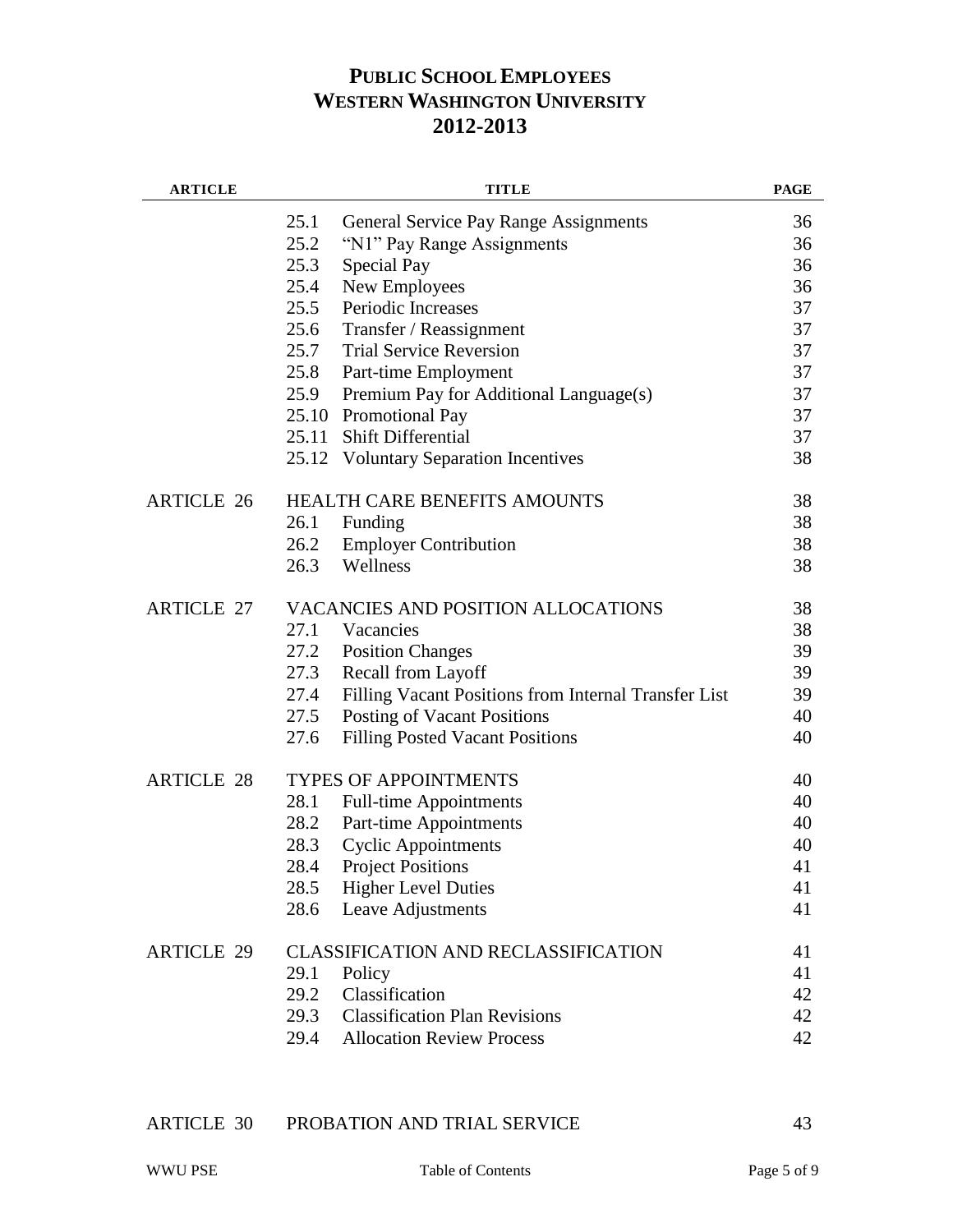| <b>ARTICLE</b>    |       | <b>TITLE</b>                                              | <b>PAGE</b> |
|-------------------|-------|-----------------------------------------------------------|-------------|
|                   | 30.1  | <b>Probationary Period</b>                                | 43          |
|                   | 30.2  | <b>Trial Service Period</b>                               | 43          |
|                   | 30.3  | <b>Permanent Status</b>                                   | 44          |
|                   | 30.4  | Reallocations - Higher Salary Range Maximum               | 44          |
|                   | 30.5  | Reallocations - Equal Salary Range Maximum                | 45          |
|                   | 30.6  | Reallocations - Lower Salary Range Maximum                | 45          |
| <b>ARTICLE 31</b> |       | <b>SENIORITY</b>                                          | 45          |
|                   | 31.1  | <b>Seniority Defined</b>                                  | 45          |
|                   | 31.2  | <b>Longevity Defined</b>                                  | 45          |
|                   | 31.3  | <b>Establishing Seniority and Longevity</b>               | 45          |
|                   | 31.4  | Unit Wide Seniority                                       | 45          |
|                   | 31.5  | <b>Adjustment of Seniority Date</b>                       | 46          |
|                   | 31.6  | <b>Losing Seniority</b>                                   | 46          |
|                   | 31.7  | <b>Seniority Ties</b>                                     | 46          |
|                   | 31.8  | Seniority Preferences, Strict Seniority                   | 46          |
|                   | 31.9  | <b>Layoff Seniority Rights</b>                            | 46          |
|                   | 31.10 | <b>Veterans Layoff Credits</b>                            | 47          |
| <b>ARTICLE 32</b> |       | REDUCTION IN FORCE/LAYOFF                                 | 47          |
|                   | 32.1  | <b>Reduction in Force</b>                                 | 47          |
|                   | 32.2  | <b>Employee Notifications</b>                             | 47          |
|                   | 32.3  | <b>Probationary Employees</b>                             | 47          |
|                   | 32.4  | <b>Layoff Options</b>                                     | 47          |
|                   | 32.5  | Project Employee Layoff Rights                            | 49          |
|                   | 32.6  | <b>Layoff Lists</b>                                       | 50          |
|                   | 32.7  | Reinstatement of Benefits Following Layoff                | 50          |
| <b>ARTICLE 33</b> |       | <b>TEMPORARY APPOINTMENTS</b>                             | 51          |
|                   | 33.1  | <b>Temporary Appointments</b>                             | 51          |
|                   | 33.2  | Compensation                                              | 51          |
|                   | 33.3  | Overtime-Eligible Employees Hours of Work and<br>Overtime | 51          |
|                   | 33.4  | <b>Release Time for Interviews</b>                        | 51          |
|                   | 33.5  | Medical Appointment/Absence                               | 52          |
|                   | 33.6  | Probationary Period Credit                                | 52          |
|                   | 33.7  | <b>Other Provisions</b>                                   | 52          |
|                   | 33.8  | Grievance                                                 | 52          |
|                   |       |                                                           |             |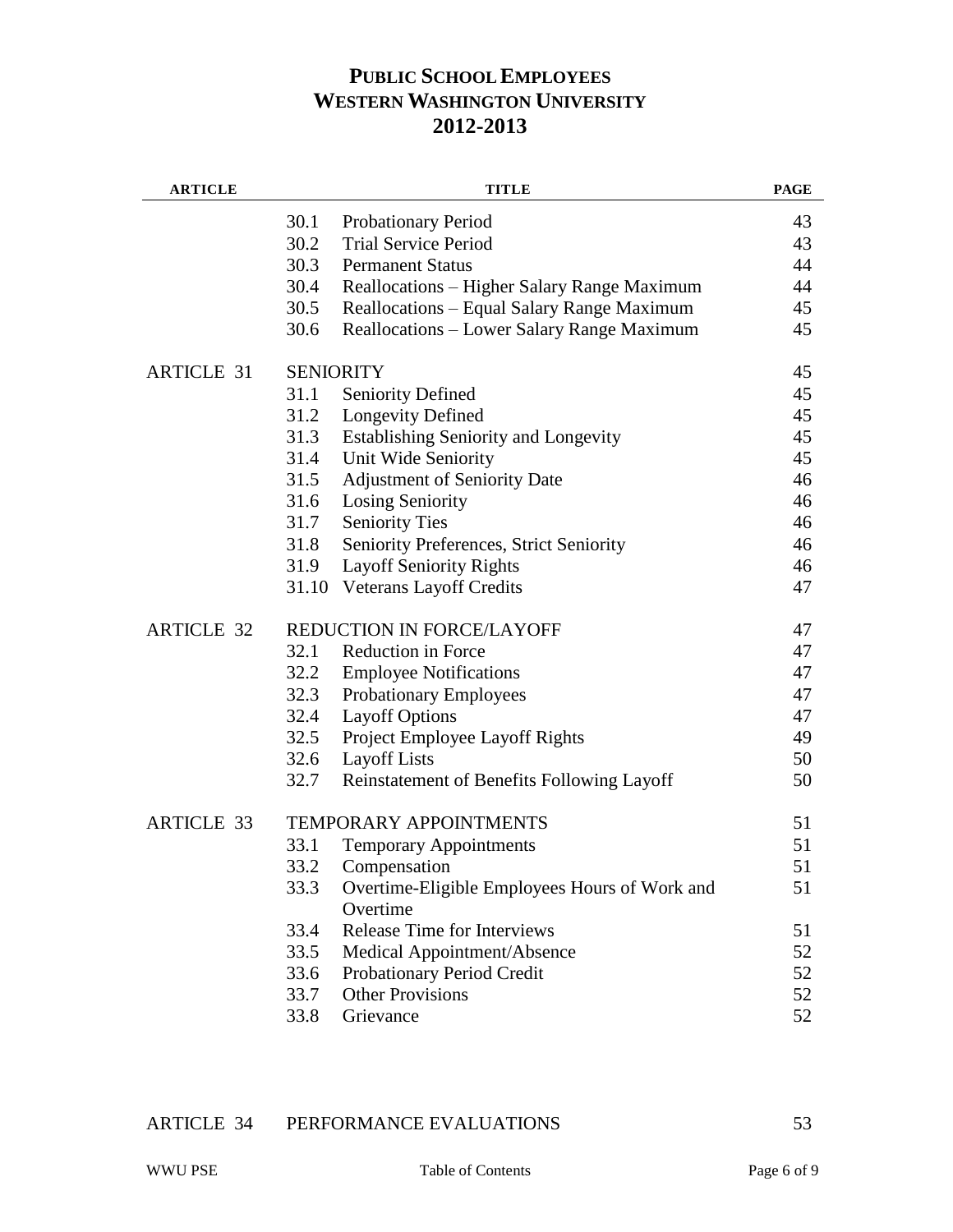| <b>ARTICLE</b>    | <b>TITLE</b>                                       | <b>PAGE</b> |
|-------------------|----------------------------------------------------|-------------|
|                   | 34.1<br>Overview                                   | 53          |
|                   | 34.2<br>Probationary Period Progress Evaluation    | 53          |
|                   | 34.3<br><b>Evaluation Form</b>                     | 53          |
|                   | 34.4<br><b>Performance Evaluations</b>             | 53          |
|                   | 34.5<br><b>Performance Issues</b>                  | 53          |
|                   | 34.6<br>Unsatisfactory Level of Performance        | 53          |
| <b>ARTICLE 35</b> | PERSONNEL FILES                                    | 54          |
|                   | 35.1<br>Maintenance of Personnel Files             | 54          |
|                   | 35.2<br><b>Employee Right to Review</b>            | 54          |
|                   | 35.3<br>Copies of Personnel File Material          | 54          |
|                   | <b>Written Rebuttals</b><br>35.4                   | 54          |
|                   | 35.5<br><b>Removal of Material</b>                 | 54          |
|                   | <b>Public Disclosure</b><br>35.6                   | 55          |
|                   | 35.7<br><b>Supervisor Working Files</b>            | 55          |
|                   | <b>Medical Information Files</b><br>35.8           | 55          |
| <b>ARTICLE 36</b> | DISCIPLINE AND DISCHARGE                           | 56          |
|                   | 36.1<br>Cause for Discipline                       | 56          |
|                   | 36.2<br>Progressive Discipline                     | 56          |
|                   | 36.3<br>Investigations                             | 56          |
|                   | 36.4<br>Pre-Disciplinary Procedure                 | 57          |
|                   | 36.5<br><b>Job Abandonment</b>                     | 57          |
|                   | 36.6<br>Grievance of Discipline or Discharge       | 58          |
| <b>ARTICLE 37</b> | <b>GRIEVANCE PROCEDURE</b>                         | 58          |
|                   | 37.1<br><b>Dispute Resolution</b>                  | 58          |
|                   | 37.2<br>Grievance Defined                          | 58          |
|                   | 37.3<br><b>Time Limits</b>                         | 58          |
|                   | 37.4<br>Filing a Grievance                         | 59          |
|                   | 37.5<br><b>Informal Discussion</b>                 | 59          |
|                   | 37.6<br>Process                                    | 59          |
|                   | 37.7<br><b>Removal of Documents</b>                | 61          |
|                   | No Retaliation<br>37.8                             | 61          |
| <b>ARTICLE 38</b> | <b>JOB CONTRACTING / BARGAINING UNIT INTEGRITY</b> | 62          |
|                   | 38.1<br><b>Contracting for Services</b>            | 62          |
|                   | 38.2<br>Skimming                                   | 62          |
| <b>ARTICLE 39</b> | <b>TRAINING AND DEVELOPMENT</b>                    | 62          |
|                   | 39.1<br>Development and Training Program           | 62          |
|                   | 39.2<br><b>Employee Requests for Training</b>      | 62          |
|                   | Approved Training Time and Expenses<br>39.3        | 63          |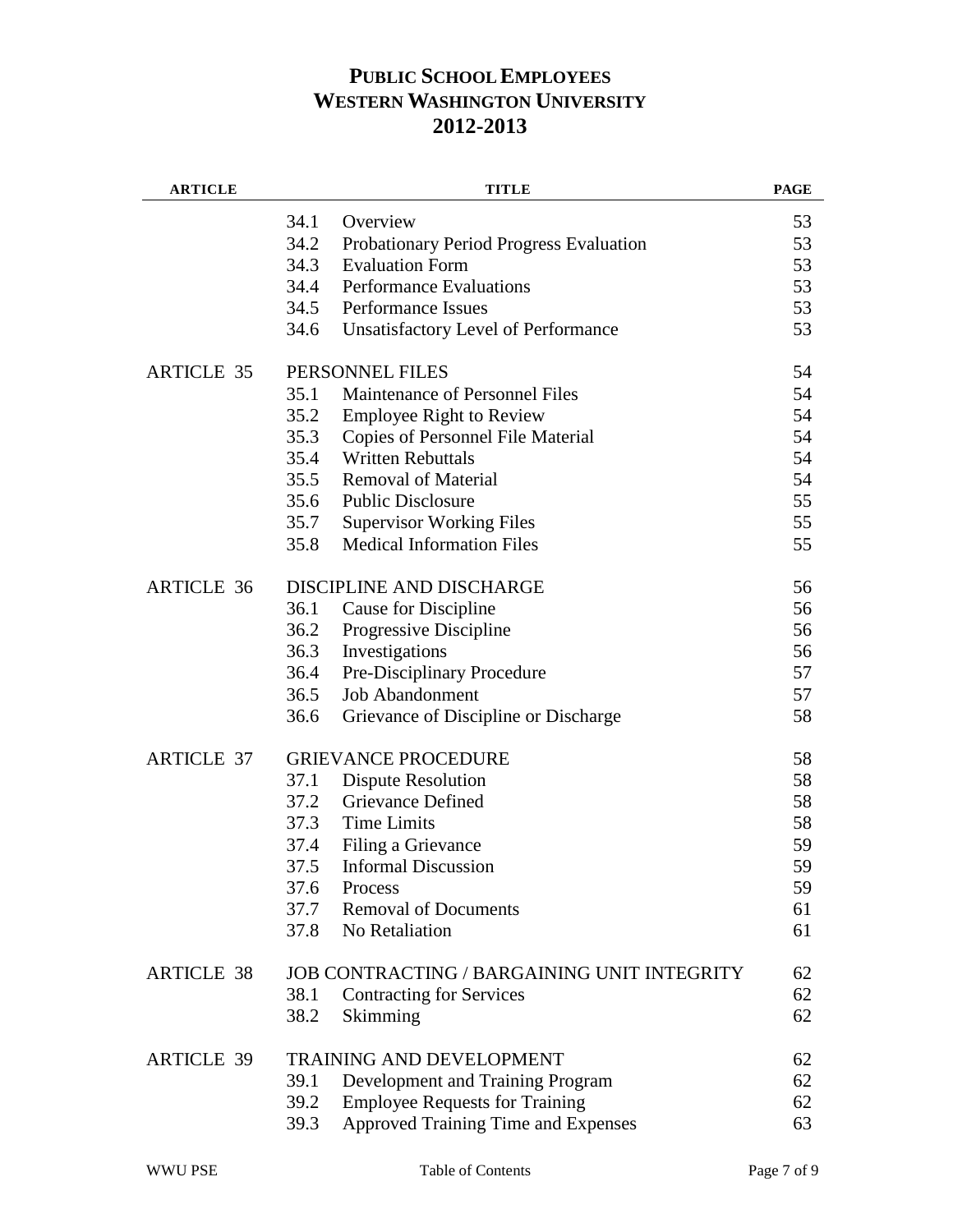| <b>ARTICLE</b>    | <b>TITLE</b>                                                             | <b>PAGE</b> |
|-------------------|--------------------------------------------------------------------------|-------------|
|                   | 39.4<br><b>Tuition Waiver Program</b>                                    | 63          |
| <b>ARTICLE 40</b> | LICENSURE AND CERTIFICATION                                              | 63          |
|                   | License and Certification Fees<br>40.1                                   | 63          |
|                   | 40.2<br>Continuing Education for Required Licenses and<br>Certifications | 63          |
| <b>ARTICLE 41</b> | AUTHORIZED PER DIEM AND MILEAGE                                          | 63          |
|                   | <b>Reimbursement for Per Diem</b><br>41.1                                | 63          |
|                   | Use of Personal Vehicle<br>41.2                                          | 63          |
| <b>ARTICLE 42</b> | PARKING AND TRANSPORTATION                                               | 64          |
|                   | 42.1<br>Alternate Means of Transportation                                | 64          |
|                   | 42.2<br><b>Commute Trip Reduction</b>                                    | 64          |
|                   | 42.3<br>$2009 - 2011$ Parking Rates                                      | 64          |
| <b>ARTICLE 43</b> | <b>EMPLOYEE ASSISTANCE</b>                                               | 64          |
|                   | 43.1<br><b>Employee Assistance Program</b>                               | 64          |
| <b>ARTICLE 44</b> | <b>CHILDCARE</b>                                                         | 64          |
|                   | Childcare<br>44.1                                                        | 64          |
| <b>ARTICLE 45</b> | UNIFORMS AND EQUIPMENT                                                   | 65          |
|                   | Cost of Uniform or Safety Equipment<br>45.1                              | 65          |
|                   | 45.2<br><b>Employer Provided Equipment</b>                               | 65          |
|                   | 45.3<br><b>Safety Shoes Allowance</b>                                    | 65          |
|                   | 45.4<br>Cleaning                                                         | 65          |
|                   | 45.5<br>Cost of Tools or Equipment                                       | 65          |
| <b>ARTICLE 46</b> | <b>HEALTH AND SAFETY</b>                                                 | 65          |
|                   | 46.1<br><b>Responsibility for Safety</b>                                 | 65          |
|                   | 46.2<br><b>Unsafe Assignments</b>                                        | 66          |
|                   | <b>Unsafe Work Areas</b><br>46.3                                         | 66          |
|                   | 46.4<br><b>Hazardous Materials</b>                                       | 66          |
|                   | 46.5<br><b>Safety Training</b>                                           | 66          |
|                   | Facilities<br>46.6                                                       | 67          |
|                   | <b>Smoking Policy</b><br>46.7                                            | 67          |
|                   | <b>Disputes Regarding Safety Issues</b><br>46.8                          | 67          |
| <b>ARTICLE 47</b> | VOLUNTARY EMPLOYEES' BENEFICIARY                                         | 67          |
|                   | <b>ASSOCIATION (VEBA)</b>                                                |             |
|                   | Maintenance of VEBA Plan<br>47.1                                         | 67          |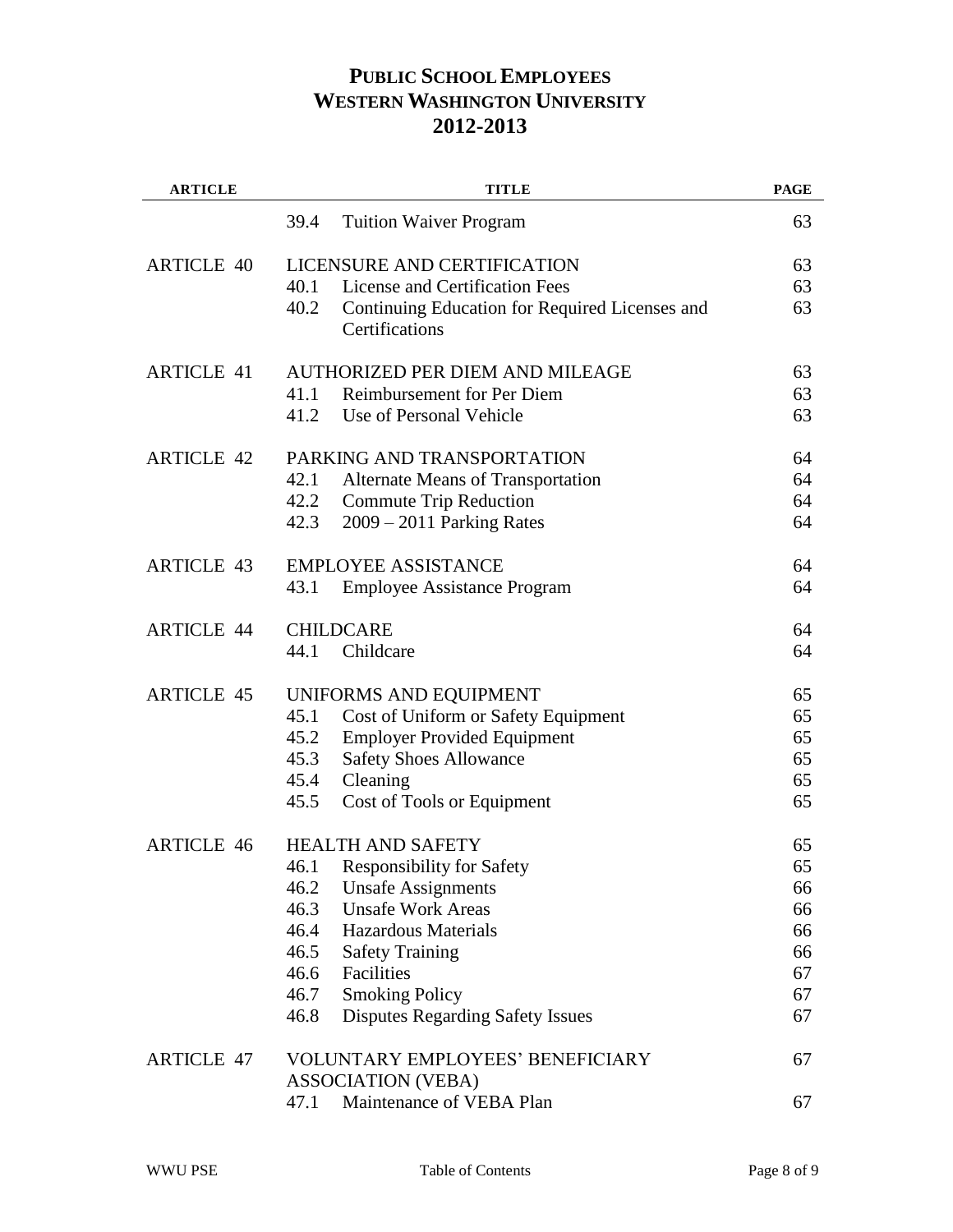| <b>ARTICLE</b>    | <b>TITLE</b>                                                                 | <b>PAGE</b> |
|-------------------|------------------------------------------------------------------------------|-------------|
| <b>ARTICLE 48</b> | <b>SCOPE OF AGREEMENT</b>                                                    | 67          |
|                   | 48.1<br>Relationship to WAC 357                                              | 67          |
|                   | 48.2<br><b>Relationship to Employer Policies</b>                             | 67          |
|                   | 48.3<br>Severability                                                         | 67          |
|                   | 48.4<br><b>Reopening Process</b>                                             | 68          |
|                   | 48.5<br>Bargaining Regarding Changes to Mandatory Subjects                   | 68          |
| <b>ARTICLE 49</b> | NO STRIKE/NO LOCKOUT                                                         | 68          |
|                   | No Strike, Slowdown, Work Stoppage or Lockout<br>49.1                        | 68          |
| <b>ARTICLE 50</b> | <b>TERM OF AGREEMENT</b>                                                     | 69          |
|                   | <b>Term and Duration</b><br>50.1                                             | 69          |
| APPENDIX A        | Bargaining Units Represented by the Public School Employees<br>of Washington | 70          |
| SIGNATURE PAGE    |                                                                              | 73          |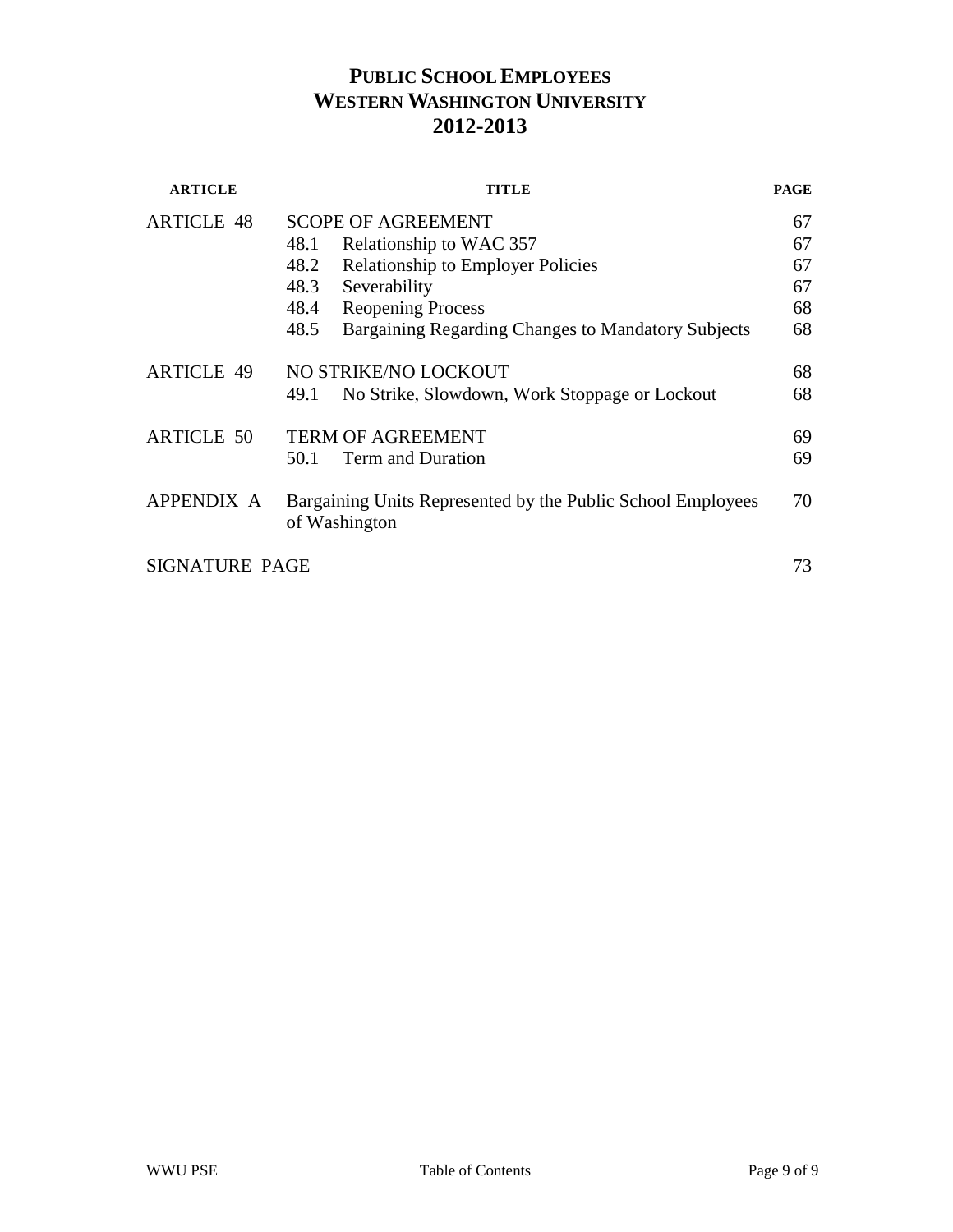# **PREAMBLE**

This Agreement is made and entered into by Western Washington University (Western), referred to as the "Employer" and Public School Employees of Washington (PSE), referred to as "PSE".

The parties agree that it has been and will continue to be in their mutual interest:

- To promote constructive attitudes of understanding and cooperation in employeemanagement relations;
- To promote fair and reasonable working conditions;
- To promote efficiency and productivity in the performance of the work and the accomplishment of Employer's programs;
- To promote procedures and methods to promptly and fairly adjust differences and misunderstandings between the Employer and the employee;
- To encourage an environment of cooperation, support of the university's mission and goals, and harmony between PSE, the Employer, and employees for the benefit of all.

All the employees covered by this agreement are an integral part of the University administration.

The Preamble will not be subject to the grievance process.

# **ARTICLE 1 UNION RECOGNITION**

The Employer recognizes the Union as the sole and exclusive bargaining representative for the employees described in Appendix A.

The Agreement covers the employees in the bargaining units described in Appendix A, entitled "Bargaining Units Represented by the Public Schools Employees at Western Washington University," but does not cover any statutorily-excluded positions or any positions excluded in Appendix A. The titles of the jobs listed in Appendix A are listed for descriptive purposes only.

If the Public Employment Relations Commission certifies the Union as the exclusive bargaining representative during the term of this Agreement for an RCW 41.80 bargaining unit at Western Washington University, the terms of this agreement will apply.

The Employer agrees not to enter into any agreement or contract with the employee, individually or collectively, which in any way conflicts with the terms and provisions of this Agreement. Any such agreement shall be null and void.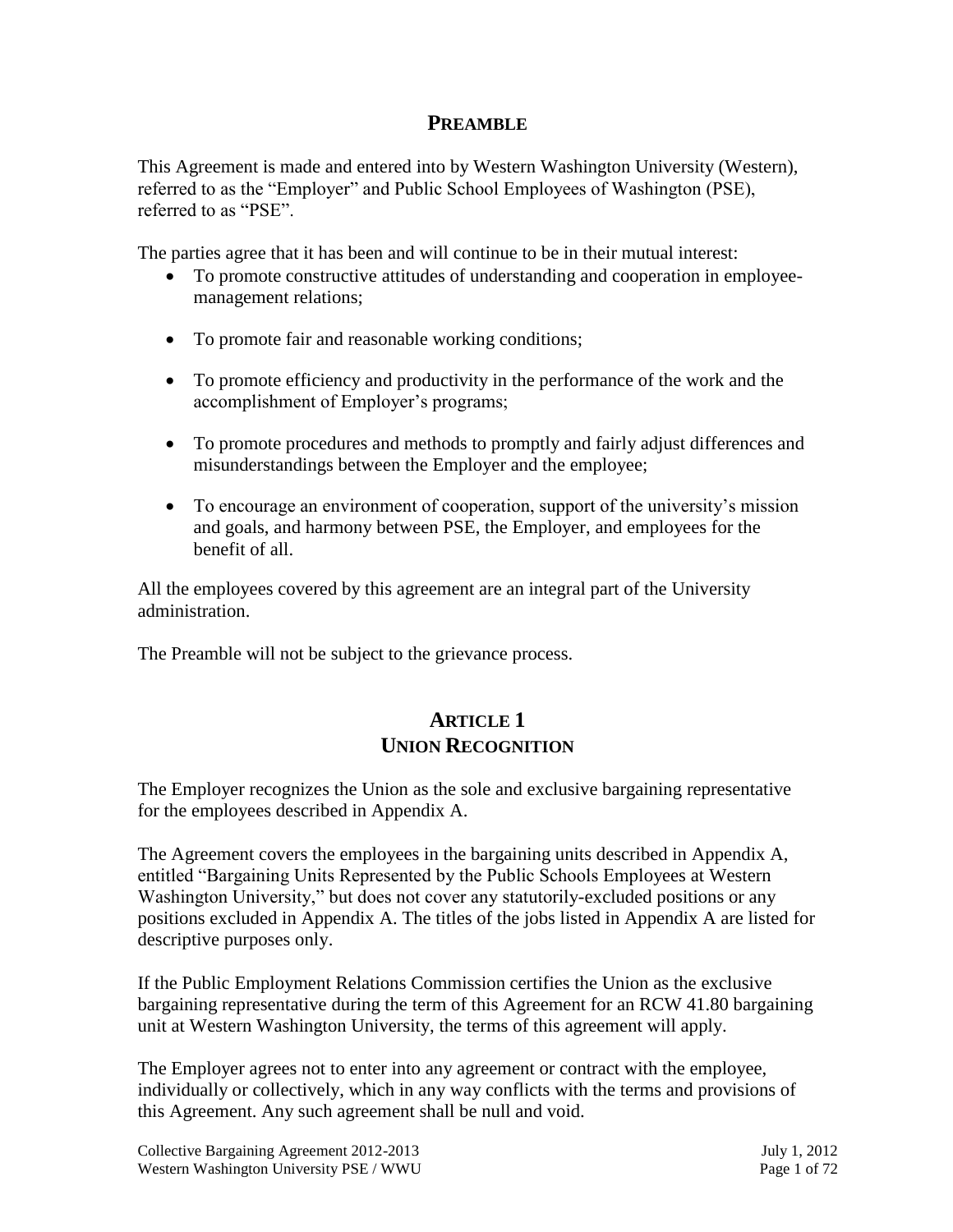# **ARTICLE 2 UNION MEMBERSHIP AND DUES DEDUCTION**

# **2.1 Membership Reports**

- A. Each month the Employer shall provide PSE with electronic access to or a report in an electronic format of the following data, for employees in the bargaining unit:
	- 1. unique employee ID number (W#)
	- 2. name (parsed)
	- 3. home mailing address
	- 4. appointment length
	- 5. classification code and title
	- 6. position number
	- 7. salary range
	- 8. salary step
	- 9. gross salary
	- 10. appointment percent
	- 11. seniority date (time spent in unit)
	- 12. longevity date (adjusted service date)
	- 13. dues or fee rate
	- 14. deduction code type
	- 15. work unit (department)
	- 16. work phone number
	- 17. assigned building and room number
	- 18. mail stop and
	- 19. Western e-mail address
	- 20. employee pay status

PSE will maintain the confidentiality of all employees' mailing addresses.

# **2.2 Membership Movement Reports**

When an employee enters, moves laterally to a different classification, promotes within, or leaves the bargaining unit, a copy of the Personnel Action Form will be sent to PSE upon finalization. Upon request, a copy of the Position Questionnaire/Position Review form will be provided.

#### **2.3 Union Membership**

All employees covered by this Agreement will, as a condition of employment, either become members of PSE and pay membership dues or, as non-members, pay a fair share representation fee as described below, no later than the 30th day following the effective date of this Agreement or the beginning of their employment. If an employee fails to meet the conditions outlined below, PSE will notify the Employer and inform the employee that his or her employment may be terminated.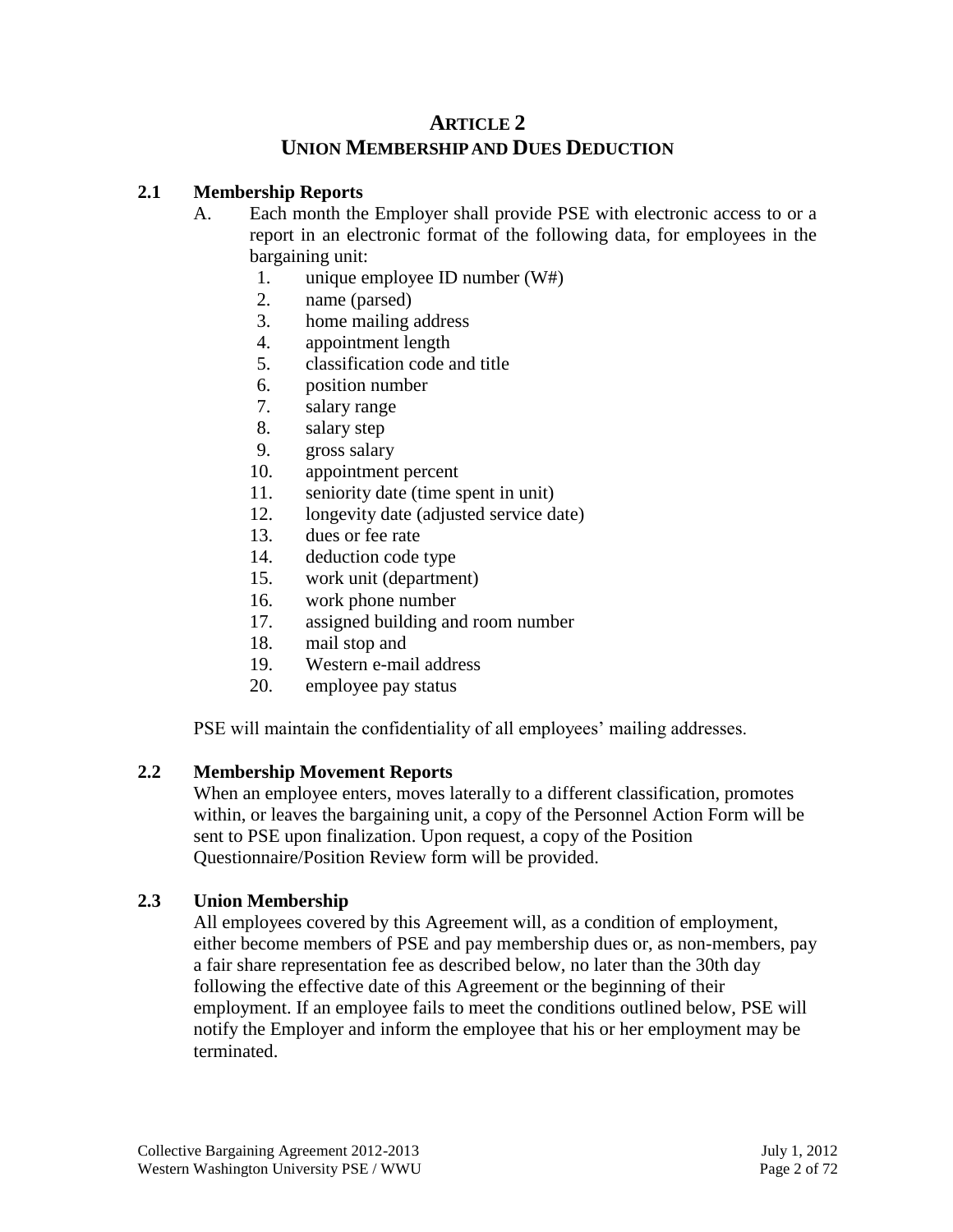All employees subject to this Agreement, who are hired or transferred into the bargaining unit at a time subsequent to the effective date of this Agreement, shall, as a condition of employment, become members in good standing of PSE within thirty (30) days of the hire date. Such employees shall then maintain membership in PSE in good standing during the period of this Agreement.

In the event an employee fails to meet the requirements set forth in Section 2.3, or 2.3. A., PSE shall request that the Employer dismiss the employee for noncompliance. The Employer will give twenty-one (21) calendar days' notice of termination to the affected employee. If the employee has not authorized payroll deduction of union dues or the representation fee and made arrangements to pay any back fees owing by the end of the twenty-one (21) calendar days, the employee will be terminated.

A. Religious Exception

Nothing contained in this Agreement shall require union membership of employees who object to such membership based upon bona fide religious tenets or the teachings of a church or religious body of which such employee is a member. Such employee shall pay an amount equivalent to normal dues to a nonreligious charity mutually agreed upon by the employee and PSE. This payment will be made through payroll deduction. If the employee and PSE cannot agree on such matter, it shall be resolved by the Public Employment Relations Commission.

B. Dues Deduction and Remittance

The Employer shall deduct PSE dues or service charges from the pay of any employee who authorizes such deductions in writing. The Employer shall transmit all such funds deducted to the Treasurer of Public School Employees of Washington on a semi-monthly basis. The Employer agrees to submit a report semi-monthly along with its remittance of dues identifying each employee by name, employee number, position number, gross salary, and dues amount remitted.

C. Local Dues

The Employer shall deduct PSE local chapter dues separately and remit all such funds to the local PSE chapter treasurer on a semi-monthly basis.

# **2.4 Employer Indemnification**

The Employer shall be held harmless by PSE and employees for compliance with this Article and any issues related to the deduction of dues and fees.

# **2.5 Membership Financial Reports**

Each payroll period the Employer will provide PSE with electronic access to or a report in an electronic format of the following data, for employees in the bargaining units. This report shall include individual's pay status, gross pay, hours worked, union dues pay status (agency fee, religious objector) any dues and fees deducted. PSE will maintain the confidentiality of any provided information.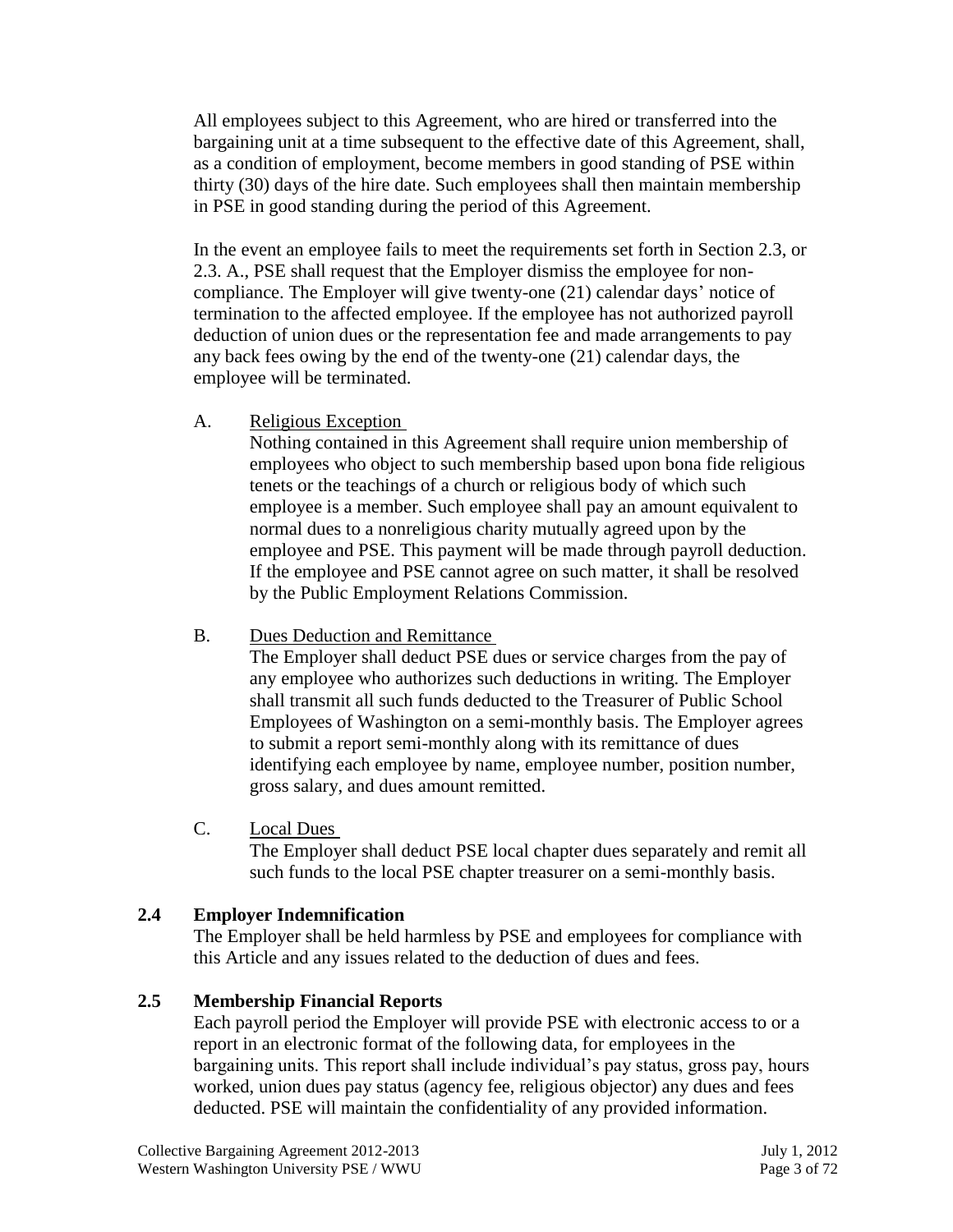# **2.6 Removal from the Bargaining Unit**

The Employer will provide to PSE, on a monthly basis, the names and addresses of all employees who are promoted/transferred out of the bargaining unit; who are on leave without pay; who are seasonal or cyclic; who have resigned, terminated, retired, etc. This information will be provided to PSE via an electronic format mutually agreed to by the parties.

# **ARTICLE 3 RIGHTS OF THE UNION**

# **3.1 Collective Bargaining**

PSE has the right and responsibility to represent the interests of all employees, to present its views to the Employer on matters of concern either orally or in writing, and to enter collective negotiations with the objective of reaching an agreement applicable to all employees within the bargaining unit. The Employer shall notify PSE of any proposed policy change that affects wages, hours or other terms and conditions of employment. The parties recognize that policies and procedures encompassing mandatory subjects of bargaining may come to their attention outside the scope of this paragraph. Agreement to this paragraph does not constitute a waiver of any lawful right to negotiate over any such mandatory subject.

# **3.2 Disciplinary Notification**

PSE shall promptly be notified by the Employer of disciplinary actions against any employee. PSE is entitled to have an observer at hearings conducted by the Employer and to make known PSE's views concerning the case.

# **3.3 Employer Facilities and Equipment Use**

PSE may use Employer facilities, on a space available basis, for the purpose of holding union meetings and conducting union business subject to University policies and procedures and payment of published rental charges, if any.

# **3.4 Bulletin Boards**

The Parties agree to continue to meet concerning the development and implementation of electronic bulletin boards linked to the Western Labor Relations web site. If the parties cannot reach mutual agreement on electronic bulletin boards the Employer will provide physical bulletin boards or space to PSE for Union Communication. The parties will bargain over the number and location of the physical bulletin boards or space. Materials posted either electronically or physically will be appropriate to the workplace, politically non-partisan, in compliance with state ethics laws and officially identified as PSE literature. PSE communications may not be posted in any other location on the campus.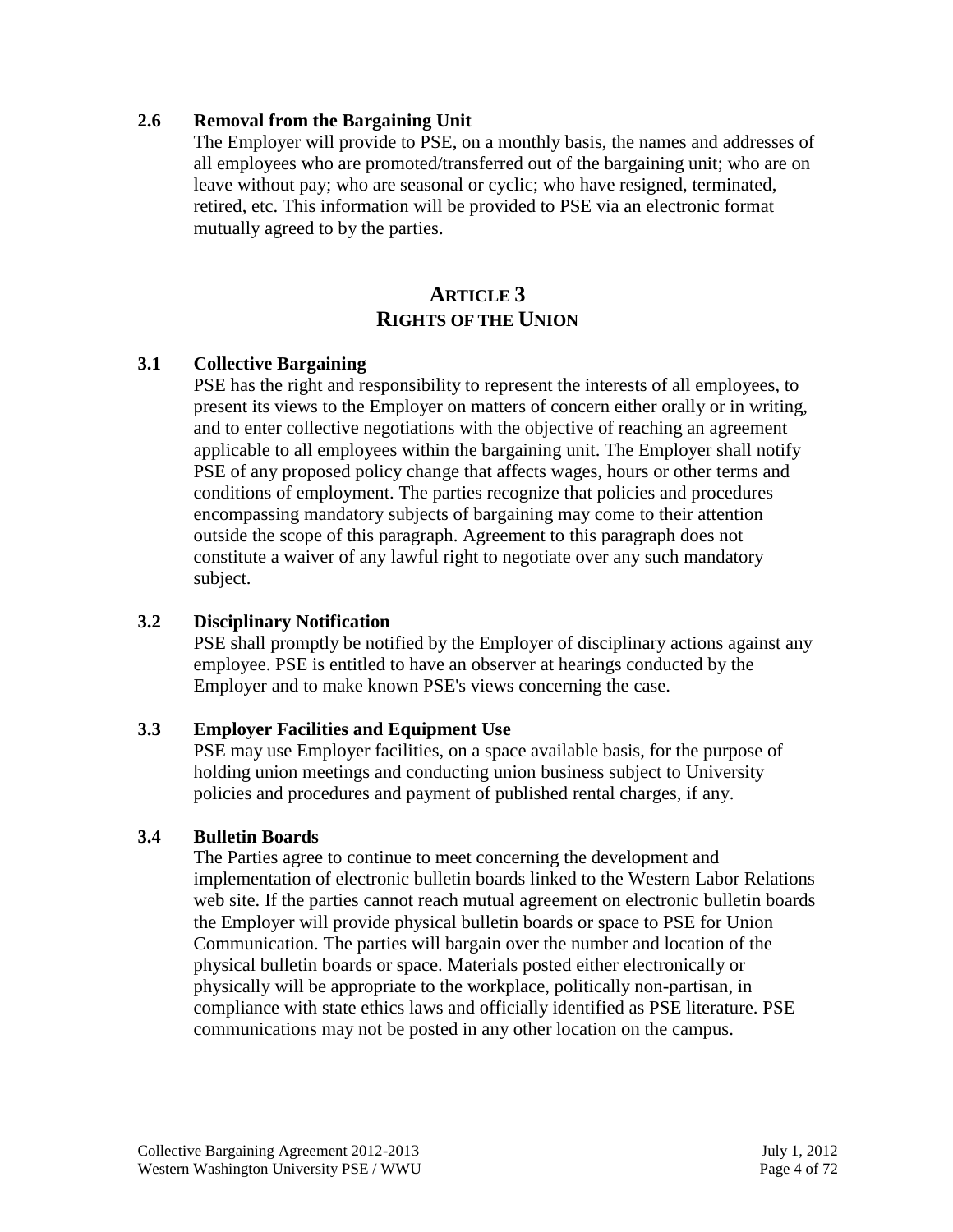# **3.5 Intra-Employer Communication Services**

The president of PSE's local chapter and PSE's employee representatives will be permitted to use the Employer's communications systems, including Campus Mail Services and email, consistent with the provisions of Washington State law to communicate as needed with all bargaining unit employees about matters concerning the administration of the Agreement or collective bargaining in accordance with the established policies and procedures of the University. The Employer further grants to PSE the use of campus duplicating services, including self-operated machines, at the rate charged to other campus users.

# **3.6 Supplies and Equipment**

PSE and its membership will not use state-purchased supplies to conduct union business or representational activities. This does not preclude the use of the telephone for representational activities if there is no cost to the Employer, the call is brief in duration and it does not disrupt or distract from the Employer's business.

# **3.7 University Access**

Representatives of PSE, upon making their presence known to the Employer, shall have access to the Employer's premises during business hours; provided that conferences or meetings between employees and PSE representatives will not interfere with the Employer's operations.

# **3.8 Attendance of Meetings**

With prior supervisor approval, which will not be unreasonably withheld, employees will be allowed to flex their work schedule to attend PSE local meetings that occur during the employees' normal work time; provided that local meetings generally will be conducted between 12:00 p.m. to 1:00 p.m. or after 5:00 p.m.

# **3.9 Informational Packet**

The Employer agrees to provide each employee entering the bargaining unit(s) with an informational packet provided by PSE which describes its representation programs and includes a membership application. PSE shall be allowed no less than thirty (30) minutes to meet with new employees on matters concerning the rights of employees and the role of PSE as the exclusive bargaining representative.

# **ARTICLE 4 PSE EMPLOYEE REPRESENTATIVES**

# **4.1 Representative Designation**

The Employer recognizes PSE's right to designate bargaining unit members, who shall be known as PSE representatives, to assist bargaining unit members in contract administration matters, including the processing and investigation of grievances. Under special circumstances, with written notification, the President of PSE's local chapter may appoint a designee representative.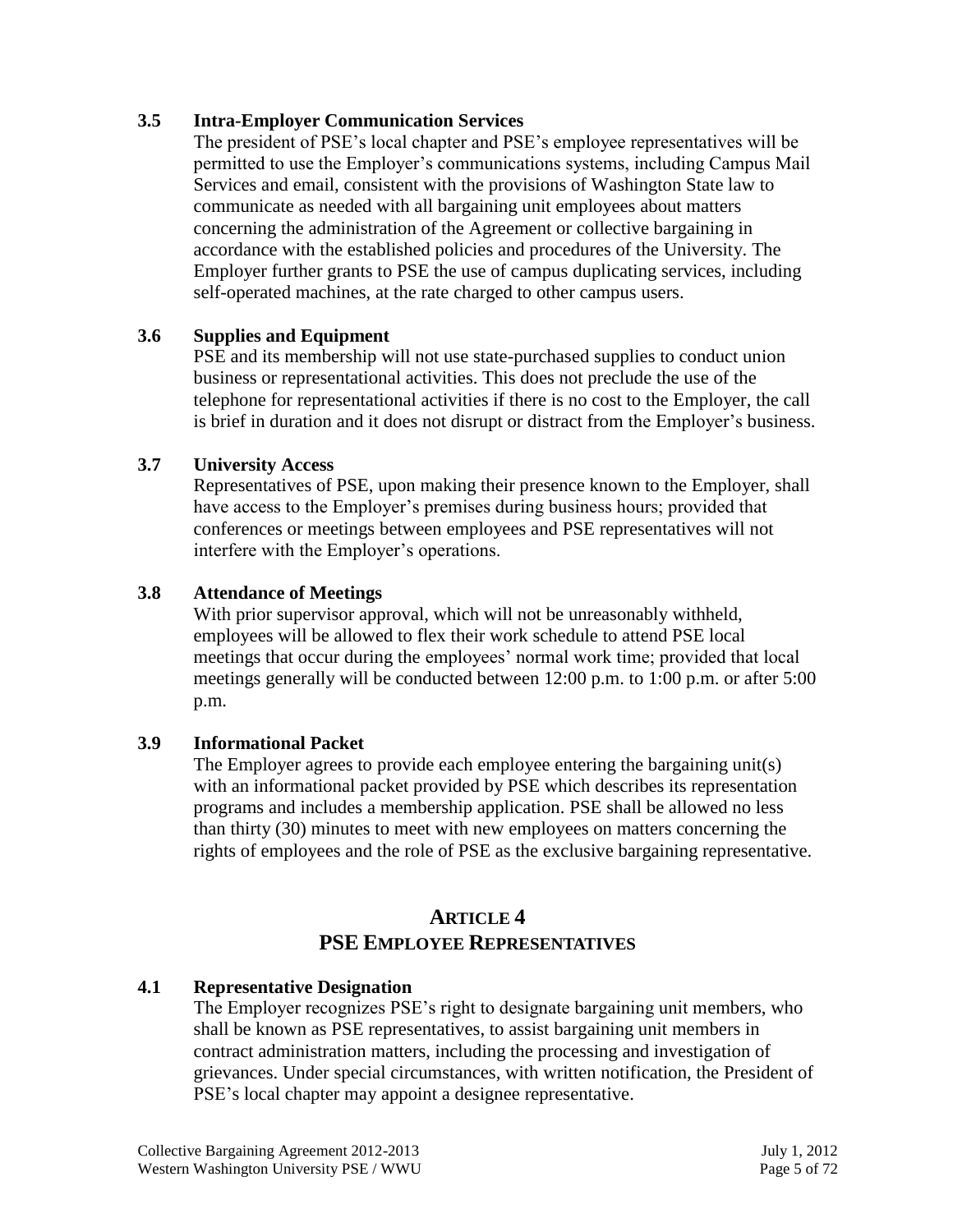PSE will provide the Director of Human Resources (or designee) with a written list of the current PSE representatives within thirty (30) days of appointment.

# **4.2 Representative Release Time**

After prior coordination with their supervisors, PSE representatives will be released during their normal working hours for the following representational activities on the Employer's property:

Management scheduled investigatory interviews and pre-disciplinary meetings in accordance with Article 36;

- 1. Management scheduled new employee orientation in accordance with Article 3.9;
- 2. Labor/Management Committees meetings in accordance with Article 10.3;
- 3. Informal grievance resolution meetings, grievance meetings, mediation sessions, alternative dispute resolution meetings, and arbitration hearings in accordance with Article 37; and
- 4. Assisting or consulting with bargaining unit members or Employer officials in legitimate matters of contract administration.

PSE members shall incur no loss of pay while engaging in any of the above activities.

# **4.3 Unreasonable Use of Time**

In the event the Employer determines that the amount of work time used by any PSE representative on grievances or other authorized union activities is unreasonable, or is preventing the employee from completing his or her assigned duties, the parties will meet to discuss a resolution for the excess use of time before any disciplinary action is taken.

# **4.4 Time Off for Union Activities**

PSE-designated employees may be allowed time off without pay to attend unionsponsored meetings, training sessions, conferences, and conventions. The employee's time off will not interfere with the operating needs of the institution as determined by management. If the absence is approved, the employees may use accumulated compensatory time or vacation leave instead of leave without pay.

# **ARTICLE 5 RIGHTS OF THE EMPLOYEE**

# **5.1 Off-duty Conduct**

Employees shall not be disciplined for off-duty conduct absent a clear and relevant nexus between the conduct and the employee's on-duty responsibilities. Employees have the right to confidentiality related to personal information and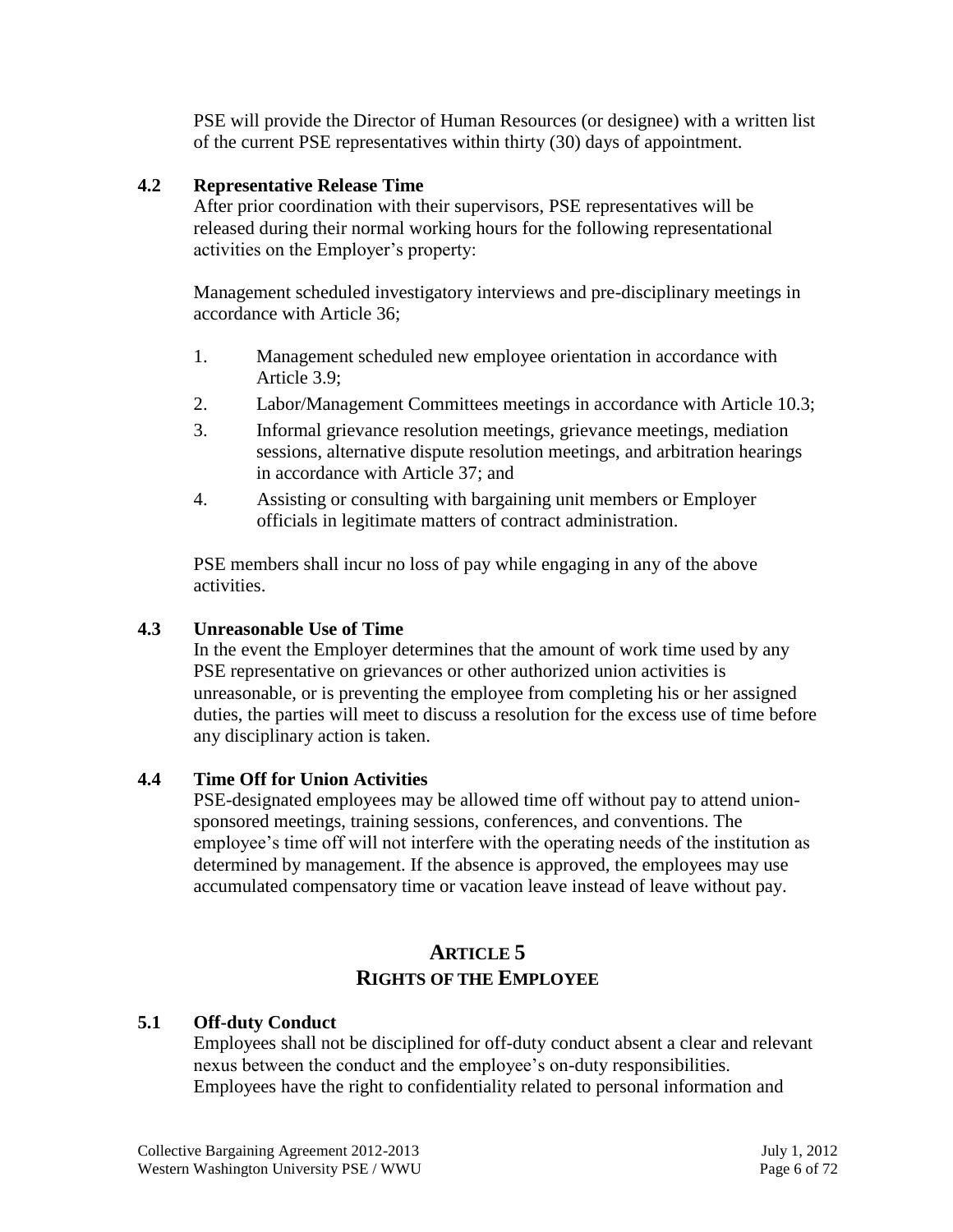personnel issues to the extent provided/allowed by law. The Employer, PSE and the employees will take appropriate steps to maintain such confidentiality.

# **5.2 Outside Employment**

Outside employment is permissible if it does not interfere, compete or conflict with the Employer's job requirements and provided it does not hinder the employee's ability to meet the responsibilities and demands of his or her Employer-required work. Prior to beginning outside employment, employees are responsible for notifying their supervisors. Employees may be asked to complete the Employer's Outside Employment Request Form, and if requested, provide written information about the prospective outside employment. Employees may request a written explanation of any denial of outside employment.

# **5.3 Notification of Charges**

Prior to any final Employer decision or recommendation regarding disciplinary action, employees shall be advised in writing of charges or complaints against them that the Employer reasonably believes could result in disciplinary or other adverse action, and shall be allowed to respond to such charges.

# **5.4 False Complaints**

If an employee is the subject of more than one (1) false complaint from the same individual, the matter will be evaluated by the Human Resources Department, with the assistance of the University Police Department and/or Employee Assistance Program as appropriate, and a determination will be made whether the repeated complaints indicate a possible personal security threat to the employee, requiring disclosure to the employee.

# **5.5 Right to Union Representation**

A member of the bargaining unit has the right to union representation on matters that involve actual or potential disciplinary actions. It is the member's responsibility to notify management that a union representative will be present if the member feels that he or she requires union representation at a meeting with his or her supervisor or other levels of management.

# **5.6 Treatment of Employees**

The employee has the right to a workplace free from harassment, intimidation or other threatening behavior. Employees who believe they have experienced harassment, intimidation or threatening behavior are encouraged to report their concern to their immediate supervisor. If the immediate supervisor is the source of the workplace harassment, intimidation or other threatening behavior, the incident should be reported to the Human Resources Director or designee, or to other responsible Employer officials in accord with the Employer's harassment and workplace violence policies.

# **5.7 Workplace Harassment and Violence**

The Employer prohibits harassment, violence or threats of violence in the workplace, and will maintain and enforce policies prohibiting workplace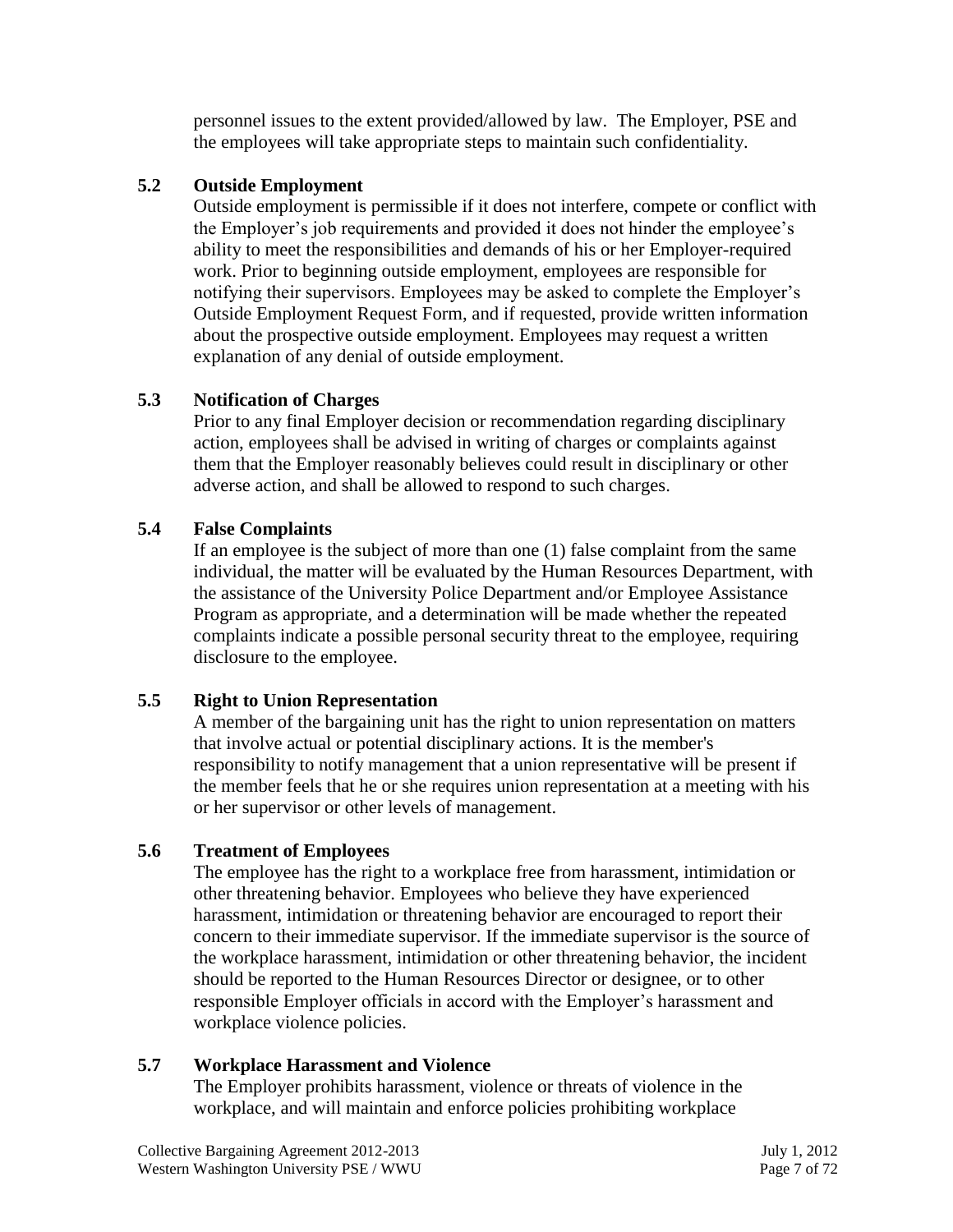harassment and violence. The Employer will provide channels for employees to report concerns regarding workplace harassment or violence, and will promptly investigate concerns or complaints raised. Affected employees will be notified of the outcome of any such investigation, and any actions taken by the Employer as a result.

# **ARTICLE 6 LEGAL DEFENSE**

# **6.1 Defense by the Employer**

Subject to approval of the Employer and the Attorney General of the State of Washington in accordance with RCW 28B.10.842 and RCW 4.92, claims, suits or proceedings against an employee for good faith actions or omissions arising out of his or her ordinary course and scope of duties for the Employer shall be defended by, and at the expense of, the Employer.

# **6.2 Cooperation with Defense**

The employee and the Employer must cooperate fully with the office of the Attorney General in furnishing any documents, depositions or other assistance necessary for the defense of the action.

# **ARTICLE 7**

# **REASONABLE ACCOMMODATION OF EMPLOYEES WITH DISABILITIES**

# **7.1 Reasonable Accommodation Laws**

All parties will comply with all relevant federal and state laws, regulations, executive orders, and with the provisions of Employer policy in providing reasonable accommodation to qualified individuals with disabilities.

# **7.2 Requesting Accommodation**

An employee who believes that he or she suffers a disability and requires a reasonable accommodation to perform the essential functions of his or her position may request such an accommodation from the Employer's Employee Relations Unit. Employees requesting accommodation have a duty to cooperate with the Employer in discussing the need for and possible form of any accommodation. The Employer may require supporting medical documentation with any request for accommodation, and may require the employee to obtain an independent medical examination at the expense of the Employer. Medical information related to an accommodation disclosed to the Employer will be kept confidential and disclosed on a need-to-know basis, as provided in Article 35, Personnel Files of this Agreement.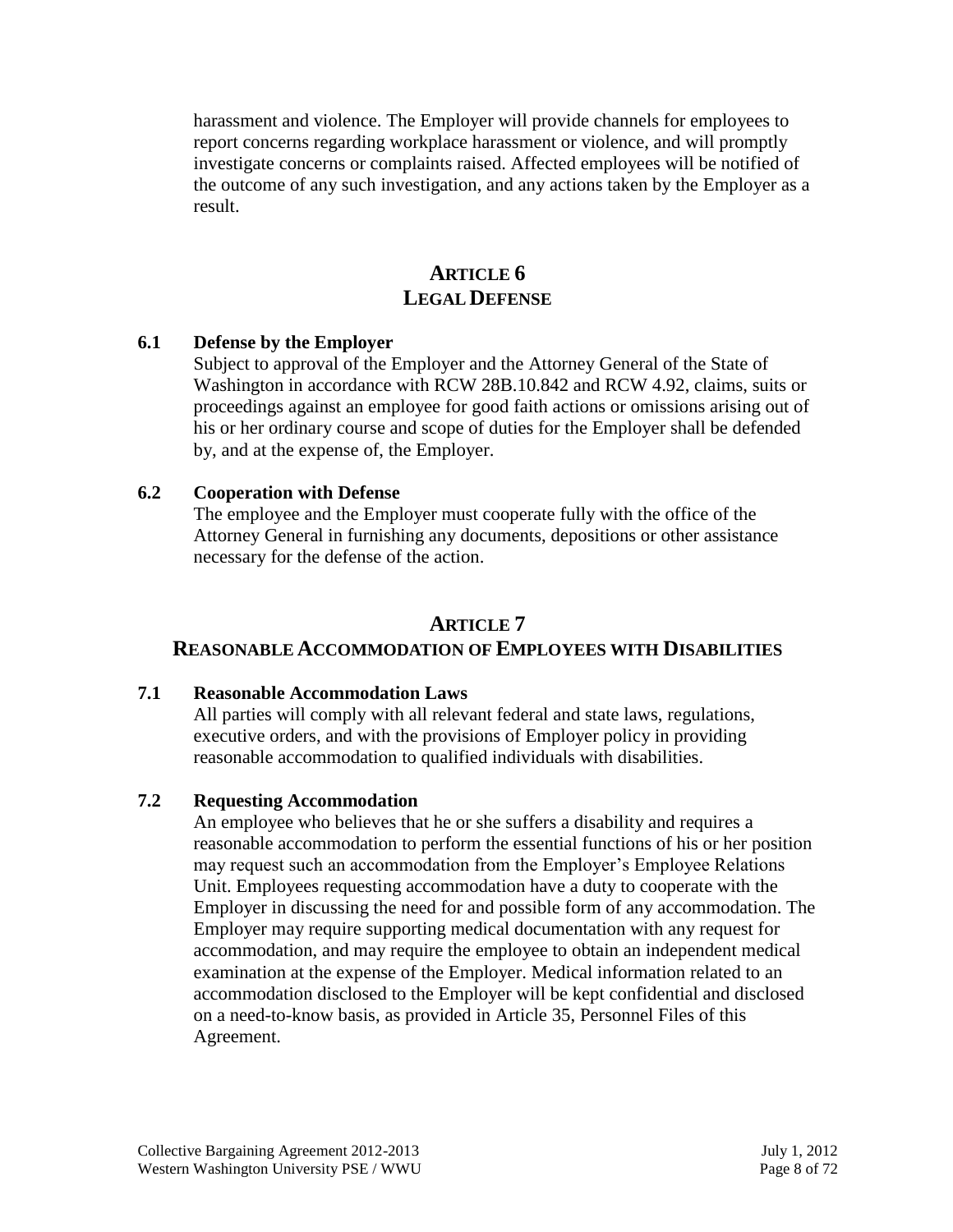#### **7.3 Determining Accommodation**

The Employer will determine whether an employee is eligible for a reasonable accommodation, and the final form of any accommodation to be provided.

#### **7.4 Disability Separation**

Every option to reasonably accommodate an employee's disability shall be considered, including a reassignment to an alternate vacant position for which the employee is qualified. If the Employer determines that an employee's disability cannot be reasonably accommodated, the employee will be separated from service due to disability. Prior to any final decision regarding a disability separation, the Employer will notify the employee of its determination and provide the employee with an opportunity to discuss the disability separation. Disability separation is not a disciplinary action.

# **ARTICLE 8 NON-DISCRIMINATION AND AFFIRMATIVE ACTION**

#### **8.1 Compliance with State and Federal Law**

The parties acknowledge their mutual support for equal employment opportunity and their commitment to abide by all state and federal laws regarding nondiscrimination and affirmative action in the workplace. Both parties agree that nothing in this agreement will prevent the implementation of an approved affirmative action plan.

# **8.2 Non-Discrimination**

Neither the Employer nor PSE shall discriminate against any employee on the basis of age, sex, national origin, military status, status as an honorably discharged veteran, disabled veteran or Vietnam era veteran, race, color, creed, religion, sensory, mental or physical disability, sexual orientation, marital status, genetic information, or union membership. Bona fide occupational qualifications based on the above traits do not violate this section.

# **8.3 Review Processes Available to Employees**

The Employer and PSE agree it is important that employees who feel they have been the subject of discrimination address these issues and seek resolution. Employees are encouraged to discuss such issues with their supervisor or other management staff, PSE, or file a letter of complaint to initiate the Discrimination Complaint Procedure within the institution. In those cases where an employee files a grievance and an internal discrimination complaint regarding the alleged discrimination, the grievance process will be suspended until such time as the discrimination investigation has been completed. Other avenues available to employees are through the Human Rights Commission (HRC), or the Equal Employment Opportunity Commission (EEOC). Employees who file an HRC or EEOC complaint will not initiate or pursue grievances over the discrimination allegation(s). If after filing a grievance an employee chooses to file a complaint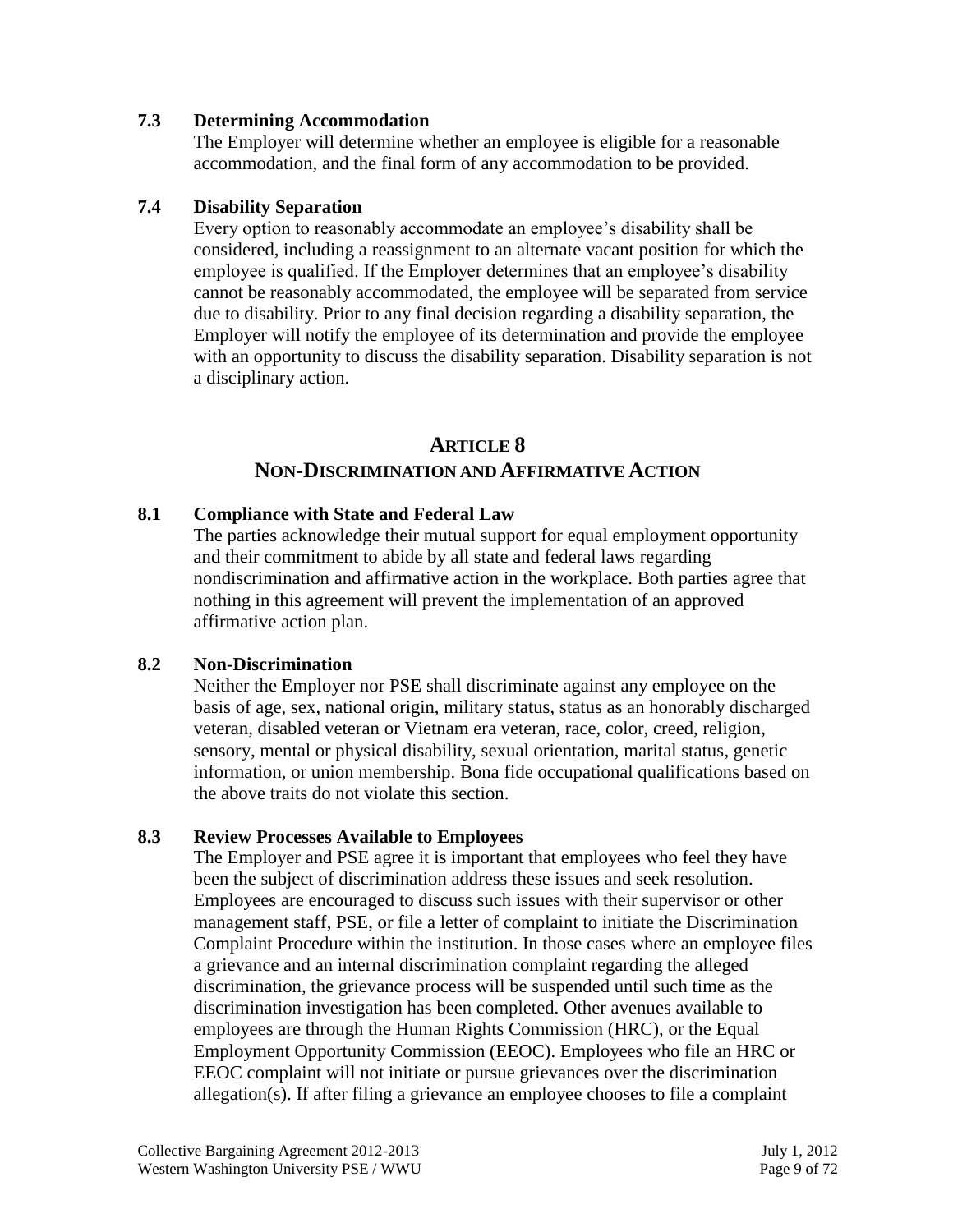with the HRC or EEOC, the grievance regarding the alleged discrimination will be considered withdrawn.

# **ARTICLE 9 COMMITTEE MEMBERSHIP**

# **9.1 University Committees**

PSE will be notified of any Employer committee that includes, or is intended to include, bargaining unit representation, and will be accorded the opportunity to name a representative of the bargaining units to such committee.

# **9.2 Release Time for Committees**

PSE representatives to Employer committees will be released from duties without loss of pay to engage in the normal activities of such committees, subject to the reasonable needs of the Employer and each employee's particular work assignment. Permission for such release time shall not be unreasonably withheld.

# **ARTICLE 10 LABOR MANAGEMENT COMMITTEE**

# **10.1 Purpose and Scope**

The Employer and PSE will maintain a Labor/Management Committee to provide a forum for communication between the parties and to promote constructive labor/management relations. Committee meetings will be used for discussions only. The committee will have no authority to conduct any negotiations or modify the provisions of this agreement. Pending individual grievances and grievance issues will not be discussed in the Labor/Management Committee meetings.

# **10.2 Representation**

The Labor-Management Committee will consist of up to six (6) bargaining unit employees selected by PSE, a PSE staff representative and up to four (4) representatives selected by the Employer.

# **10.3 Release Time and Meeting Expenses**

The Employer will release employee representatives for time spent in committee meetings, provided the absence of the employees will not disrupt operations. Employees will be released without loss in pay. Time spent by employees attending committee meetings outside their scheduled work time will not be considered time worked and will not result in additional compensation.

# **10.4 Scheduling of Meetings**

Either party may request a meeting of the Labor/Management Committee by sending a written communication to the other party including a description of the issue(s) to be addressed. When possible, PSE requests will include a list of meeting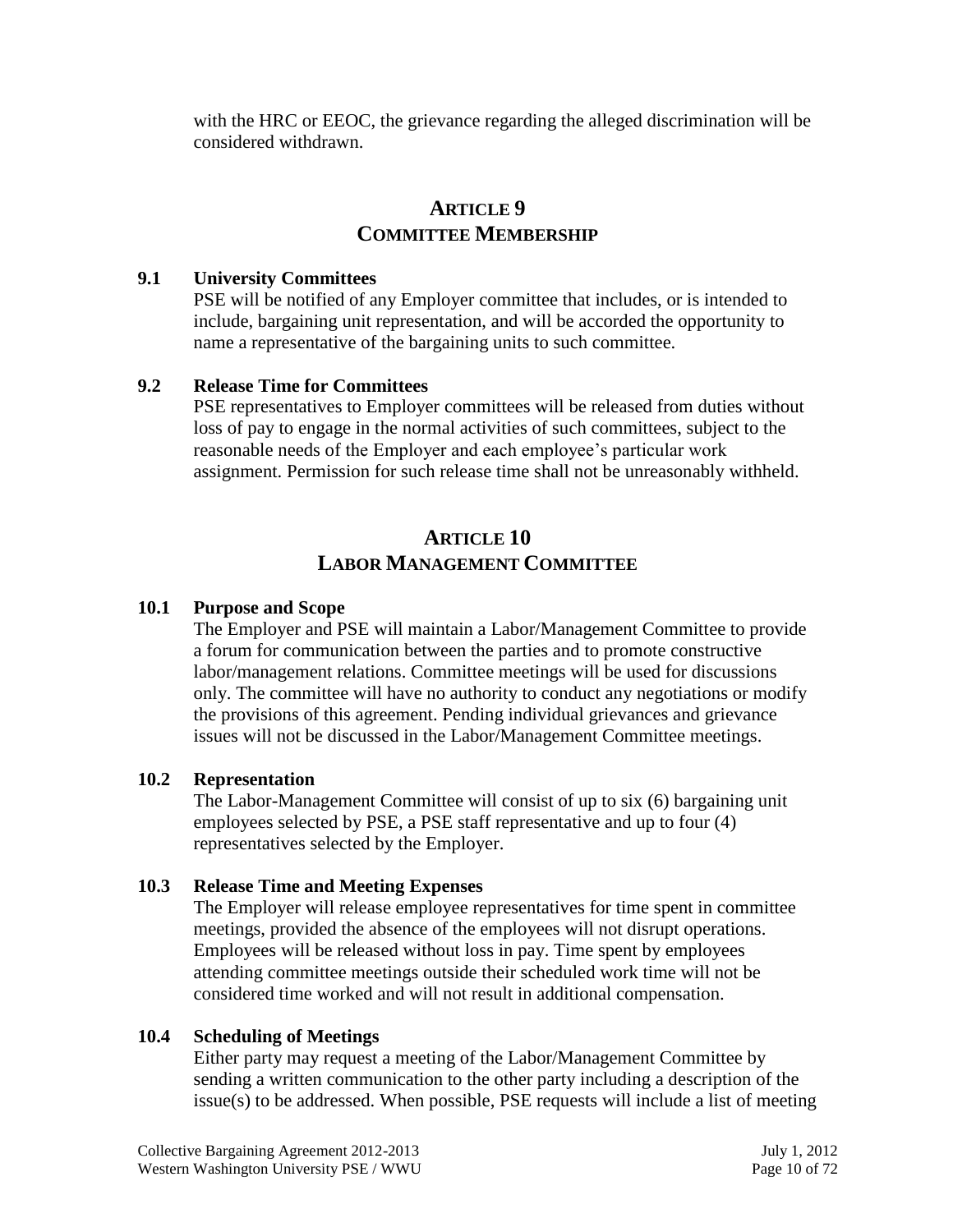representatives to facilitate scheduling. The meeting will be scheduled at a mutually acceptable time and place. The committee will normally meet every month, unless there is mutual agreement for more or less frequent meetings.

#### **10.5 Other Communications**

Nothing in this Article shall preclude the parties from discussing issues of mutual concern outside the context of the Labor/Management Committee.

#### **10.6 Agreements**

Any action item agreements reached at a Labor/Management Committee meeting shall be placed on a list and signed jointly by the Director of Human Resources or designee and the bargaining unit representative before the meeting adjourns. No later than seven (7) calendar days after the meeting is concluded more complicated agreements reached will be reduced to writing and forwarded to PSE for signature.

# **ARTICLE 11 MANAGEMENT RIGHTS**

# **11.1 Authority**

The Employer reserves the right to manage its affairs in accord with its lawful mandate, and retains all management powers and authority recognized by law and not specifically abridged, delegated or modified by the terms of this Agreement.

# **11.2 Rights**

The sole and exclusive rights of the Employer include, but are not limited to, the rights to:

- A. Plan, direct and control all operations and services of the Employer, including its mission, strategic direction, service levels, staffing levels and resource requirements.
- B. Develop, interpret, amend and enforce written policies, procedures, and rules governing the workplace.
- C. Determine the methods, means, and organization by which Employer operations and services shall be undertaken and accomplished.
- D. Discipline or discharge probationary employees as it deems appropriate, and discipline or discharge employees who have completed probation for cause.
- E. Assign work, schedule the hours of work, alter work schedules, and authorize overtime.
- F. Establish the duties and responsibilities of employees, including the development and alteration of job descriptions.
- G. Establish and implement policies and procedures for evaluating the performance of employees.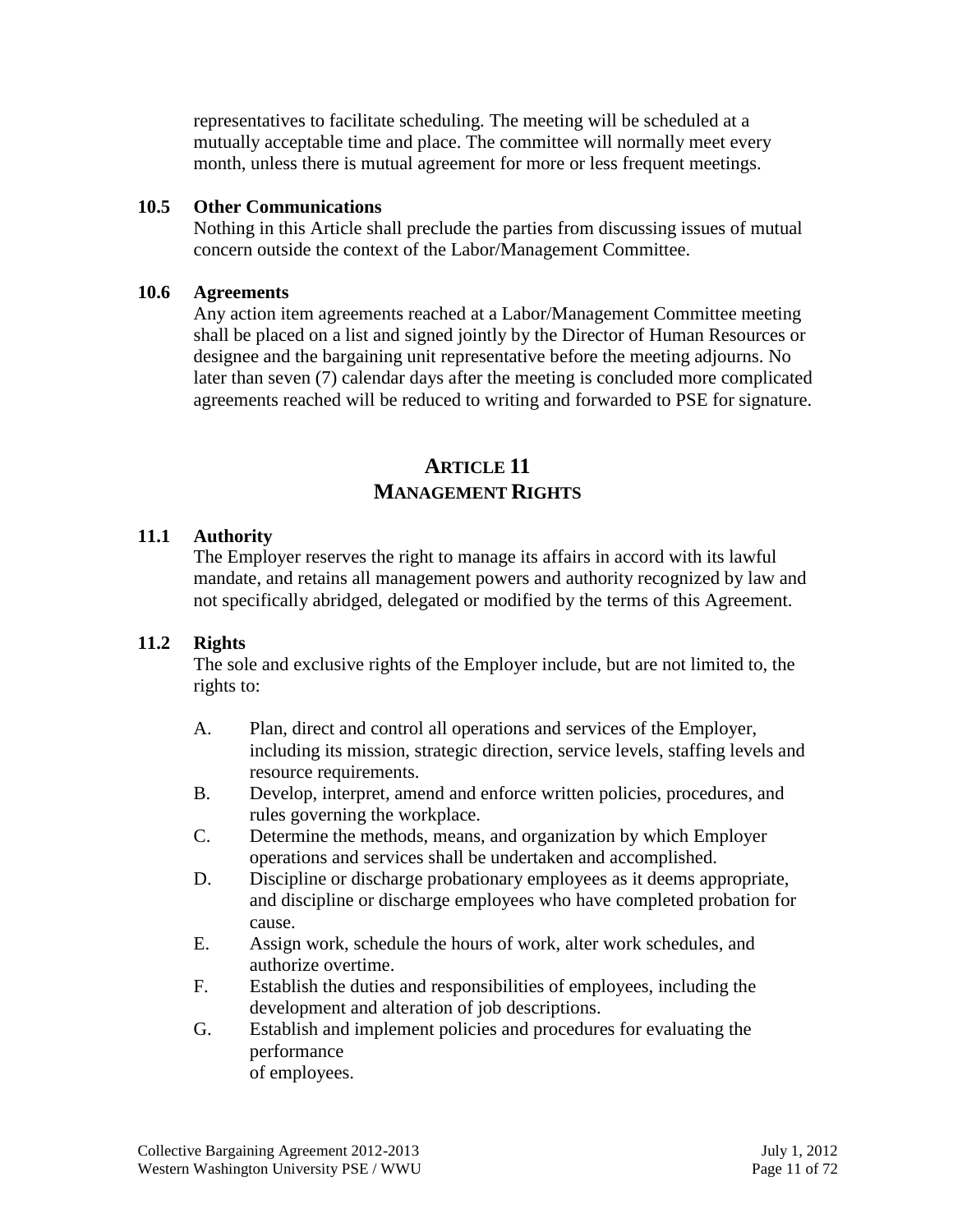- H. Plan and implement any reductions in force, including the identification of the specific position(s) or job classifications affected by a reduction in force.
- I. Recruit, hire and promote employees based on standards established by the Employer.
- J. Determine the need for additional training, and assign employees to complete any such training.
- K. Perform all other functions not expressly limited by this Agreement.

# **11.3 Mandatory Subjects of Bargaining**

Except limited by this Article and as established in this Agreement, the parties acknowledge their obligation to bargain regarding matters affecting wages, hours and other terms and conditions of employment as permitted by RCW 41.80.020.

# **ARTICLE 12 HOURS OF WORK**

# **12.1 Workweek**

Unless otherwise specified for particular employees or groups of employees, the workweek, for purposes of determining overtime eligibility, shall commence at 12:01 a.m. on Monday and end at 12:00 a.m. on Sunday. Employees will not be regularly scheduled to work more than forty (40) hours in a workweek.

# **12.2 Work Schedule**

The Employer will assign each position to one of the following work schedule designations:

# A. Regular Schedules

Regular schedules consist of five (5) consecutively and uniformly scheduled eight (8) hour days in a seven (7) day period. Uniformly scheduled is defined as a daily repetition of the same working hours and a weekly repetition of the same working days.

B. Alternate Schedules

Alternate schedules consist of workweeks and/or work shifts of different lengths. Alternate schedules may be assigned to meet business and customer service needs. For full-time employees, alternate schedules will consist of forty (40) hours of work, with at least two (2) consecutive days off, in a seven (7) day period.

C. Employee-Requested Schedule Changes An employee's workweek and work schedule may be changed at the employee's request and with the Employer's approval, provided the Employer's business and customer service needs are met and no overtime expense is incurred.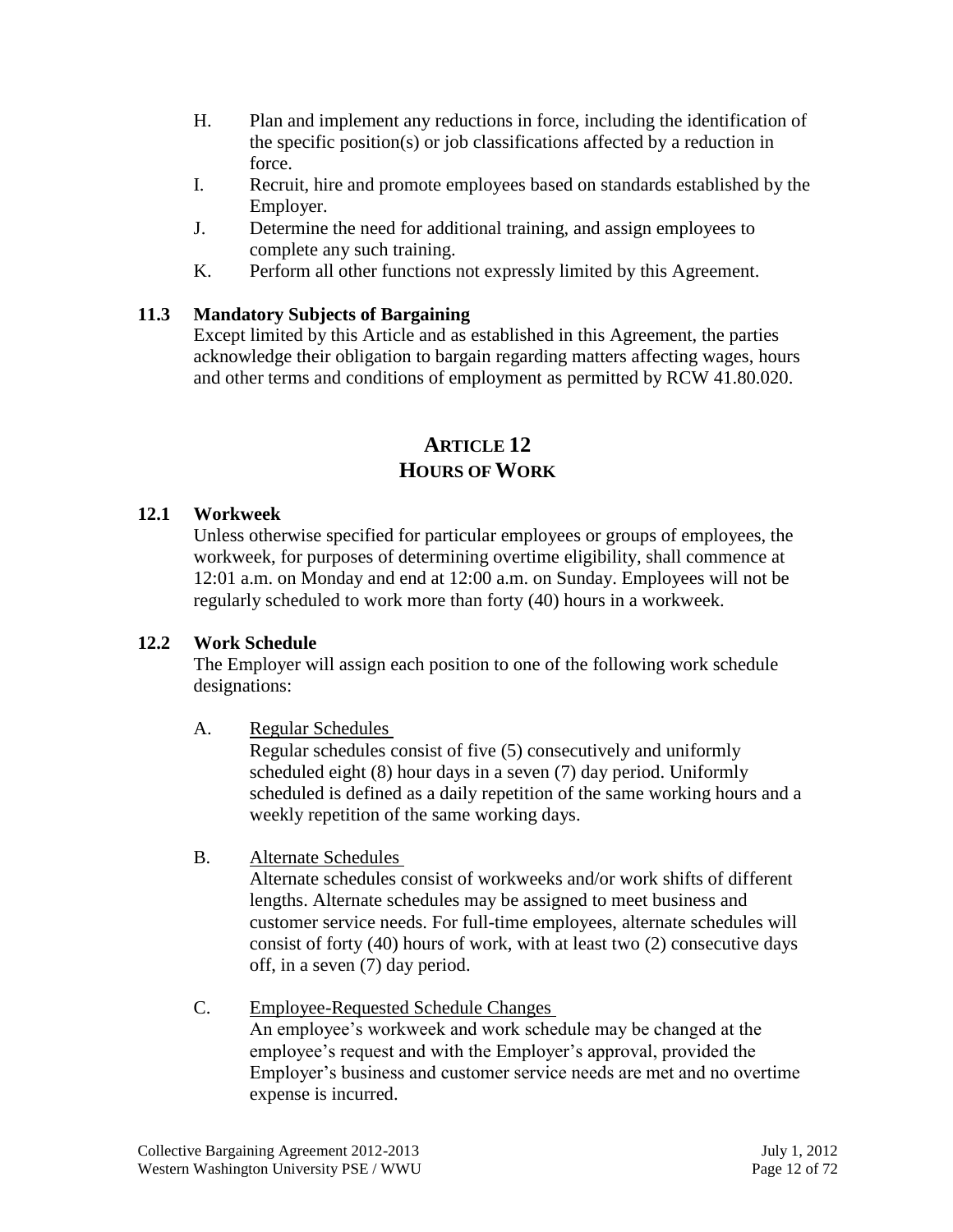# D. Emergency Schedule Changes

The Employer may adjust an employee's workweek and/or work schedule without prior notice in emergencies or extraordinary unforeseen operational needs.

# **12.3 Flex Schedules (Applies to PTE Bargaining Unit only)**

Flexible schedules include variable daily starting and ending times based on agreement between the employee and his or her supervisor or based on operational need. Employees may work a flexible schedule by prior mutual written agreement with their supervisor. In addition, the University may assign a flexible schedule to the following employees:

- 1. Commerce Specialist 2 and 3
- 2. Sewing & Alterations Specialist 3
- 3. Stage Manager

In the event the Employer determines that operational needs require assigning a flexible schedule to additional positions or classifications, the Employer will provide notice to PSE and, if requested, meet and confer regarding the assignment. Employees may request a written explanation of any decision denying a request to work a flex schedule.

# **12.4 Schedule Changes**

The Employer may temporarily change an employee's schedule:

- A. By providing written notice to the employee at least seven (7) calendar days in advance of any change. The day notice is given is considered the first day of the notice period; or
- B. By providing less than seven (7) calendar days' notice if the Employer permits the employee, at his or her option, to work all hours in his or her original schedule in addition to the modified schedule. In the event the employee elects to work additional hours under this subsection, such additional hours will be compensated in accord with the provisions of Article 15, Overtime & Callback.
- C. Employees will be notified of permanent schedule changes in writing at least fourteen (14) calendar days in advance of any change. The day notification is given will be considered the first day of notice.

# **12.5 Meeting Notice**

Employees shall be given two (2) working days' notice of mandatory meetings scheduled outside of their normal working hours.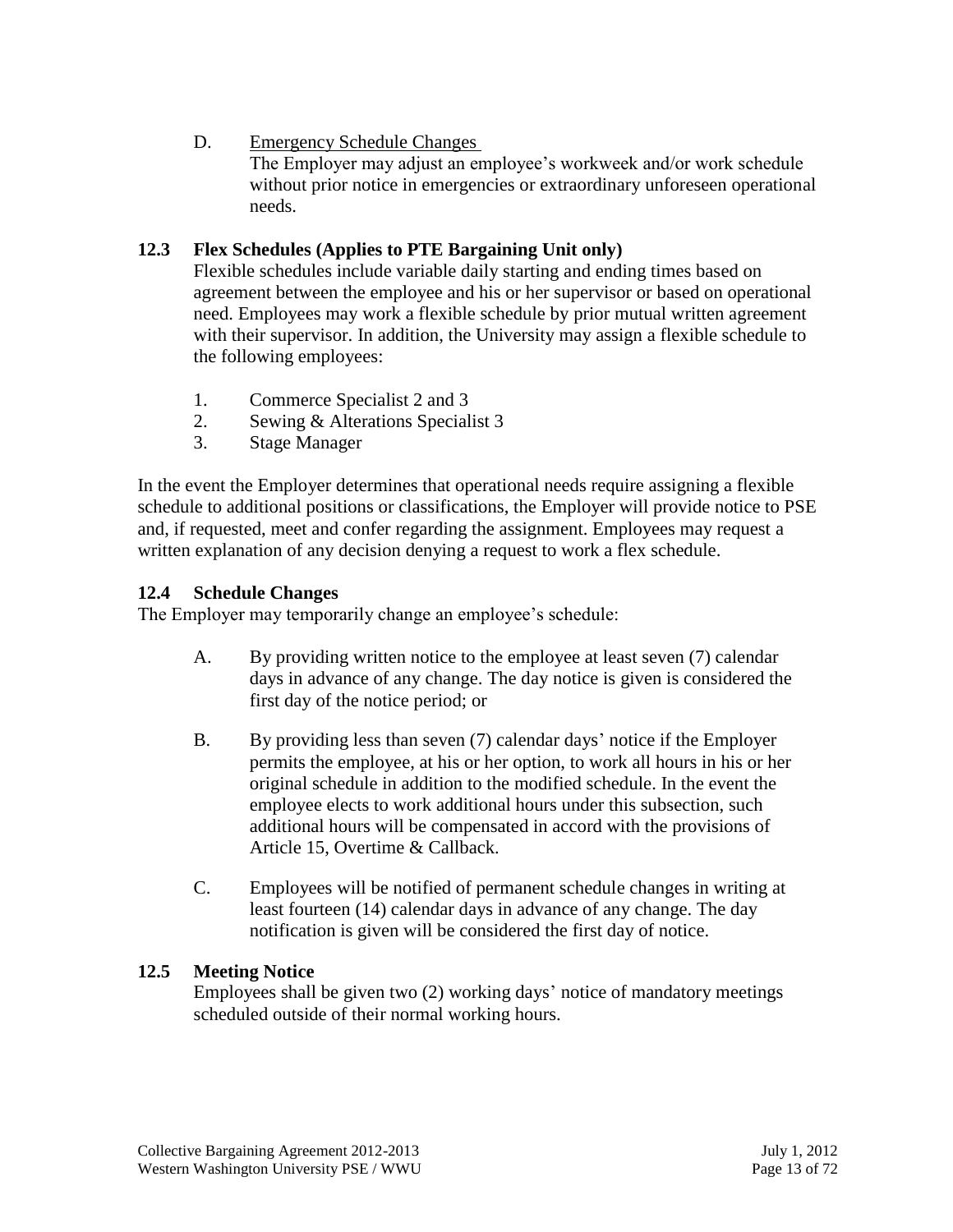# **ARTICLE 13 TELE WORK**

# **13.1 Telecommuting**

Telecommuting opportunities shall be arranged in accordance with applicable policies and administrative regulations (see Executive Order 01-03 and Western Washington University Policy U-5415.01 – Telecommuting).

# **ARTICLE 14 BREAKS AND MEAL PERIODS**

#### **14.1 Deviation from Regulations**

The meal and rest breaks for employees established by this Agreement vary from and supersede the meal and rest breaks required by WAC 296-126-092.

#### **14.2 Rest Breaks**

Employees shall receive an uninterrupted fifteen (15) minute paid rest break for each four (4) hours of work. Rest periods should not be used for late arrival or early departure from work, or combined with meal periods without prior supervisor approval.

#### **14.3 Meal Period**

Employees shall receive a minimum of thirty (30) minutes for a meal during any shift of five (5) or more hours. Meal periods are not paid work time. Employees shall be relieved of all work during that time. Designated meal periods may be changed with prior supervisor approval. If an employee's meal period is interrupted by a work related demand, the employee will be permitted to complete the unpaid meal period at a time within the same workweek mutually agreed between the employee and the employee's supervisor, or will be paid for the time worked during the meal period.

# **ARTICLE 15 OVERTIME AND CALLBACK**

# **15.1 Overtime Notification and Award**

Every reasonable effort shall be made to provide employees with advance notice of overtime needs. Where there are multiple employees qualified to complete an overtime assignment, overtime opportunities and requirements will be rotated among such qualified employees on an equitable basis.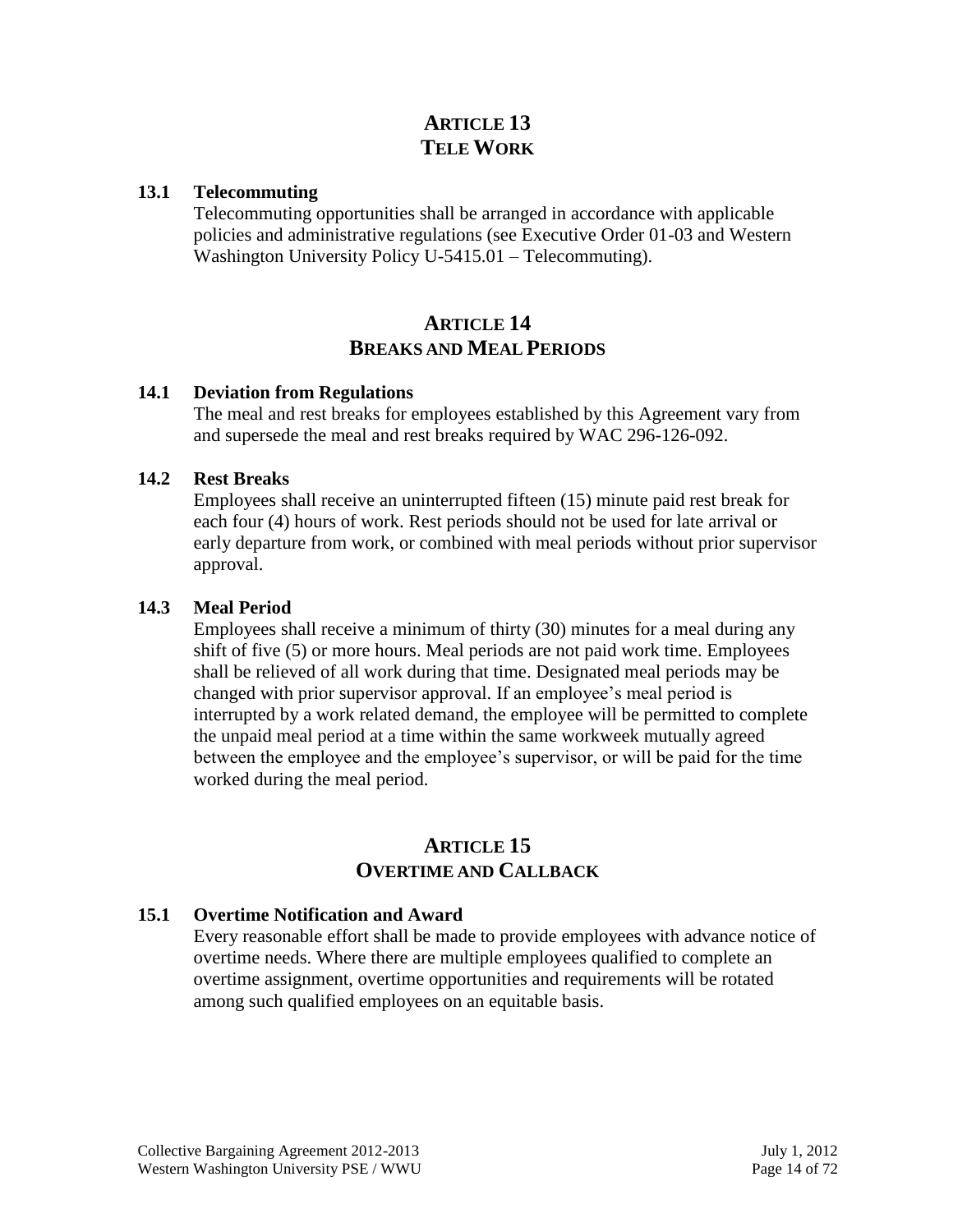# **15.2 Overtime Computation**

A. Bargaining Unit D

Overtime shall be compensated at the rate of one and one-half (1-1/2) times the employee's regular rate of pay for all hours worked beyond forty (40) in a workweek. For purposes of calculating overtime eligibility, all hours spent performing assigned duties, holidays and other paid leave will be considered hours worked. Leave without pay, shared leave, additional compensation for time worked on a holiday and bonus pay for callback do not constitute hours worked. There shall be no duplication or pyramiding of overtime.

# B. Professional and Technical Employees Bargaining Unit

- 1. Overtime shall be compensated at the rate of one and one-half (1- 1/2) times the employee's regular rate of pay for:
- 2. All hours worked beyond the daily schedule of employees assigned to regular or alternate schedules;
- 3. All hours worked beyond forty (40) hours in a workweek; and
- 4. All hours worked by employees assigned to regular or alternative schedules on their scheduled day off.

An exception to 15.2 B 1 above may be approved by mutual agreement of the employee and Employer. Such approval will be documented in writing.

For purposes of calculating overtime eligibility, all hours spent performing assigned duties, holidays and other paid leave will be considered hours worked. Leave without pay, shared leave, additional compensation for time worked on a holiday and bonus pay for callback do not constitute hours worked. There shall be no duplication or pyramiding of overtime.

# **15.3 Additional Pay for Part-time Employees**

Part-time employees assigned to work hours beyond their regularly scheduled hours will receive additional pay at their regular hourly rate for such hours up to a total of forty (40) hours in a workweek. Hours worked beyond forty (40) in a workweek shall be considered overtime.

# **15.4 Overtime/Compensatory Time Authorization**

Employees may not work overtime/compensatory time unless authorized by the employee's supervisor. Working overtime without authorization may result in disciplinary action(s).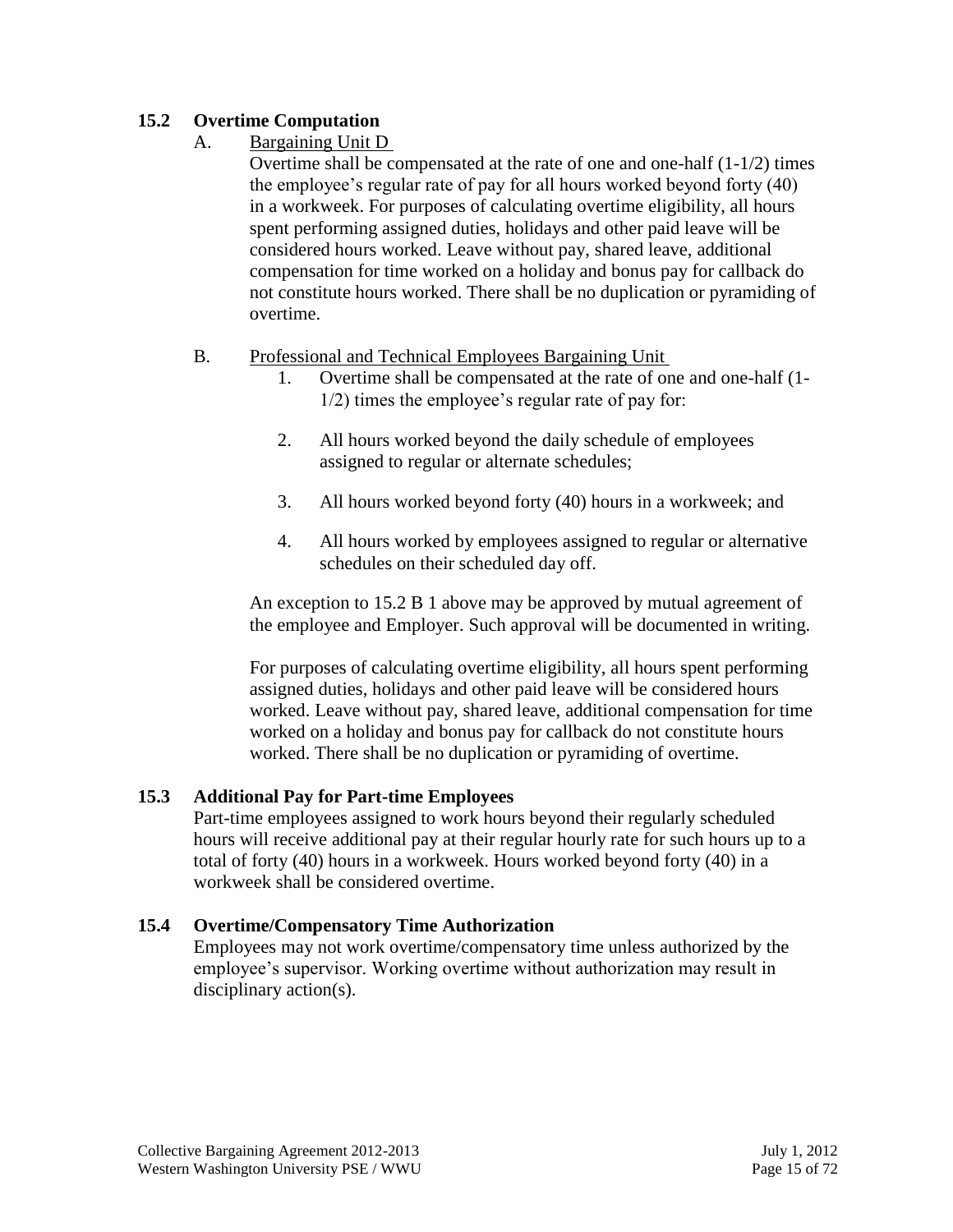# **15.5 Callback Pay**

When an employee has left the institution grounds and is called to return to the work station outside of regularly scheduled hours, he or she shall receive two (2) hours bonus pay at the employee's regular rate of pay in addition to pay for time actually worked. Time worked beginning no more than two (2) hours immediately prior to an employee's regular shift does not constitute callback, provided notice of at least eight (8) hours has been given. An employee on standby status called to return to the work station does not qualify for callback pay.

# **15.6 Compensatory Time**

- A. Compensatory time shall accrue at the rate of one and one-half  $(1-1/2)$ times for each overtime hour worked.
- B. Compensatory time off must be scheduled in advance with the approval of the employee's supervisor. No employee will accumulate more than one hundred twenty (120) hours of compensatory time in lieu of cash overtime. Employees who are requested to perform overtime work will be offered the choice, prior to performing the duties, of accepting a cash overtime payment or the accrual of compensatory time in lieu of cash payment. Supervisors will not attempt to influence employee choice and employees may not be compelled to use compensatory leave.
- C. Accrued compensatory leave above sixty (60) hours must be used or converted to pay at the conclusion of each fiscal year (currently June 30). Upon termination of employment, employees shall be cashed out for all accrued compensatory time.

# **15.7 Positive Time Reporting**

As of July 1, 2009, employees will accurately report time worked in accordance with a positive time keeping process.

# **ARTICLE 16 SUSPENDED OPERATIONS AND INCLEMENT WEATHER**

# **16.1 Suspended Operations**

In the event that the Employer suspends operations, employees not required to work shall be governed by the following provisions:

- A. If the Employer suspends operations after the employee has reported for work, the employee will be paid for the remainder of their shift.
- B. Employees who miss paid time due to a suspended operations closure shall be allowed to take accrued compensatory time, vacation leave, personal holiday time or unpaid time for the work hours missed. Employees taking unpaid leave may work additional hours during the ninety (90) day period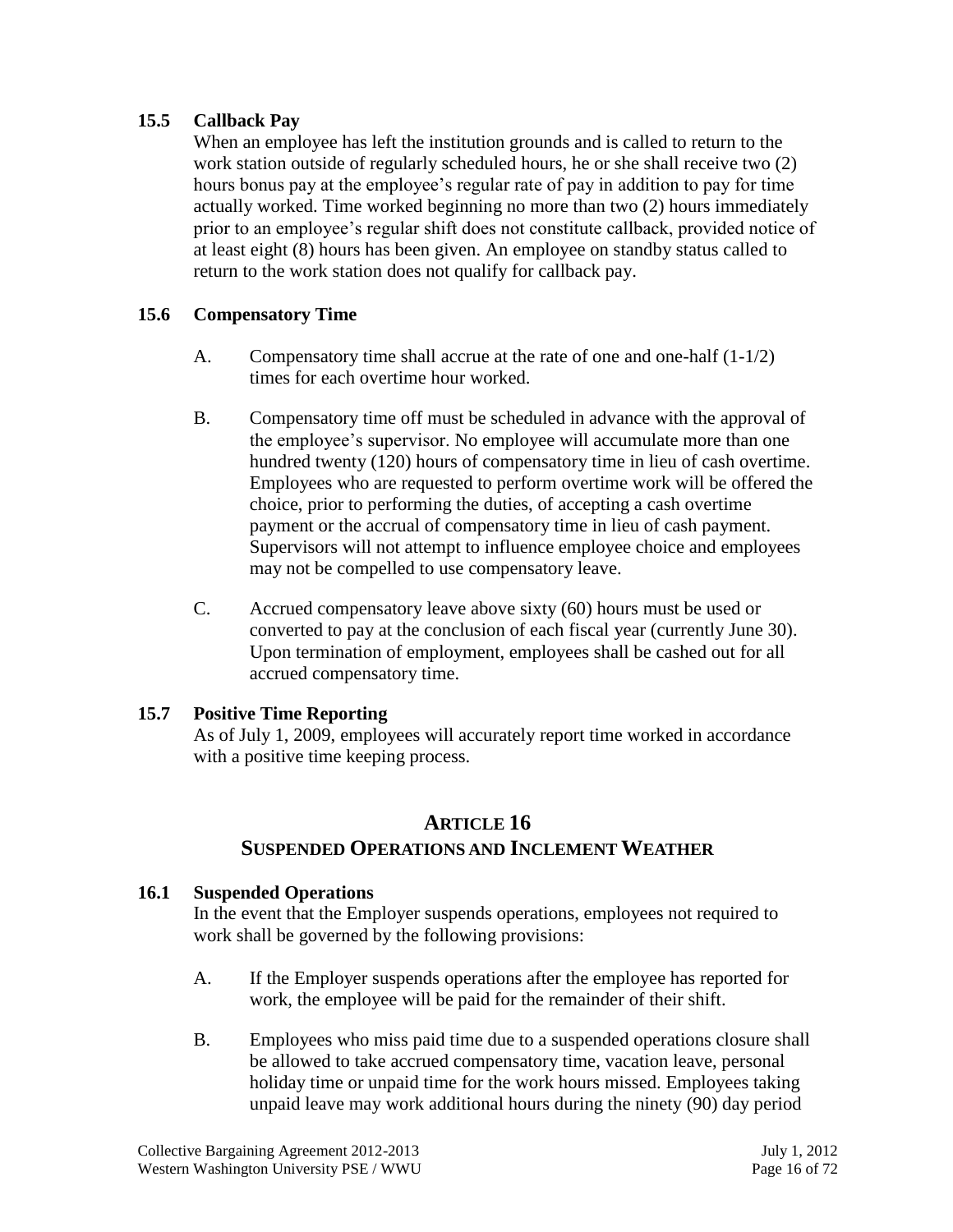following the suspension of operations to make up the amount of pay lost in accordance with Employer Policy POL-U5400.04.

- C. In the event of Suspended Operations, employees who have an accrued sick leave balance of one hundred and seventy-six hours (176) or more, may use up to three (3) days of sick leave for each Suspended Operations event.
- D. PSE will be notified of proposed changes to the Employer's suspended operations procedures.

#### **16.2 Inclement Weather**

Bargaining unit employees who are unable to report to work because of inclement weather may charge the time to: vacation, personal holiday, accrued compensatory time, leave without pay, or any accrued sick leave up to a maximum of three (3) days in any calendar year. Employees who take leave without pay on their last work day preceding a holiday due to inclement weather will not be deemed ineligible for holiday pay because of such leave. Employees reporting to work less than two (2) hours late, or leaving less than two (2) hours early due to inclement weather shall not have their pay reduced as a result, and will not have to charge their accrued leave time for such late arrival/early departure.

# **ARTICLE 17 HOLIDAYS**

#### **17.1 Paid Holidays**

| The following days are paid holidays for all eligible employees: |                                                                                |
|------------------------------------------------------------------|--------------------------------------------------------------------------------|
| New Year's Day                                                   | January 1                                                                      |
| Martin Luther King's birthday                                    | Third Monday in January                                                        |
| Presidents' Day                                                  | Third Monday in February                                                       |
| <b>Memorial Day</b>                                              | Last Monday in May                                                             |
| Independence Day                                                 | July 4                                                                         |
| Labor Day                                                        | First Monday in September                                                      |
| Veteran's Day                                                    | November 11                                                                    |
| Thanksgiving Day                                                 | Fourth Thursday in November                                                    |
| Friday after Thanksgiving                                        | Fourth Friday in November                                                      |
| Christmas Day                                                    | December 25                                                                    |
| Personal Holiday                                                 |                                                                                |
| Winter Break Day                                                 | To be used after the end of Fall Quarter<br>and before the beginning of Winter |
|                                                                  | Quarter                                                                        |

When a holiday falls on a Saturday, the Friday before will be the holiday. When a holiday falls on a Sunday, the following Monday will be the holiday.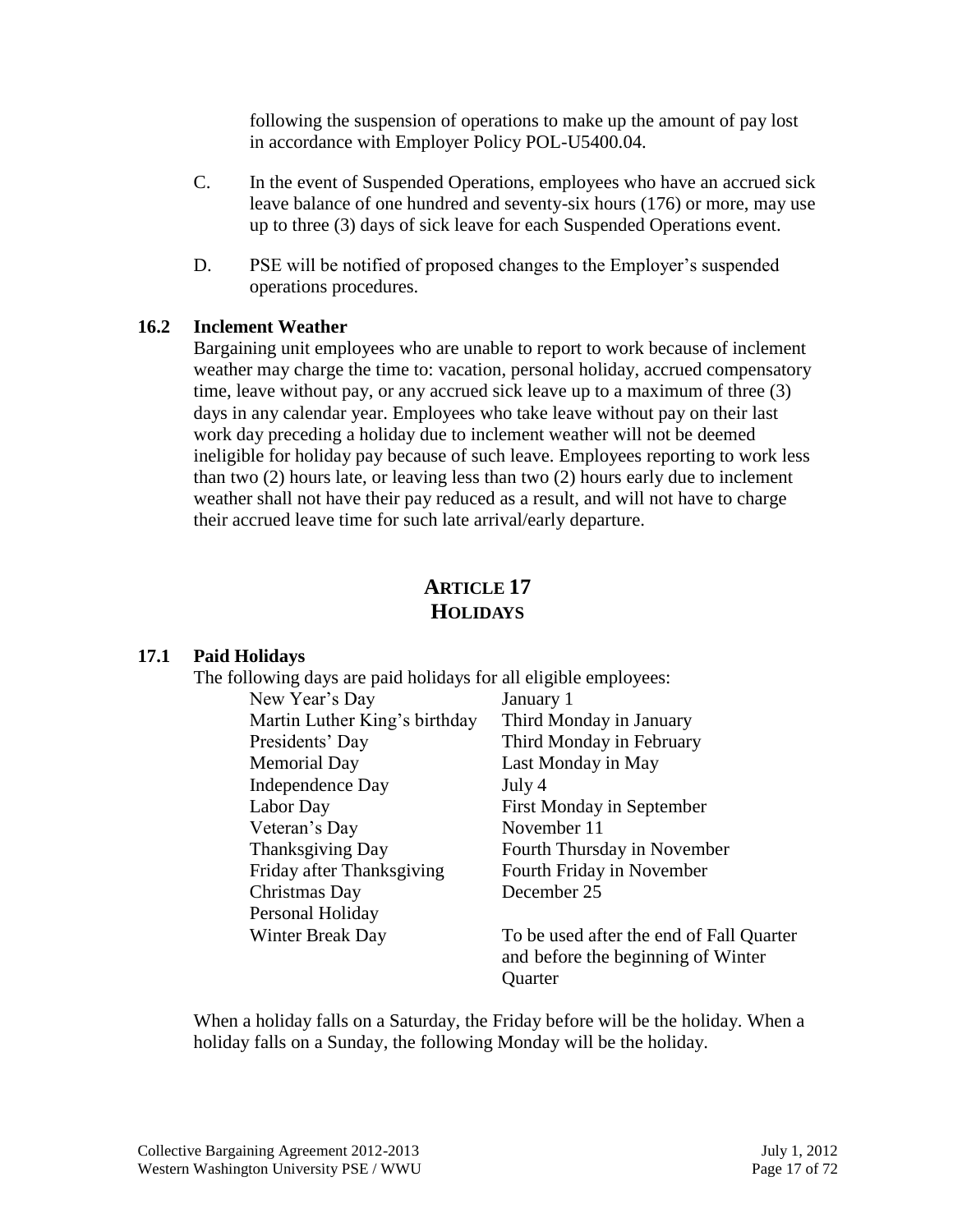# **17.2 Holiday Pay**

Eligible full-time employees will receive eight (8) hours of pay at their straight time rate for each holiday. Part-time employees will receive holiday pay on the same prorated basis that their monthly schedule bears to full-time employment

# **17.3 Eligibility for Holiday Pay**

Employees are eligible for holiday pay if they are in paid status on the regular business day preceding the holiday. In addition, cyclic employees who are scheduled to work less than a full month in a month in which a holiday falls will receive pay for the holiday if they were in paid status on their last scheduled work day preceding the holiday. Employees whose employment is terminated immediately prior to a holiday are not entitled to holiday pay.

# **17.4 Hours Worked on a Holiday**

In addition to holiday pay described in Section 17.2, employees required to work on a holiday will receive the pay at their overtime rate for all hours worked on the holiday.

# **17.5 Alternate Schedules**

Employees working alternate schedules who are normally scheduled to work more than eight (8) hours on a day observed as a holiday may use vacation leave, compensatory time or leave without pay to make up the difference between the employee's normally scheduled shift and the eight (8) hours of holiday pay.

# **17.6 Holiday Observance**

- A. When a holiday falls on the employee's scheduled workday, that day will be considered the holiday. When a holiday falls on the employee's scheduled day off, he or she shall receive the equivalent time off.
- B. An employee whose scheduled shift begins on one calendar day and ends on the next calendar day will observe the holiday on the shift that begins on the holiday.

# **17.7 Personal Leave Days**

An employee may choose one (1) workday as a personal leave day under the following criteria:

A. Personal Leave Hours

Full-time employees shall receive eight (8) hours off for a personal leave day. Part-time employees shall receive paid hours off on the same prorated basis their monthly schedule bears to full-time employment.

B. Selection of Personal Days Employees shall be permitted to take their selected day or days as their personal leave day if: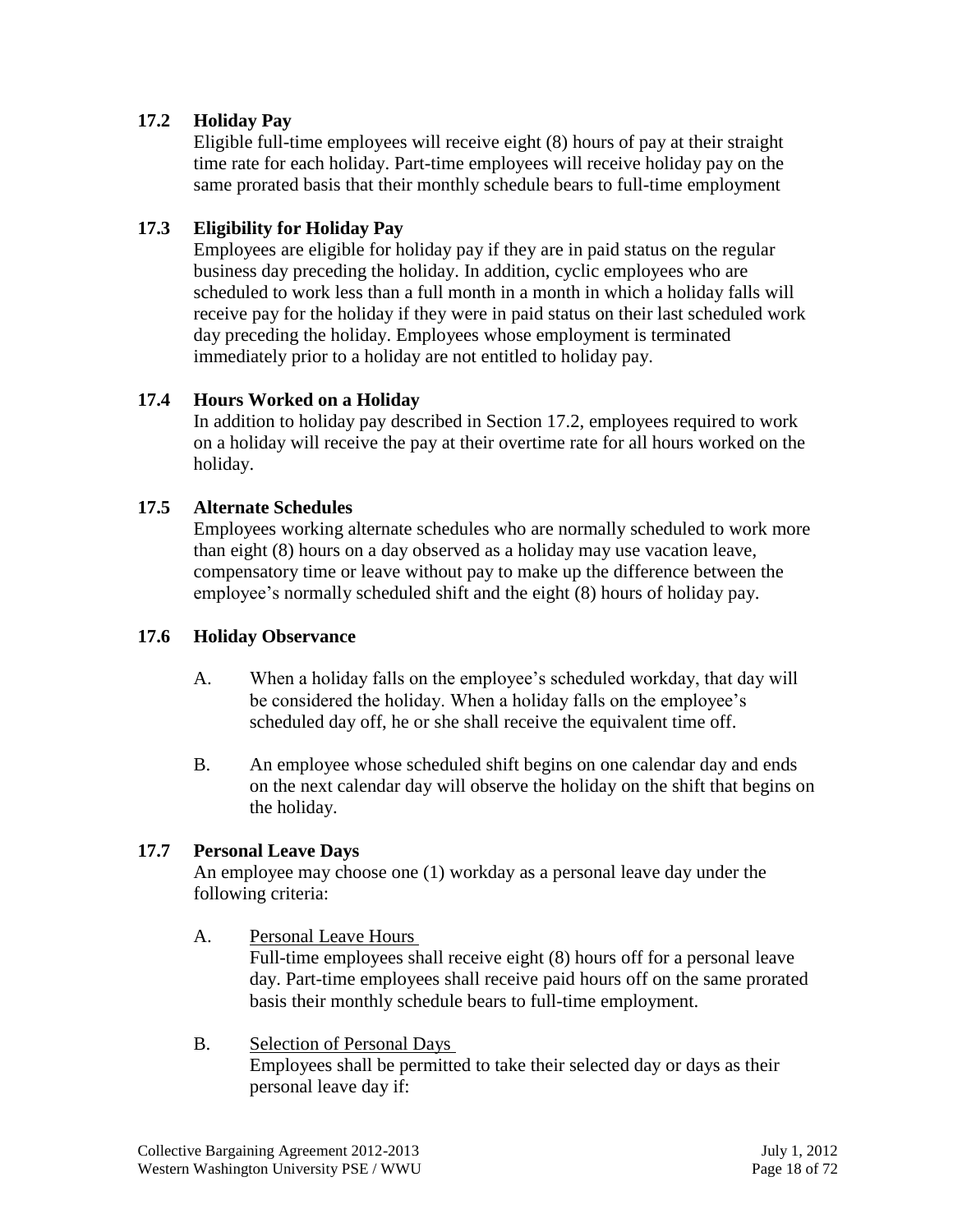- 1. The employee has given at least fourteen (14) calendar days' written notice to his or her supervisor. However, the supervisor, at his or her discretion, may permit a shorter notice period.
- 2. The number of employees choosing a specific day off does not interfere with the Employer's operations or require the Employer to incur overtime.
- C. Use of Personal Holiday

Personal holidays may not be carried over into the next calendar year, however, if the selected personal holiday was denied due to the Employer's operations, the employee may use the personal holiday by March 31 of the next year (giving them up to three (3) months).

D. Donation of Personal Holidays Part or all of a personal holiday may be donated to another employee for shared leave as provided in Article 20, Shared Leave. Any remaining portion of a personal holiday must be taken as one (1) absence.

# **17.8 Winter Break Day**

Employees who have been continuously employed by the Employer for more than four (4) months, prior to the end of the Fall Quarter, will be entitled to an additional day of paid leave to be used between the end of Fall Quarter and the beginning of Winter Quarter. The day may not be carried forward for use at a later date, may not be donated through Shared Leave, and will not be cashed out under any circumstances. Except as modified by this section, the provisions of Section 17.7 regarding Personal Holidays will apply to the Winter Break Day.

# **ARTICLE 18 VACATION LEAVE**

# **18.1 Vacation Accrual**

A. Full-time employees shall accrue vacation at the rates set forth below. Parttime employees shall accrue vacation on a prorated basis.

| <b>Full Years of Service</b>                                         | <b>Monthly Accrual Rate</b> | Hours per Year |
|----------------------------------------------------------------------|-----------------------------|----------------|
| During the first year of continuous state                            | 8 hours                     | 96             |
| employment                                                           |                             |                |
| During the second year of continuous state $\beta$ hours, 40 minutes |                             | 104            |
| employment                                                           |                             |                |
| During the third and fourth year of                                  | 9 hours, 20 minutes         | 112            |
| continuous state employment                                          |                             |                |
| During the fifth and sixth, years of total                           | 10 hours                    | 120            |
| state employment                                                     |                             |                |
| During the seventh and eighth years of                               | 10 hours, 40 minutes        | 128            |
| total state employment                                               |                             |                |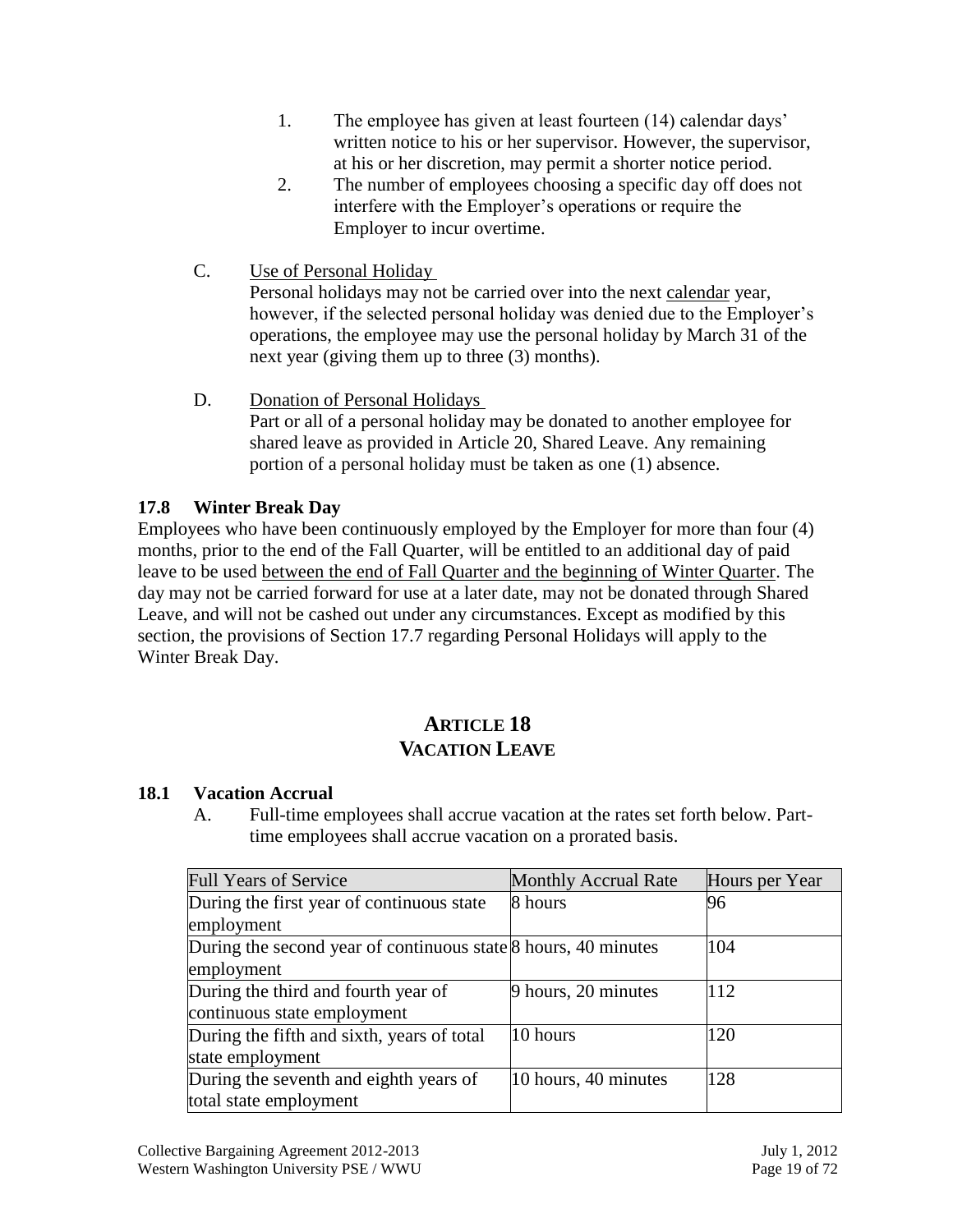| During the ninth year of total state               | 11 hours, 20 minutes | 136 |
|----------------------------------------------------|----------------------|-----|
| employment                                         |                      |     |
| During the tenth year of total state               | 12 hours             | 144 |
| employment                                         |                      |     |
| During the eleventh year of total state            | 12 hours, 40 minutes | 152 |
| employment                                         |                      |     |
| During the twelfth year of total state             | 13 hours, 20 minutes | 160 |
| employment                                         |                      |     |
| During the thirteenth year of total state          | 14 hours             | 168 |
| employment                                         |                      |     |
| During the fourteenth year of total state          | 14 hours, 40 minutes | 176 |
| employment                                         |                      |     |
| During the fifteenth year of total state           | 15 hours, 20 minutes | 184 |
| employment                                         |                      |     |
| During the sixteenth and succeeding years 16 hours |                      | 192 |
| of total state employment                          |                      |     |

- B. Vacation hours shall be credited at the end of the month accrued. Employees who are in unpaid status for more than ten (10) working days in a month will not accrue vacation leave during that month.
- C. For purposes of this Section, an employee's years of continuous employment includes employment with any department, agency or institution of the state, excluding employment in the legislative or judicial branches, and employment in a temporary or student position not governed by civil service.

# **18.2 Maximum Vacation Accrual**

Employees may accrue vacation up to a maximum of two hundred forty (240) hours. An employee who has reached the maximum accrual level may continue to accrue vacation until his or her next anniversary date, at which time any vacation accrued in addition to the two hundred forty (240) hour maximum accrual will be extinguished. With the prior written approval of the appropriate Department Head, an employee may carry more than two hundred forty (240) hours of vacation beyond their anniversary date when he or she is precluded from taking a previously scheduled vacation because of Employer needs. Any such written approval will specify a timeline for the employee to use any excess vacation accrual, after which any excess vacation accrual will be extinguished.

# **18.3 Use and Scheduling of Vacation**

- A. Employees may not take vacation until they have successfully completed six months of continuous state employment.
- B. At their election, employees may use vacation in place of or in addition to sick leave for any of the purposes described in Article 19, Sick Leave.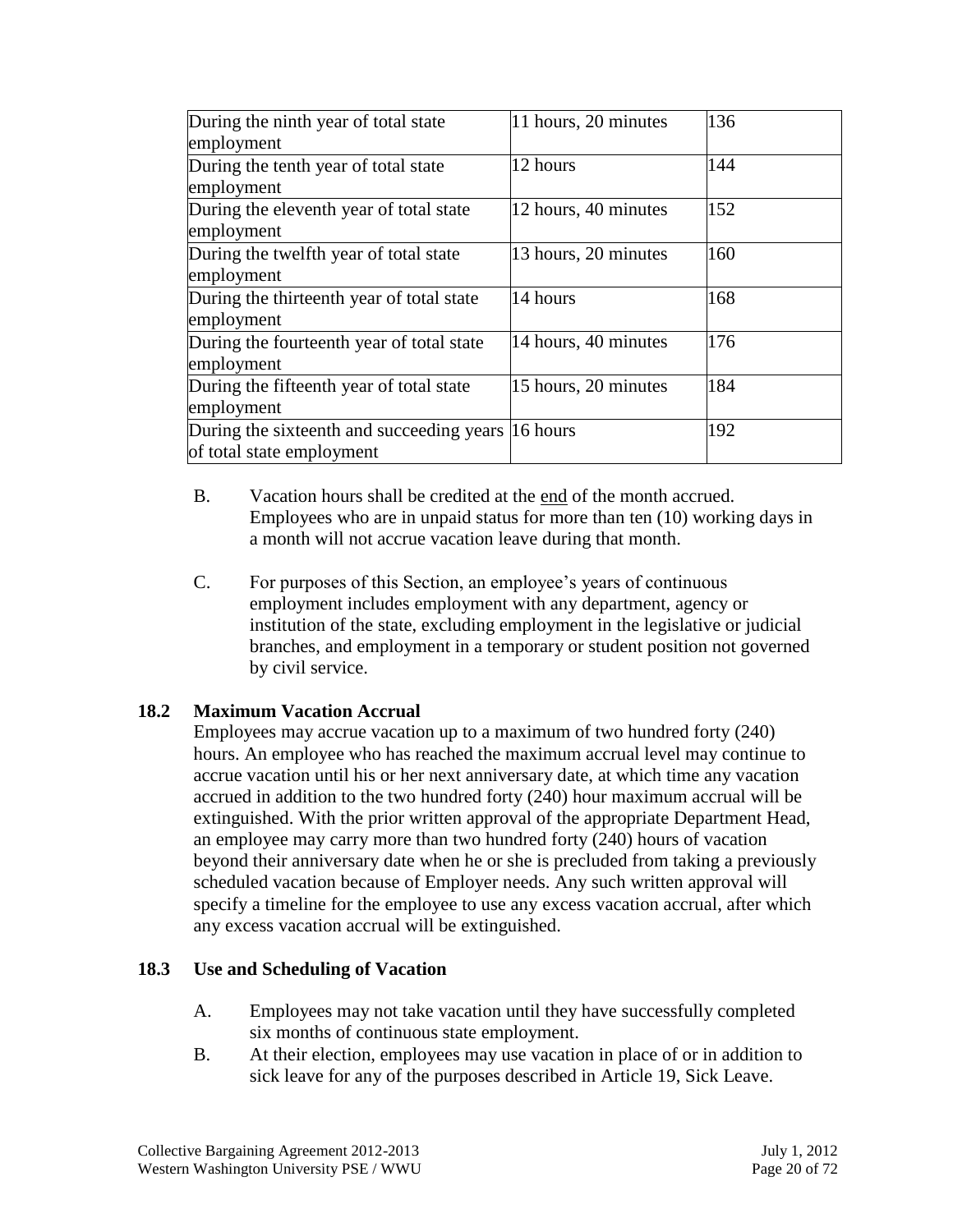Employees using vacation for this purpose will provide their supervisor notice of their absence as described in Article 19.4.

C. Except as provided in Section B above, vacation leave must be scheduled with the advance approval of the employee's supervisor. To the extent permitted by operational needs, leave shall be scheduled in accordance with the wishes of the employee in any amount up to the total vacation accrual.

#### **18.4 Transfer of Vacation**

Employees who transfer from the Employer to another state agency or institution without a break in service may, at their election, transfer their accrued but unused vacation.

#### **18.5 Cash Out of Vacation**

Except for employees who elect to transfer vacation as provided in Section 18.4, upon termination employees shall be paid for their accrued but unused vacation hours at their regular rate of pay.

#### **18.6 Family Care**

Employees may use vacation leave for care of family members as required by the Family Care Act, RCW 49.12.265 et seq, and WAC 296-130.

#### **18.7 Family Military Leave**

Employees may use vacation leave for leave as required by the Family Military Leave Act, RCW 49.77.

#### **18.8 Domestic Violence Leave**

Employees may use vacation leave for leave as required by the Domestic Violence Leave Act, RCW 49.76.

# **ARTICLE 19 SICK LEAVE**

# **19.1 Sick Leave Accrual**

Full-time employees shall accrue sick leave at the rate of eight (8) hours for each completed month of service. Part-time employees shall accrue sick leave on a prorated basis according to the percentage their monthly schedule bears to fulltime employment. Employees who are in unpaid status for more than ten (10) working days in a month will not accrue sick leave during that month. Employees may accrue an unlimited amount of sick leave.

#### **19.2 Uses of Accrued Sick Leave**

- A. Accrued sick leave may be used for the following reasons:
	- 1. An employee's own illness, injury or disability.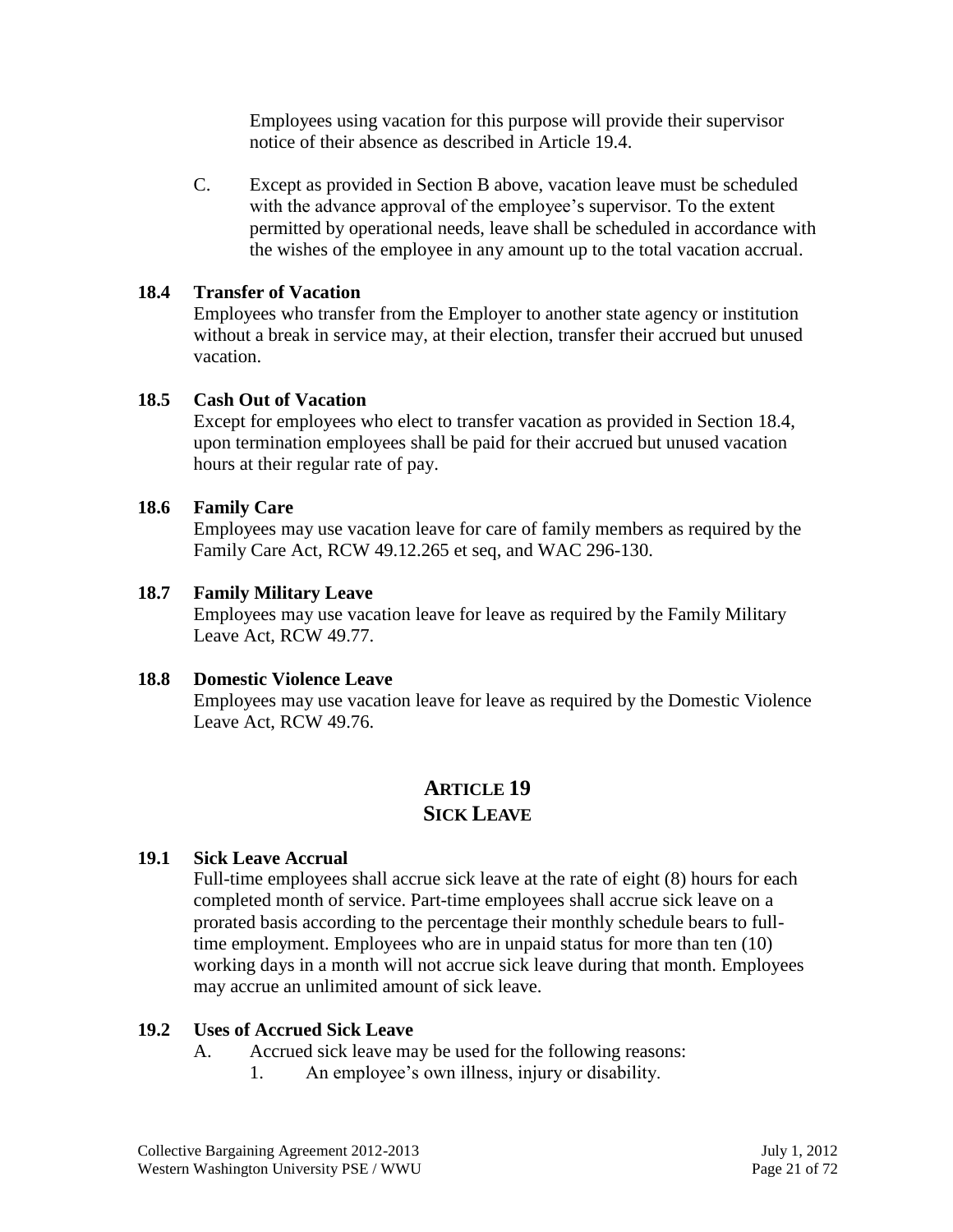- 2. A period of quarantine following the exposure to a contagious disease during the period when attendance on duty would jeopardize the health of others.
- 3. The need to care for a child under eighteen (18) years of age, or an older child incapable of self-care, with a health condition requiring treatment or supervision or any person to whom the employee stands in the relationship of guardian/ward.
- 4. The need to care for the employee's spouse, domestic partner, parent, parent-in-law, grandparent, adult child, grandchild or sibling with a serious health condition or emergency condition.

For purposes of this section, a domestic partnership is composed of two (2) unmarried adults who are living together in a committed family relationship and have reciprocal duties to, and provide financial support for, one another.

- a. A domestic partnership will be recognized by the University thirty (30) calendar days following the date upon which the employee submits to Human Resources a declaration signed by both partners.
- b. The Employer will not accept a declaration documenting a new domestic partnership until thirty (30) calendar days have passed since the employee notified Human Resources of the termination of a prior domestic partnership.
- 5. Medical, dental or optical appointments for the employee or other family member where the employee's presence is required, provided that employees must make reasonable efforts to schedule such appointments at times when they will least interfere with scheduled workdays.
- 6. Bereavement leave in addition to leave provided by this Agreement, if such use is approved in advance by the employee's department head.
- 7. Leave for Family Military Leave as required by RCW 49.77.
- 8. Leave for Domestic Violence Leave as required by RCW 49.76.
- 9. Qualifying absences for Family and Medical Leave;
- 10. Care of family members as required by the Family Care Act, RCW 49.12.265 et seq, and WAC 296-130.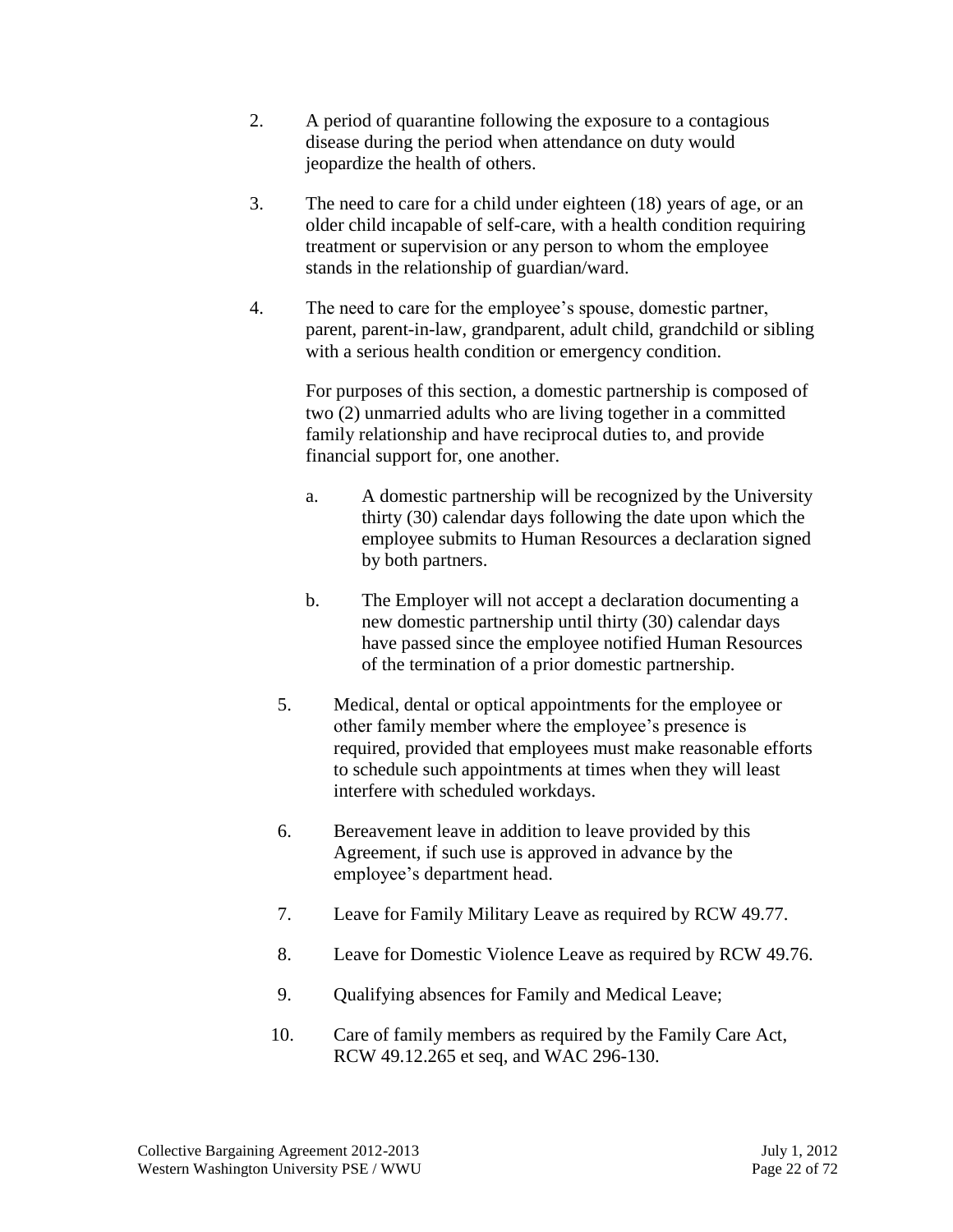- 11. Other circumstances if authorized by the Human Resources Director or designee.
- 12. When an employee is unable to report to work in accordance with Article 16, Suspended Operations and Inclement Weather.

# **19.3 Annual Sick Leave Cash Out**

In January following any year in which an employee reaches a minimum accrual of four hundred eighty (480) hours of sick leave, the employee may receive cash at the employee's straight time rate for any sick leave hours accumulated during the prior calendar year; provided that employees will not be permitted to reduce their sick leave balances below four hundred eighty (480) hours through sick leave cash out. Sick leave will be cashed out at a rate of one (1) hour's pay for each four (4) hours of sick leave. Hours cashed out will be deducted from the employee's sick leave balance.

# **19.4 Sick Leave Notification and Verification**

Employees must notify their supervisor as soon as reasonably possible when they will be absent due to illness or injury. For absences of three  $(3)$  or more consecutive days or where there is a reason to suspect sick leave abuse, the Employer may require the employee to present a physician's certificate verifying the need for sick leave before leave is authorized.

# **19.5 Sick Leave Cash Out Upon Retirement or Death**

Upon retirement or death, an employee or the employee's estate will receive cash at the employee's straight-time hourly rate for all sick leave hours. Sick leave will be cashed out at a rate of one (1) hour's pay for each four (4) hours of sick leave. If the bargaining unit elects to place in effect a VEBA plan as provided by this Agreement, employees cashing out sick leave upon retirement shall receive the proceeds in the form of a contribution to their VEBA account.

# **19.6 Reemployment**

Former state employees who are reemployed within five (5) years of leaving state service will be granted all unused and unpaid sick leave credits they had at separation. If an employee is reemployed after retiring from state service, when the employee subsequently retires or dies, only unused sick leave accrued since the date of reemployment minus sick leave taken within the same period will be eligible for sick leave separation cash out, in accordance with Article 19.5 above.

# **19.7 Coordination of Benefits**

Employees who are absent due to illness or injury covered by workers' compensation benefits may use accrued sick leave to make up the difference between the employee's regular salary and the amount received in workers' compensation benefits, taking into account the tax-free nature of workers' compensation benefits.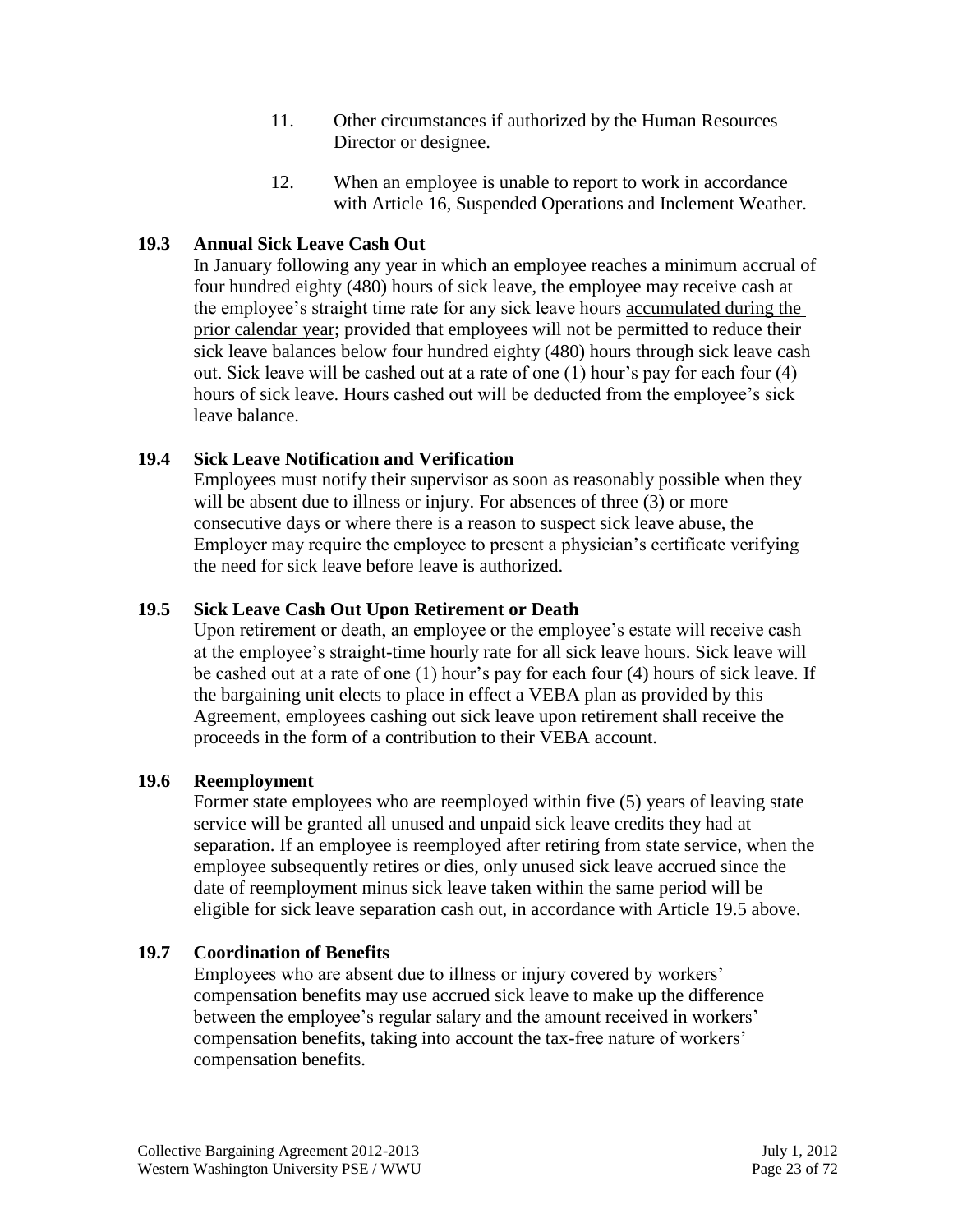# **ARTICLE 20**

# **SHARED LEAVE/UNIFORMED SERVICE SHARED LEAVE POOL**

# **20.1 Shared Leave**

In accordance with RCW 41.04.650 et seq., state employees may donate vacation leave, sick leave, or personal holidays to a qualifying fellow state employee.

# A. Definitions

- 1. Employee's "relative" is limited to the employee's spouse, registered domestic partner, child, stepchild, grandchild, grandparent, or parent.
- 2. "Household members" are defined as persons who reside in the same home who have reciprocal duties to and do provide financial support for one another. This term will include foster children and legal wards even if they do not live in the household. The term does not include persons sharing the same general house, when the living style is primarily that of a dormitory or commune.

In addition, for purposes of the state leave sharing program, the definitions provided in RCW 41.04.655 apply.

# **20.2 Qualifying for Shared Leave**

- A. The Employer permits an employee to receive shared leave if:
	- 1. The employee suffers from, or has a relative or household member suffering from, an illness, injury, impairment, or physical or mental condition which is of an extraordinary or severe nature; or
	- 2. The employee has been called to service in the uniformed services; or
	- 3. The employee has the needed skills to assist in responding to an emergency declared anywhere within the United States by the federal or any state government or its aftermath and volunteers his or her services to either a governmental agency or to a nonprofit organization engaged in humanitarian relief in the devastated area, and the governmental agency or nonprofit organization accepts the employee's offer of volunteer services; or
	- 4. The employee is a victim of domestic violence, sexual assault, or stalking.
- B. The illness, injury, impairment, condition, call to service, emergency volunteer service, or consequence of domestic violence, sexual assault, or stalking has caused, or is likely to cause, the eligible receiving employee to: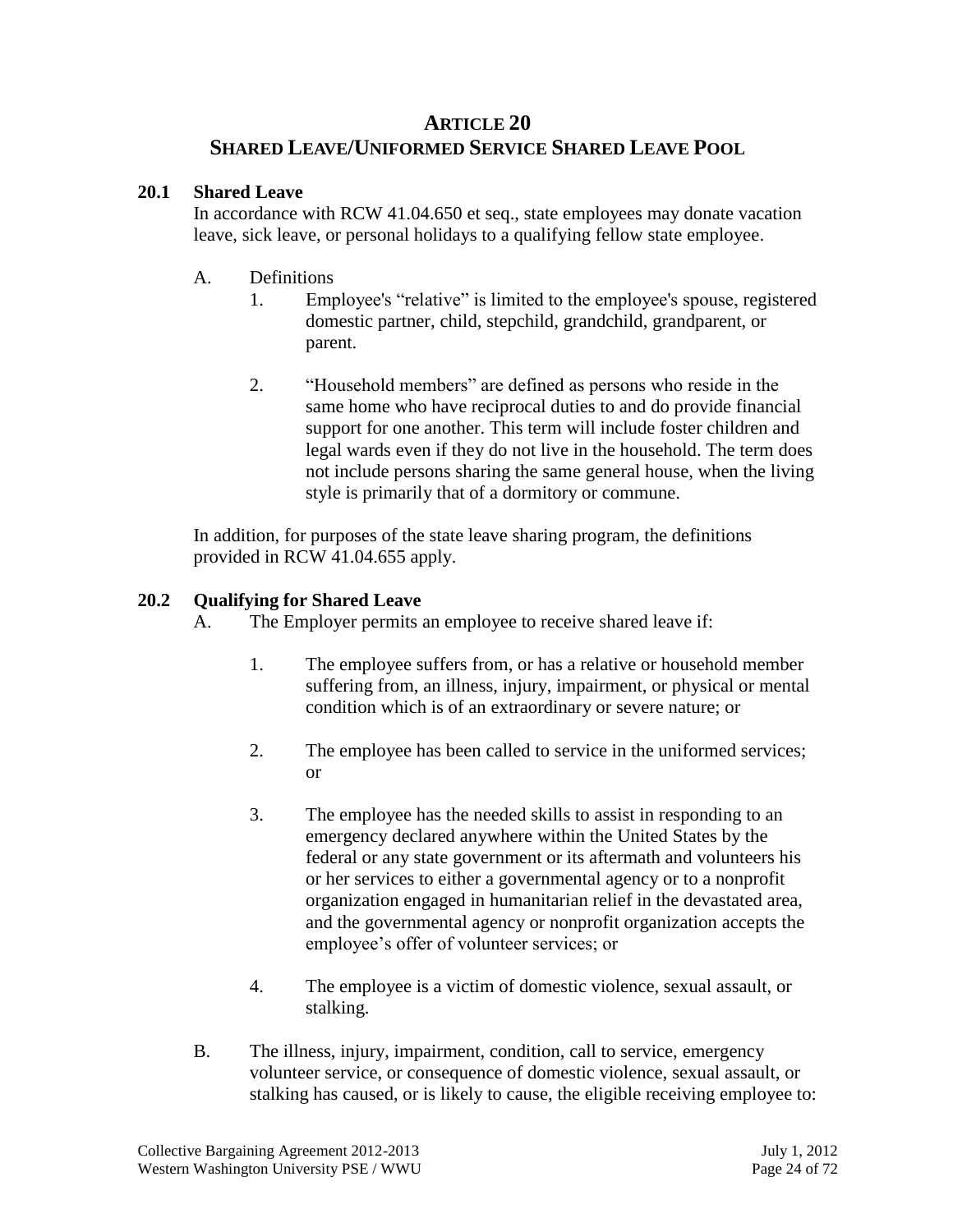- 1. Go on leave without pay status; or
- 2. Terminate state employment.
- C. The employee's absence and the use of shared leave are justified.
- D. In addition, the receiving employee has depleted or will shortly deplete his or her:
	- 1. Vacation leave, sick leave and personal holiday if the employee qualifies under Article 20.2.A.1; or
	- 2. Vacation leave and paid military leave allowed under RCW 38.40.060 if the employee qualifies under Article 20.2.A.2; or
	- 3. Vacation leave or personal holiday if the employee qualifies under Article 20.2.A.3 or Article 20.2.A.4.
- E. For work-related illness or injury, the receiving employee must have diligently pursued and been found to be ineligible for benefits under RCW 51.32 if the employee qualifies under Article 20.2.A.1.
- F. The eligible receiving employee has abided by Employer policies regarding the use of sick leave if the employee qualifies under Articles 20.2.A.1 and 20.2.A.4; and paid military leave if the employee qualifies under Article 20.2.A.2.
- G. Donated leave is transferable between employees in different state agencies or institutions of higher education with the agreement of both heads of the state agencies/higher education institutions.
- H. The Employer will determine the amount of donated leave an employee may receive and may only authorize an employee to use up to a maximum of five hundred and twenty-two (522) days of shared leave during total state employment.
	- 1. The employer may authorize leave in excess of this limit because the qualifying employee is suffering from an illness, injury, impairment, or physical or mental conditions that are of an extraordinary or severe nature.
	- 2. Shared leave received under the Uniformed Service shared leave pool in accordance with RCW 41.04.685 is not included in this total.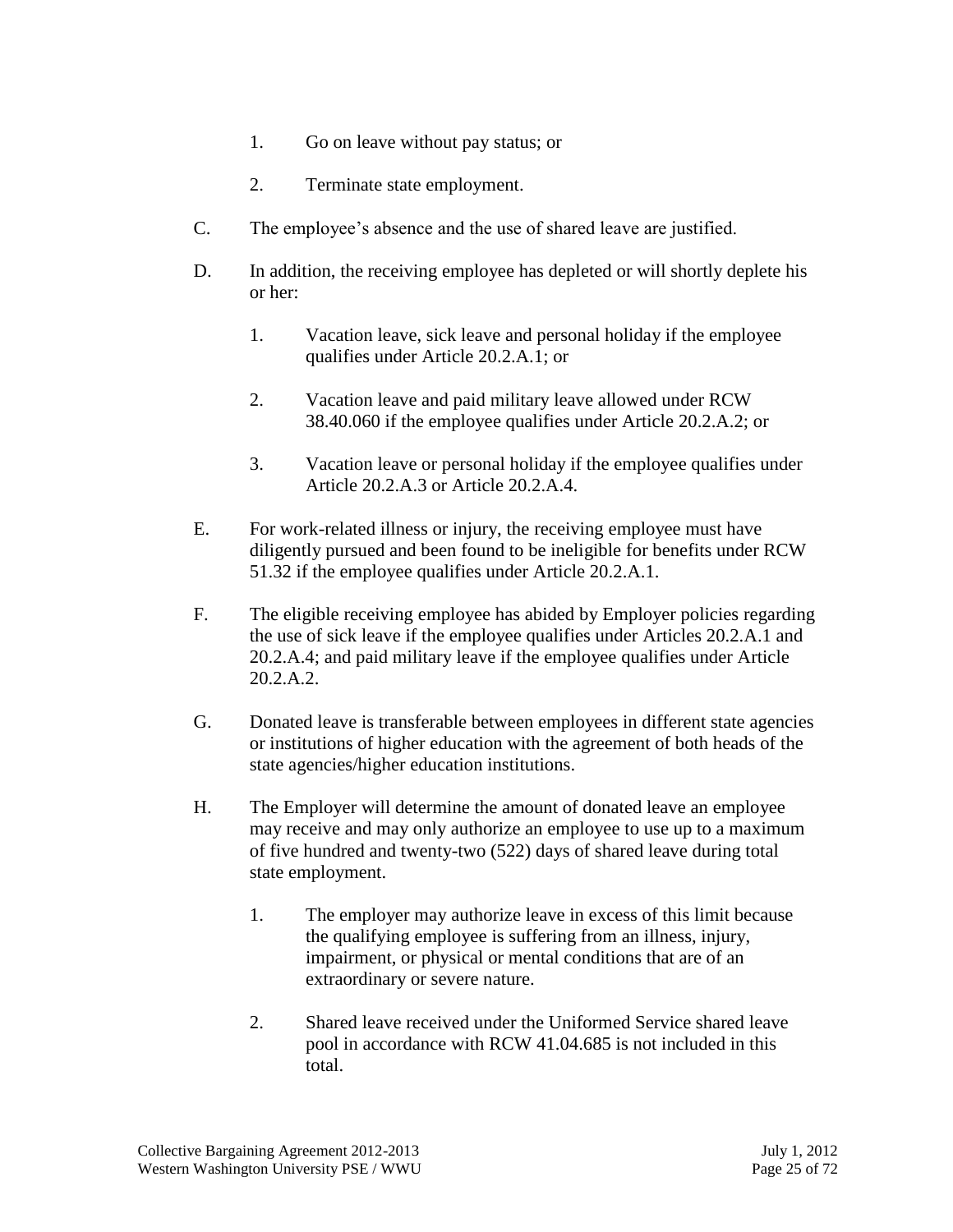I. A non-permanent or on-call employee who is eligible to use accrued leave or personal holiday may not use shared leave beyond the termination date specified in the non-permanent or on-call employee's appointment letter.

# **20.3 Shared Leave Donation**

- A. A qualifying employee may donate vacation leave, sick leave, or personal holiday to another employee if the receiving employee meets the qualifications of Article 20.2 above.
- B. An employee with an accrued vacation leave balance of more than eighty (80) hours may donate any amount of vacation leave, provided the donation does not cause the employee's vacation leave balance to fall below eighty (80) hours after the transfer. For part-time employees, requirements for vacation leave balances will be prorated.
- C. Employees may donate excess vacation leave that the donor would not be able to take due to an approaching anniversary date.
- D. The donating employee may donate any specified amount of sick leave, provided the donation does not cause the employee's sick leave balance to fall below one hundred seventy-six (176) hours after the transfer. For purposes of sick leave donation, a day equals the donor's monthly sick leave accrual.
- E. The donating employee may donate all or part of a personal holiday. Any portion of a personal holiday that is not used will be returned to the donating employee.
- F. All donated leave must be given voluntarily. No employee will be coerced, threatened, intimidated, or financially induced into donating leave for purposes of this program.

# **20.4 Verification**

- A. The Employer will require the employee to submit, prior to approval or disapproval, a medical certificate from a licensed physician or health care practitioner verifying the severe or extraordinary nature and expected duration of the condition when the employee is qualified for shared leave under Article 20.2.A.1.
- B. The Employer will require the employee to submit, prior to approval or disapproval, a copy of the military orders verifying the employee's required absence when the employee is qualified for shared leave under Article 20.2.A.2.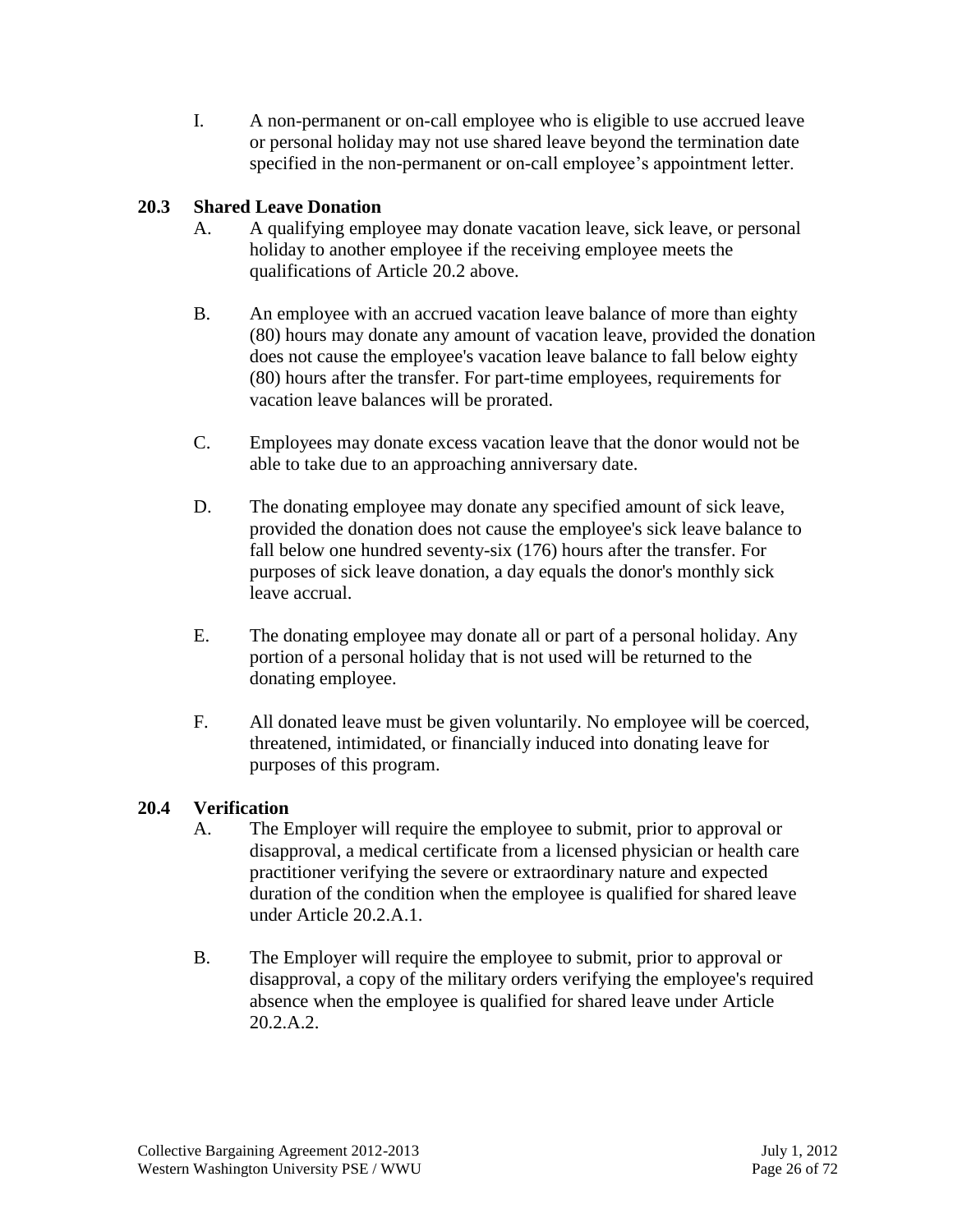- C. The Employer will require the employee to submit, prior to approval or disapproval, proof of acceptance of an employee's offer to volunteer for either a governmental agency or a nonprofit organization during a declared state of emergency when the employee is qualified for shared leave under Article 20.2.A.3.
- D. The Employer will require the employee to submit, prior to approval or disapproval, verification of the employee's status as a victim of domestic violence, sexual assault or stalking when the employee is qualified for shared leave under Article 20.2.A.4. Verification required by the employer shall be consistent with the verification required by RCW 49.76.040.
- E. The Employer will respond in writing to shared leave requests within fourteen (14) calendar days of receipt of a properly submitted request.

## **20.5 Shared Leave Administration**

- A. The receiving employee will be paid his or her regular rate of pay; therefore, one (1) hour of shared leave may cover more or less than one (1) hour of the recipient's salary. The calculation of the recipient's leave value will be in accordance with Office of Financial Management policies, regulations, and procedures. The dollar value of the leave is converted from the donor to the recipient. The leave received will be coded as shared leave and be maintained separately from all other leave balances.
- B. Any shared leave not used by the recipient during each incident/occurrence as determined by the Employer will be returned to the donor(s). Before returning unused leave, agency heads or designees will obtain a statement from the receiving employee's doctor verifying the injury or illness is resolved. The shared leave remaining will be divided among the donors on a prorated basis based on the original donated value and returned at its original donor value and reinstated to each donor's appropriate leave balance. The return will be prorated back based on the donor's original donation.
- C. An employee who uses leave that is transferred under this Section will not be required to repay the value of the leave that he or she used.
- D. While an employee is on shared leave, he or she shall continue to be classified as a state employee and shall receive the same treatment in respect to salary, wages, and employee benefits as the employee would normally receive if using accrued vacation or sick leave.
- E. The Shared Leave Program is subject to the grievance procedure of Article 37 up through Step 2 only.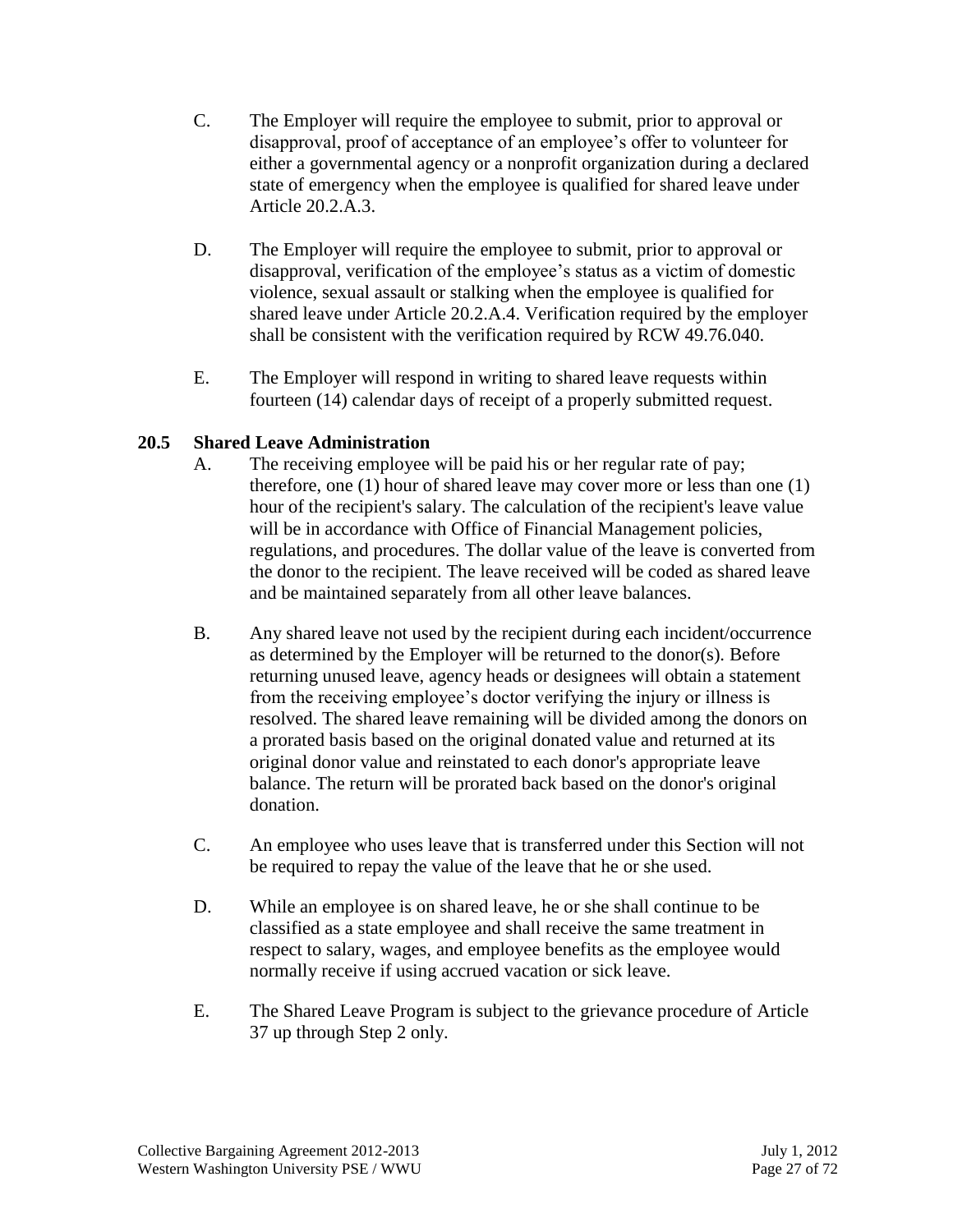## **20.6 Uniformed Service Shared Leave Pool**

A. Purpose

In accordance with RCW 41.04.685 et seq., the uniformed service shared leave pool allows state employees to donate leave to be used as shared leave to fellow state employees called to service in the uniformed services. Employee participation will be voluntary at all times. The Military Department, Department of Personnel and Office of Financial Management administer the pool.

B. Definitions

For purposes of this Article 20.6 only, the definitions contained in RCW 41.04.685 apply.

- C. Participation
	- 1. An employee may be eligible to receive leave from the uniformed service shared leave pool under the following conditions:
		- a. The employee is entitled to accrue vacation leave, sick leave, or a personal holiday.
		- b. The employee has been called to service in the uniformed services.
		- c. The call to service has caused, or is likely to cause, the employee to go on leave without pay status or terminate state employment.
		- d. The employee's absence and the use of shared leave are justified.
		- e. The employee has depleted or will shortly deplete his or her vacation leave and paid military leave allowed under RCW 38.40.060.
		- f. The employee has followed agency rules regarding military leave.
- D. An employee may donate vacation leave, sick leave, or all or part of a personal holiday to the uniformed service shared leave pool under the following conditions:
	- 1. The donating employee may donate any amount of vacation leave, provided the donation does not cause the employee's vacation leave balance to fall below eighty (80) hours. For part-time employees, requirements for vacation leave balances will be prorated.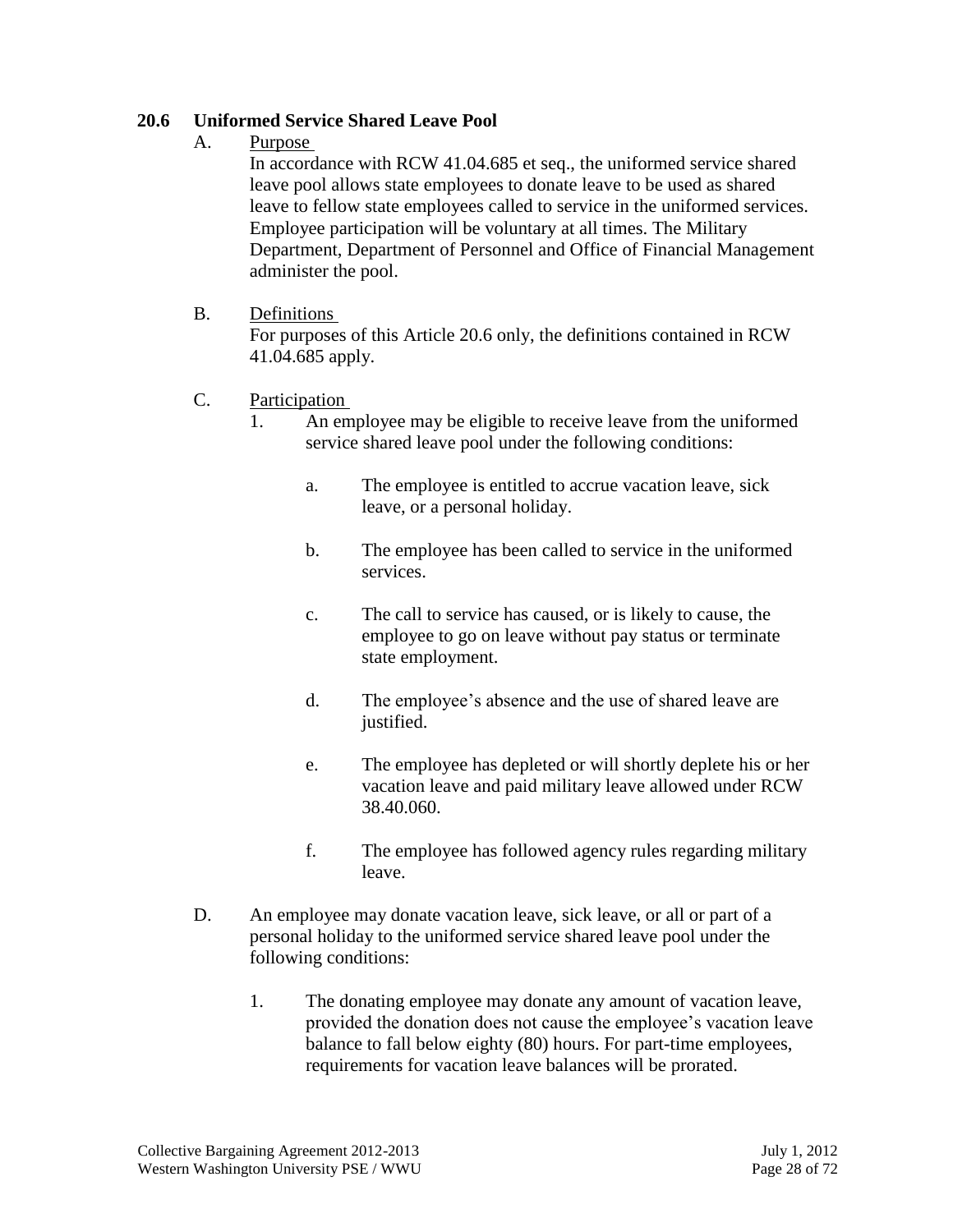- 2. The donating employee may donate any specified amount of sick leave, provided the donation does not cause the employee's sick leave balance to fall below one hundred seventy-six (176) hours after the transfer.
- 3. The donating employee may donate all or part of a personal holiday.
- E. Process
	- 1. Employees requesting to donate to or receive leave from the uniformed service shared leave pool must follow their agency policies and procedures addressing uniformed service shared leave.
	- 2. Employees requesting to receive leave from the uniformed service shared leave pool must also comply with Military Department procedures for requesting and receiving leave from the uniformed service shared leave pool. Employees requesting leave from the uniformed service shared leave pool should provide to their agency head or designee an earnings statement verifying military salary and orders of service, most current state leave and earnings statement, a completed uniformed service shared leave pool recipient request form, and notification of any change. The employee must also provide copies of earnings statements and orders of service when requested by the Military Department.
	- 3. Shared leave may not be granted unless the pool has sufficient balance to fund the requested leave for the expected term of service.
	- 4. Shared leave, in combination with military salary, will not exceed the level of the employee's state monthly salary. Up to eight (8) hours per month of shared leave may be withdrawn and used to continue coverage under the Public Employees' Benefit Board, regardless of the employee's monthly salary and military salary.
	- 5. The receiving employee continues to be classified as a state employee and receives the same treatment in respect to salary, wages, and employee benefits as the employee would normally receive if using accrued vacation or sick leave.
	- 6. Agencies will investigate any alleged abuse of the uniformed service shared leave pool. If there is a finding of wrongdoing the employee may be required to repay all of the shared leave received from the pool.
- **20.7** Article 20.6 is not subject to the grievance procedure.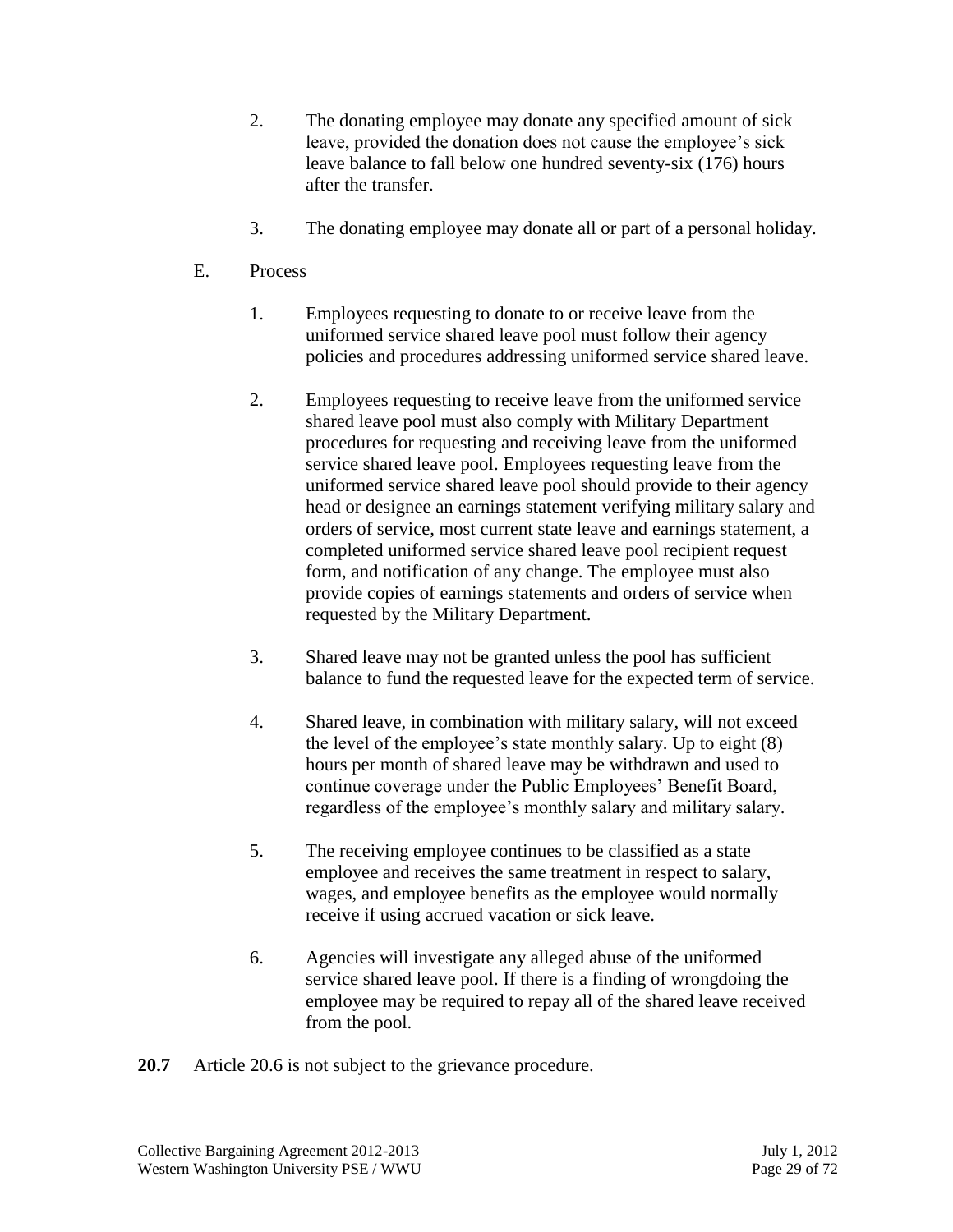# **ARTICLE 21 FAMILY MEDICAL LEAVE**

## **21.1 Family Medical Leave**

Employees who have been employed by the state for at least one (1) year, and who worked in state employment at least one thousand two hundred fifty (1250) hours during the twelve (12) month period immediately preceding the commencement of leave, are permitted up to twelve (12) workweeks of Family Medical Leave during any twelve (12) month period for purposes specified by law. Family Medical Leave shall be administered according to University Policy POL U5410.03, the Family Medical Leave Act, 29 U.S.C. § 2601 et seq., 29 CFR § 825, the Washington Family Leave Act, RCW 49.78, and its associated regulations.

## **21.2 Maternity Related Disability Leave**

Pregnant employees may take unpaid leave for the entire period of any maternity related disability. Such leave may, at the pregnant employee's election, be taken in addition to the twelve (12) week leave to care for a new-born child under the federal Family Medical Leave Act, if the employee is eligible for Family Medical Leave.

While employees remain on paid leave, the Employer will continue providing paid health insurance to the employee on the same basis that those benefits are provided during regular employment.

Once paid leave is exhausted, employees on unpaid maternity-related disability leave may continue their health insurance coverage by paying the full premium cost for that insurance unless covered by FMLA protections.

## **21.3 Parental Leave**

Employees may request unpaid parental leave for up to six (6) months, including any period of Family Medical Leave pursuant to Section 21.1 for the birth of the employee's child or the placement with the employee of an adopted or foster child. Parental leave must be taken within one (1) year following the child's birth or placement. The Employer may grant a request for parental leave beyond any period of Family Medical Leave.

# **ARTICLE 22 LEAVE WITHOUT PAY**

## **22.1 Purposes**

In addition to the circumstances specified elsewhere in this Agreement, the Employer, in its discretion, may approve a leave without pay for the reasons specified below. Leaves will be approved in writing by the Human Resources Department, and such approval will specify a date for the employee's return to work.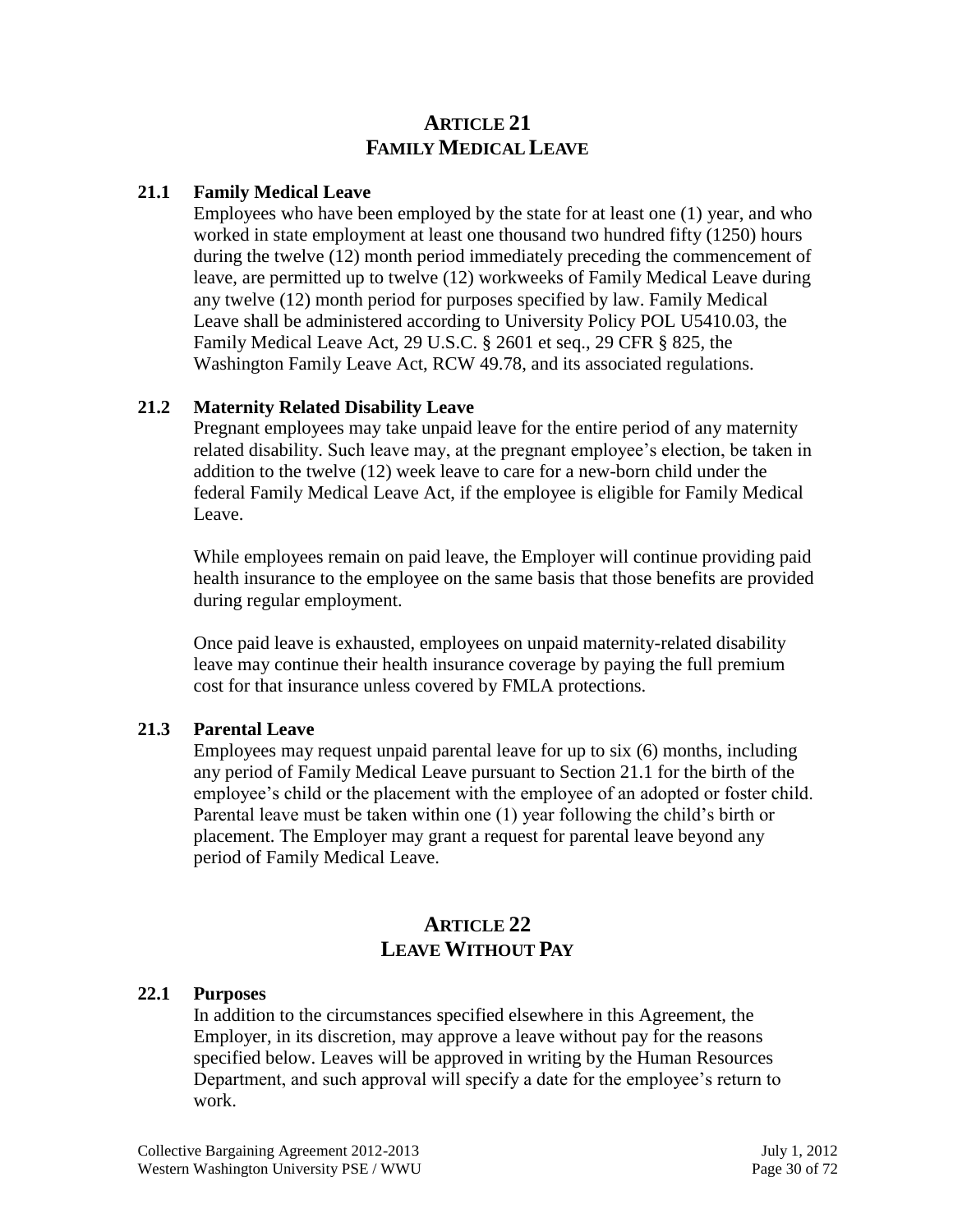## **22.2 Qualified Reasons**

Leave without pay will be granted for the following reasons:

- A. Family and Medical Leave (Article 21)
- B. Compensable work-related injury or illness leave
- C. Military Leave (Article 23)
- D. Volunteer firefighting leave
- E. Spousal Deployment Leave (Article 23)
- F. Domestic violence leave

## **22.3 Permissible Reasons**

Leave without pay may be granted for the following reasons:

- A. Educational leave
- B. Child or elder care emergencies
- C. Governmental service leave
- D. Citizen volunteer or community service leave
- E. Formal collective bargaining leave
- F. Conditions applicable for leave with pay, or
- G. As otherwise provided for in this Agreement.

## **22.4 Conditions Applicable to Leaves**

Employees must submit any request for a leave in writing. Except as required by law, a request for a leave must meet the following conditions:

- A. The employee must have successfully completed twelve (12) months of service;
- B. The employee must have a bona fide intention of returning to work following the leave;
- C. The leave must not interfere with operational needs; and
- D. Except for leaves approved to permit an employee to complete an educational program or service in the Peace Corps, leaves may not exceed twelve (12) months.

## **22.5 Use of Paid Leave**

Except as provided in Section 22.7 below, an employee on an approved leave must exhaust all available sick leave (if available for the purpose of the employee's leave), vacation leave, and personal holiday time before taking unpaid leave; employees who choose to use compensatory time as part of a leave must use any such time prior to taking unpaid leave.

## **22.6 Cancellation of Leave**

The Employer may cancel a leave upon a finding that the employee is using the leave for purposes other than those specified at the time of approval, or where there are exigent circumstances requiring the employee's return to work. The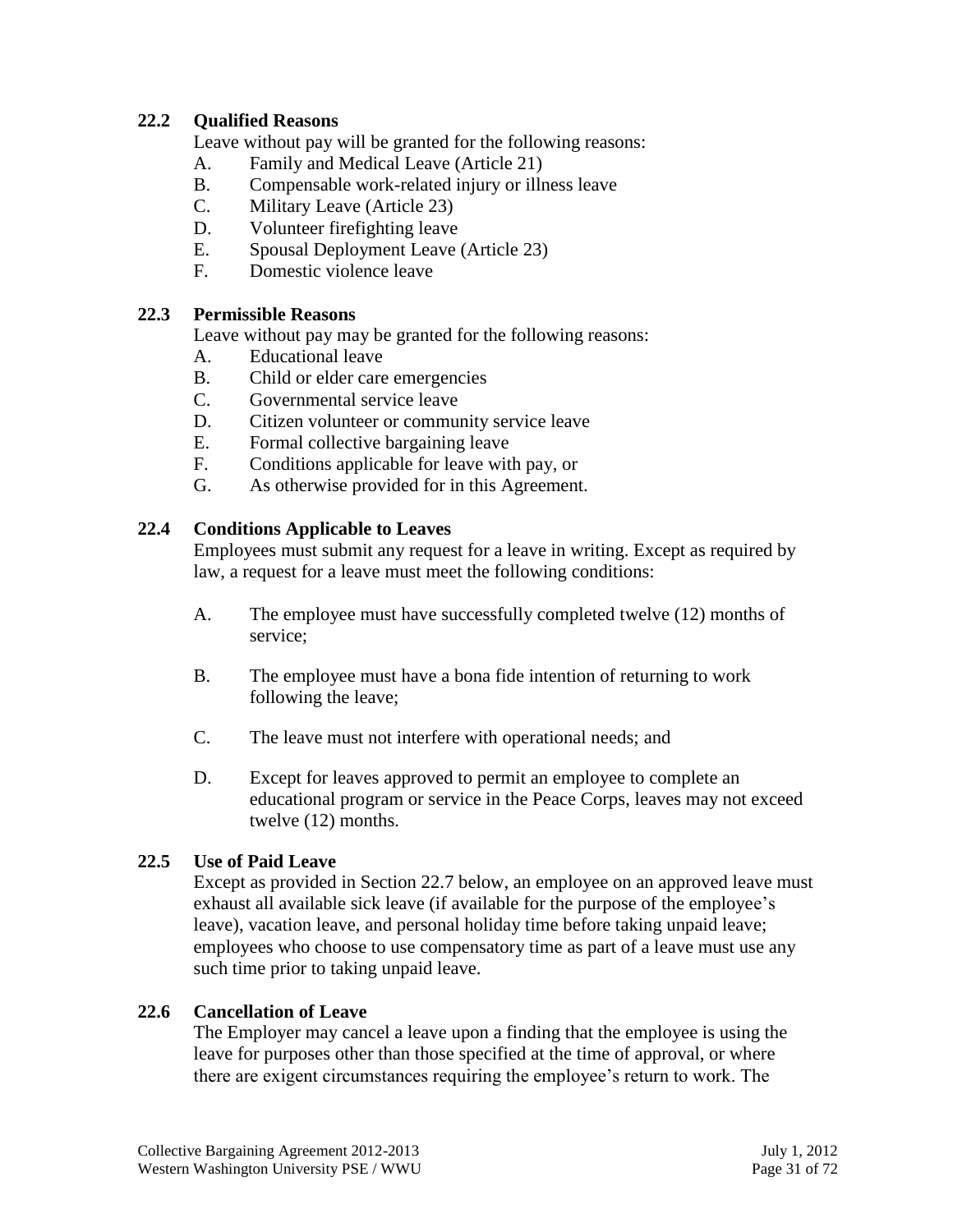Employer will provide written notice to the employee that a leave has been cancelled, which will set a date for the employee's return to work.

## **22.7 Benefits During Leave**

An employee on a leave who uses less than eight (8) hours of paid leave during a month is responsible for paying the entire premium cost (both the Employer and employee shares) of his or her health insurance during an approved leave. Employees who are granted a leave for their own disability may save and use up to thirty-two (32) hours of paid leave at a rate of eight (8) hours per month to remain eligible for paid health insurance.

## **22.8 Reinstatement**

Employees returning to work following an approved leave will be returned to the position they held prior to the leave or to another position in the same classification; provided that in the event the employee's position is eliminated during the time the employee is on leave, he or she will be notified and provided a time period in which to exercise any rights available pursuant to Article 32, Reduction in Force/Layoff.

## **22.9 Educational Leave**

Leave without pay may be granted for educational leave for the duration of actual attendance in an educational program.

## **22.10 Child and Elder Care Emergencies**

Leave without pay may be granted for child and elder care emergencies. In lieu of leave without pay, compensatory time, exchange time or paid leave may also be used for child and elder care emergencies.

## **22.11 Governmental Service Leave**

Leave without pay may be granted for governmental service in the public interest, including but not limited to the U.S. Public Health Service or Peace Corps leave.

## **22.12 Citizen Volunteer or Community Service Leave**

Leave without pay may be granted for community volunteerism or service.

# **22.13 Formal Collective Bargaining Leave**

Leave without pay may be granted to participate in formal collective bargaining sessions authorized by RCW 41.80.

# **22.14 Volunteer Firefighting Leave**

Leave without pay will be granted when an employee who is a volunteer firefighter is called to duty to respond to a fire, natural disaster or medical emergency.

# **22.15 Domestic Violence Leave**

In accordance with RCW 49.76, leave without pay, including intermittent leave, will be granted to an employee who is a victim of domestic violence, sexual assault or stalking. Family members of a victim of domestic violence, sexual assault or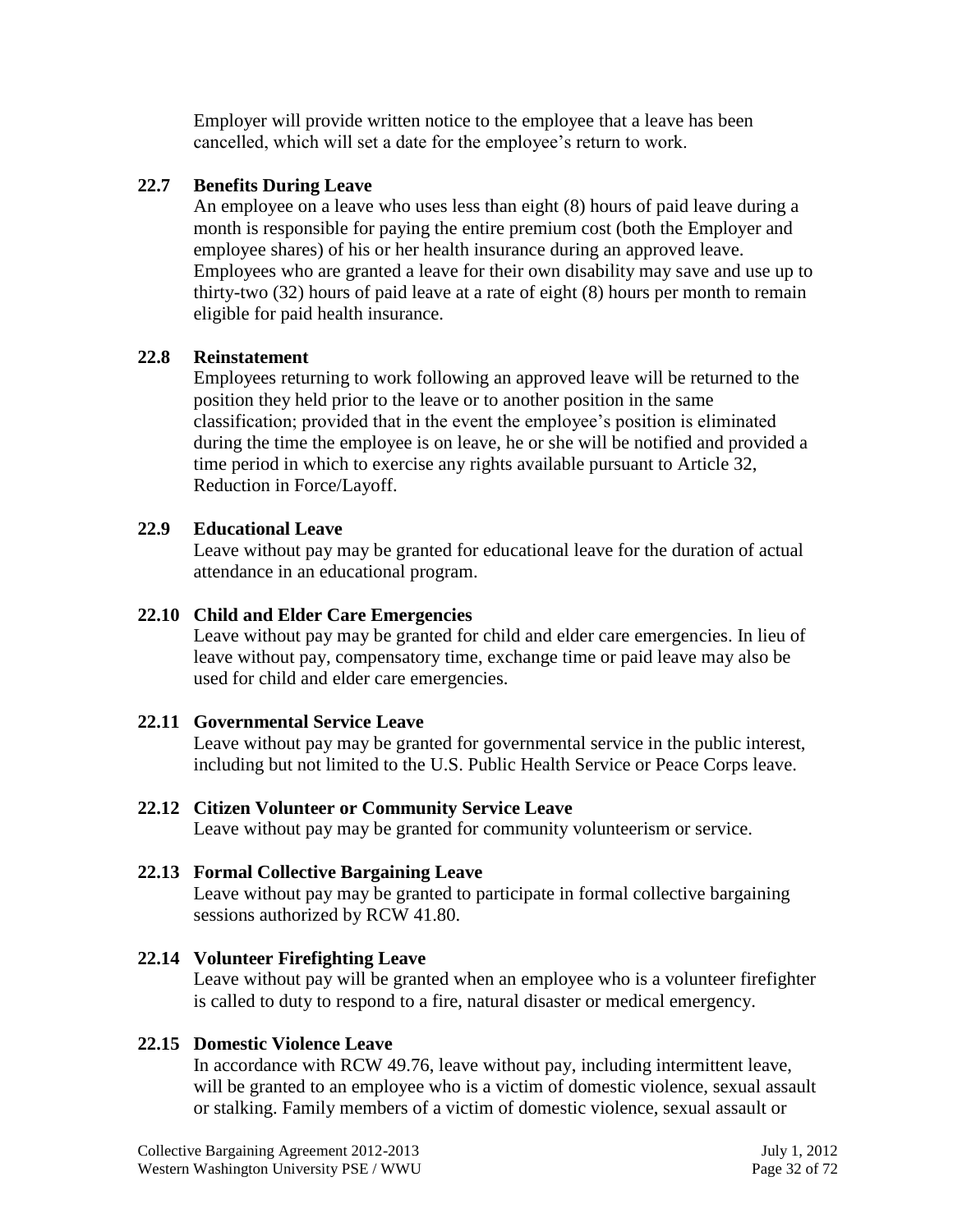stalking will be granted leave without pay to help the victim obtain treatment or seek help. Family member for the purpose of domestic violence leave includes child, spouse, parent, parent-in-law, grandparent or a person the employee is dating. The Employer may require verification from the employee requesting leave in accordance with RCW 49.76.

# **ARTICLE 23 MILITARY LEAVE**

## **23.1 Military Leave**

Any employee who is a member of the United States Military, a member of a military reserve force of the United States or of the Washington National Guard shall be entitled to military leave with pay not to exceed twenty-one (21) working days during the October 1 through September 30 time period in order for the employee to report for required military duty, training, or drills including those in the national guard. Such paid military leave shall be in addition to any compensatory time, vacation or sick leave to which the employee might otherwise be entitled, and shall not involve the reduction of any benefits, performance rating, privileges or pay. During the period of paid military leave, the employee shall receive his or her normal base pay. Military leave will only be charged for the days that the employee is scheduled to work.

## **23.2 Military Service Physical Examination**

Employees required to report during working hours for a physical examination to determine physical fitness for military service shall receive full pay for the time required to complete the examination.

# **23.3 Military Leave of Absence**

Employees shall be granted a military leave of absence without pay for absence from work for service in the armed forces of the United States or the Washington National Guard. During an unpaid military leave of absence, an employee is entitled to receive:

- A. Retirement benefits and service credit in accord with the provisions of the applicable retirement system.
- B. Health plan coverage at the employee's request and expense for a limited period of time as determined by the Health Care Authority.
- C. Other length of service credits related to employment that would have been granted had the employee not been absent; provided the employee returns to the University at the conclusion of leave in accordance with applicable state and federal laws.
- D. Any additional benefit required by applicable state or federal law.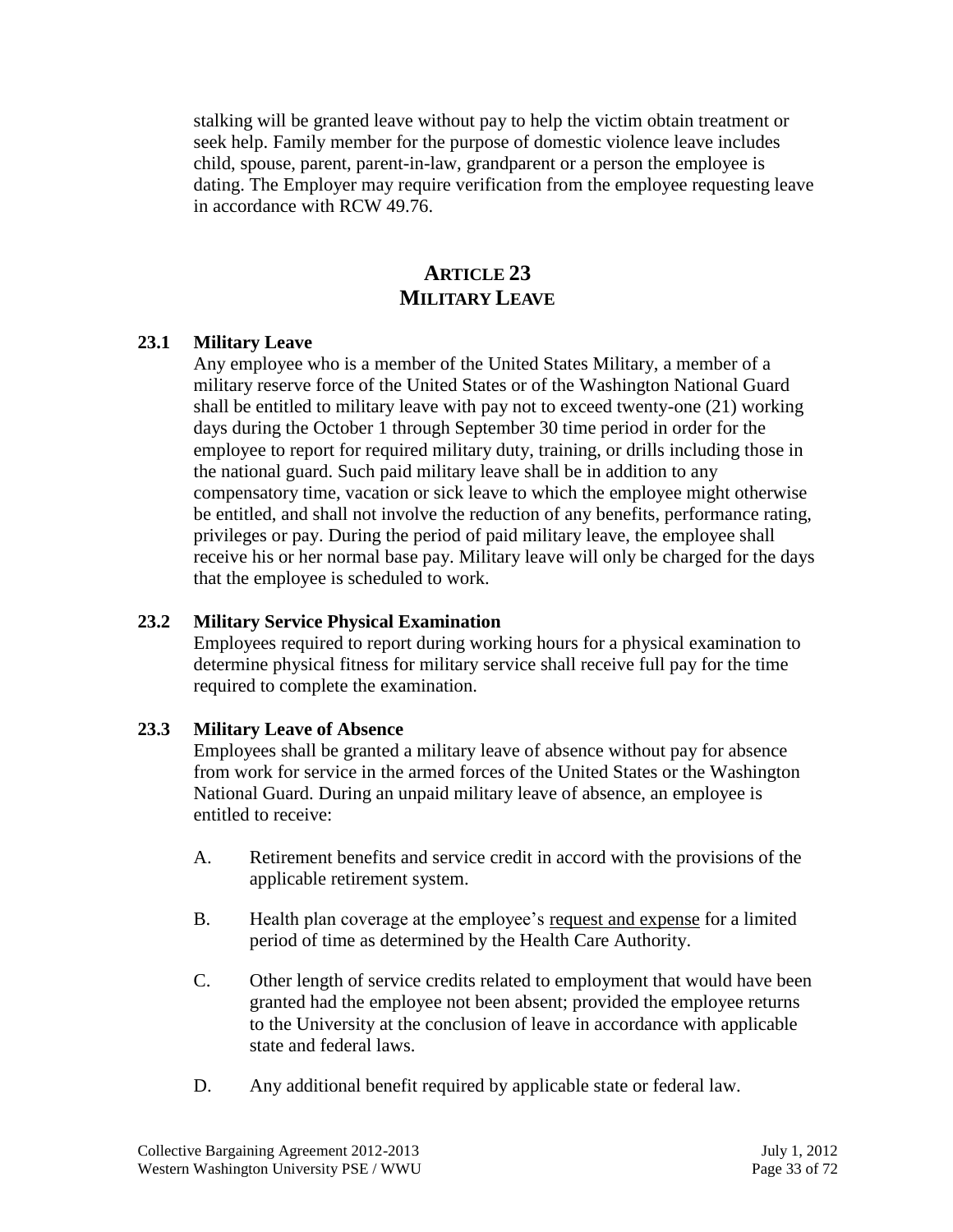## **23.4 Copy of Employee Orders**

Unless prohibited by military necessity, the Employer shall be provided with a copy of an employee's orders at the time the employee requests military leave.

#### **23.5 Return from Military Service**

Following release from military service, an employee shall have the right to return to his or her employment as provided by applicable state and federal law.

#### **23.6 Spousal Deployment Leave**

As provided in RCW 49.77, during a period of military conflict, an employee who is the spouse or state registered domestic partner as defined by RCW 26.60.020 and 26.60.030 of a member of the armed forces of the United States, National Guard, or reserves who has been notified of an impending call or order to active duty or has been deployed is entitled to a total of fifteen (15) days of unpaid leave per deployment after the military spouse has been notified of an impending call or order to active duty and before deployment or when the military spouse is on leave from deployment. The employee may choose to use accrued leave in place of leave without pay.

# **ARTICLE 24 MISCELLANEOUS PAID LEAVES**

- **24.1** Employees will be allowed paid leave, during scheduled work time:
	- A. Leave for Childcare Emergencies

Employees who must miss work due to unforeseen childcare emergencies may charge their absence to any accrued paid leave or to unpaid leave under the following conditions. Unpaid leave requests for unforeseen childcare emergencies will go through the Leave Without Pay approval process as defined by Article 22, Leave Without Pay. Employees using leave due to childcare emergencies are not required to obtain advance approval prior to using leave, but must notify their supervisor of their absence as soon as possible prior to the start of their scheduled shift.

B. Bereavement Leave

Employees will be granted three (3) days of paid bereavement leave, per occurrence, for the death of the employee's spouse, child, step-child, parent, stepparent, parent-in-law, sibling, step-sibling, domestic partner, domestic partner's parents, grandparent, grandchild, brother and sister-in law or household member. With approval of the employee's supervisor, employees shall be granted accrued sick leave as provided in Article 19, Sick Leave or unpaid leave for bereavement. Employees using accrued vacation leave due to the death of a close personal friend, colleague, or neighbor will not be unduly denied use of vacation leave.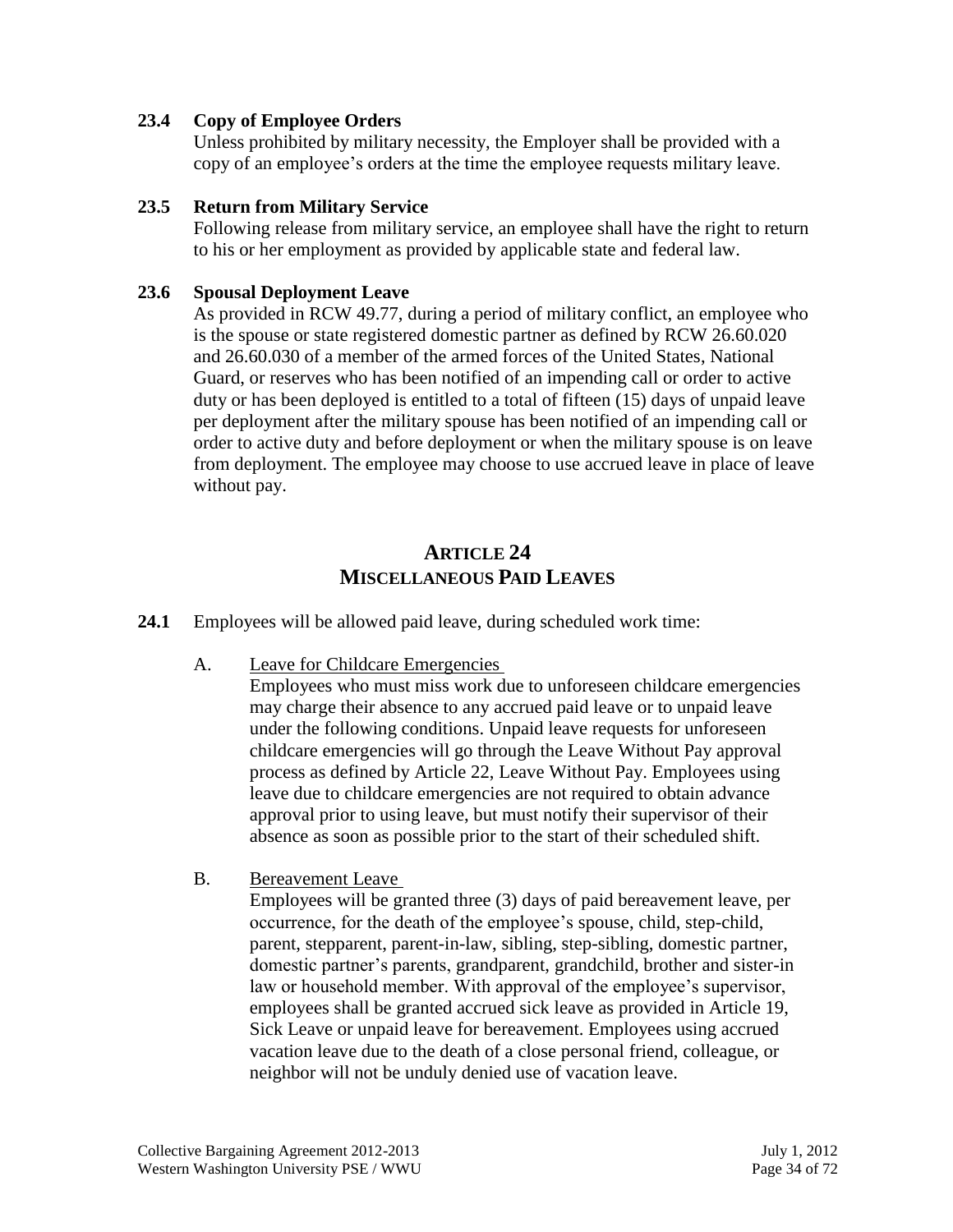C. Jury and Witness Leave

Employees must notify their supervisors upon receipt of a subpoena for jury or witness duty, keep their supervisors apprised of the schedule for their jury or witness duties, and report to work when the court schedule permits.

Employees subpoenaed to appear for jury service will receive pay at their regular rate of pay for work hours missed because of their required jury duty service. An employee will be allowed to retain any compensation paid for jury duty service.

Employees subpoenaed as a witness, or whose testimony is pertinent to a work-related court or administrative hearing will receive pay at their regular rate, unless the employee:

- 1. Is a party in the matter and is not represented by the Attorney General's Office of the State of Washington, or
- 2. Has an economic interest in the matter.

Employees assigned to work an evening or night shift will be reassigned to a day shift for the duration of the jury or witness service.

Employees subpoenaed as an arbitration witness shall receive pay in accordance with Article 37.6.

D. Life Giving Procedures

When approved, employees will receive paid leave, not to exceed three  $(3)$ working days in a two (2) year period, for participating in life-giving procedures. "Life-giving procedure" is defined as a medically-supervised procedure involving the testing, sampling, or donation of blood, platelets, organs, fluids, tissues, and other human body components for the purposes of donation, without compensation, to a person or organization for medically necessary treatments. Employees will provide reasonable advance notice and written proof from an accredited medical institution, physician or medical professional that the employee participated in a lifegiving procedure. The Employer may take into account program and staffing replacement requirements in scheduling of leave for life-giving procedures.

E. University-wide Blood Drive Employee participation in a University-wide Blood Drive as a donor is considered work time.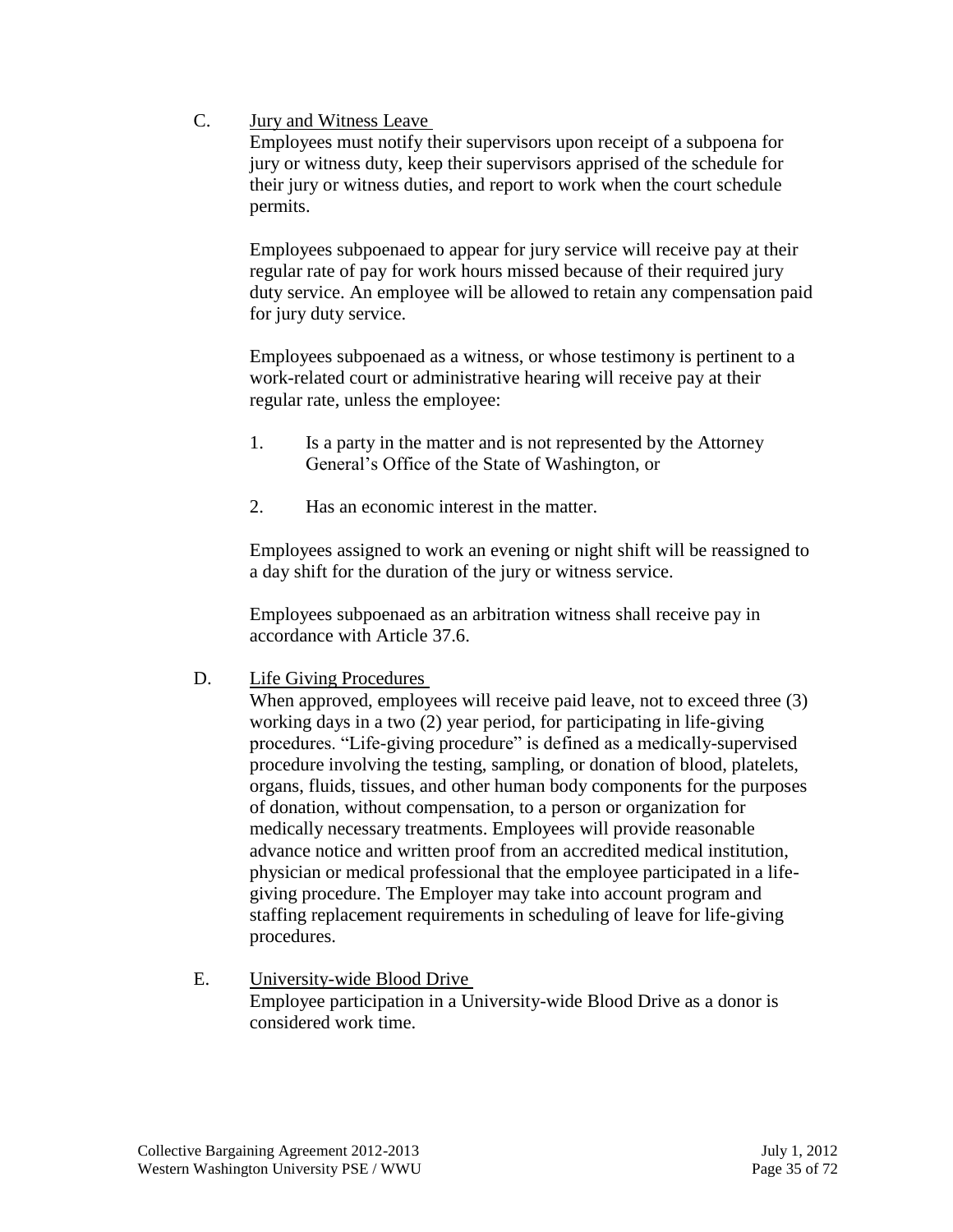F. Domestic Violence

Employees may use paid leave, including sick leave or unpaid leave, as necessary to cope with the situation, if the employee is a victim of domestic violence, sexual assault, or stalking.

# **ARTICLE 25 COMPENSATION**

## **25.1 General Service Pay Range Assignments**

- A. For fiscal years 2012 and 2013, appropriations have been reduced in an amount equal to a three percent (3%) salary reduction for all represented employees whose monthly full-time equivalent salary is \$2,500 or more per month. These reductions will be implemented and achieved according to the terms and conditions of this Agreement.
- B. If Step M is implemented, employees who have been at Step L for six (6) years or more shall progress to step M.

## **25.2 "N1" Pay Range Assignments**

For fiscal years 2012 and 2013, appropriations have been reduced in an amount equal to a three percent (3%) salary reduction for all represented employees whose monthly full-time equivalent salary is \$2,500 or more per month. These reductions will be implemented and achieved according to the terms and conditions of this Agreement.

## **25.3 Special Pay**

The Employer may designate a position for special pay in the following circumstances:

- A. When a unique configuration of work requires skills, duties, or working conditions beyond those typically required of comparable positions;
- B. To alleviate employment problems such as recruitment and/or retention;
- C. When failure to grant special pay could result in retention problems and seriously jeopardize University operations; and
- D. To prevent salary inversion or compression problems with other classes in the same or related series which have been granted special pay.

#### **25.4 New Employees**

The University will assign newly hired employees to the appropriate range and step of the salary schedule.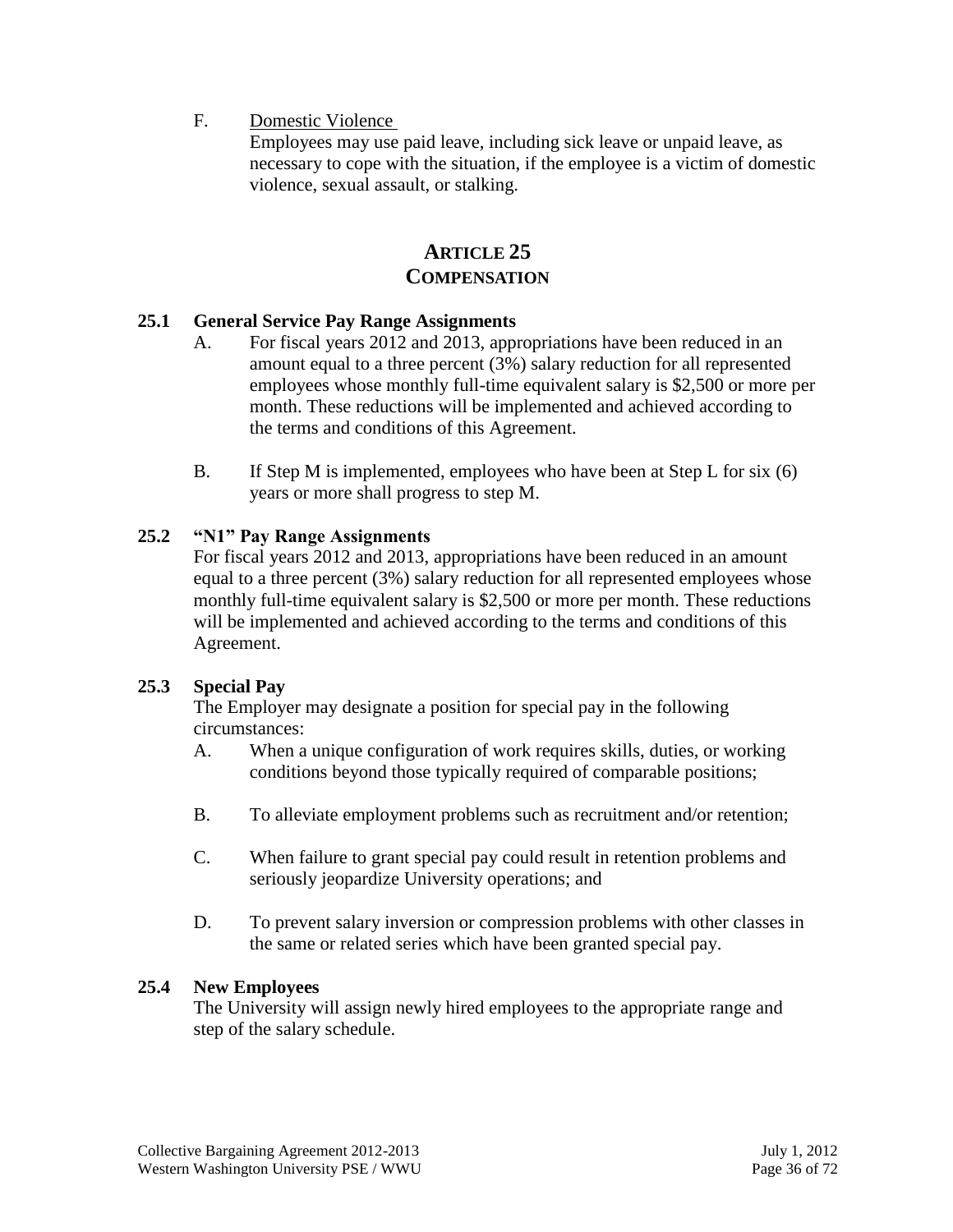## **25.5 Periodic Increases**

Employees will receive periodic increases as follows:

- A. Employees who are hired at the minimum step of the pay range will receive a two (2) step increase to base salary following completion of the probationary period, and an additional two (2) step increase annually thereafter, until they reach the top of the pay range.
- B. Employees who are hired above the minimum step of the salary range will receive a two (2) step increase annually on their hire date until they reach the top of the pay range.
- C. Employees in classes that have pay ranges shorter than a standard range will receive their periodic increases at the same intervals as employees in classes with standard ranges.

## **25.6 Transfer / Reassignment**

Employees who transfer or are reassigned to a position within their class or within their range will retain their current base salary.

#### **25.7 Trial Service Reversion**

Employees who do not successfully complete a trial service period and revert to the class in which the employee most recently held a position, or move to a classification in the same series with a lower salary range, will receive the base salary they received prior to their promotion.

#### **25.8 Part-time Employment**

Monthly compensation for part-time employment will be prorated based on the ratio of hours worked to hours required for full-time employment.

## **25.9 Premium Pay for Additional Language(s)**

Whenever a classified position has a bona fide requirement for regular use of competent skills in more than one language, sign language (AMESLAN), and/or Braille, the University will authorize premium pay of two (2) steps above the level normally assigned for that position; provided that this premium will not apply in those instances where the position is allocated to a class that requires these skills.

#### **25.10 Promotional Pay**

An employee who is promoted to a higher classification shall be paid at the salary step which represents at least a two (2) step increase over the salary received immediately prior to the promotion. The Director of Human Resources may authorize more than a two (2) step increase. All promotional increases must be within the salary range for the class.

## **25.11 Shift Differential**

Employees assigned to a shift in which a majority of time worked falls between 5:00 p.m. and 7:00 a.m. shall be paid an additional one dollar (\$1.00) per hour for the entire shift. An employee assigned to a shift that qualifies for shift differential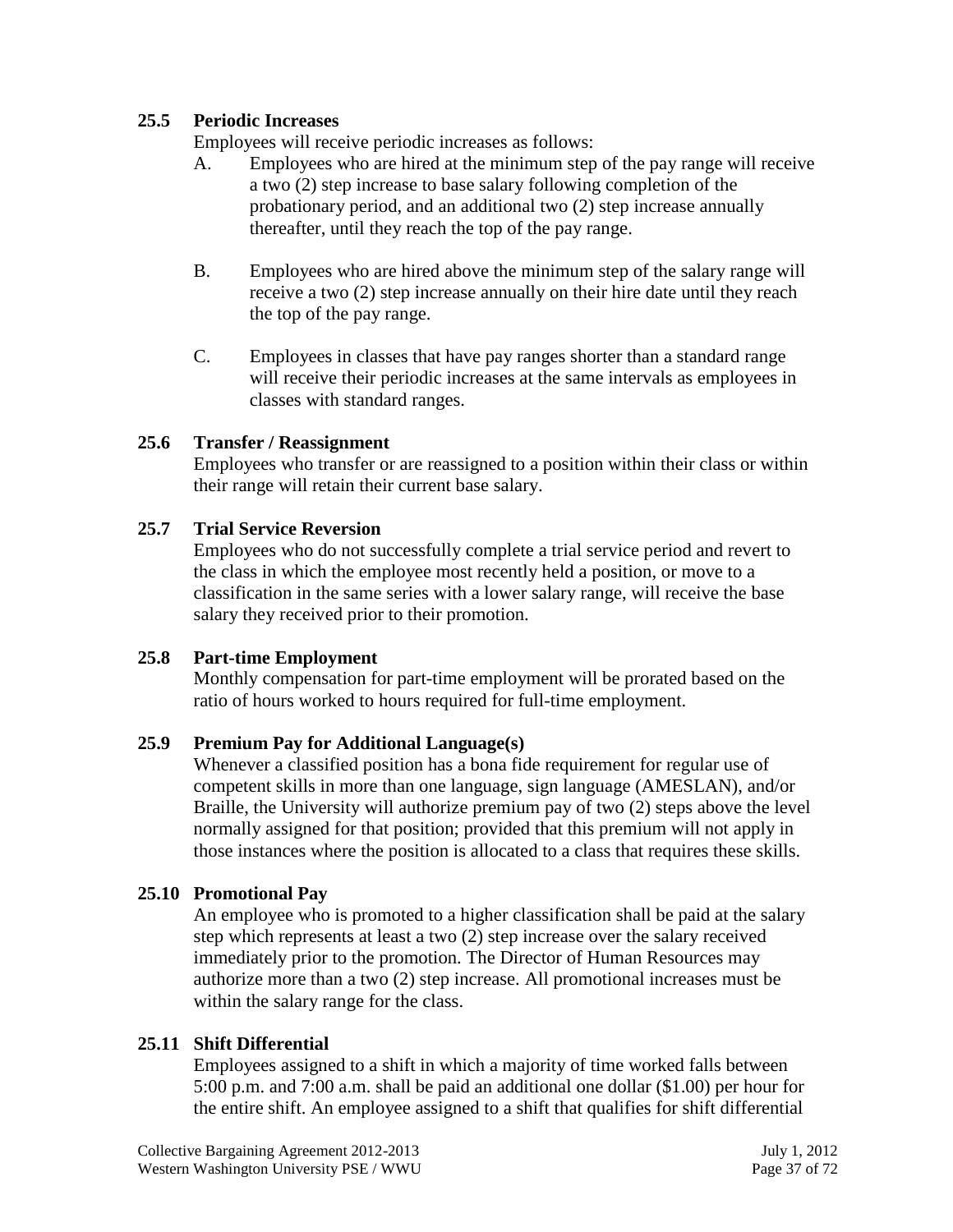pay shall receive the same shift differential for authorized periods of paid leave, or when assigned to a different shift for less than a full workweek.

#### **25.12 Voluntary Separation Incentives - Voluntary Retirement Incentives**

The Employer will have the discretion to participate in a Voluntary Separation Incentive Program or a Voluntary Retirement Incentive Program, if such programs are provided for in the current operating budget. Such participation must be in accordance with the program guidelines adopted by the Department of Personnel and the Department of Retirement Systems, following consultation with the Office of Financial Management. Program incentives or offering of such incentives are not subject to the grievance procedure.

# **ARTICLE 26 HEALTH CARE BENEFITS AMOUNTS**

## **26.1 Funding**

The Employer funding rate for employee health care benefits for July 1, 2012 through June 30, 2013 is in accordance with rates established in the health care benefits agreement reached between the coalition of unions and the State of Washington on December 2, 2010. These benefits are administered by the Public Employees Benefits Board (PEBB) program under the direction of the Washington State Health Care Authority (HCA).

## **26.2 Employer Contribution**

The Employer will pay the entire premium costs for each bargaining unit employee for basic life, basic long-term disability and dental insurance coverage.

## **26.3 Wellness**

To support the statewide goal for a healthy and productive workforce, employees are encouraged to participate in a Health Risk Assessment survey. Employees will be granted work time and may use a state computer to complete the survey.

# **ARTICLE 27 VACANCIES AND POSITION ALLOCATIONS**

# **27.1 Vacancies**

The Employer will determine when a position will be filled, the type of appointment to be used when filling the position, and the skills and abilities necessary to perform the duties of the specific position within a job classification. The Employer may fill a position on a full-time or part-time basis. When filling a vacant position, the Employer will first consider bargaining unit employees on the appropriate internal layoff list who have the required skills and abilities to perform the duties of the position. In the event the position is not filled with a candidate from the internal layoff list, the Employer will consider candidates from the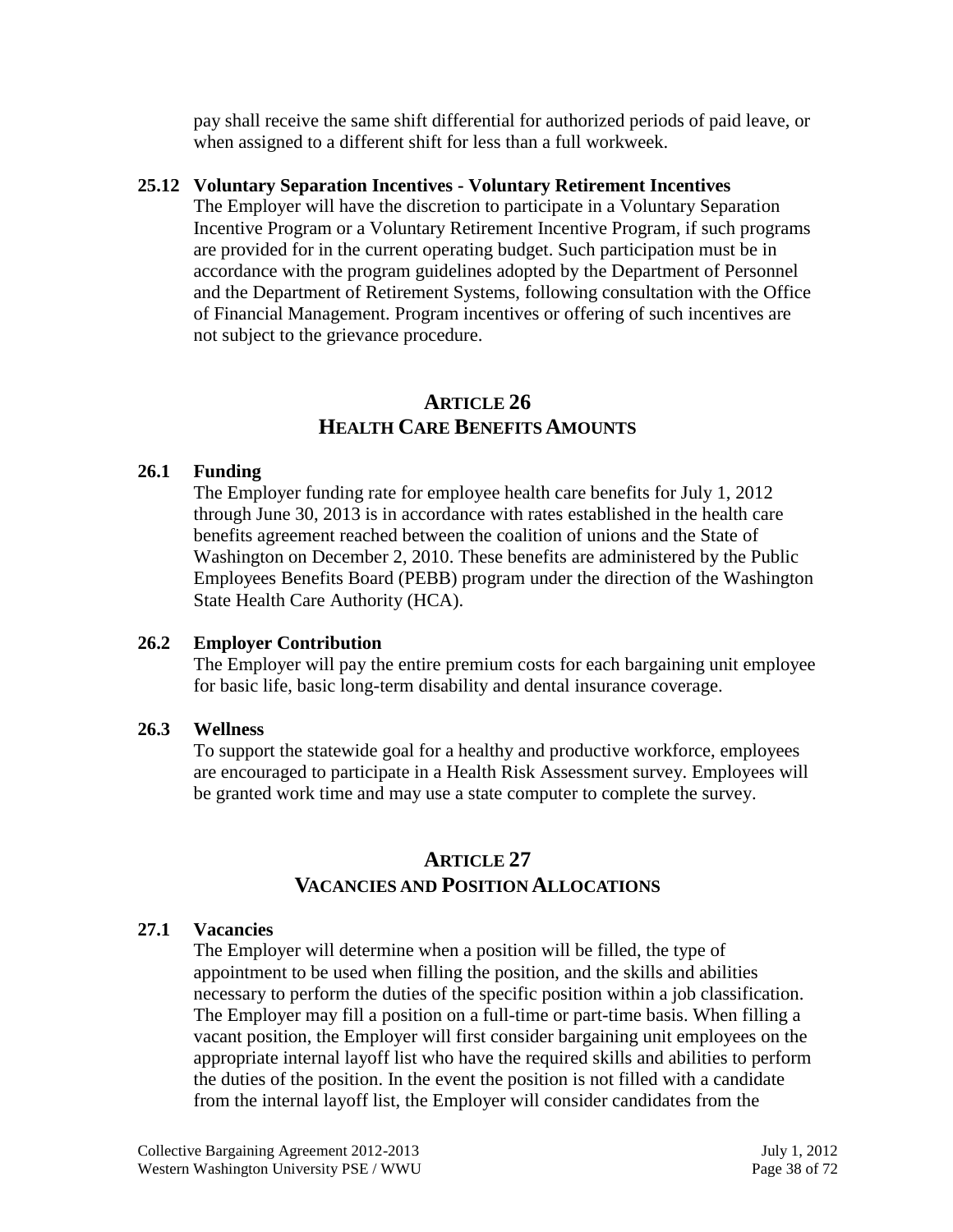internal transfer list who have the skills and abilities to perform the duties of the position being filled. If no candidate is selected, the Employer will consider all other candidates including employees who are requesting a promotion, voluntary demotion or external candidates.

## **27.2 Position Changes**

When Human Resources becomes aware of one of the following actions, the Director of Human Resources, or designee, will provide written notification to PSE:

- A. Holding a position in the bargaining unit vacant;
- B. Reallocation of a bargaining unit position to a lower classification; or
- C. Removal of a position from the bargaining unit.

# **27.3 Recall from Layoff**

When filling a position, the Employer will consider all laid-off employees on the appropriate layoff list in seniority order with the required skills and abilities for the specific position regardless of appointment percentage or FTE. The most senior candidate with the required skills and abilities will be offered the position. PSE will be notified in the event that the layoff list candidate(s) are determined not to be qualified for the position. If there are no names on the internal layoff list or no laid-off candidates are found to be qualified, the Employer will next consider candidates from the internal transfer list as described in subsection 27.4 below.

When the Employer intends to accomplish work with a temporary appointment requiring ten (10) working days or more in a month, the Employer will offer the temporary appointment to the employee on the layoff list who was performing that work prior to their layoff. If the temporary appointment requires work for less than ten (10) days in a month, the Employer will give first consideration to those individuals on the layoff list who previously performed the work prior to their layoff. Refusal to accept a temporary appointment does not count as a refusal of a comparable position. Acceptance of a temporary appointment will not remove the individual from the layoff list.

# **27.4 Filling Vacant Positions from Internal Transfer List**

Employees who wish to transfer to another bargaining unit position within their current job classification or a bargaining unit job classification in which they held permanent status may submit their written request for consideration to the Human Resources Department (HR). When a vacant position becomes available, employees will submit an Employer application and resume to HR. When filling a position where no candidate was appointed from the appropriate layoff list, the Employer will consider qualified candidates from the internal transfer list. Qualified candidates are those employees who have the required skills and abilities to perform the duties of the specific position being filled. The Employer will offer an interview to at least three (3) potentially qualified candidates. If there are fewer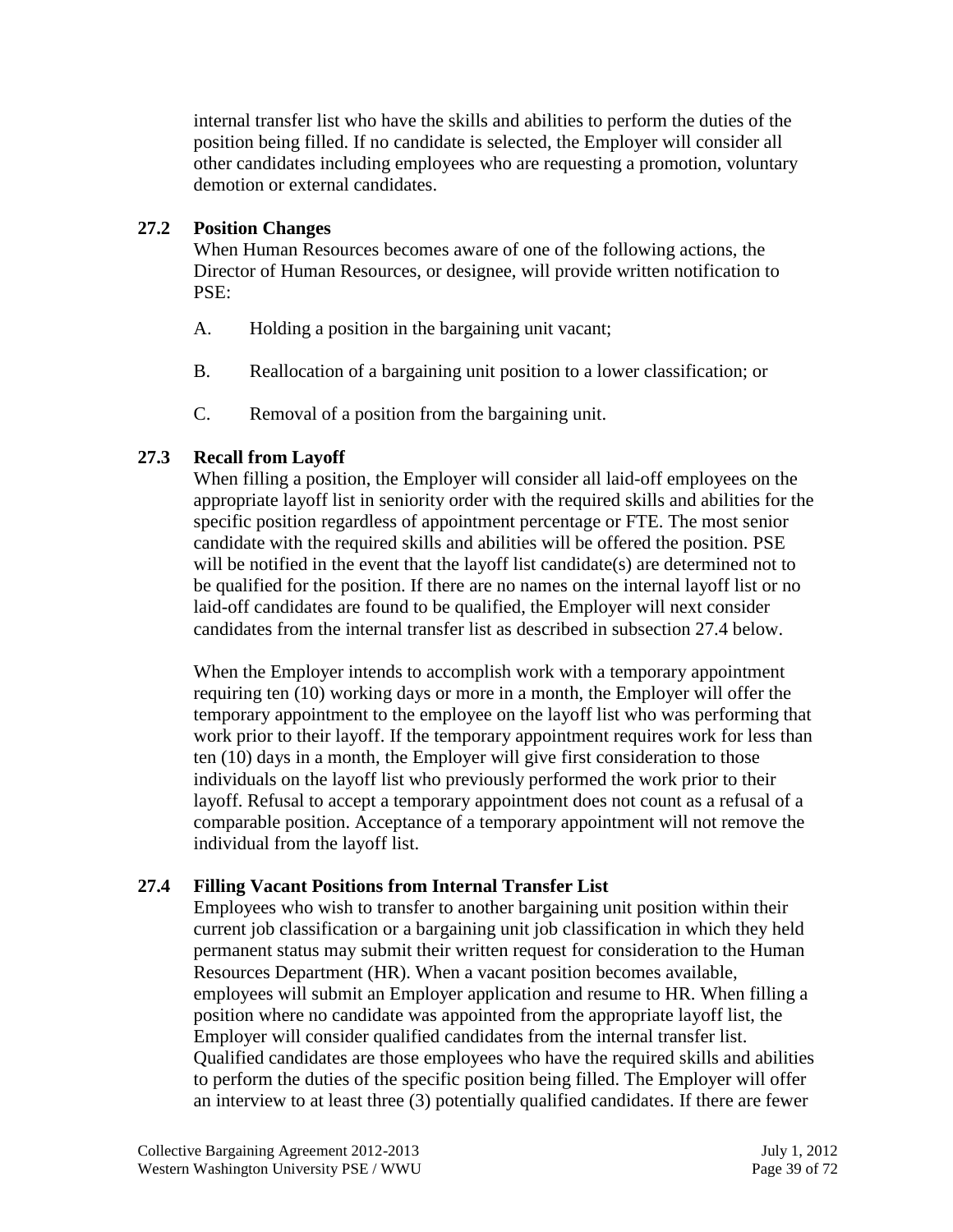than three (3) qualified internal candidates for the position, the Employer will interview all such candidates. A bargaining unit member, who accepts an exempt administrative position and is on the active payroll, may submit a written request to be placed on the internal transfer list for a job classification in which he or she previously held permanent status. Submittal and consideration must occur within one (1) year from the date of leaving the PSE bargaining unit for the exempt administrative position.

## **27.5 Posting of Vacant Positions**

Positions that are not filled through placement of employees from the layoff list or internal transfer list will be posted for a period of at least seven (7) calendar days, during which time, internal and external applicants may apply. The posting will include, at a minimum, a description of the work to be performed, the requirements of the position, the rate of pay and the shift.

## **27.6 Filling Posted Vacant Positions**

If there are three (3) or more internal PSE applicants wishing to promote or demote into the posted position, the Employer will interview up to three (3) PSE candidates, who have the skills and abilities to perform the duties of the position.

# **ARTICLE 28 TYPES OF APPOINTMENTS**

## **28.1 Full-time Appointments**

Full-time appointments are scheduled to work twelve (12) months per year, forty (40) hours per week.

# **28.2 Part-time Appointments**

Part-time appointments are scheduled to work at least twenty (20) hours per week but less than twelve (12) months per year and/or less than forty (40) hours per week. Such employees will receive a percentage of the full-time benefit (vacation leave, sick leave, personal holiday, holidays, etc.) based on the percentage their monthly schedule bears to full-time employment.

# **28.3 Cyclic Appointments**

Cyclic leave positions are defined as less than twelve (12) month appointments due to known budgetary restraints or known, recurring periods in the academic calendar when the position is not needed.

## A. Cyclic Year Schedules

At least fifteen (15) calendar days before the start of each annual cycle, a cyclic schedule shall be established in consultation with the affected employee. Incumbents of cyclic year positions will be informed in writing of their scheduled periods of leave without pay in the ensuing annual cycle. Such leave without pay shall not constitute a break in service and shall not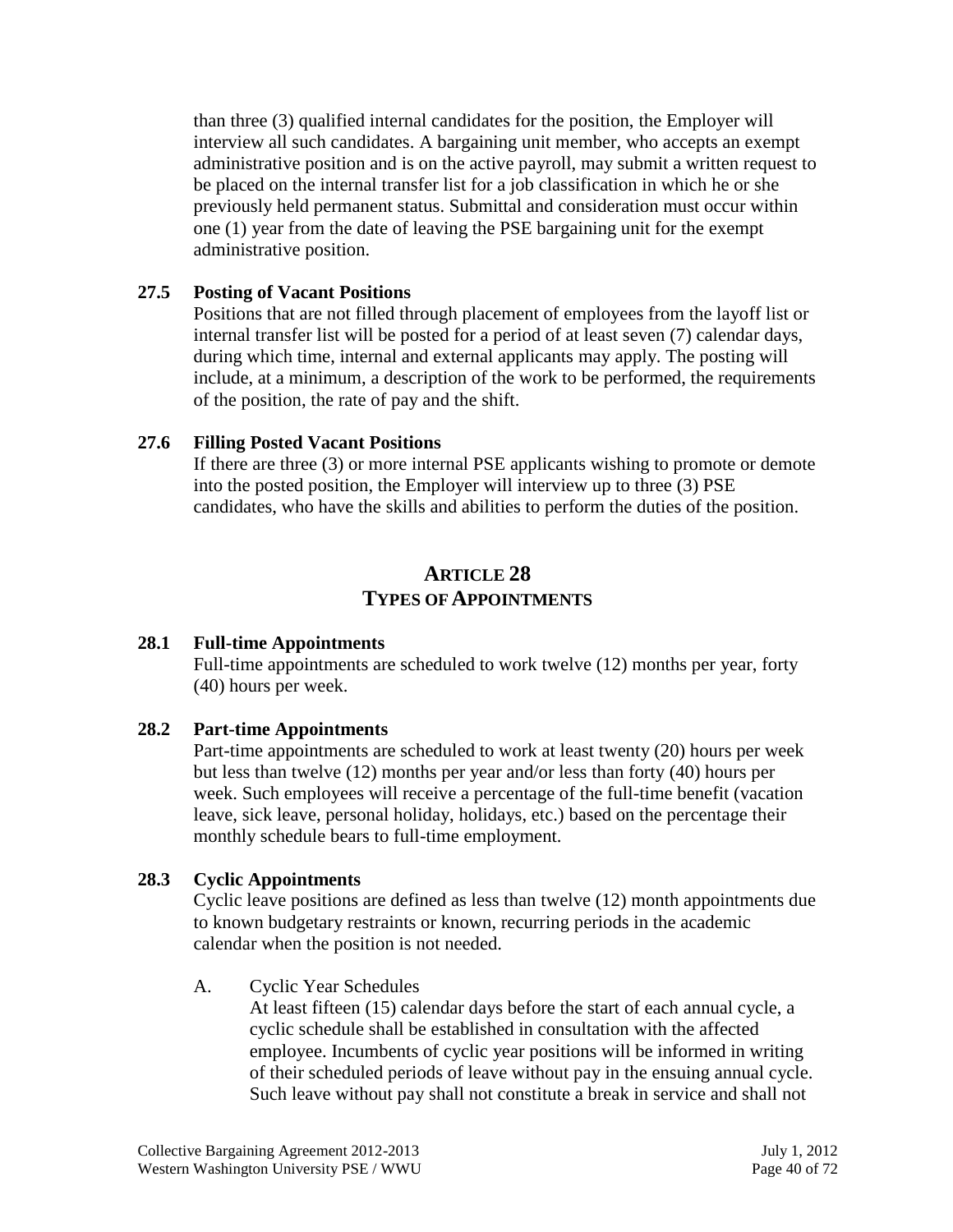be deducted from the employees' length of service in granting periodic increments nor in computing the employees' vacation leave accrual rate.

B. Additional Work for Cyclic Employees

When additional work is required of a cyclic year position during a period for which the position was scheduled for leave without pay, the temporary work will be offered to the incumbent first, then to available bargaining unit members by seniority. The incumbent will be allowed at least three (3) working days in which to accept or decline the offer.

## **28.4 Project Positions**

Project positions are positions of specific duration of six (6) months or longer. The Employer may create project positions in situations where the position is contingent upon state, federal, local, grant or other special funding of specific and time-limited duration, and/or where the work to be performed by the position is project-based and of a time-limited nature. The Employer will notify employees at the time of hire of the project nature of the position and the anticipated ending date of the project position.

## **28.5 Higher Level Duties**

The Employer may assign to an employee duties from a higher job classification for a period not to exceed six (6) months. For the duration of such a temporary assignment, the employee shall receive additional compensation equal to five (5) percent of the employee's base wages. In the event an employee is temporarily assigned the full set of duties from a higher job classification, and the lowest step of the pay range for that higher job classification exceeds the employee's base wage by more than five percent (5%), the employee shall be paid at the lowest step of the higher pay range for the duration of the temporary assignment. The Director of Human Resources may authorize, at his or her discretion, an increase of the base salary up to a total of fifteen percent (15%). The base salary will not exceed the top of the range.

## **28.6 Leave Adjustments**

Employees with part-time appointments who work in excess of their assigned percentage appointment shall have their vacation and sick leave hours adjusted at the end of each month to reflect any additional leave earned in the previous month, if the adjustment will result in additional accrued leave of one (1) or more hour per month.

# **ARTICLE 29 CLASSIFICATION AND RECLASSIFICATION**

## **29.1 Policy**

Positions shall be allocated to the appropriate classification. Requests to reallocate should be based on a belief that the duties, responsibilities, or qualifications of a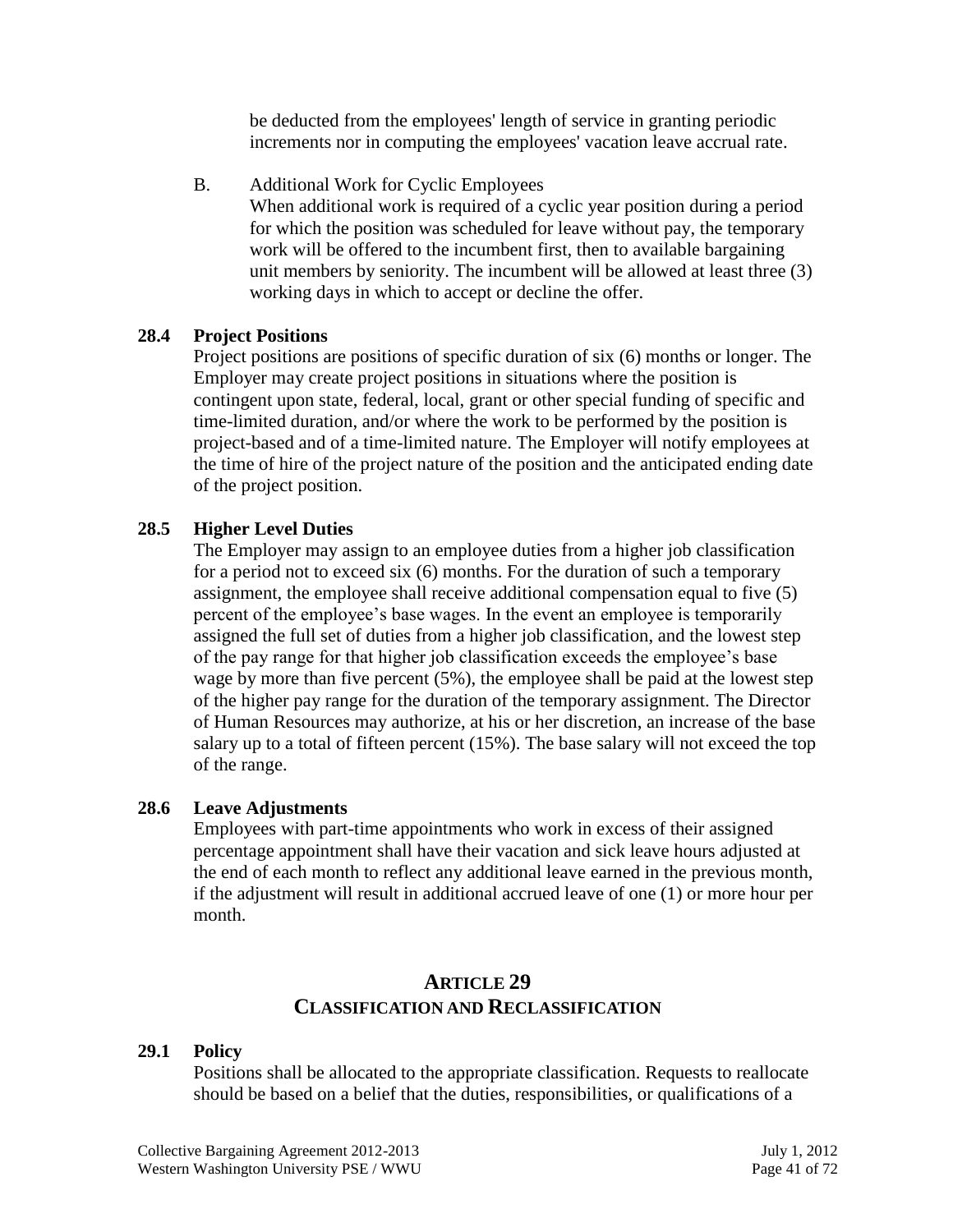position are such that it is inappropriately allocated. Management retains the right to assign work in accordance with the provisions of the management rights clause of this Agreement.

## **29.2 Classification**

Except as specifically modified by this Article, position classification, position review and reallocation shall be handled in accord with WAC 357.

## **29.3 Classification Plan Revisions**

- A. Positions will not be reclassified or reallocated in a manner which will remove their duties from the combined PTE & BUD bargaining units except as provided in Article 38, Job Contracting of this Agreement.
- B. The Employer will provide to PSE, in writing, any proposed changes to the classification plan, including job descriptions for newly created classifications. Upon request of PSE, the Employer will bargain the salary effect(s) of a change to an existing class or newly proposed classification.

# **29.4 Allocation Review Process**

- A. The department head, or an employee may request that a position be reviewed when the requesting party believes that the basis of its request has become a permanent requirement of the position. A position may not be reviewed more often than once every six (6) months.
- B. The request must be complete and in writing on forms provided by the Employer. Requests may be submitted to Human Resources or to an employee's direct supervisor or department. Human Resources will provide a copy of the request to PSE. Any party may submit additional information, including the names of individuals, which the party believes is relevant to the position review.
- C. An employee may request that a PSE representative be present as an observer at meetings with the Employer reviewer scheduled to discuss the request for position review.
- D. The Employer reviewer will investigate the position and issue a written response to the employee or employee representative within sixty (60) calendar days from receipt of forms by Human Resources. A completed request is defined as the employee completing all employee portions of the reclassification forms. The response will include notification of the class and salary assigned when the position is reallocated, or notification of the reasons the position does not warrant reallocation when the request is not approved.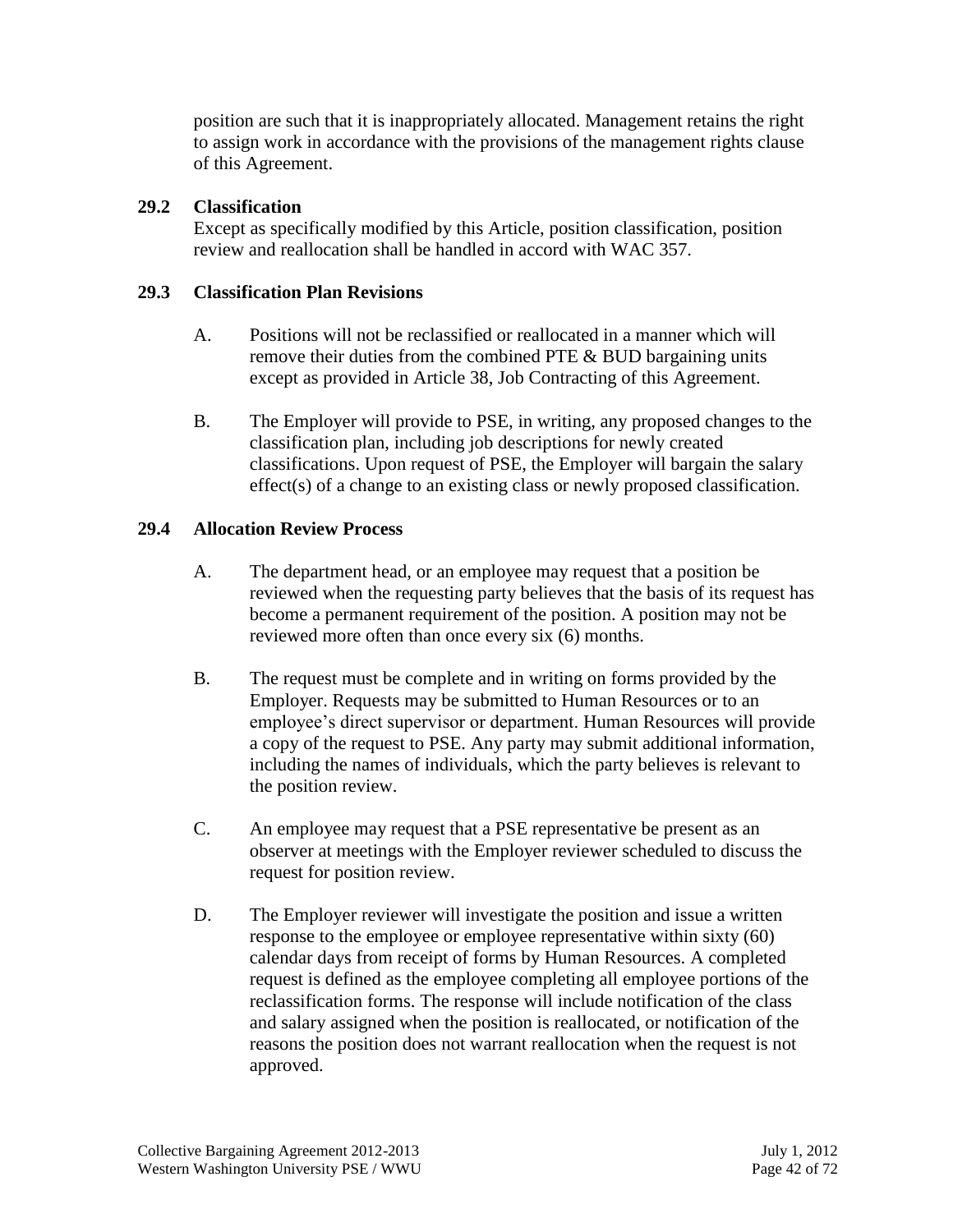E. In the event that an employee is reallocated to a lower classification, he or she will be placed on the layoff list for his or her prior classification.

Following receipt of the Employer's determination, an employee may request reconsideration in accord with the provisions of WAC 357. Employer allocation decisions will not be subject to the grievance procedure.

# **ARTICLE 30 PROBATION AND TRIAL SERVICE**

## **30.1 Probationary Period**

Following his or her initial appointment into a permanent position, an employee will serve a probationary period of six (6) months. This period is to allow the Employer the opportunity to observe and assess the employee's work and to train and aid the employee in adjusting to the position in order to determine if the employee will be granted permanent status in the position.

- A. The Employer may discipline or discharge a probationary employee at any time during the probationary period, and such action will not be subject to the grievance procedure. However, the employee may request and will receive a review of the separation by the Director of Human Resources or designee. The review request must be submitted to the Director's Office within fourteen (14) days from the effective date of the notice of separation. This request, however, will not act as a suspension of the designated separation date.
- B. If a probationary employee is absent for a cumulative total of more than fifteen (15) days during the probationary period, the Employer will extend the employee's probationary period on a day-for-day basis for the total accumulated number of days on which the employee was absent. Upon mutual agreement between the Employer and PSE, an employee's probationary period may be extended by up to six (6) months.
- C. An employee who transfers or is promoted prior to completing his or her initial probationary period will serve a new probationary period. The length of the new probationary period will be six (6) months, unless adjusted by the appointing authority for time already served in probationary status. In no case, however, will the total probationary period be less than six (6) months.

## **30.2 Trial Service Period**

Employees with permanent status who are promoted, who voluntary accept a transfer or demotion into a job classification for which they have not previously attained permanent status will serve a trial service period of six (6) months. This period is to allow the Employer the opportunity to observe and assess the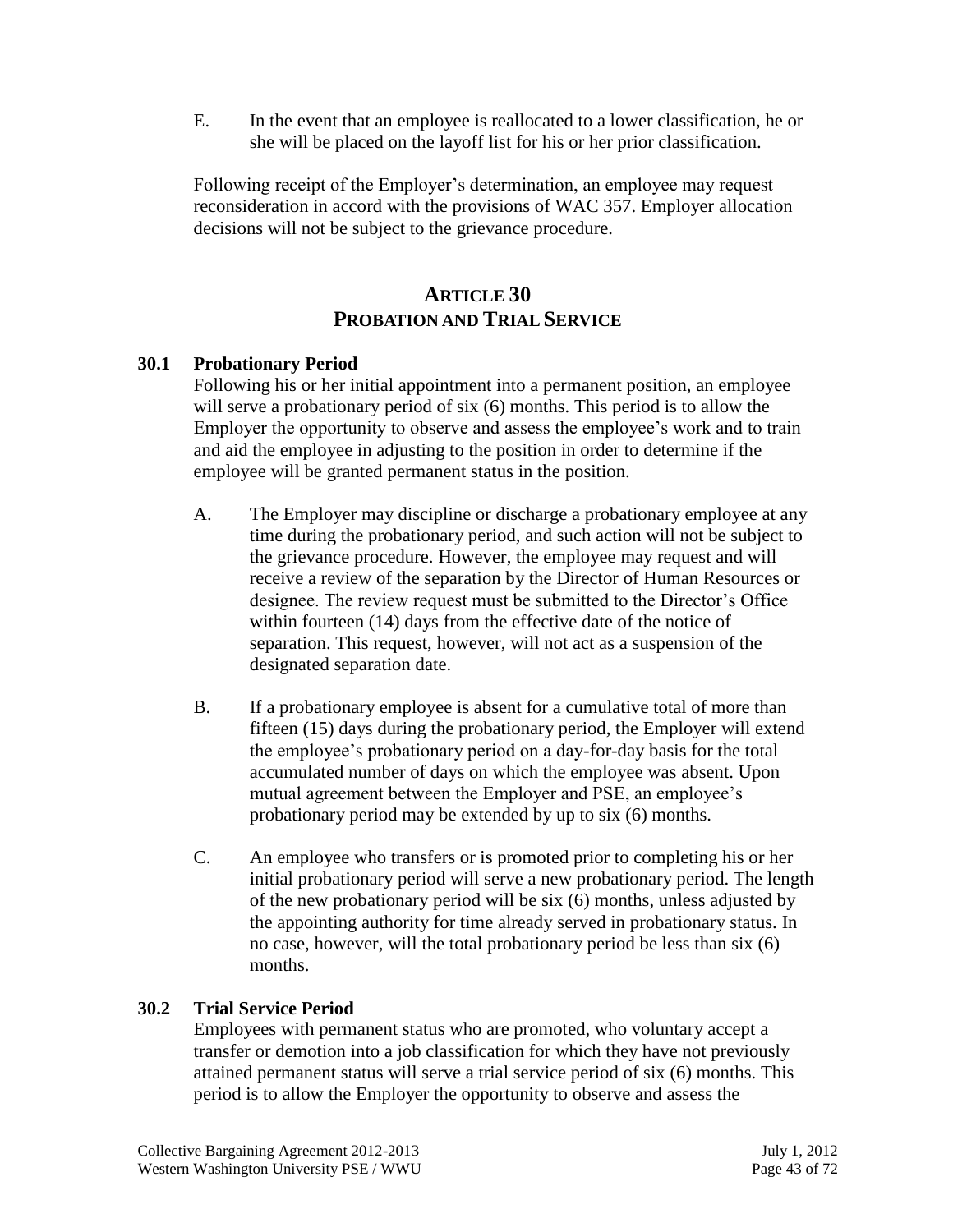employee's work and to train and aid the employee in adjusting to the position in order to determine if the employee will be granted permanent status in the position.

- A. If an employee is absent for a cumulative total of more than fifteen (15) days during the trial service period, the Employer will extend the employee's trial service period on a day-for-day basis for the total accumulated number of days on which the employee was absent. Upon mutual agreement between the Employer and PSE, an employee's trial service period may be extended by up to six (6) months.
- B. Prior to a reversion, the Employer will provide written notice that an employee who has not successfully completed his or her trial service period shall be offered an opportunity to revert to a bargaining unit position that is:
	- 1. Vacant or filled with a temporary employee and within a job classification in which the trial service employee previously held permanent status; or
	- 2. Vacant, at or below the trial service employee's previous salary range, and in the same classification series as the position in which the trial service employee previously held permanent status.
- C. In either case, the employee being reverted must have the skills and abilities required for the vacant position.
- D. An employee who has not successfully completed his or her trial service period and who has no reversion options may request to be placed on the layoff list for positions in job classifications where he or she had previously attained permanent status.
- E. Employees involuntarily reverted from trial service will have the right to grieve their reversion to step 2 of the Grievance Procedure.

# **30.3 Permanent Status**

An employee will attain permanent status in a job classification upon his or her successful completion of a probationary or trial service period.

## **30.4 Reallocations - Higher Salary Range Maximum**

If a permanent employee is reallocated into a classification with a higher salary range maximum the employee will retain his or her existing appointment status if the employee has performed the higher level duties for six (6) months and meets the skills and abilities required of the position.

If the reallocation is a result of a change in the duties of the position and the employee has not performed the higher-level duties for at least six (6) months and meets the skills and abilities of the position, the employee will serve a trial service period.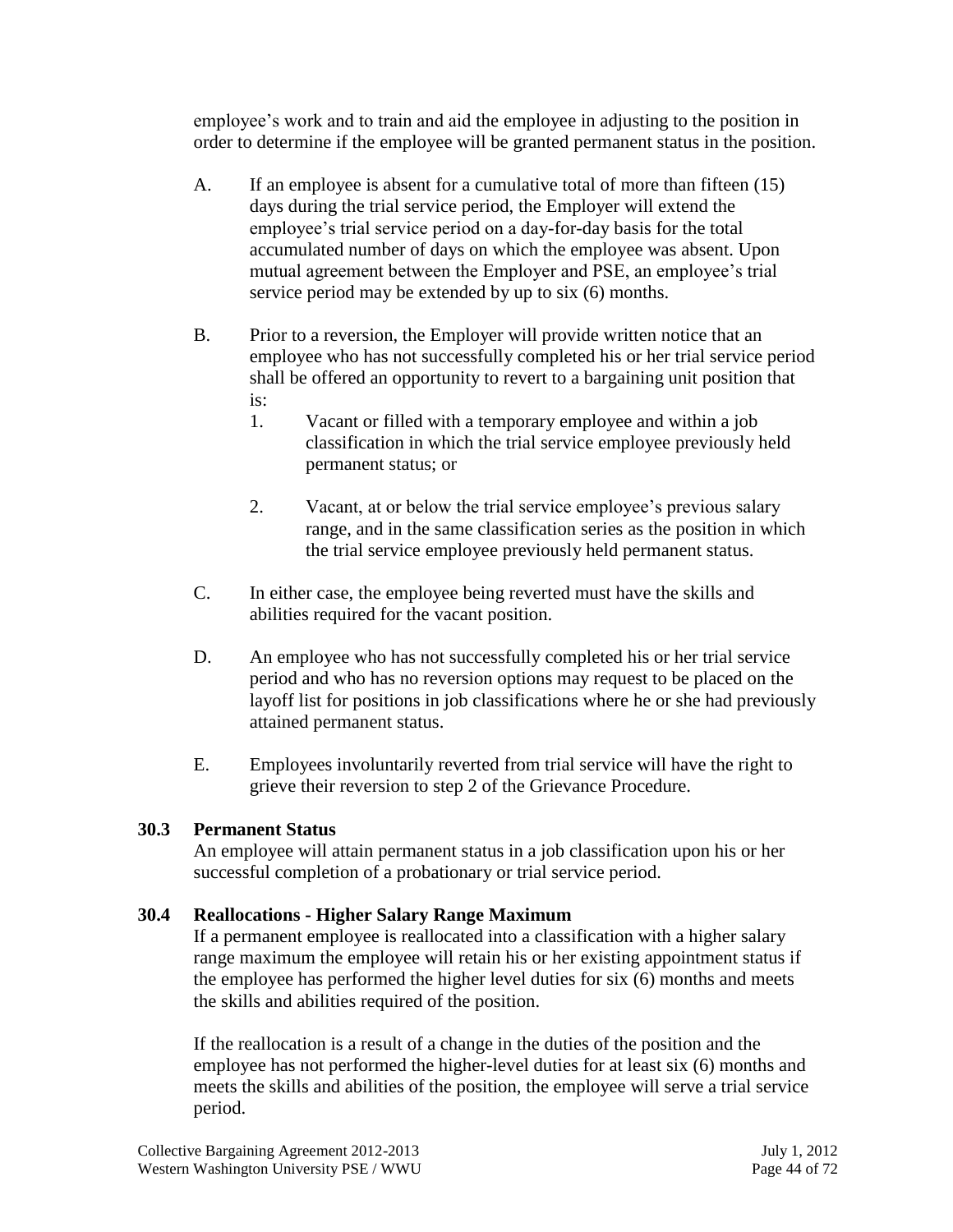#### **30.5 Reallocations - Equal Salary Range Maximum**

If an employee meets the skills and abilities requirements of the position, the employee will remain in the position and retain existing appointment status.

#### **30.6 Reallocations - Lower Salary Range Maximum**

If the employee meets the skills and abilities requirements of the position and chooses to remain in the reallocated position, the employee will retain existing appointment status.

# **ARTICLE 31 SENIORITY**

#### **31.1 Seniority Defined**

The term "seniority" as used herein shall mean an employee's rank with respect to other members of the bargaining unit for the application of the personnel preferences described in this Agreement.

#### **31.2 Longevity Defined**

The term "longevity" as used herein shall mean length of service in a Washington State Civil Service Position, irrespective of bargaining unit seniority.

## **31.3 Establishing Seniority and Longevity**

A. Seniority

Employees who were members of PSE bargaining units prior to July 1, 2005, will retain the seniority they have accumulated prior to that date. For employees entering PSE bargaining units after July 1, 2005, the seniority date will be the date the employee commenced regular employment in a Western Washington University (Western) classified position, after adjustments described in Subsections 31.5 and 31.6. An exempt administrative employee who enters a PSE represented unit will receive seniority credits for the time he or she spent in any prior Western classified position (s), subject to the adjustments described in Subsections 31.5 and 31.6.

B. Longevity

The longevity date will be the date that the employee first commenced employment in a Washington state civil service position, adjusted as provided in Section 31.5, 31.6 and 31.7.

## **31.4 Unit Wide Seniority**

Seniority in the PSE non-supervisory unit and the PSE supervisory unit shall be interchangeable.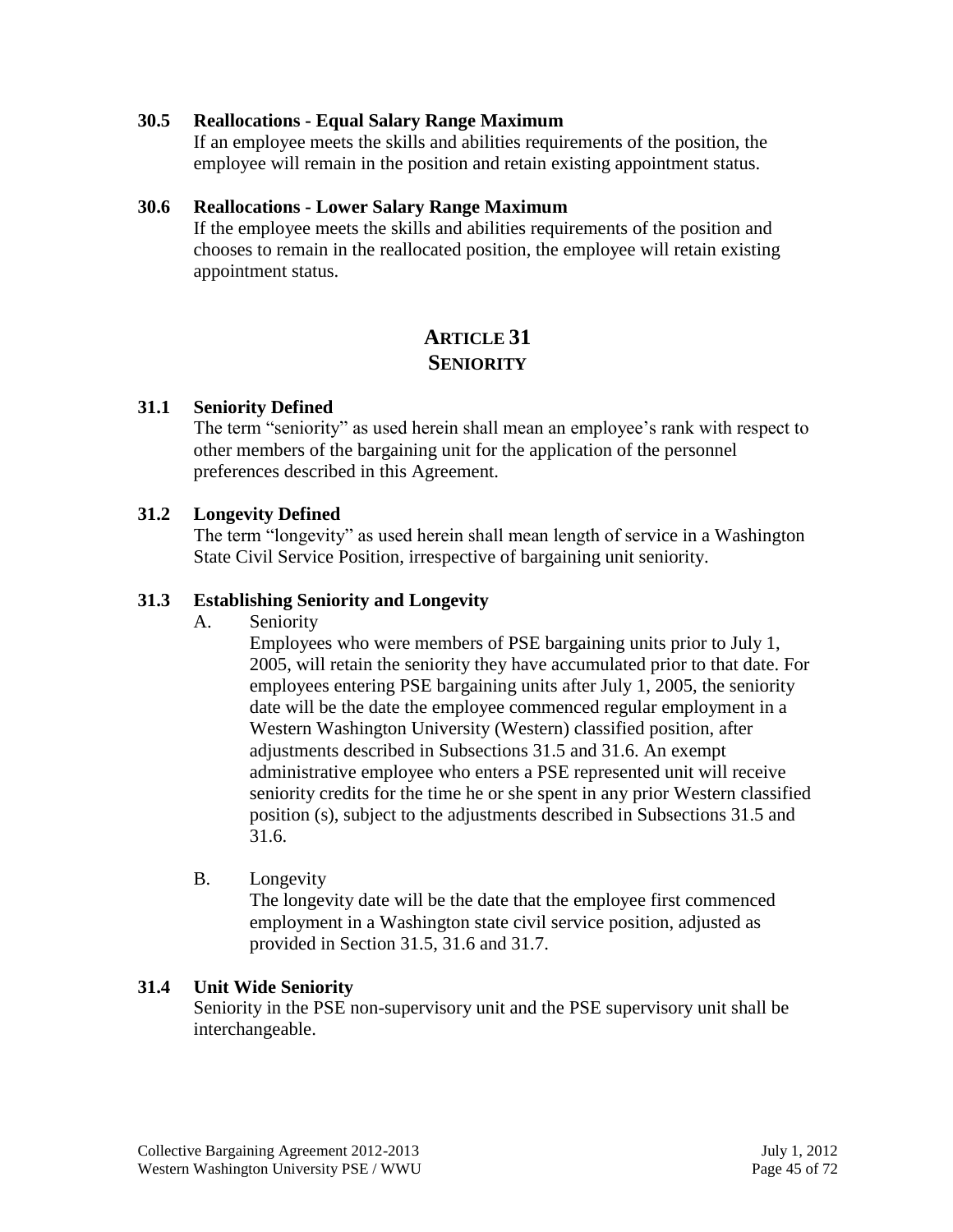## **31.5 Adjustment of Seniority Date**

Approved unpaid leave shall not result in a break in service, but will result in adjustment of an employee's seniority date on a day-for-day basis for each day the employee spends on unpaid leave, except as follows:

- A. Cyclic employees will not have their seniority dates adjusted because of their regularly scheduled period(s) of unpaid leave.
- B. Employees who are receiving time loss benefits through workers' compensation, and who are not augmenting those time loss benefits through use of other paid leave, will not have their seniority date adjusted unless their time in such status exceeds six (6) months.
- C. Employees will maintain their seniority date during a period of unpaid military leave as required by applicable law.

## **31.6 Losing Seniority**

Employees who have established seniority will lose their seniority rights in the event of the following occurrences: discharge for cause; resignation amounting to a complete separation from employment with Western; failure to reasonably comply with the layoff-recall requirements of this Agreement.

## **31.7 Seniority Ties**

All seniority ties will be broken by lot. The affected employees will be present when a representative from Human Resources, along with the President of the local PSE chapter or a representative, perform this procedure.

## **31.8 Seniority Preferences, Strict Seniority**

The employee with the earliest seniority date (greatest seniority) shall have preferential rights regarding the following personnel actions: shift selection, vacation periods, and special service hours (including overtime and the right to refuse overtime). These rights shall, however, be applicable only within individual departments or job assignments in which bargaining unit members are ordinarily considered to be fungible.

With regards to vacation scheduling, the intent of this subsection is that senior employees have preferential but not absolute rights to vacation requests for days surrounding major holidays. Individual departments may develop and implement reasonable rules to insure an equitable approach to vacation scheduling surrounding major holidays.

## **31.9 Layoff Seniority Rights**

Time spent in layoff status will not be considered a break in service if the employee is recalled to work from a layoff list. Upon recall from a layoff list, an employee's seniority date will be adjusted by the period of time the employee spent in layoff status. Employees on layoff status must provide the Employer's Human Resources Department with their current contact information, including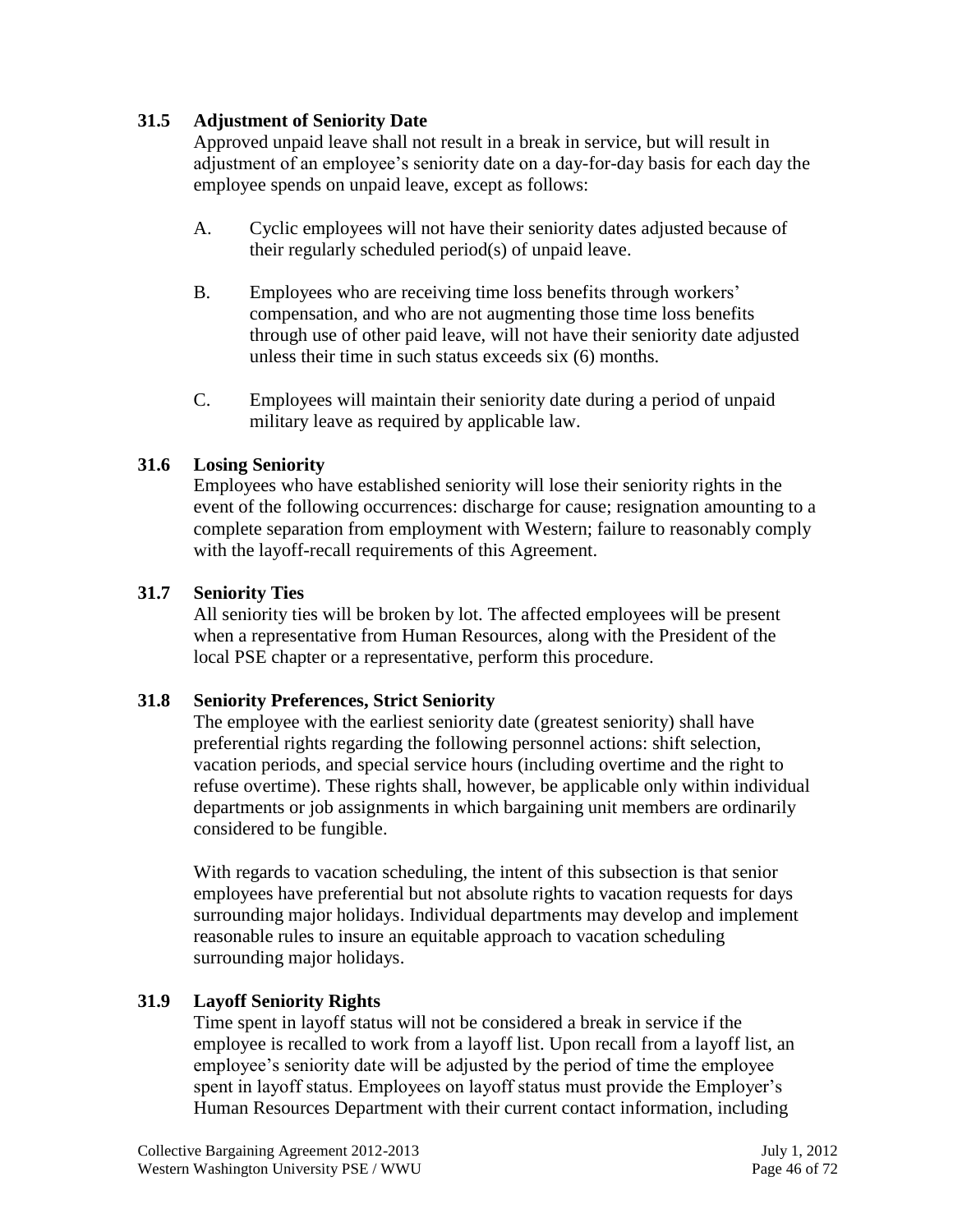mailing address. A copy of each position opening notice (job posting) will be mailed to each bargaining unit member in layoff status.

## **31.10 Veterans Layoff Credits**

For the purposes of layoffs, a maximum of five (5) years' credit will be added to the seniority of permanent employees who are veterans, to the surviving spouse of a veteran or the veteran's surviving domestic partner as defined by RCW 26.60.020 and 26.60.030, as provided for in RCW 41.06.133.

# **ARTICLE 32 REDUCTION IN FORCE/LAYOFF**

## **32.1 Reduction in Force**

The Employer will determine the basis for, extent, effective date and length of layoffs. A reduction of regularly scheduled hours of a position will be considered a layoff and will permit an employee to exercise layoff rights.

## **32.2 Employee Notifications**

A permanent status employee shall receive at least thirty (30) calendar days written notice of layoff, including no less than five (5) working days in which to select placement on layoff list(s) and/or an option in lieu of layoff.

Employees subject to Reduction in Force, having options for continued employment, shall be provided with a copy of the job description for the option position(s) and the name of the immediate supervisor(s).

Employees shall be allowed a reasonable time to review and/or discuss the options with the potential new supervisor(s) and the Director of Human Resources, or designee. In the event there are no options available, the Director of Human Resources, or designee, shall provide the employee with information regarding the layoff list and procedures for recall from it.

## **32.3 Probationary Employees**

Employees with permanent status will not be separated from state service through a layoff action without first being offered positions they have the skills and abilities to perform within their current job classification within the layoff unit currently held by probationary employees.

# **32.4 Layoff Options**

A. When an employee is designated for layoff, the Employer will determine if the employee possesses the required skills and abilities for the position and the comparability (including, but not limited to classification, work hours, FTE, and geographic location) of the position. The Employer may require updated information from the employee regarding his or her current skills and abilities. Employees being laid off will be provided one (1) option, in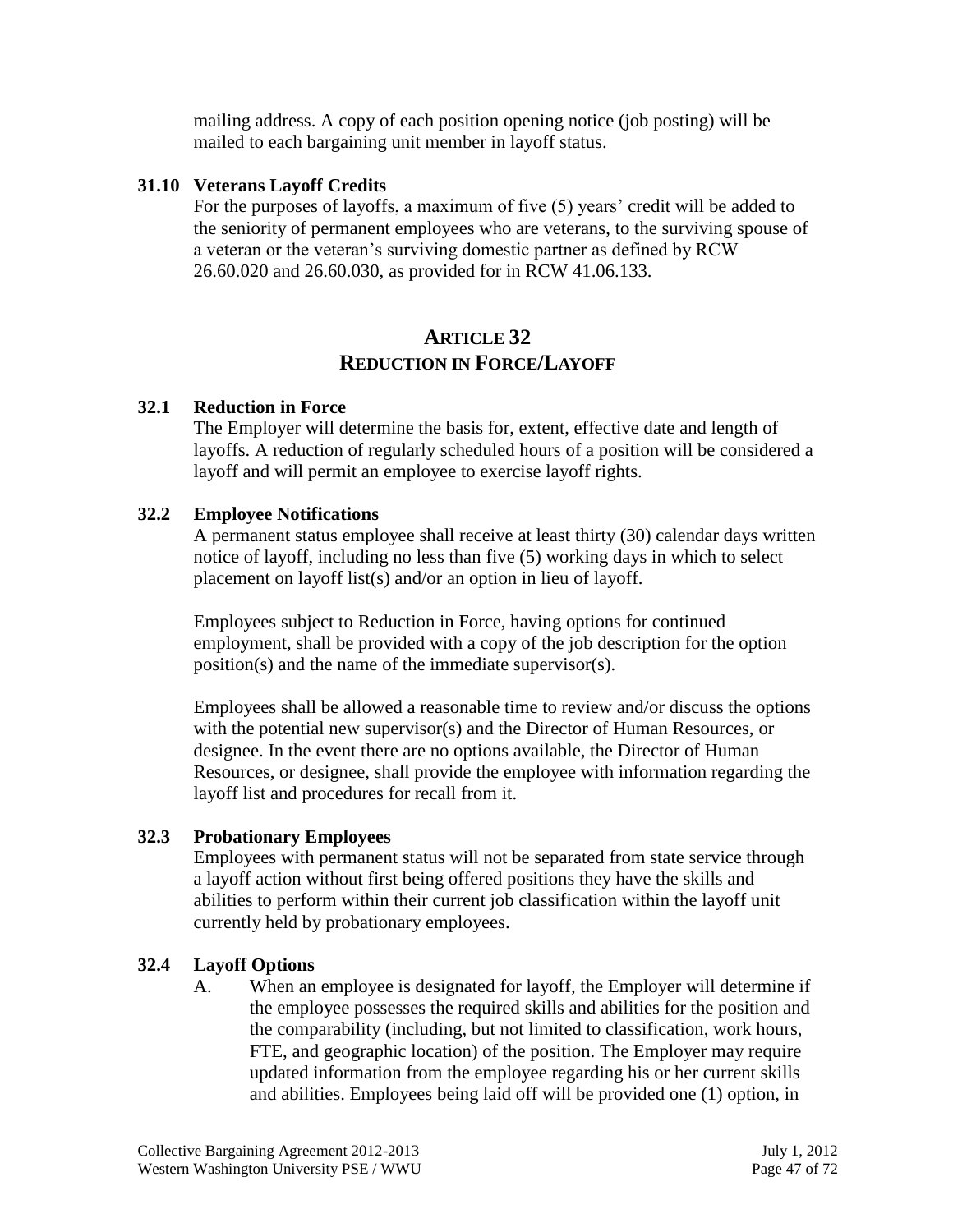descending order of salary range and one (1) progressively lower level at a time within PSE bargaining units:

- 1. A funded vacant position for which the employee has the skills and abilities, within his or her current job classification.
- 2. A funded filled position for which the employee has the skills and abilities, within his or her current job classification that is held by an employee with less seniority. The search for this option begins with the position held by the least senior employee in the classification and continues upwards in terms of seniority until the search reaches a position occupied by an employee with equal or greater seniority to that of the employee who is being laid off. Bumping options should be examined using the following scenario as a guide:

## *Example:*

*Employees A, B, C and D are all IT2's and they are all in the same layoff unit. Employee A is the most senior IT2, Then Employee B, C and D respectively. Due to the lack of funding in the program, Employee A's position is being eliminated and Employee A is being laid off.*

*To determine if Employee A has a "bump" option provided for in Article 32.4.A.2 the following occurs:*

*First, examine the least senior IT2's position (Employee D) to determine if Employee A has the skills and abilities for the position. If Employee A does not have the required skills and abilities for the position held by Employee D, Employee A cannot bump Employee D.*

*Next, examine the next least senior IT2's position (Employee C) to determine if Employee A has the skills and abilities for the position. If Employee A does not have the required skills and abilities for the position held by Employee C, Employee A cannot bump Employee C.*

*Next, examine the next least senior IT2's position (Employee B) to determine if Employee A has the skills and abilities for the position. If Employee A has the skills and abilities for the position held by Employee B, Employee A can bump into Employee B's position.*

3. A funded vacant position for which the employee has the skills and abilities, in the lower job classification within the same job classification series.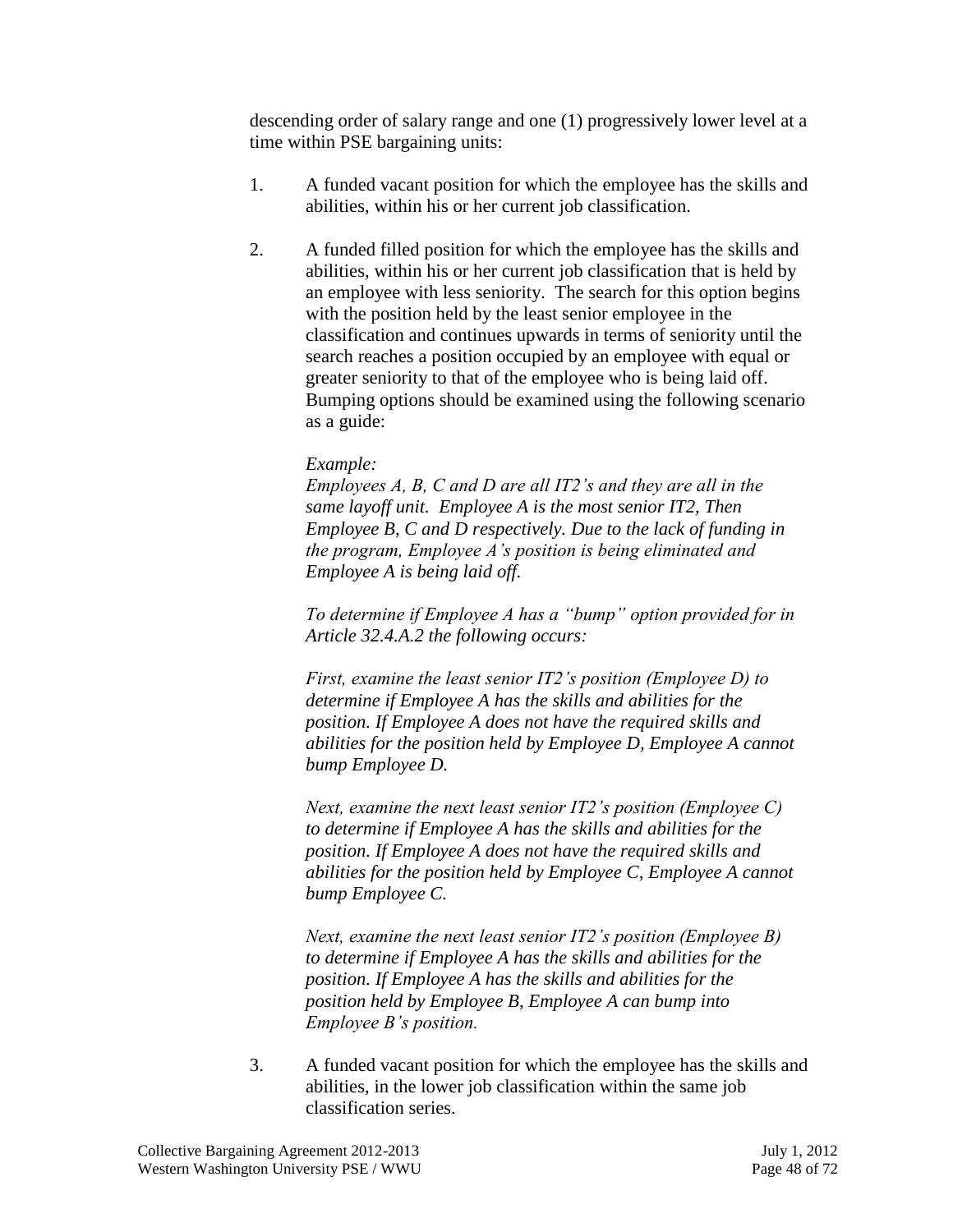- 4. A funded filled position for which the employee has the skills and abilities, in the lower job classification within the same job classification series held by an employee with less seniority. The search for this option begins with the position held by the least senior employee in the classification and continues upwards in terms of seniority until the search reaches a position occupied by an employee with equal or greater seniority to that of the employee who is being laid off.
- 5. A funded vacant position for which the employee has the skills and abilities, at the same or lower salary range as his or her current permanent position, within a job classification in which the employee has held permanent status.
- 6. A funded filled position for which the employee has the skills and abilities, at the same or lower salary range as his or her current permanent position, within a job classification in which the employee has held permanent status held by an employee with less seniority. The search for this option begins with the position held by the least senior employee in the classification and continues upwards in terms of seniority until the search reaches a position occupied by an employee with equal or greater seniority to that of the employee who is being laid off.
- 7. A funded vacant position for which the employee has the skills and abilities within their bargaining unit. The employee need not have previously held permanent status in this classification. This subarticle expires on June 30, 2013.
- B. In options 1 and 2 above, if the funded position being offered to an employee scheduled for layoff is less than a comparable position, the designated laid-off employee may accept the offer or be offered an additional option, as specified above.

## **32.5 Project Employee Layoff Rights**

- A. Project employees designated for layoff shall have layoff rights within their project. Options will be determined using the procedure outlined in Article 32.4 above with the exception of Sub-Article 32.4.A.7.
- B. Permanent status employees who left regular classified positions to accept project employment without a break in service have layoff rights based on the job classification in which they held permanent status immediately prior to accepting project employment.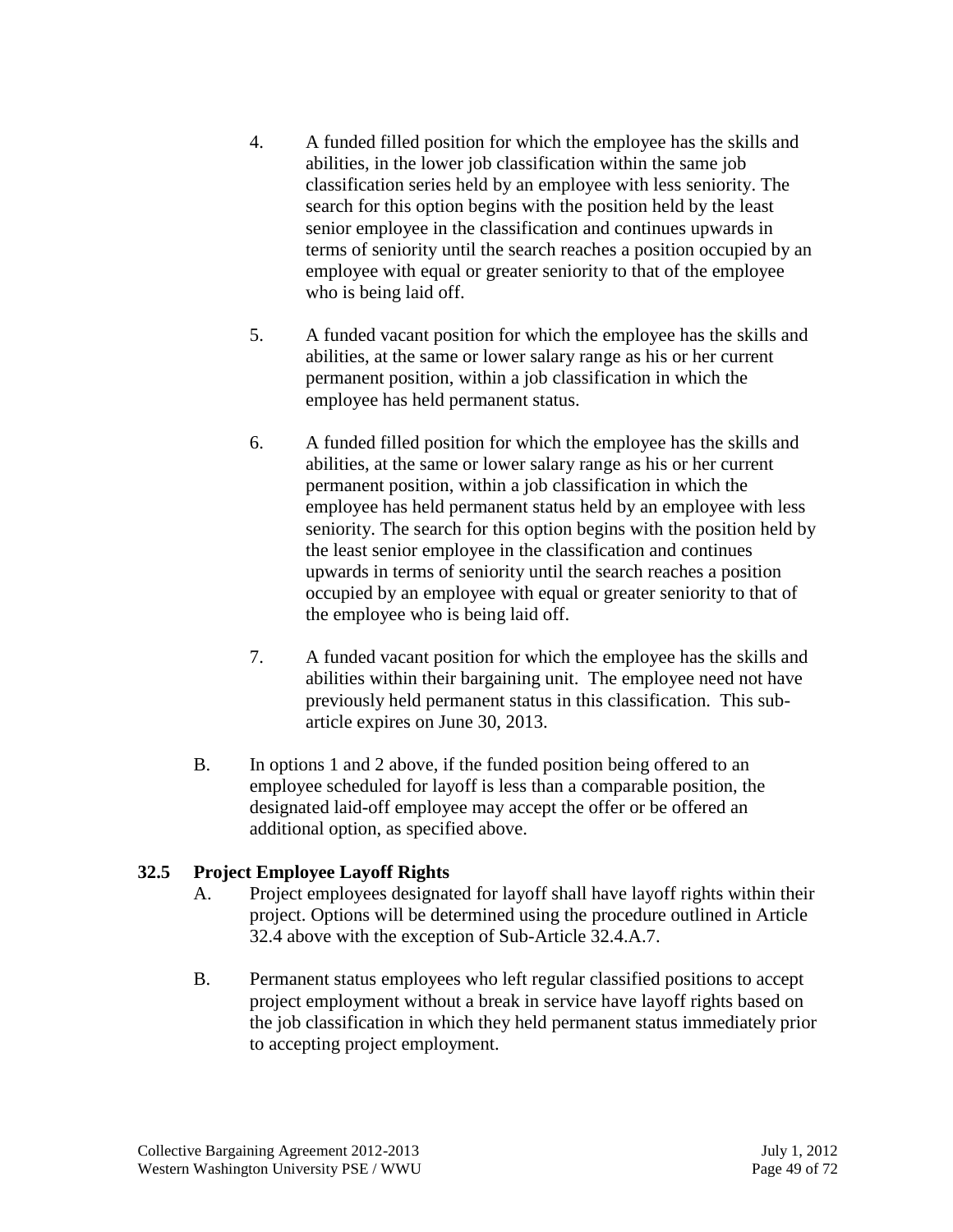## **32.6 Layoff Lists**

- A. Layoff lists for bargaining unit positions shall be kept by each job classification with employees ranked by seniority. The names of permanent employees who have been laid off shall be placed on layoff lists for jobs in which they held permanent status and all lower positions in the class series which the employee was laid off within PSE bargaining units. Additionally, if an employee selects an option to layoff which is not comparable to the job classification held at the time of layoff, as determined by Human Resources, the employee may request placement on the layoff list for the job classification held at the time of layoff.
- B. If an employee accepts a position from the layoff list that is less than the FTE the employee held at the time of placement on the layoff list, and that employee is still active on the layoff list, then if that employee is subsequently laid off from the lesser FTE position, their bumping rights are to a position at the same FTE as that of their layoff list status.
- C. Employees will remain on the layoff list for up to three (3) years. However, an employee who is offered a comparable position and refuses the offer will have his or her name removed from the appropriate layoff list after three (3) refusals.
- D. When a vacancy occurs and where there are names on the appropriate layoff list, the Employer will consider laid-off employees in accordance with Article 27, who have the skills and abilities to perform the duties of the position to be filled regardless of appointment percentage or FTE.
- E. When the Employer intends to accomplish work with a temporary appointment requiring ten (10) working days or more in a month, the Employer will offer the temporary appointment to the employee on the layoff list who was performing that work prior to their layoff. If the temporary appointment requires work for less than ten (10) days in a month, the Employer will give first consideration to those individuals on the layoff list who previously performed the work prior to their layoff. Refusal to accept a temporary appointment does not remove the individual from the layoff list. Acceptance of a temporary appointment will not remove the individual from the layoff list.

# **32.7 Reinstatement of Benefits Following Layoff**

If an employee accepts appointment into a position from the layoff list, the Employer will pay the employee the salary he or she received prior to layoff unless that salary is greater than the top step of the new range, in which case the employee will be placed at the top step of the new range. An employee appointed from a layoff list shall be credited with sick leave and seniority accrued at the time of layoff.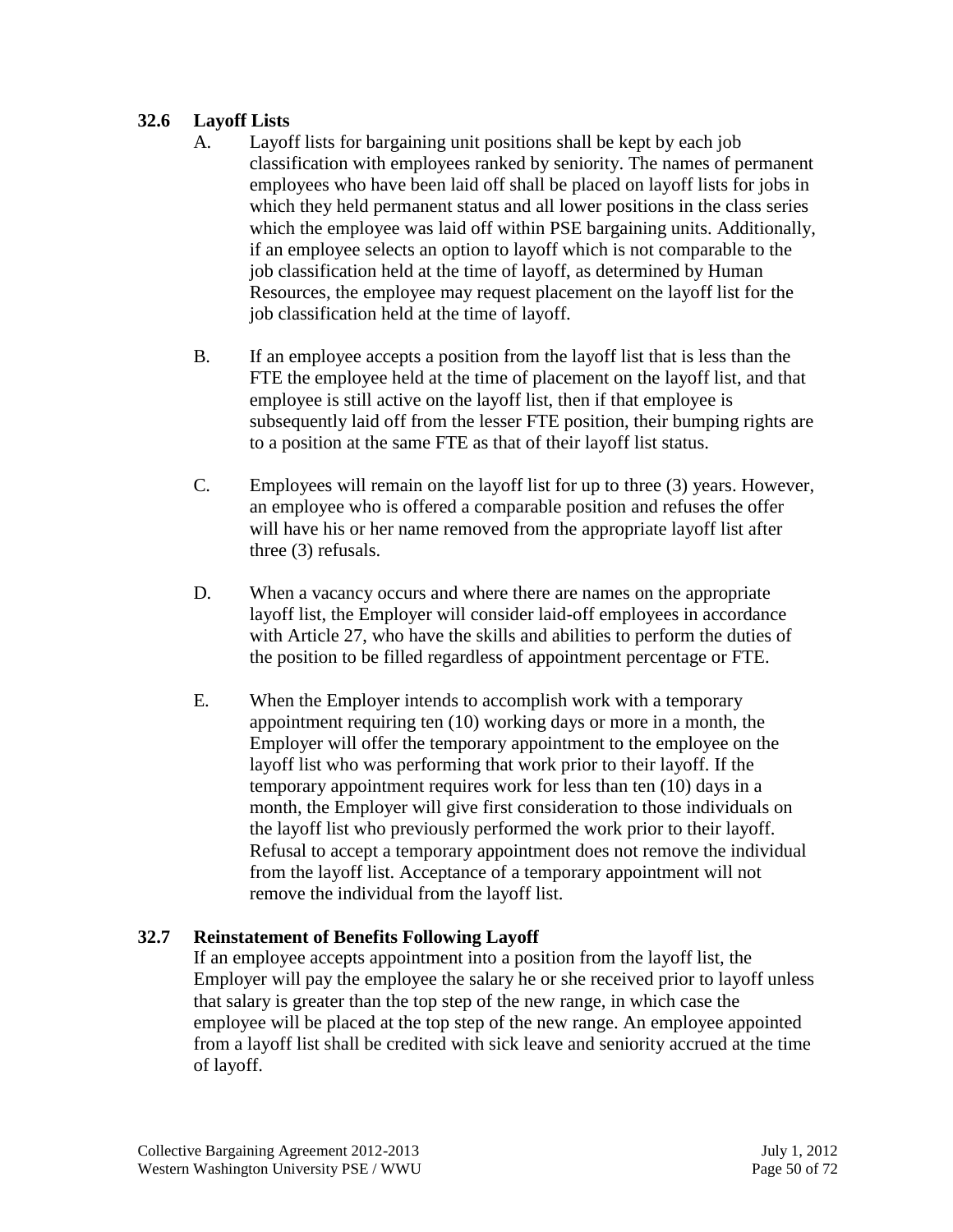# **ARTICLE 33 TEMPORARY APPOINTMENT**

## **33.1 Temporary Appointments**

The Employer may make temporary appointments. Individuals in temporary appointments are limited to one thousand fifty (1,050) hours of work in any twelve (12) consecutive month period from the individual's original date of hire.

## A. Represented Individuals

Excluding students, individuals in temporary appointments who work between three hundred fifty (350) hours and one thousand fifty (1,050) hours in the past twelve (12) month period, as defined in the Public Employment Relations Commission's (PERC) decisions 9989 and 9990 or as subsequently modified by PERC, who are members of the bargaining units identified in Appendix A represented by PSE, are governed by the specific terms of this Article. Unless identified in Section 33.6, below, no other Articles in this Agreement apply to represented individuals.

## B. Non-Represented Individuals

All other individuals, including students, in temporary appointments who work less than one thousand fifty (1,050) hours in the past twelve (12) month period defined above are not covered by this Agreement.

The Employer may petition the Director of the Department of Personnel for approval of exceptions to the one thousand fifty (1,050) hour threshold specified above. The Employer will provide PSE with a copy of the petition.

# **33.2 Compensation**

The Employer will continue current practices when determining the compensation for represented individuals.

# **33.3 Overtime-Eligible Employees Hours of Work and Overtime**

The Employer will assign the hours of work for overtime-eligible represented individuals. All hours worked in excess of forty (40) hours in a seven (7) day workweek constitutes overtime. Overtime hours will be compensated at a rate of one and one-half  $(1 \frac{1}{2})$  times the overtime-eligible represented individual's regular rate of pay.

## **33.4 Release Time for Interviews**

Paid release time may be granted to represented individuals during the individuals scheduled work hours for the purposes of interviewing for positions within Western Washington University.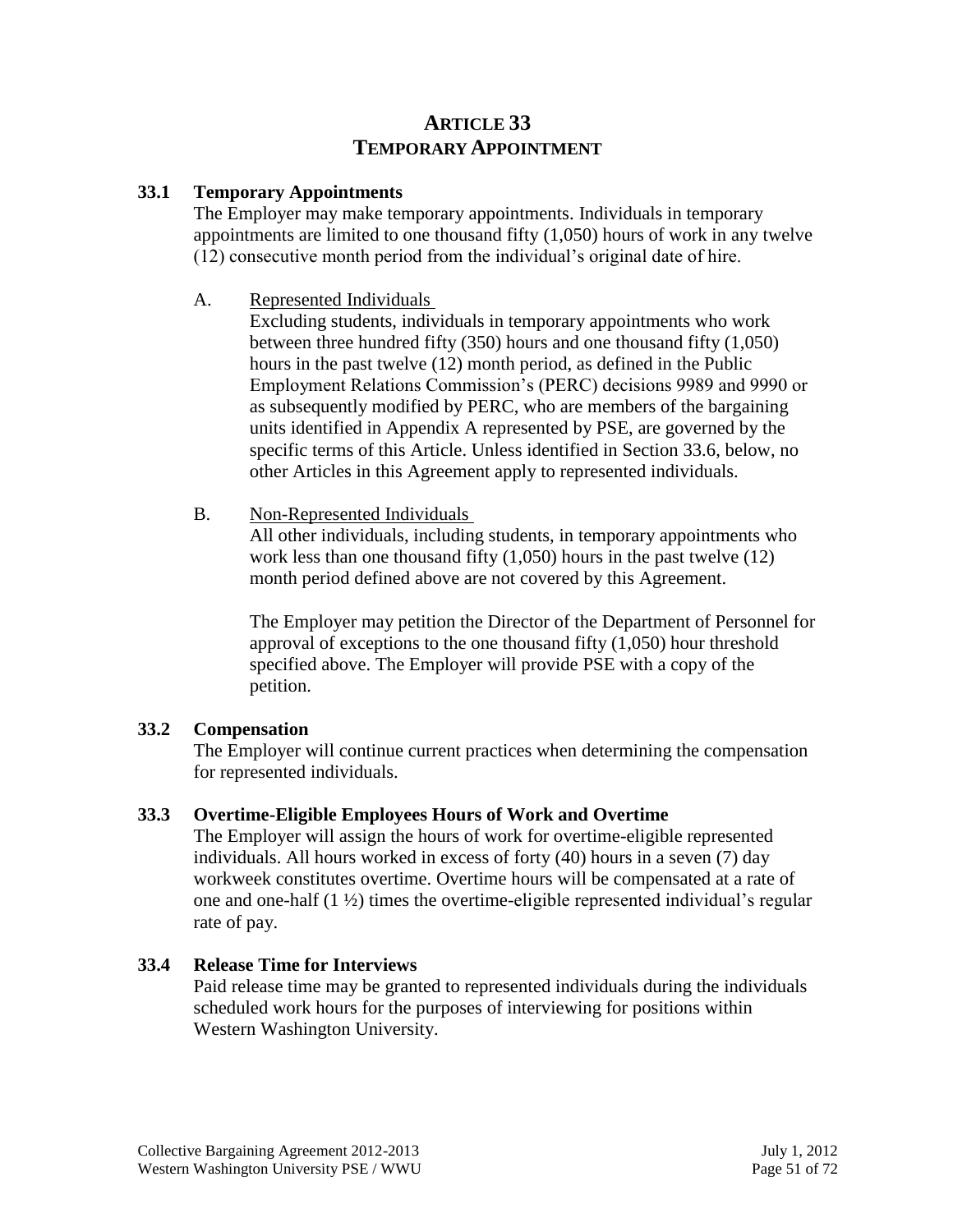#### **33.5 Medical Appointment/Absence**

The employer may provide a temporary employee with a flexible schedule to accommodate a medical appointment or absence.

#### **33.6 Probationary Period Credit**

A temporary employee performing the full scope of duties will receive probationary period credit for time worked if hired into the same position and same department.

#### **33.7 Other Provisions**

The following articles in this Agreement apply to represented individuals:

- A. Childcare;
- B. Union Membership and Check off;
- C. Employee Assistance Program;
- D. Scope of Agreement;
- E. Labor/Management Committee;
- F. Management Rights;
- G. Non-discrimination and Affirmative Action;
- H. Parking;
- I. Personnel Files;
- J. Health and Safety;
- K. Term of Agreement;
- L. Authorized Per Diem and Mileage; and
- M. Uniforms and Equipment.

#### **33.8 Grievance**

For the purposes of this Section, a grievance is defined as an allegation by a represented individual or group of represented individuals that there has been a violation, misapplication, or misinterpretation, of a provision of this Agreement that is applicable to represented individuals.

A. The provisions of Article 37, Grievance Procedure, apply to represented individuals as follows:

| 37.1              | Applies in its entirety |
|-------------------|-------------------------|
| 37.2              | Does not apply          |
| 37.3 through 37.5 | Applies in its entirety |
| 37.6 Step 1       | Applies in its entirety |
| 37.6 Step 2       | Applies in its entirety |

The remainder of Article 37, Grievance Procedure, does not apply.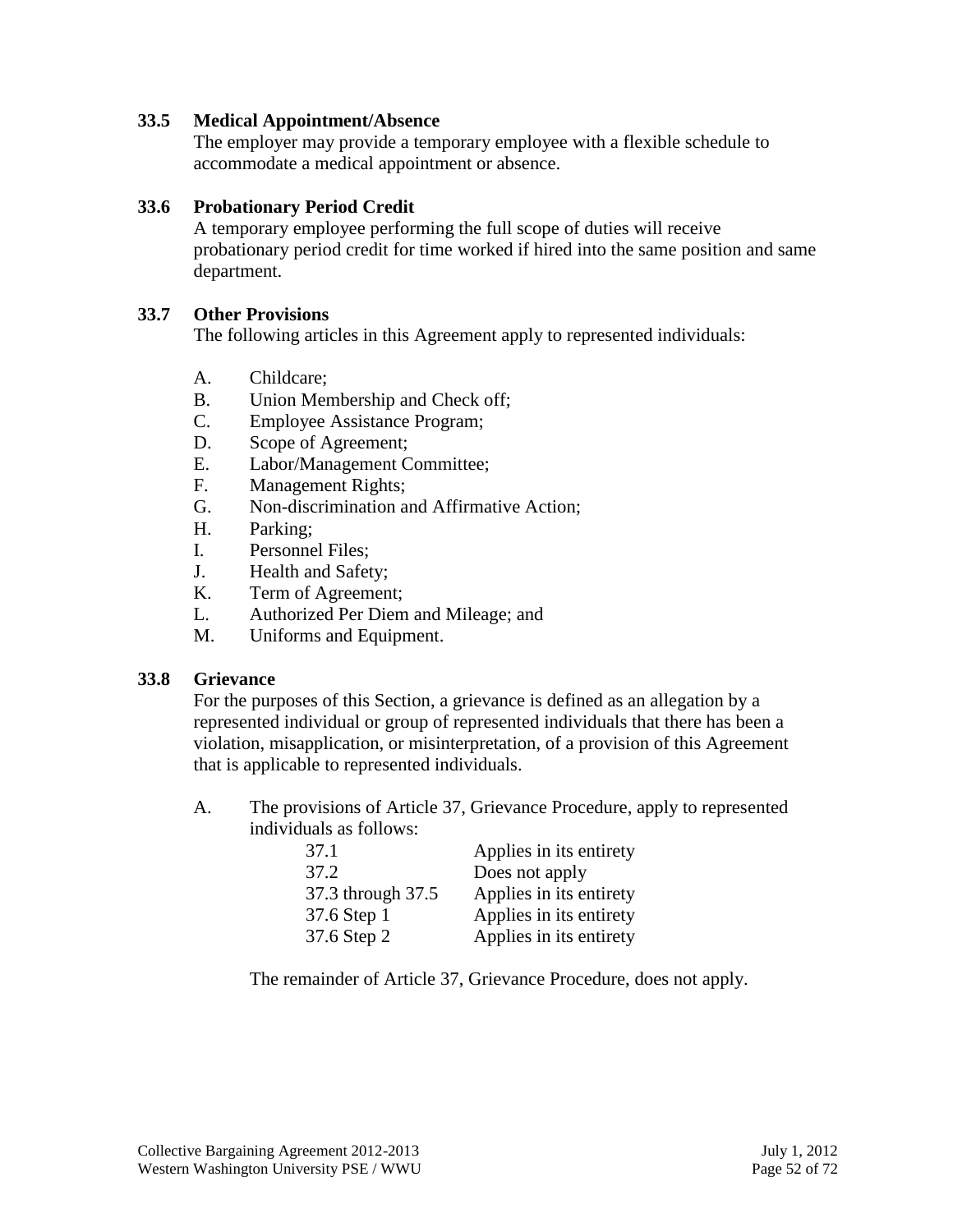# **ARTICLE 34 PERFORMANCE EVALUATIONS**

#### **34.1 Overview**

Employee work performance will be evaluated during probationary and trial service periods and annually thereafter. Immediate supervisors will meet with employees at the start of their review period to discuss performance expectations. Employees will receive written copies of their performance expectations as well as written notification of any modifications made during the review period.

#### **34.2 Probationary Period Progress Evaluation**

Probationary employees shall receive a performance evaluation to discuss the employee's progress in the job during the probationary period. Immediate supervisors will meet with employees at the start of their review period to discuss performance expectations. Employees will receive a written copy of their performance expectations as well as written notification of any modifications made during the review period.

#### **34.3 Evaluation Form**

As part of the performance evaluation process, employees will be provided with a written performance evaluation on a standard form selected by the Employer, which will include a signature line for the employee to acknowledge receipt of the evaluation and a space to record the employee's comments regarding the evaluation. The completed performance evaluation form, including the employee's comments, will be maintained in the employee's personnel file. A copy of the evaluation will be given to the employee.

#### **34.4 Performance Evaluations**

The evaluation is intended to convey the supervisor's opinion of the employee's performance in relation to the job standards and expectations for the employee's position, including such factors as initiative, job knowledge, follow-through, effectiveness, professionalism, attitude and judgment. Employee performance evaluations shall not be used to initiate personnel actions such as transfers, promotions, or discipline. The specific contents of performance evaluations are not subject to the grievance procedure in Article 37.

#### **34.5 Performance Issues**

Performance issues should be brought to the attention of the employee at the time the supervisor becomes aware of the issue(s) in order to give the employee the opportunity to address the concern with the supervisor in a timely manner.

## **34.6 Unsatisfactory Level of Performance**

All performance evaluations reflecting an unsatisfactory level of performance in one (1) or more categories shall state specific reasons for the unsatisfactory evaluation, and action necessary by the employee to improve the unsatisfactory performance, including any recommended training. The employee's performance in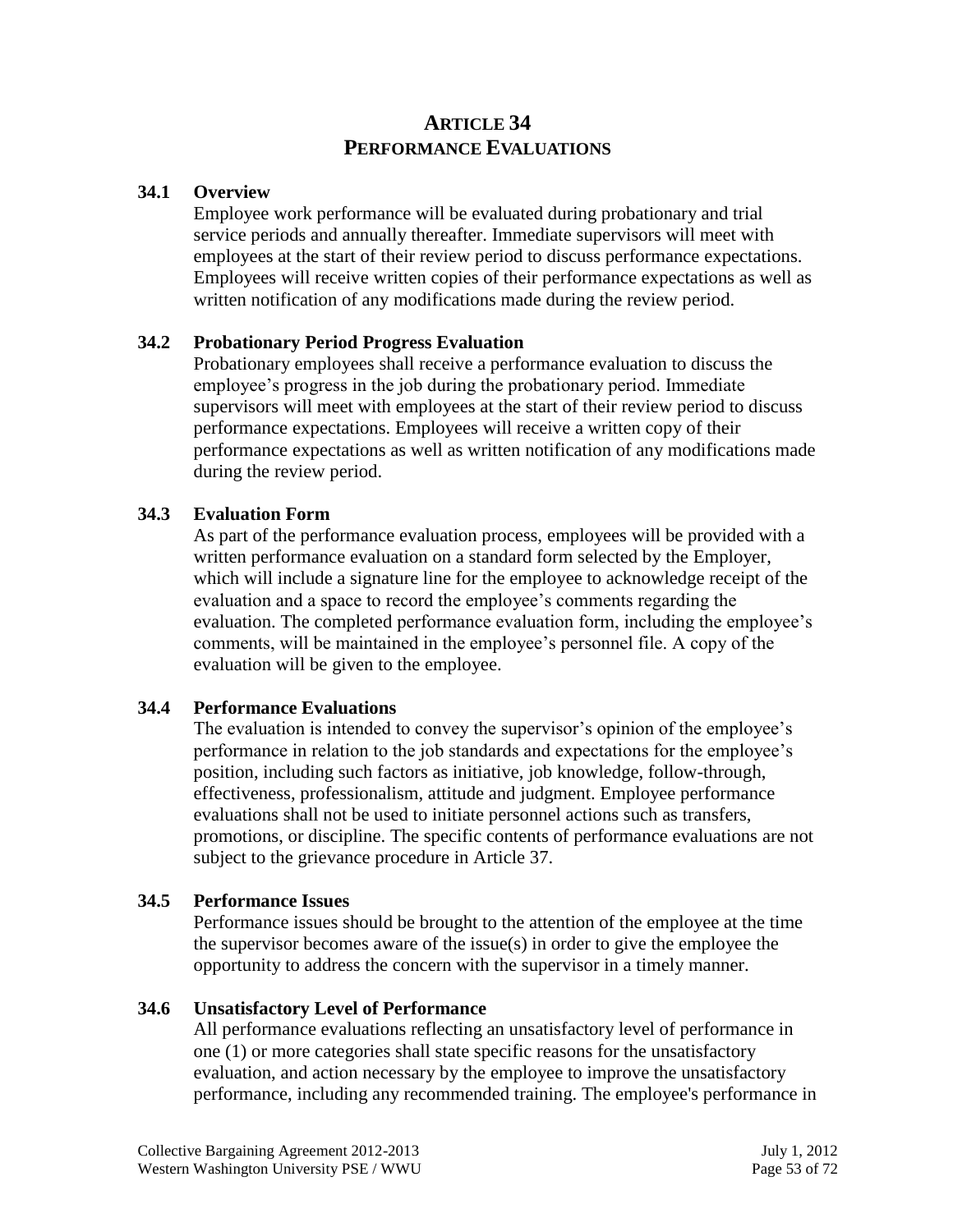the unsatisfactory category shall be periodically reviewed in a conference with the employee and the immediate supervisor, until such time as the problem causing the unsatisfactory performance review has been resolved. When the immediate supervisor determines that the employee has improved his or her performance to a satisfactory level, a written acknowledgement of that fact will be attached to the evaluation at issue.

# **ARTICLE 35 PERSONNEL FILES**

#### **35.1 Maintenance of Personnel Files**

The Employer shall maintain in the Human Resources Department one (1) personnel file for each employee. The personnel file shall contain information pertinent to an employee's qualifications, record of employment and other information required for business and legal purposes. Access to and use of information in the employee's personnel file shall be restricted to a business or legal purpose. Materials derived from any unknown sources will be excluded from the personnel file. Performance, corrective action or disciplinary documents relating to the employee that are not included in the official personnel file may not be used as evidence in any grievance arbitration regarding discipline of the employee.

#### **35.2 Employee Right to Review**

Each employee shall have the right to review the entire contents of his or her personnel file. Such review shall be in the presence of a Human Resources representative during business hours. During the review, an official or representative of PSE may be present, and the employee may initial and photocopy any material in the file. With such authorization as is required by law, a PSE staff representative, or PSE employee representative, may review an employee's file. The Employer may charge a fee, equivalent to what the University charges for a public records request, for copying any materials beyond the first copy requested by the employee or his or her representative.

#### **35.3 Copies of Personnel File Material**

Employees shall be provided a copy of all material relating to discipline or performance that is placed in his or her personnel file within five (5) days of its insertion.

#### **35.4 Written Rebuttals**

An employee may, at any time, submit for inclusion in the personnel file, a written rebuttal or comment regarding materials placed in his or her file.

#### **35.5 Removal of Material**

An employee may request that the Director of Human Resources remove or destroy material that he or she believes to be false, frivolous, irrelevant, or to have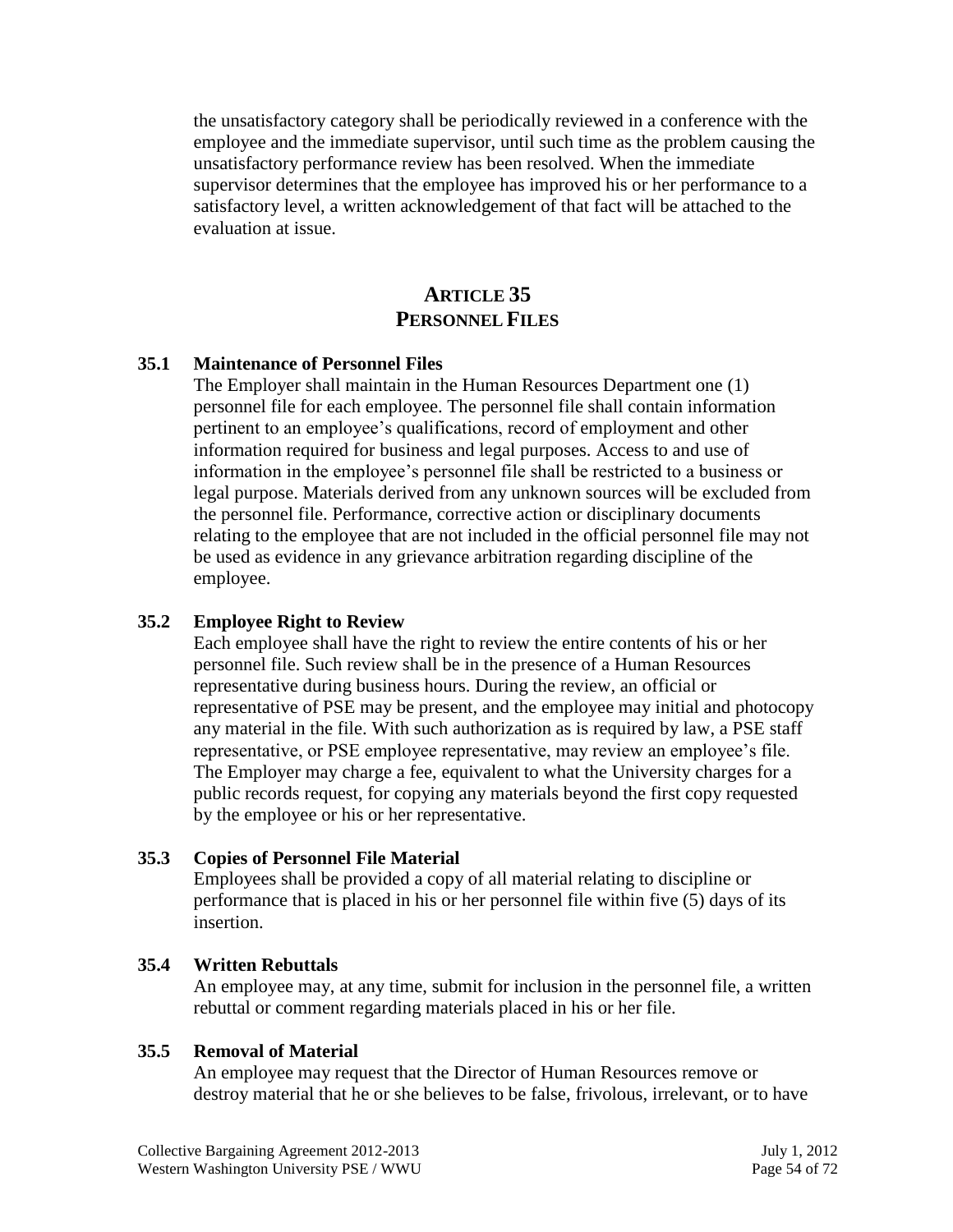been improperly included in the file. All adverse material or information related to alleged misconduct that is determined to be false, and all such information in situations where the employee has been fully exonerated of wrong doing, shall be promptly removed from the employee's files and destroyed, however, the information may be retained if the employee requests that the information is kept in their file; or retained by the Employer in a legal defense file if the information is related to pending legal action or legal actions may reasonably be expected to result.

## **35.6 Public Disclosure**

When documents contained in a unit employee's official personnel file are subject to a public disclosure request by the general public, other government agencies or any other person under RCW 42.56, the Employer shall take the following actions prior to disclosure:

- A. Promptly notify affected employee(s) of the request.
- B. Provide a copy of the requested document(s) to the affected employee(s), if they so desire.
- C. Provide an opportunity to the affected employee(s), within seventy-two (72) hours of notification, to consult with the Employer on the public disclosure request.
- D. Upon consultation with the Employer, the employee may request an additional five (5) calendar days in which to seek an injunction preventing provision of the documents to the requesting party.

# **35.7 Supervisor Working Files**

Supervisors may keep working files regarding employees. Documents in the supervisor's working file must be dated and may be kept only as long as they have a reasonable bearing on the employee's performance, but in no event longer than two (2) years.

# **35.8 Medical Information Files**

Any health and medical information which is obtained by the Employer must be maintained in a separate, confidential file. Access to this information by the Employer's personnel will be strictly limited to those persons with a legitimate business or legal need to know. Employees will not be requested to sign a general or unlimited waiver of medical confidentiality.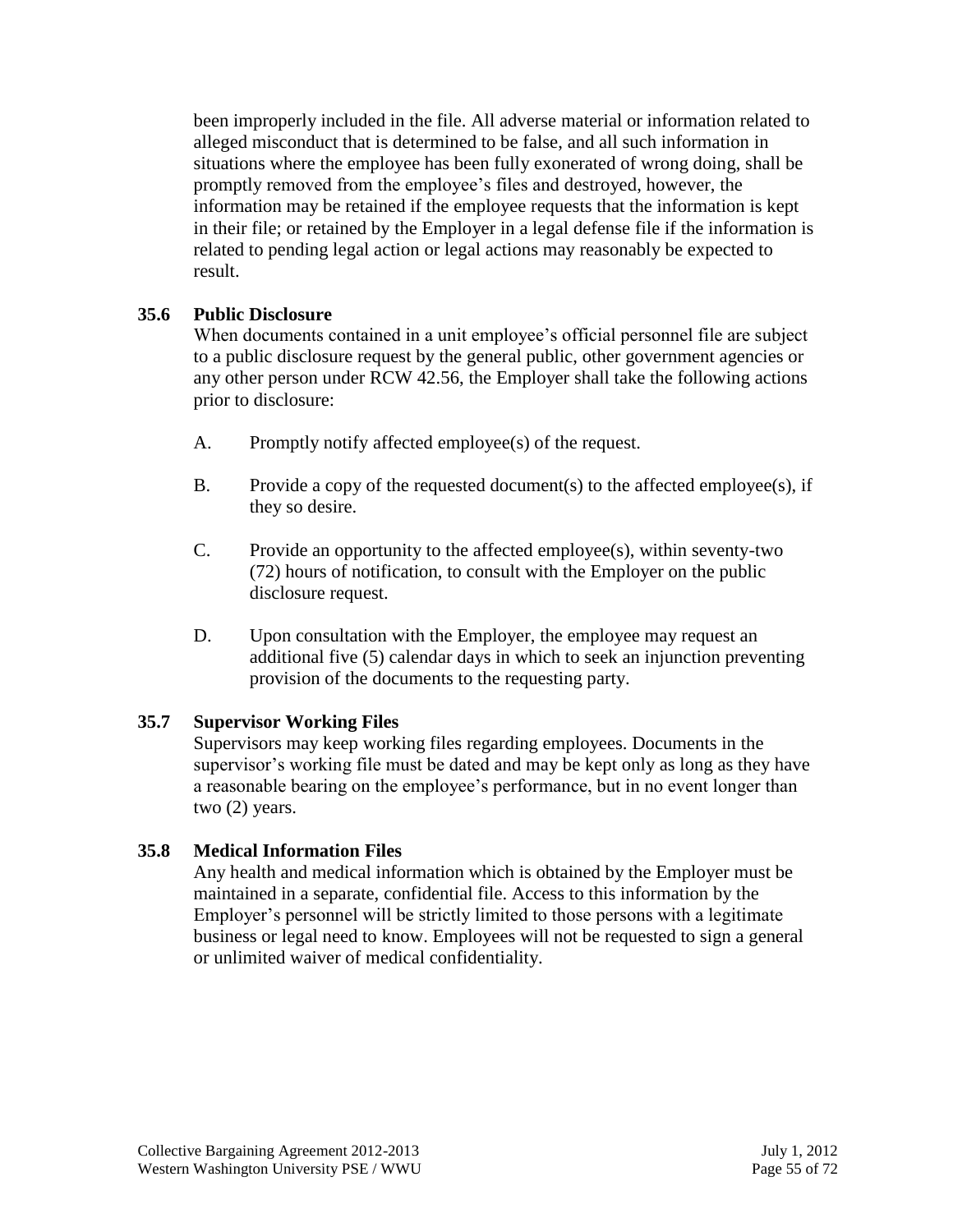# **ARTICLE 36 DISCIPLINE AND DISCHARGE**

## **36.1 Cause for Discipline**

All disciplinary actions for employees who have successfully completed their probation period shall be for just cause. The Employer may discipline or discharge an employee during the probation period without recourse to the grievance procedure; provided that employees who are discharged during their probation period shall be entitled upon request to an exit interview during which the employee may ask the Employer to reconsider its decision.

#### **36.2 Progressive Discipline**

## A. Use of Progressive Discipline

Disciplinary action shall be progressive in nature, and may include written reprimand, suspension, reduction in pay, demotion or discharge. The Employer shall tailor discipline to respond to the nature and severity of the offense, as well as the employee's prior disciplinary record. Oral or written corrective action is not discipline.

#### B. Discipline for Serious Misconduct

Consistent with the principles of progressive discipline, the Employer may suspend, reduce pay, demote or discharge an employee for a first offense in circumstances of serious misconduct.

#### **36.3 Investigations**

A. Representation

Prior to any investigatory interview or a subsequent meeting to discuss disciplinary action, the affected employee shall be informed that he or she has the right to Union representation. Upon request, the employee shall be permitted a reasonable period of time to arrange for participation of a PSE representative or bargaining unit shop steward, as is appropriate and timely to the situation.

B. Duty to Cooperate

Employees have an obligation to cooperate with investigations conducted by the Employer. Failure to do so may be considered insubordination and may be grounds for discipline.

## C. Meetings

Investigatory interviews and other meetings related to disciplinary action shall be conducted on the employee's paid time and, unless the circumstances otherwise require, during an employee's regularly scheduled work time.

D. Administrative Leave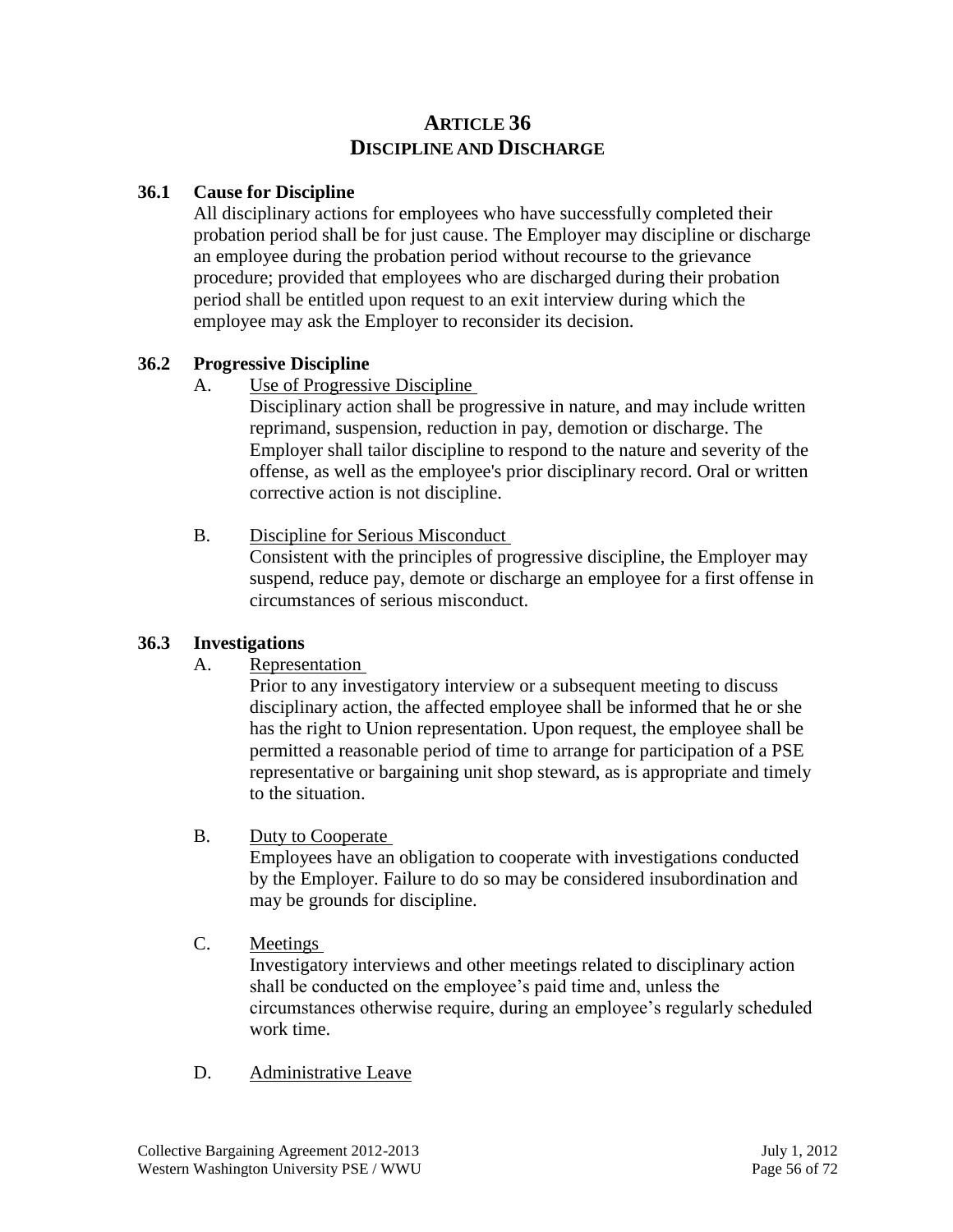The Employer may, at its discretion, place employees on paid administrative leave during disciplinary investigations. Employees on such paid administrative leave must remain available during their normal hours of work. Paid administrative leave is not discipline and is not subject to the grievance procedure.

## **36.4 Pre-Disciplinary Procedure**

If the Employer intends to impose discipline that involves a loss of pay or termination of employment, the following pre-disciplinary procedure shall apply:

A. Notice of Intent to Discipline

The Employer shall inform the employee and PSE of the proposed discipline in writing. The written notice shall describe the event or conduct with sufficient particularity to permit the employee to understand the reason for the proposed discipline and to respond to any charges. The notice will also inform the employee of the right to PSE representation at a Pre-Disciplinary Meeting. The written notice will be furnished directly to the employee during employee's working hours or, if this is not possible, sent by certified mail to the employee's last known address.

B. Request for Information

Upon request, an employee or PSE will be provided with copies of any documents or witness statements upon which the Employer is relying for the proposed disciplinary action. No disciplinary action will be implemented based solely on anonymous charges or complaints.

C. Pre-Disciplinary Meeting

The Employer will schedule a Pre-Disciplinary Meeting to permit the employee to respond to a notice of intent to discipline. At the beginning of any Pre-Disciplinary Meeting, the Employer will describe its proposed discipline and the reasons for issuing the proposed discipline.

D. Disciplinary Decision

No later than fourteen (14) calendar days after the close of the Pre-Disciplinary Meeting, the Employer shall inform the employee and PSE of its decision in writing. The written notice will include the specific cause for any discipline issued, and will inform the employee of his or her right to grieve. If the disciplinary decision involves a suspension or a permanent reduction in pay, the notice will set an effective date for the disciplinary action of at least fifteen (15) calendar days from the date the notice was prepared.

# **36.5 Job Abandonment**

An employee who is absent without approval or contact for more than three (3) consecutive workdays will be presumed to have abandoned his or her position, and will be notified in writing of the Employer's intent to terminate his or her employment. The written notice will provide a reasonable timeline during which the employee may respond to the notice.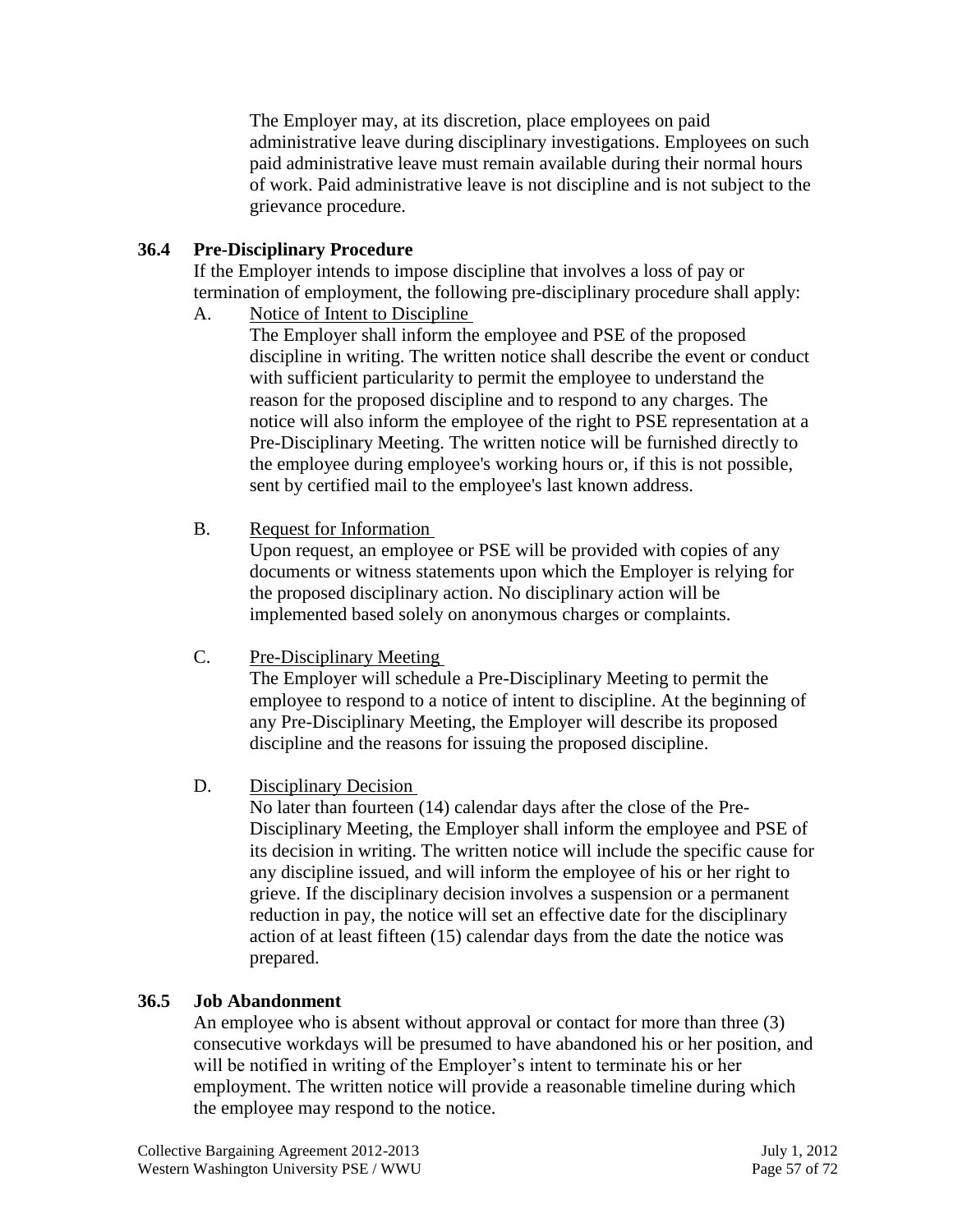#### **36.6 Grievance of Discipline or Discharge**

Oral or written corrective action may not be challenged through the grievance procedure. Permanent employees may challenge all final discipline or discharge decisions, including terminations due to job abandonment, through the grievance procedure; provided that written reprimands may not be grieved beyond Step 2 of the grievance procedure. However, if an employee receives three (3) or more written reprimands from the same supervisor within a twelve (12) month period; then the third and all subsequent reprimands from the same supervisor will be subject to the full grievance procedure, including arbitration, during the twelve (12) month period following the effective date of the third written reprimand.

# **ARTICLE 37 GRIEVANCE PROCEDURE**

#### **37.1 Dispute Resolution**

PSE and the Employer encourage problem resolution between employees and management, and are committed to resolving disputes at the earliest opportunity and at the lowest level possible. The procedure set forth in this Article shall be the exclusive means of resolving grievances.

#### **37.2 Grievance Defined**

- A. A grievance is a dispute between the Employer and PSE, an employee, or a group of employees as to the interpretation, application or violation of any terms or provisions of this Agreement.
- B. Grievances shall be presented on a form mutually agreed upon by the Parties.
- C. No newly alleged violations and/or remedies may be made after the initial written grievance is filed, except by written mutual agreement.
- D. If the Employer provides the requested remedy or mutually agreed upon alternative, the grievance will be considered resolved and may not be moved to the next step.
- E. If resolved or withdrawn, said grievance cannot be resubmitted.
- F. Release time will be provided to grievant(s) and PSE representatives in accordance with the Agreement.

#### **37.3 Time Limits**

A. Time limits within the grievance procedure may be waived or extended by the mutual agreement of both parties. If PSE, on behalf of the employee(s), fails to act or respond within the specified time limits, the grievance will be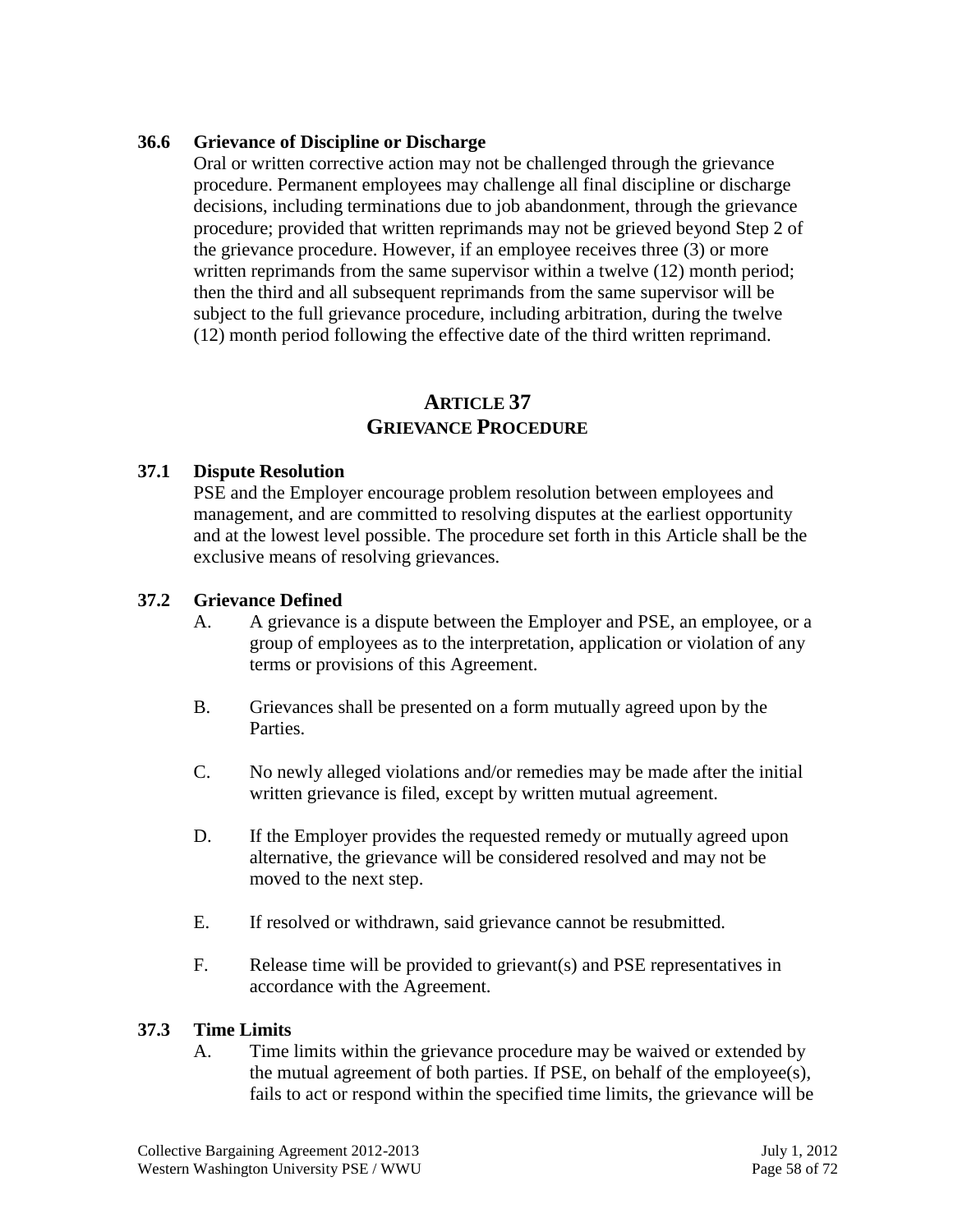considered waived. If the Employer fails to respond within the specified time limits, the grievance shall proceed to the next step of the grievance procedure.

- B. Days are calendar days and will be counted by excluding the first day and including the last day of timelines. When the last day falls on a Saturday, Sunday, or holiday, the last day will be the next day which is not a Saturday, Sunday or holiday.
- C. Transmittal of grievances, appeals, and responses will be in writing.

## **37.4 Filing a Grievance**

Grievances may be filed by PSE on behalf of an employee or group of employees. If PSE does so, it will set forth the name of the employee or the names of the group of employees. Employees may be represented by PSE in any meetings scheduled by the Employer to discuss a pending or threatened grievance as provided for in this Article 37.

## **37.5 Informal Discussion**

Employees are encouraged to attempt to resolve complaints through informal discussion with their supervisors prior to filing a grievance.

## **37.6 Process**

## **Step 1**

Regardless of the status of any informal discussions between an employee and his or her supervisor, PSE, on behalf of the aggrieved employee(s), shall submit the grievance in writing to the Department Head or designee within twenty-eight (28) calendar days of the events giving rise to the grievance, or the date the employee(s) or PSE knew or could reasonably have been expected to know of such events. The written statement shall include the facts giving rise to the grievance, the section(s) of the Agreement allegedly violated, and the remedy sought. The Department Head or designee shall respond to the grievance in writing within fourteen (14) calendar days of its receipt.

## **Step 2**

Should Step 1 fail to resolve the grievance, PSE shall, within fourteen (14) calendar days after receipt of the Department Head's or designee's response, submit the grievance in writing to the Director of Human Resources. The Director of Human Resources shall respond in writing within fourteen (14) calendar days following receipt of PSE's grievance.

A. Option of Mediation

Upon mutual agreement, the parties may elect to suspend deadlines on a grievance that has proceeded to Step 2 of the grievance procedure while the matter is submitted to voluntary mediation. Requests for mediation shall be filed through the Public Employees Relations Commission (PERC).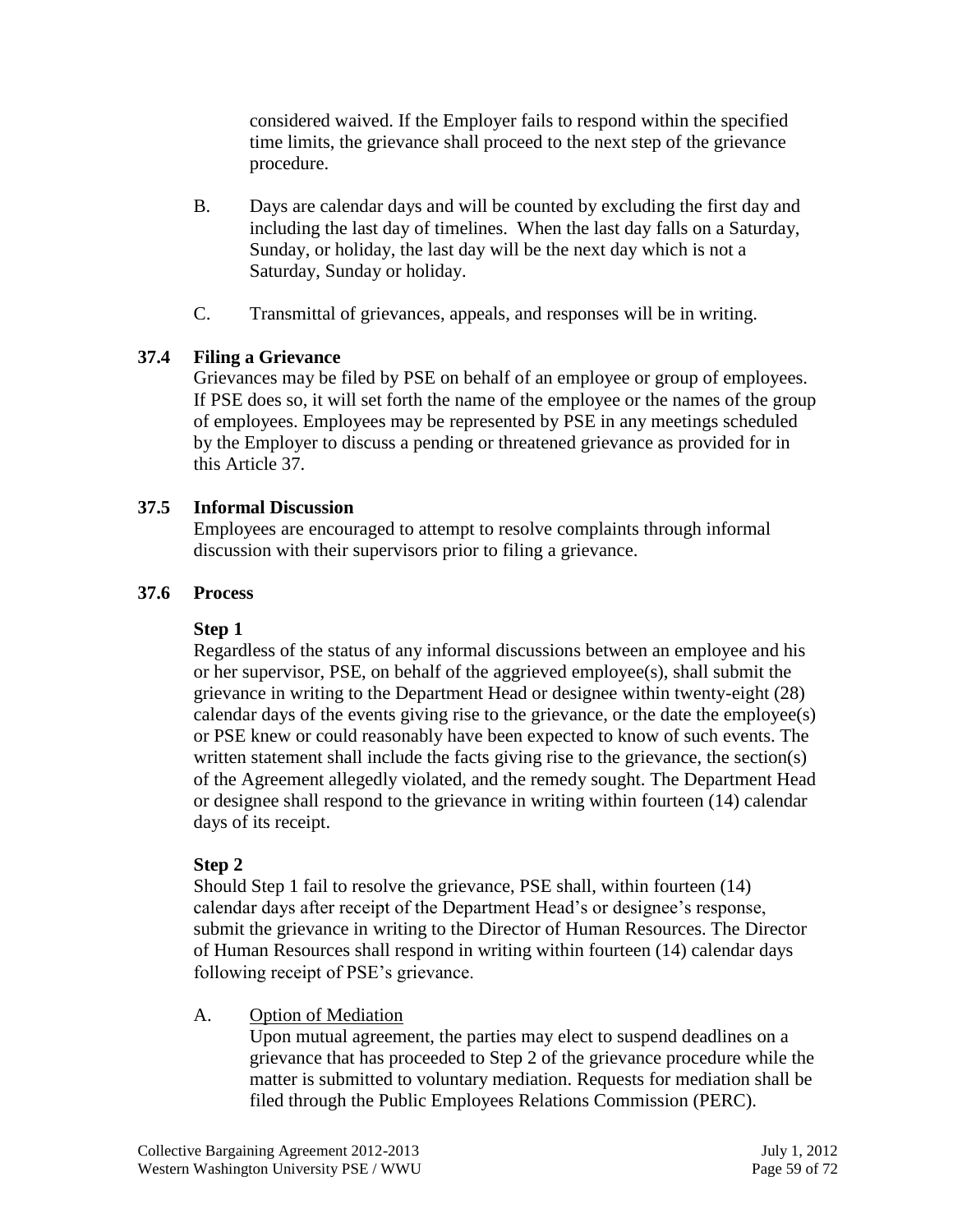Meetings will be held at a mutually agreeable location. If the parties are unable to reach agreement to conduct mediation or if the matter is not resolved during mediation, PSE may, within fourteen (14) calendar days, request a Pre-Arbitration (PARM) Review or file a demand to arbitrate the matter.

#### **Step 3 – Pre-Arbitration Review**

If the grievance is not resolved at Step 2 or mediation, PSE may request a prearbitration review (with a copy of the grievance and all responses attached). It will be filed with the Director of Human Resources or his or her designee within fourteen (14) calendar days of receipt of the Step 2 decision or conclusion of mediation. Within fourteen (14) calendar days of the receipt of the pre-arbitration demand, the Employer will discuss the need to schedule a pre-arbitration review meeting with PSE. If agreed, the Employer and PSE will meet within thirty (30) days to review and attempt to settle the dispute. The grievant may be available for consultation, if necessary.

If the parties are unable to reach an agreement to conduct a pre-arbitration meeting or if the matter is not resolved at a pre-arbitration meeting, the Employer and PSE will, within fourteen (14) calendar days, meet and attempt to agree upon an arbitrator. Meetings will be held at a mutually agreeable location. If the parties are unable to reach an agreement on an arbitrator PSE may, within fourteen (14) calendar days, file a demand to arbitrate the matter with the American Arbitration Association (AAA).

## **Step 4 – Arbitration**

Within fourteen (14) calendar days of the Employer's receipt of PSE's request to arbitrate, the Parties shall confer and attempt to agree on a neutral arbitrator. If unable to reach agreement, PSE shall request a list of eleven (11) arbitrators from the AAA. The parties will select an arbitrator from the AAA list according to the voluntary labor arbitration rules of that organization.

- A. The arbitrator will take testimony, hear arguments on and decide issues of arbitrability before the first day of arbitration at a time agreed to by the parties, through written briefs, immediately prior to hearing the case on its merits, or as part of the entire hearing and decision making process. If the issue of arbitrability is argued prior to the first day of arbitration, it may be argued in writing or by telephone, at the discretion of the arbitrator. Although the decision may be made orally, it will be put in writing and provided to the parties.
- B. The arbitrator shall have no power to render a decision that will add to, subtract from, alter, change, or modify the terms of this Agreement, and his or her power shall be limited to interpretation or application of the express terms of this Agreement.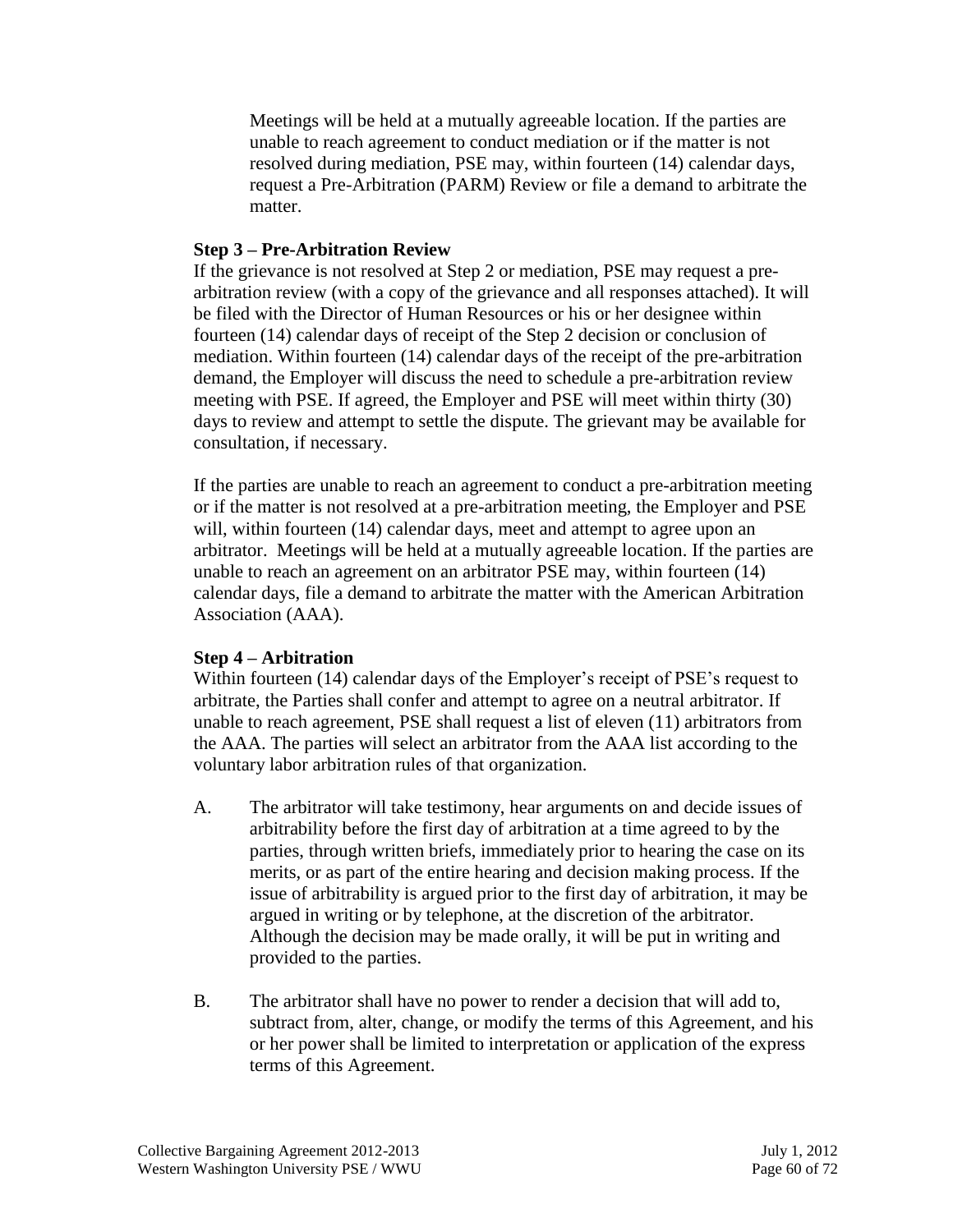- C. The Arbitrator shall issue written decision to the parties within thirty (30) days of the close of the hearing or the submission of post-hearing briefs, whichever is later. The decision shall be final, conclusive and binding on the Employer, PSE and the employee(s); provided that the decision does not include action by the arbitrator beyond his or her jurisdiction.
- D. The Arbitrator's award may include back pay to the grievant(s); provided that no such back pay award shall exceed the actual loss to the grievant, and all awards shall be reduced by any replacement compensation received by the employee.
- E. When an employee is subpoenaed as a witness on behalf of PSE in an arbitration case, the employee may appear without loss of pay if he or she appears during his or her work time; provided the testimony given is relevant and related to his or her job function or involves matters he or she has witnessed. Every effort will be made to avoid the presentation of repetitive witnesses.
- F. Except as provided in Section E above, each party shall pay the compensation and expenses (including travel and any per diem expenses) for its own representatives and witnesses, including attorneys' fees. The parties will share equally the costs and expenses of the arbitrator and the cost of a hearing room if the hearing is conducted in a neutral location.
- G. Either party may choose to use a court reporter at an arbitration hearing. If that party purchases a transcript, a copy will be provided to the arbitrator, free of charge. If the other party desires a copy of the transcript, it will pay for one-half (1/2) of the costs of the fee for the court reporter, the original transcript and a copy.
- H. If, after the arbitrator issues his or her award, either party files a motion with the arbitrator for reconsideration, the moving party will bear the additional expenses of the arbitrator.

# **37.7 Removal of Documents**

All adverse material or information related to alleged misconduct that is determined to be false, and all such information in situations where the employee has been fully exonerated of wrong doing, shall be promptly removed from the employee's files and destroyed; however, the information may be retained if the employee requests that the information is kept in their file, or retained by the Employer in a legal defense file if the information is related to pending legal action or legal action may reasonably be expected to result.

## **37.8 No Retaliation**

Employees shall not be disciplined for participating in grievances filed under this Article.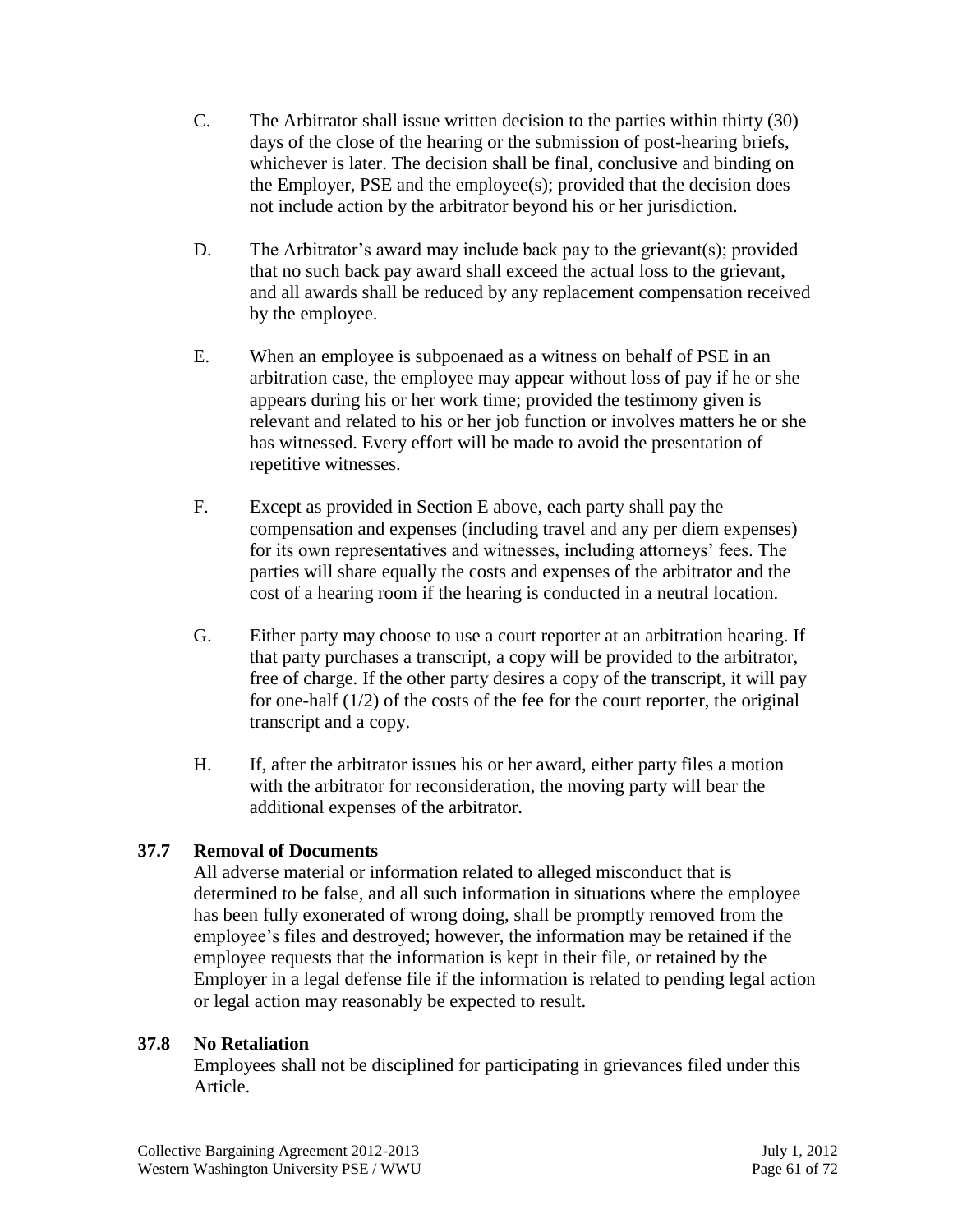# **ARTICLE 38 JOB CONTRACTING/BARGAINING UNIT INTEGRITY**

## **38.1 Contracting for Services**

- A. The Employer may contract for services customarily and historically performed by employees only as permitted by RCW 41.06.142 and WAC 236-5 1, and as authorized by applicable law existing prior to July 1, 2005.
- B. "Contracting out" occurs when the work is transferred to employees of another employer.
- C. Prior to contracting out for services customarily and historically performed by bargaining unit members, Western shall:
	- 1. Notify the Union of the intent to contract services except that, in the event of emergencies or mandated conditions requiring immediate implementation, Western will notify PSE within three (3) days.
	- 2. Satisfy any collective bargaining obligation under RCW 41.80. PSE shall have twenty-eight (28) calendar days from receipt of the written notice to request negotiations. The request must be in writing and sent to the Human Resources Director or his or her designee. If PSE does not request negotiations within twenty-eight (28) calendar days, the Employer may purchase services without bargaining.

## **38.2 Skimming**

"Skimming" of bargaining unit work occurs when the work is transferred to other employees of the same employer outside of an existing bargaining unit. The employer is prohibited from engaging in skimming.

# **ARTICLE 39 TRAINING AND DEVELOPMENT**

# **39.1 Development and Training Program**

The Employer agrees to establish and maintain a budgeted program related to job and promotional training.

## **39.2 Employee Requests for Training**

Employees may submit a request for training to their supervisors. Requests will be considered based on operational needs and budget considerations. An employee whose requests for training are denied will be informed of the reason for the denial. If operational needs prevent the employee from participating in training, the supervisor shall work with the employee and Human Resources to create a professional development plan.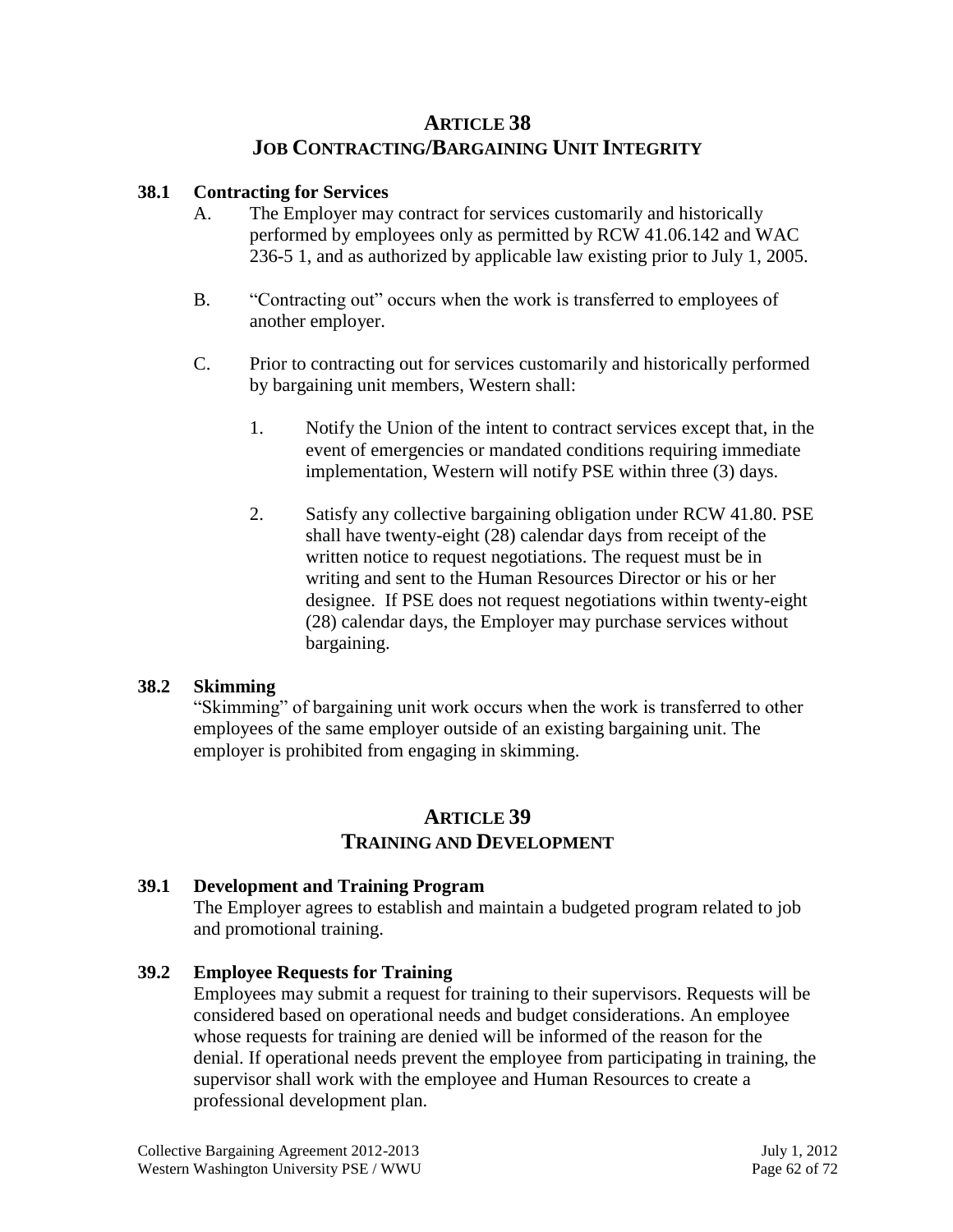#### **39.3 Approved Training Time and Expenses**

Time spent in training approved by the Employer shall be considered work time. Time spent in travel related to training will be compensated in accordance with state and federal law. Travel or other expenses incurred as a result of approved training will be reimbursed in accord with guidelines established by the state Office of Financial Management.

#### **39.4 Tuition Waiver Program**

The Employer recognizes the value of education in the personal development of employees. To encourage employees who wish to enhance their careers or personal opportunities through education, employees who have completed their probationary period are eligible to participate in the Employer's tuition waiver program as provided in RCW 28B.15.558.

### **ARTICLE 40 LICENSURE AND CERTIFICATION**

#### **40.1 License and Certification Fees**

If the Employer requires licensure or certification as a requirement of an employee's position, it will pay the cost of obtaining and maintaining that license or certification. Employees may request, and supervisors may authorize, payment of the costs of maintaining a license or certification identified as a preferred qualification for their position.

#### **40.2 Continuing Education for Required Licenses and Certifications**

Employees will be permitted to use work time to complete continuing education requirements associated with required licensure or certification. With advance supervisory approval, the Employer will pay the costs associated with continuing education requirements.

# **ARTICLE 41 AUTHORIZED PER DIEM AND MILEAGE**

#### **41.1 Reimbursement for Per Diem**

Per diem expenses and mileage for the performance of official duties shall be in accordance with state law and regulations.

#### **41.2 Use of Personal Vehicle**

Employees who use their personal vehicle for business purposes because an Employer vehicle is not readily available will be reimbursed for mileage and parking fees incurred during such use.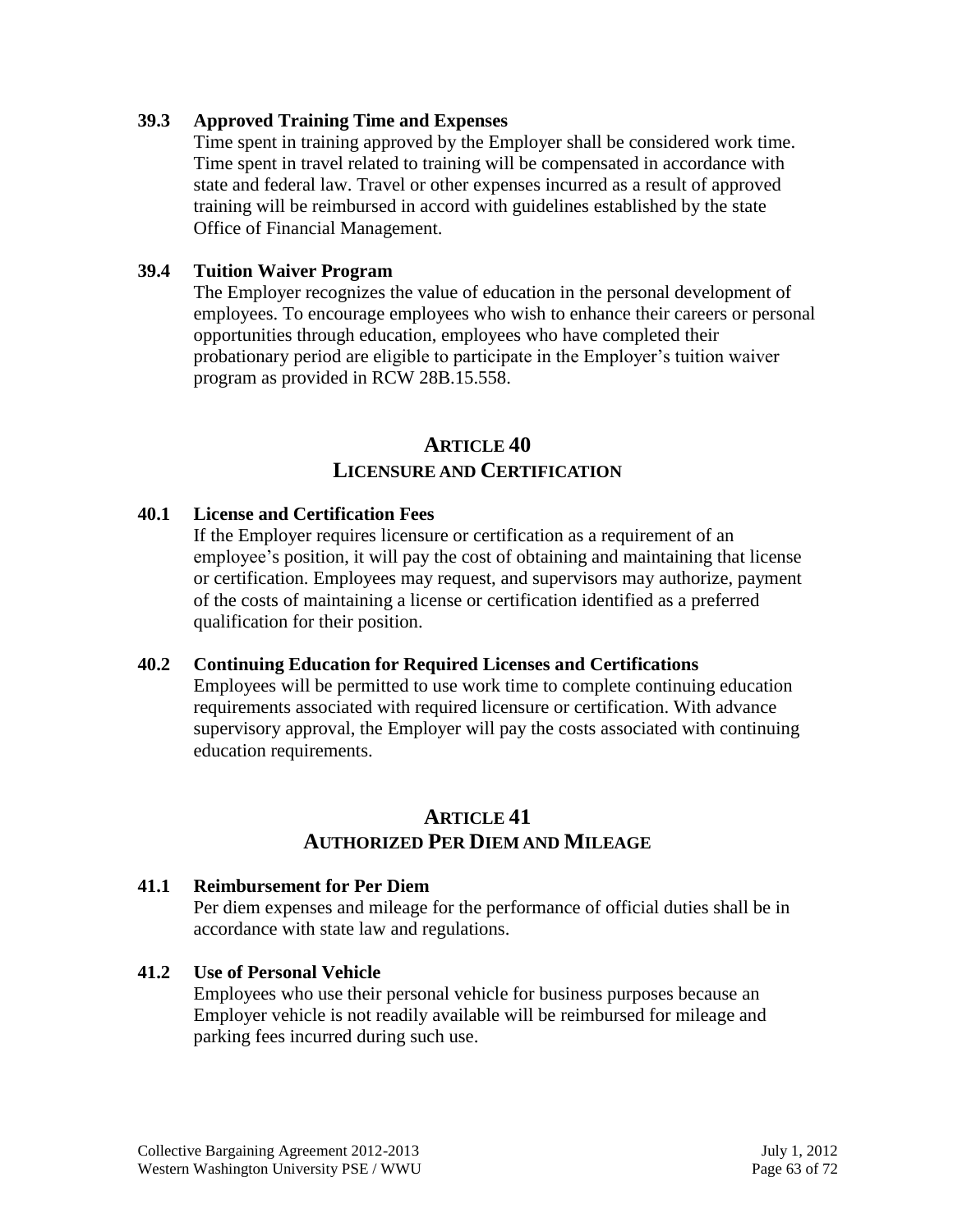# **ARTICLE 42 PARKING AND TRANSPORTATION**

### **42.1 Alternate Means of Transportation**

The Employer will continue to encourage but not require employees covered by this Agreement to use alternate means of transportation to commute to and from work in order to reduce traffic congestion, improve air quality and reduce the need for parking.

### **42.2 Commute Trip Reduction**

The Employer may provide trip reduction incentives and other Commute Trip Reduction (CTR) programs consistent with the Western CTR program and available resources.

### **42.3 Parking Rates**

- A. Parking rates shall be established by the Employer based on recommendations from the appropriate Transportation Advisory Committee except that the rates in 2012-2013 will be no more than the rates charged during the 2011-2012 year. If, as a result of a recommendation by the Transportation Advisory Committee, (with representation from PSE), parking rates are proposed to be increased, the Employer will satisfy its collective bargaining obligation as outlined in Article 48.5.
- B. In the event another represented group of university employees, not covered by this Agreement, is permitted to purchase employee-parking permits at a lower rate, the lower rate will automatically be applied to employees covered by this Agreement.

# **ARTICLE 43 EMPLOYEE ASSISTANCE**

### **43.1 Employee Assistance Program**

The Employer will continue to offer an Employer-paid Employee Assistance Program for all employees covered by this Agreement. This program will be available to any employee covered by this Agreement and his or her immediate family as defined in this Agreement. Employees can request adjustments in their schedule to allow access to the services of the Employee Assistance Program.

# **ARTICLE 44 CHILDCARE**

### **44.1 Childcare**

The Employer and PSE recognize that family life has a significant impact upon employees' work lives. The Employer agrees to provide bargaining unit employees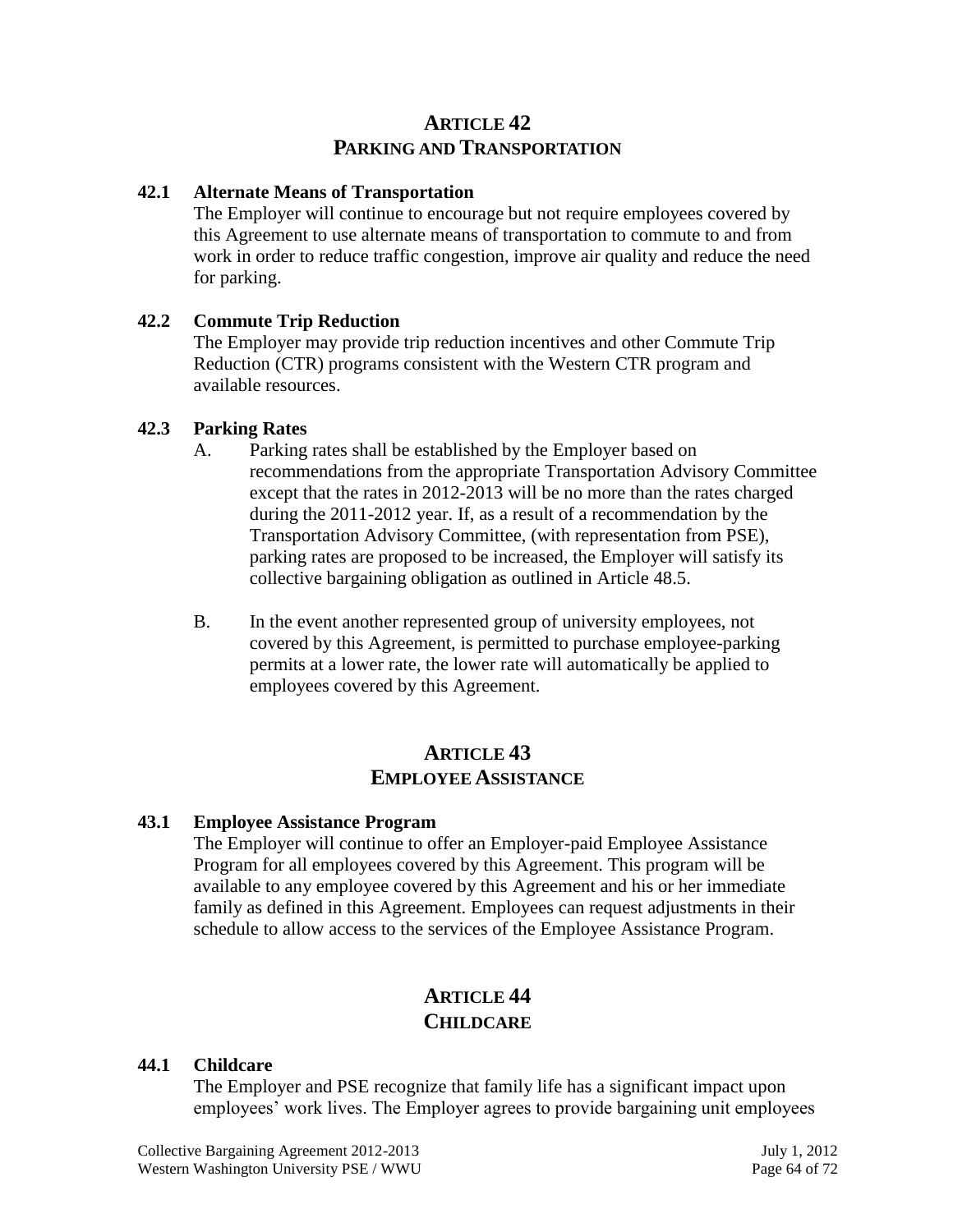with access to the Childcare Development Center on the same basis as any nonstudent in the Western Community.

# **ARTICLE 45 UNIFORMS AND EQUIPMENT**

### **45.1 Cost of Uniform or Safety Equipment**

The Employer shall provide and maintain, at no cost to the employee, any uniform or safety equipment required by the Employer, OSHA, WISHA, L&I or other controlling authority.

## **45.2 Employer Provided Equipment**

The Employer will provide employees with required safety devices, personal protective equipment and apparel, including safety glasses, hearing protection, gloves, hard hats, and face shields.

## **45.3 Safety Shoes Allowance**

The Employer will provide an allowance sufficient to purchase safety shoes to those employees required to wear safety shoes. Employees, who for reasons of personal preference, choose a model of safety shoe that costs more than the Employer-provided allowance, must pay any additional cost associated with their choice of shoe.

### **45.4 Cleaning**

The Employer will make available a cleaning service for cleaning Employerrequired safety clothing.

### **45.5 Cost of Tools or Equipment**

The Employer shall provide employees, at no cost, all tools and equipment required to perform their duties.

# **ARTICLE 46 HEALTH AND SAFETY**

## **46.1 Responsibility for Safety**

The Employer, employees and PSE share responsibility for workplace safety. The Employer will provide a work environment that complies with applicable safety standards established by the Washington Industrial Safety and Health Act (WISHA) or other controlling authority.

Employees may request through their supervisors an assessment of their position and/or work station to address exposure to hazards, ergonomic issues and/or other safety issues. Such assessments will be conducted by the Employer's Environmental Health and Safety staff. Recommendations for alterations to a job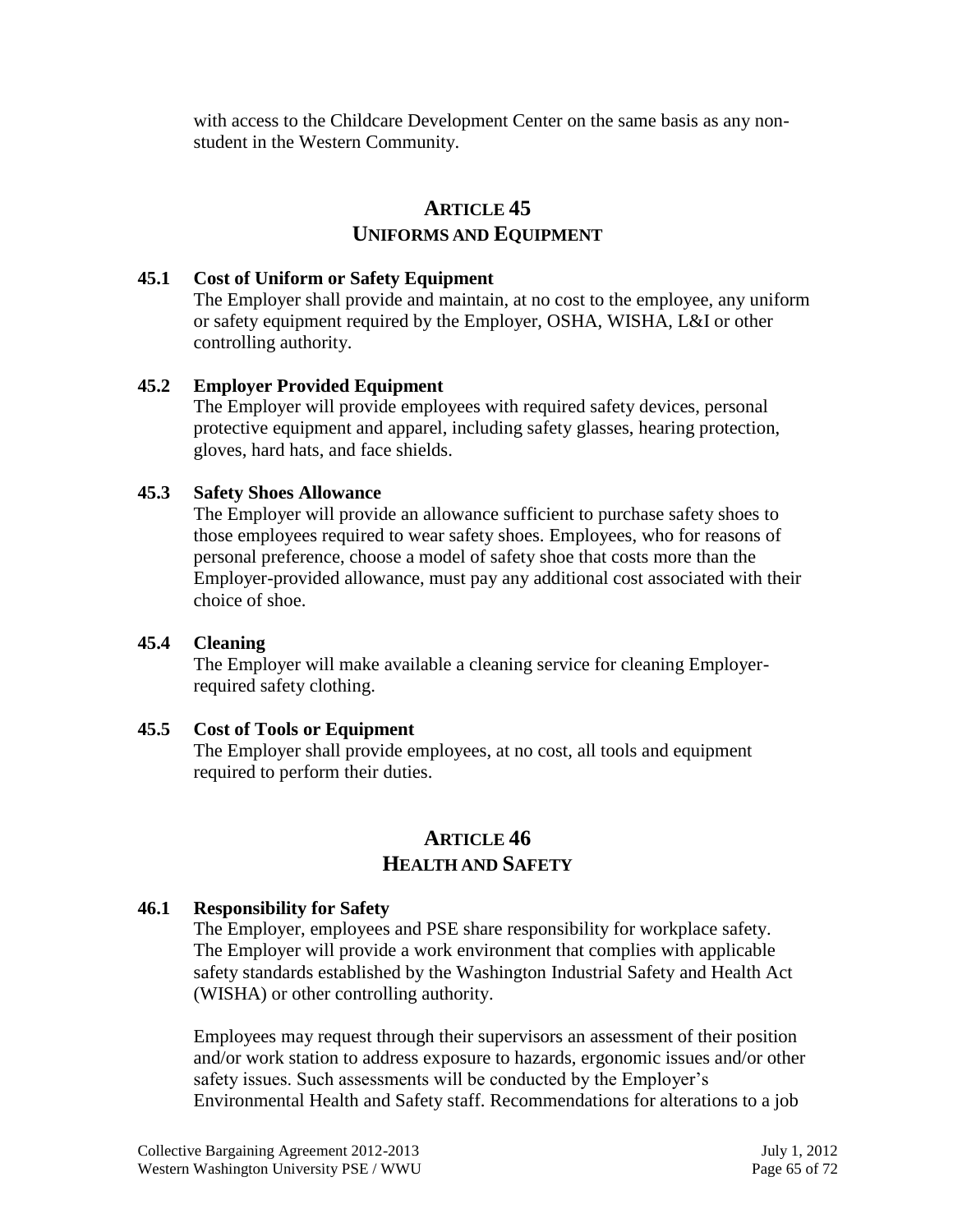or work station identified during an assessment will be shared in writing with the affected employee, his or her supervisor and PSE.

The Employer shall endeavor to provide proper desks, chairs, and other appropriate equipment for workstations equipped with computers. Employees will be trained in the proper use of equipment to maximize operator comfort and efficiency.

Employees will comply with all safety practices and standards established by the Employer, including rules requiring that employees wear and/or use provided safety devices, personal protective equipment and apparel. Employees must report damaged or missing safety equipment or other potentially unsafe practices or conditions to their supervisor as soon as reasonably possible.

PSE will work cooperatively with the Employer on safety-related matters and encourage employees to work in a safe manner.

## **46.2 Unsafe Assignments**

An employee who is given an assignment that he or she reasonably believes will be detrimental to his or her health shall immediately notify his or her supervisor. The employee will not be required to perform the alleged unsafe assignment until the matter has been reviewed by Environmental Health and Safety staff, a union representative and the employee's supervisor or a higher level supervisor. The employee will be provided with a signed written report containing the results of the review. If such a review does not resolve the matter, it may be referred to the Director of Environmental Health and Safety or the Department of Labor and Industries for resolution.

## **46.3 Unsafe Work Areas**

In the event the Employer determines that an employee's work area is unsafe, or that the employee is being or has been exposed to hazardous levels of fumes, chemicals, or other substances the Employer will notify the employee as soon as possible of the potential danger or exposure, and will take the actions appropriate to remedy the unsafe condition.

### **46.4 Hazardous Materials**

Employees shall be responsible for handling hazardous materials in accordance with all governmental regulations and Employer policies regarding such materials. The Employer shall provide employees with appropriate training regarding hazardous materials used in the employee's work.

## **46.5 Safety Training**

The Employer will provide employees with appropriate training regarding the identification of hazards they confront as part of their work responsibilities, and the proper way to address or eliminate risks posed by those hazards.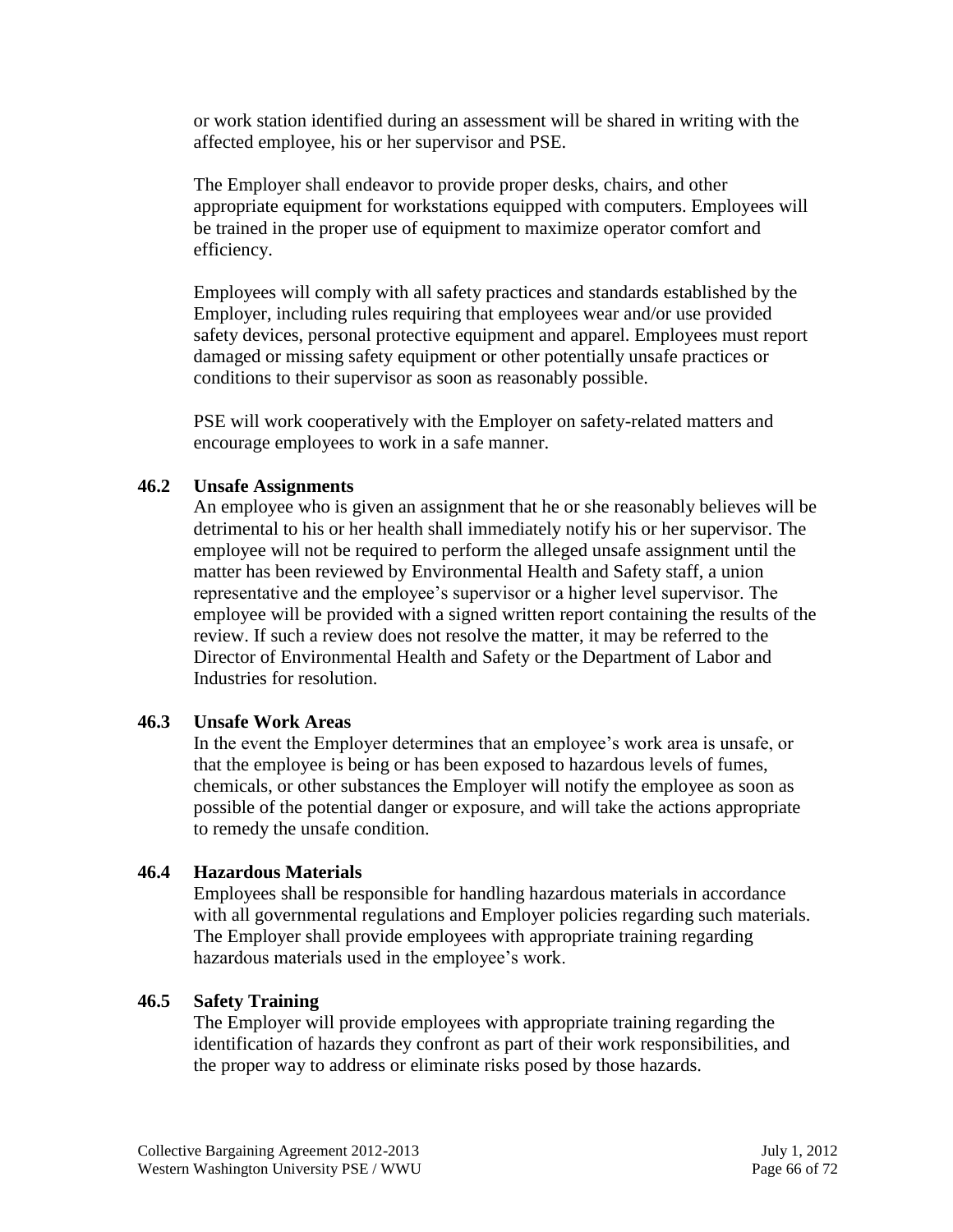#### **46.6 Facilities**

Adequate lunchrooms, washrooms and toilet facilities will be provided and available for use of employees, regardless of gender. These facilities are not to be used for any other purpose (e.g., storage, office space, etc.) which would render them inadequate.

#### **46.7 Smoking Policy**

Smoking is prohibited within Employer facilities, buildings and vehicles.

#### **46.8 Disputes Regarding Safety Issues**

Employees may, through PSE, challenge safety issues through the grievance procedure, or through a complaint to the Department of Labor and Industries, but not both.

### **ARTICLE 47**

## **VOLUNTARY EMPLOYEES BENEFICIARY ASSOCIATION (VEBA)**

### **47.1 Maintenance of VEBA Plan**

The Employer will maintain its Voluntary Employees' Beneficiary Association medical expense plan during the term of this Agreement. All eligible employees who retire during a calendar year will participate in the VEBA plan unless a majority of retirement eligible employees determines through a majority vote that they do not wish to participate in the VEBA plan during that calendar year. Eligibility to vote, and procedures for voting to determine participation in the VEBA plan will be determined according to the Employer's Voluntary Employees' Beneficiary Association medical expense plan procedures.

# **ARTICLE 48 SCOPE OF AGREEMENT**

#### **48.1 Relationship to WAC 357**

This Agreement supersedes all provisions of WAC 357 not expressly incorporated by reference in this Agreement.

### **48.2 Relationship to Employer Policies**

This Agreement supersedes specific provisions of Employer policy with which it conflicts. Absent such a conflict, employees will be subject to all Employer policies.

#### **48.3 Severability**

If any article, section, or provision of this Agreement is held unlawful by a court or administrative agency of competent jurisdiction, such holding or judgment shall be confined to the article, section or provision of this Agreement directly specified in the holding or judgment. The remainder of the Agreement shall remain in full force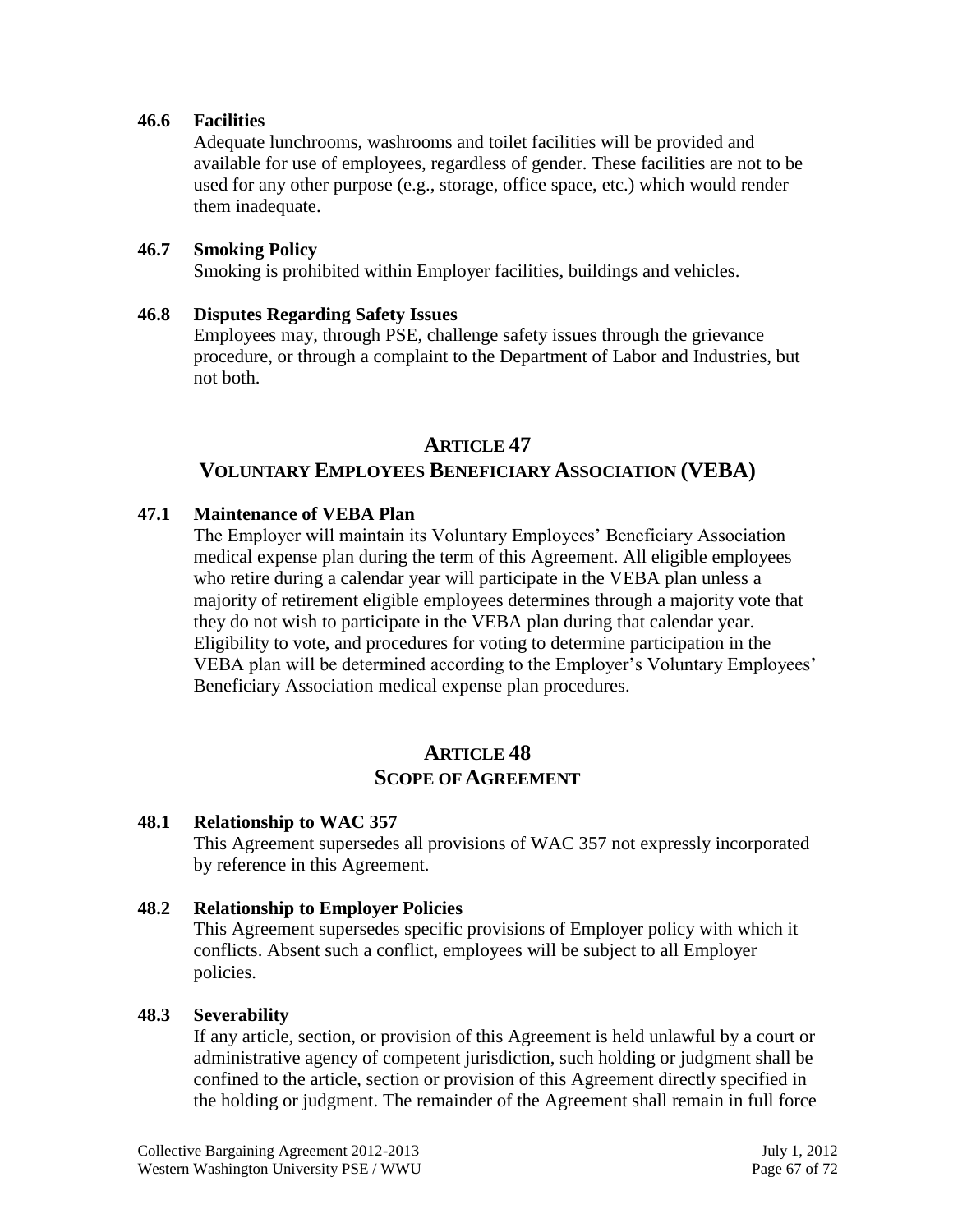and effect. As soon as practical following any ruling invalidating a provision of this Agreement, the parties will meet to negotiate regarding a substitute provision.

## **48.4 Reopening Process**

This Agreement may be reopened during its term by the mutual agreement of both parties. All requests for reopening negotiations regarding an issue shall be in writing and shall specify items proposed for consideration.

## **48.5 Bargaining Regarding Changes to Mandatory Subjects**

- A. Except as provided in this Agreement or by applicable law, the Employer will satisfy its collective bargaining obligation before changing a matter that is a mandatory subject. The Employer will notify PSE, with a copy to the Local President and the field representative, of the proposed changes and PSE may request discussions about and/or negotiations on the impact of these changes on employee's working conditions. In the event PSE does not request discussions and/or negotiations within fourteen (14) calendar days, the Employer may implement the changes without further discussions and/or negotiations. If PSE does request discussions and/or negotiations, the Employer will bargain in good faith until an agreement is reached or the parties reach impasse. Upon mutual agreement, the parties may participate in mediation over unresolved issues. The Employer will not implement its proposed change unless the parties have reached impasse and have completed any agreed to mediation. There may be emergency or mandated conditions that are outside of the Employer's control requiring immediate implementation, in which case the Employer will notify PSE as soon as possible.
- B. The parties will agree to the location and time for the discussions and/or negotiations. Each party is responsible for choosing its own representatives for these activities.

# **ARTICLE 49 NO STRIKE / NO LOCKOUT**

### **49.1 No Strike, Slowdown, Work Stoppage or Lockout**

There shall be no strike, slowdown, work stoppage or lockout of any kind during the term of this Agreement. PSE agrees to take any and all action necessary to direct employees to return to work in the event of action taken in violation of this Section. Participation in any strike, slowdown or other work stoppage shall be grounds for discharge.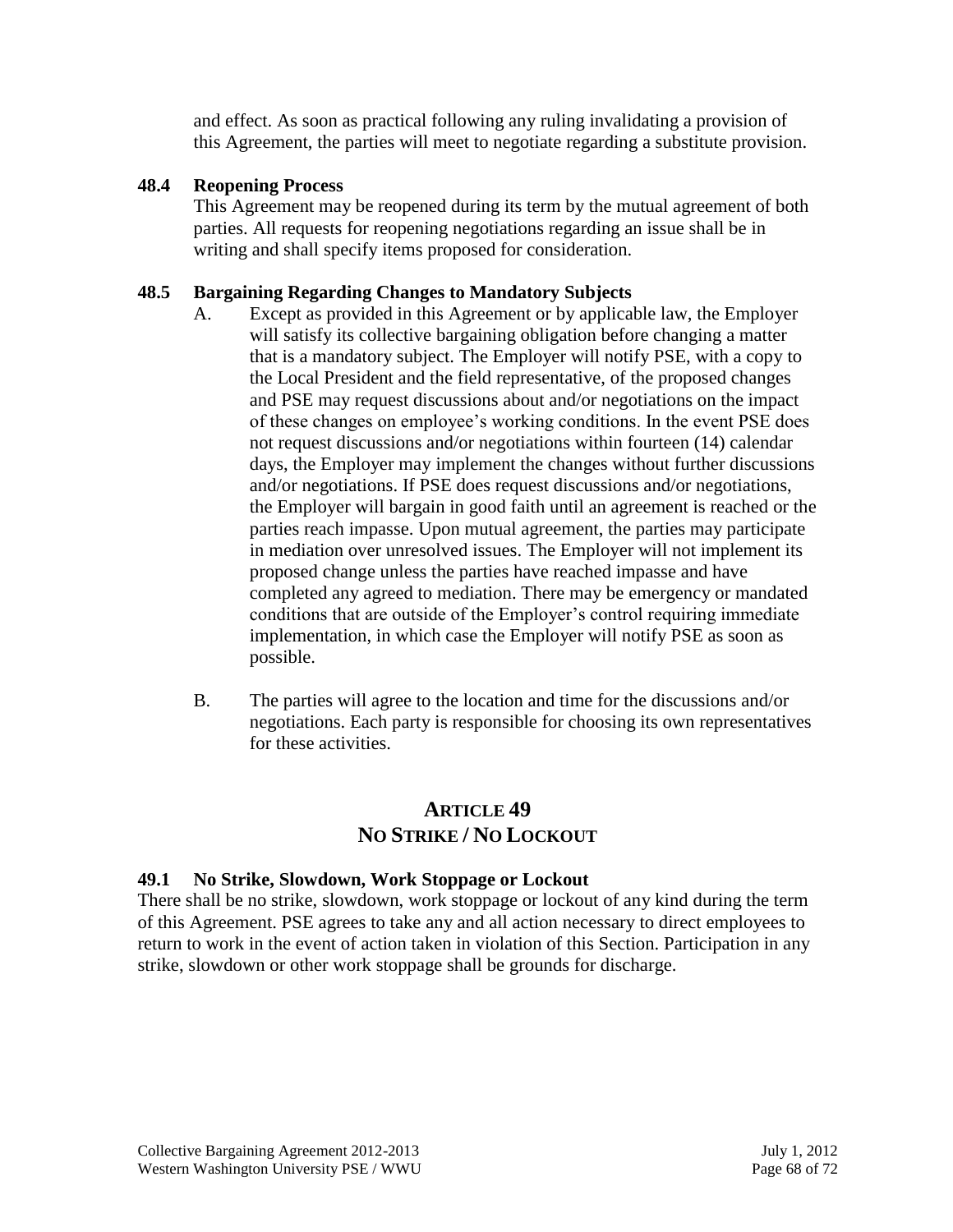# **ARTICLE 50 TERM OF AGREEMENT**

### **50.1 Term and Duration**

The term of this Agreement shall be July 1, 2012 through June 30, 2013; provided that if this Agreement expires while negotiations between the parties are underway for a successor agreement, the terms and conditions of this Agreement will remain in effect until the earlier of the date a successor agreement becomes effective or midnight June 30, 2014.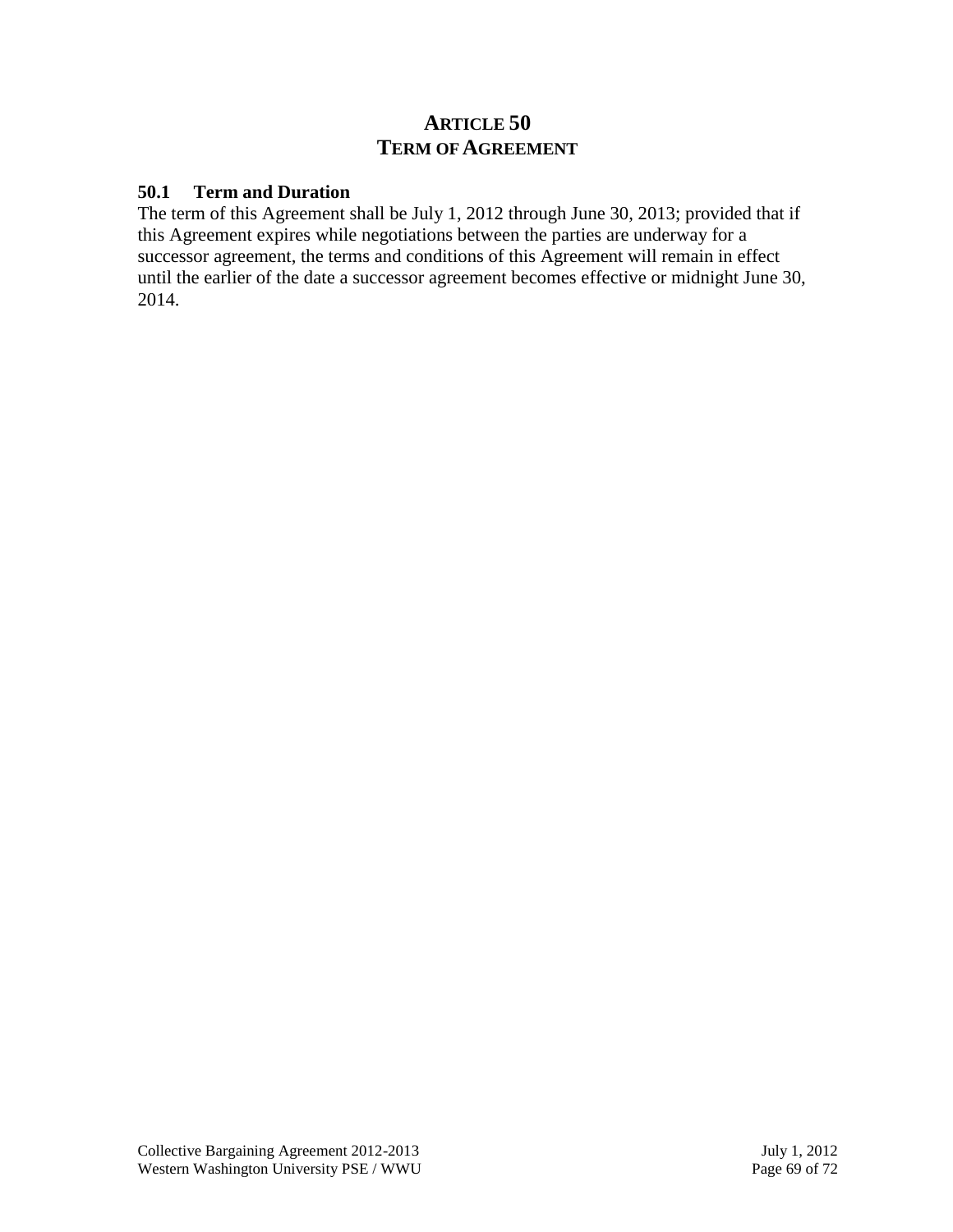# **APPENDIX A**

# **BARGAINING UNITS REPRESENTED BY THE PUBLIC SCHOOL EMPLOYEES OF WASHINGTON**

## **BARGAINING UNIT D (BUD)**

Non-supervisory civil service employees of Western Washington University who oversee student workers performing office-clerical and administrative support functions, excluding confidential employees, internal auditors, supervisors, employees in other bargaining units, and employees historically excluded by orders of the Washington Personnel Board and its predecessors.

#### and

Supervisory civil service employees of Western Washington University who supervise civil service employees performing office-clerical and administrative support functions, excluding confidential employees, internal auditors, non-supervisory employees, employees in other bargaining units, and employees historically excluded by orders of the Washington Personnel Resources Board or its predecessors.

### **PROFESSIONAL AND TECHNICAL EMPLOYEES BARGAINING UNIT (PTE)**

All full-time and regular part-time professional and technical employees of Western Washington University, excluding supervisors and employees excluded from the coverage of the state civil service law.

### **JOB TITLES**

The following job titles are in use as of July 1, 2010. This list is for descriptive purposes only and does not mean that the jobs will continue to exist nor is it intended to be all inclusive or limit the scope of the bargaining units as identified in this Appendix A by excluding new, modified, or overlooked classifications performing duties similar in nature to duties historically performed by members of the bargaining units.

#### **BARGAINING UNIT D: JOB TITLE**

Admin Services Manager A Admin Services Manager B Administrative Assistant 3 Administrative Assistant 4 Bookstore Manager Assistant Central Services Supervisor 1 Fiscal Analyst 4 Fiscal Specialist Supervisor Fiscal Technician Supervisor Grant and Contract Supervisor Information Technology Spec 4 Instruct/Clsrm Support Tech 4 Library/Archives Paraprofessional 4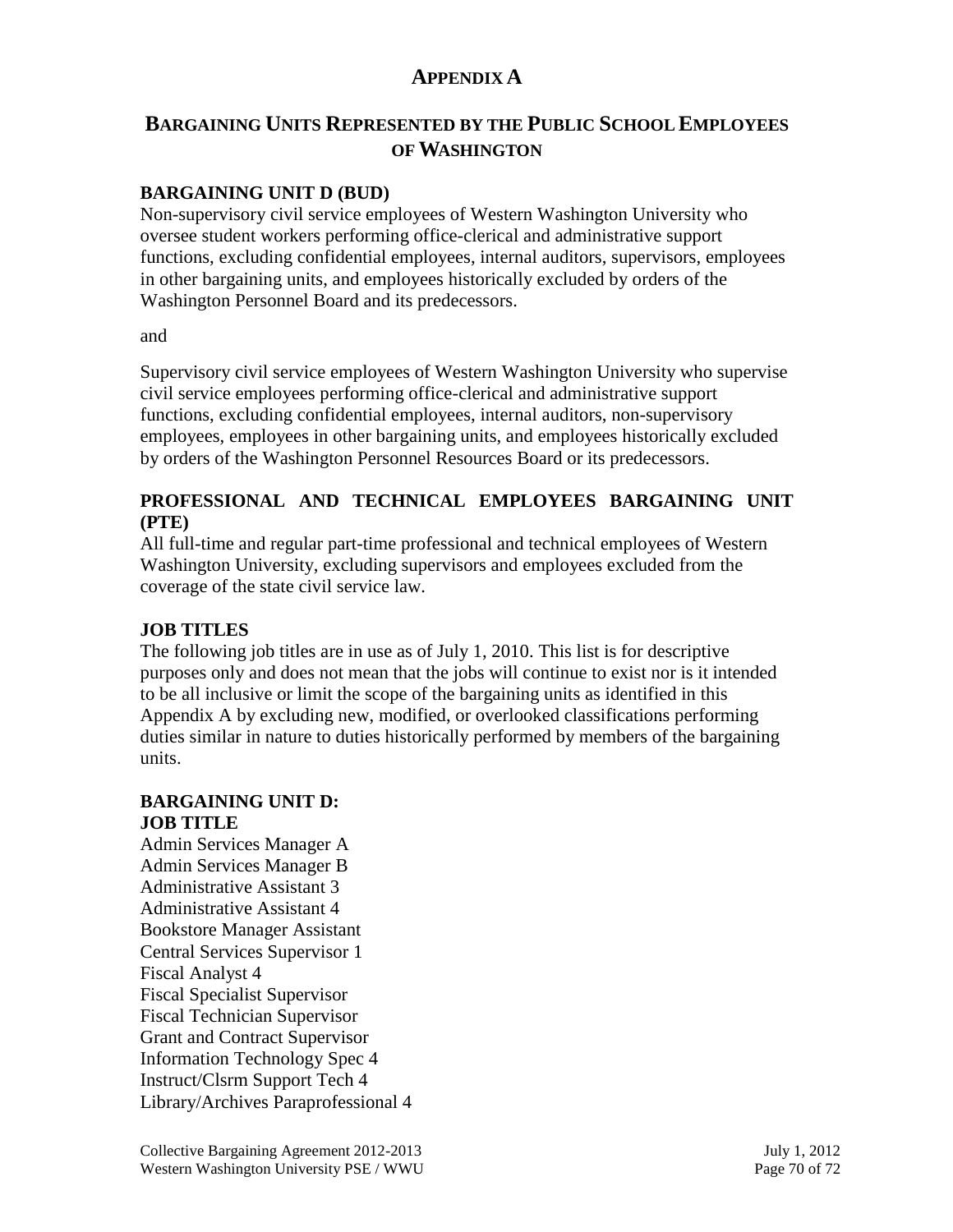## **APPENDIX A**

Library/Archives Paraprofessional 5 Library/Archives Paraprofessional 6 Office Support Supervisor 1 Office Support Supervisor 2 Parking Supervisor 1 Procurement and Supply Specialist 4 Program Manager A Program Manager B Program Support Supervisor 1 Program Support Supervisor 2 Research Technologist Sup Secretary Supervisor Speech Path/Audio Spec 3 Sports Equipment Manager 2

## **PROFESSIONAL AND TECHNICAL EMPLOYEES BARGAINING UNIT:**

### **JOB TITLE**

Architect 2 Biomedical Electronics Tech Ld Budget Analyst 2 Budget Analyst 3 Budget Analyst 4 Commerce Specialist 3 Communication Consultant 2 Communication Consultant 3 Construction Project Coordinator 2 Construction Project Coordinator 3 Early Childhood Program Spec 2 Early Childhood Program Spec 3 Engineering Tech 2 Engineering Technician Lead Facilities Engineer 2 Facilities Engineer 3 Facilities Planner 1 Fire Protection Engineer Fiscal Analyst 1 Fiscal Analyst 2 Grant and Contract Specialist Graphic Designer Industrial Hygienist 3 Information Technology Tech 2 Information Technology Spec 1 Information Technology Spec 2 Information Technology Spec 3 Information Technology Spec 4 Instruct/Clsrm Support Tech 2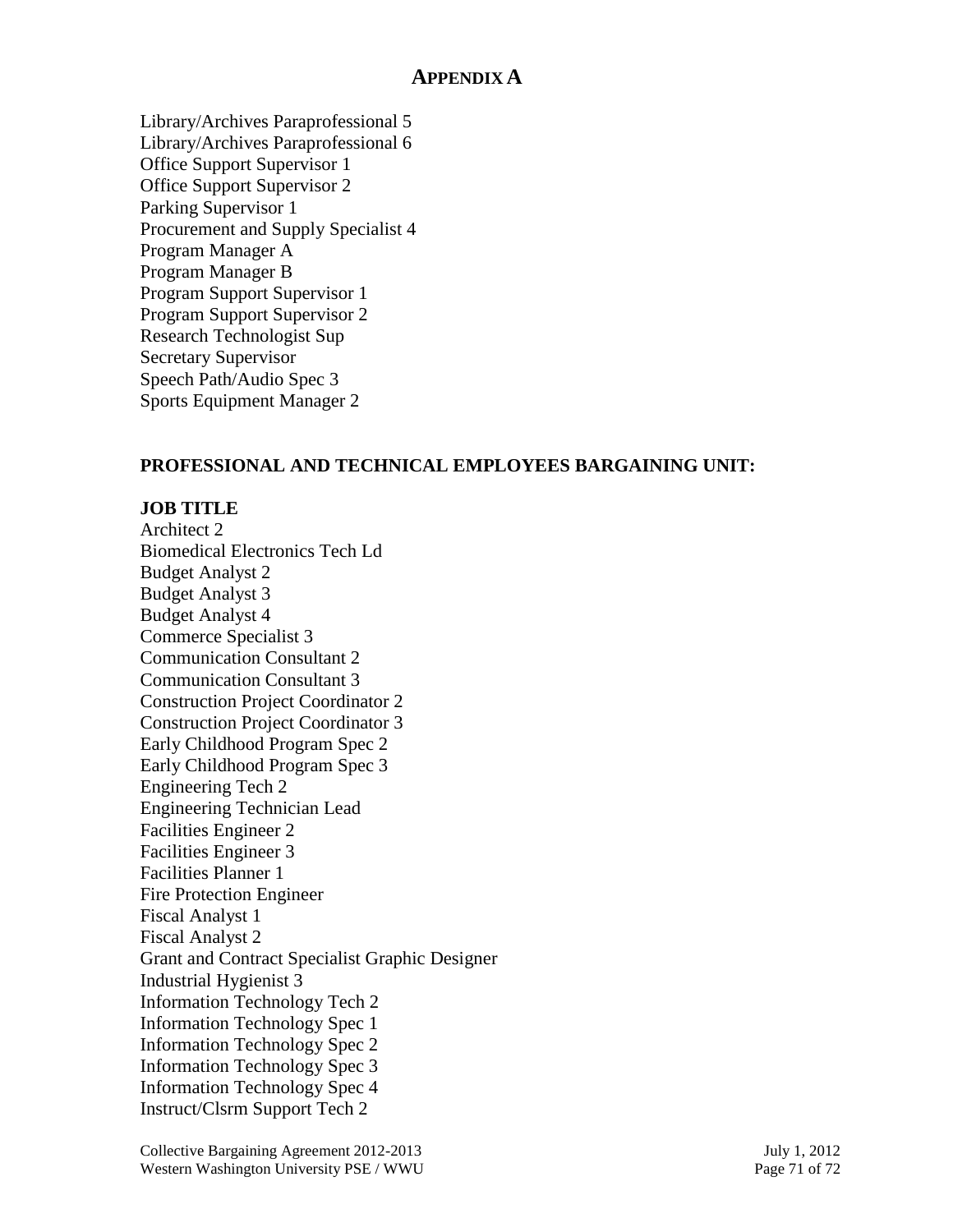# **APPENDIX A**

Instruct/Clsrm Support Tech 3 Interior Designer Library/Archival Professional 3 Library/Archival Professional 1 Library/Archives Paraprofessional 3 (Library Material Conservation Specialist) Library/Archives Paraprofessional 6 Licensed Practical Nurse 2 Management Analyst 3 Management Analyst 4 Marine Technologist 1 Mechanical Engineer 3 Media Engineer B Medical Assistant Preservation & Museum Spec 2 Preservation & Museum Spec 3 Procurement & Supply Spec 1 Procurement & Supply Spec 2 Procurement & Supply Spec 3 Program Specialist 2 Recreation & Athletics Spec 2 Registered Nurse 2 Research Analyst 1 Research Analyst 2 Research Analyst 3 Research Analyst 4 Research Technologist 2 Research Technologist 3 Safety Officer 2 Safety Officer 3 Sewing & Alterations Spec 3 Speech Path/Audio Spec 1 Speech Path/Audio Spec 2 Speech Path/Audio Spec 3 Stage Manager Sports Equipment Manager